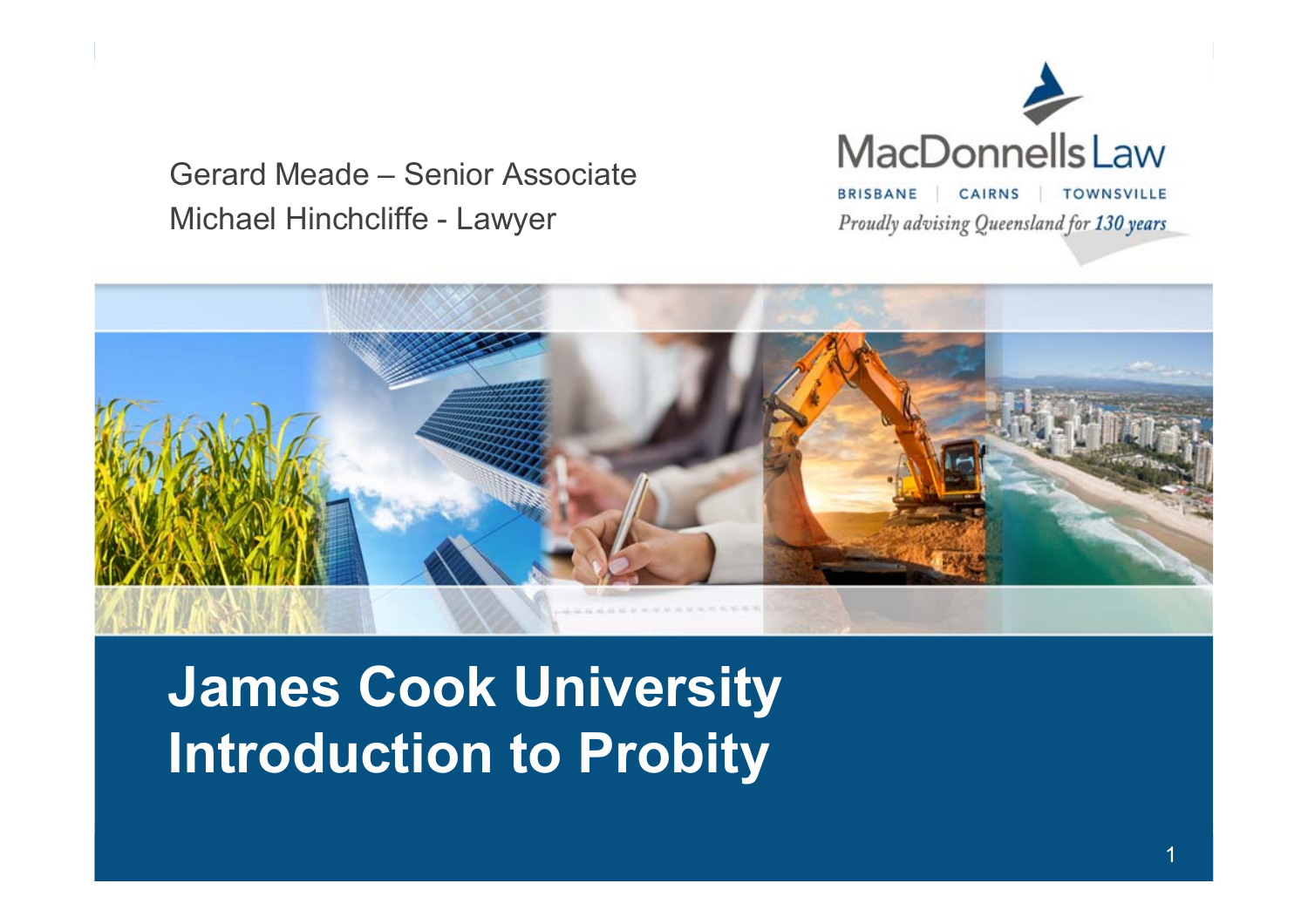# **OVERVIEW**

- Topic 1 Introduction to probity
- Topic 2 Principles of probity

#### **MORNING TEA**

- $\bullet$ Topic 3 – Probity framework
- •Topic 4 – Tools to assist with probity compliance
- $\bullet$ Questions & Answers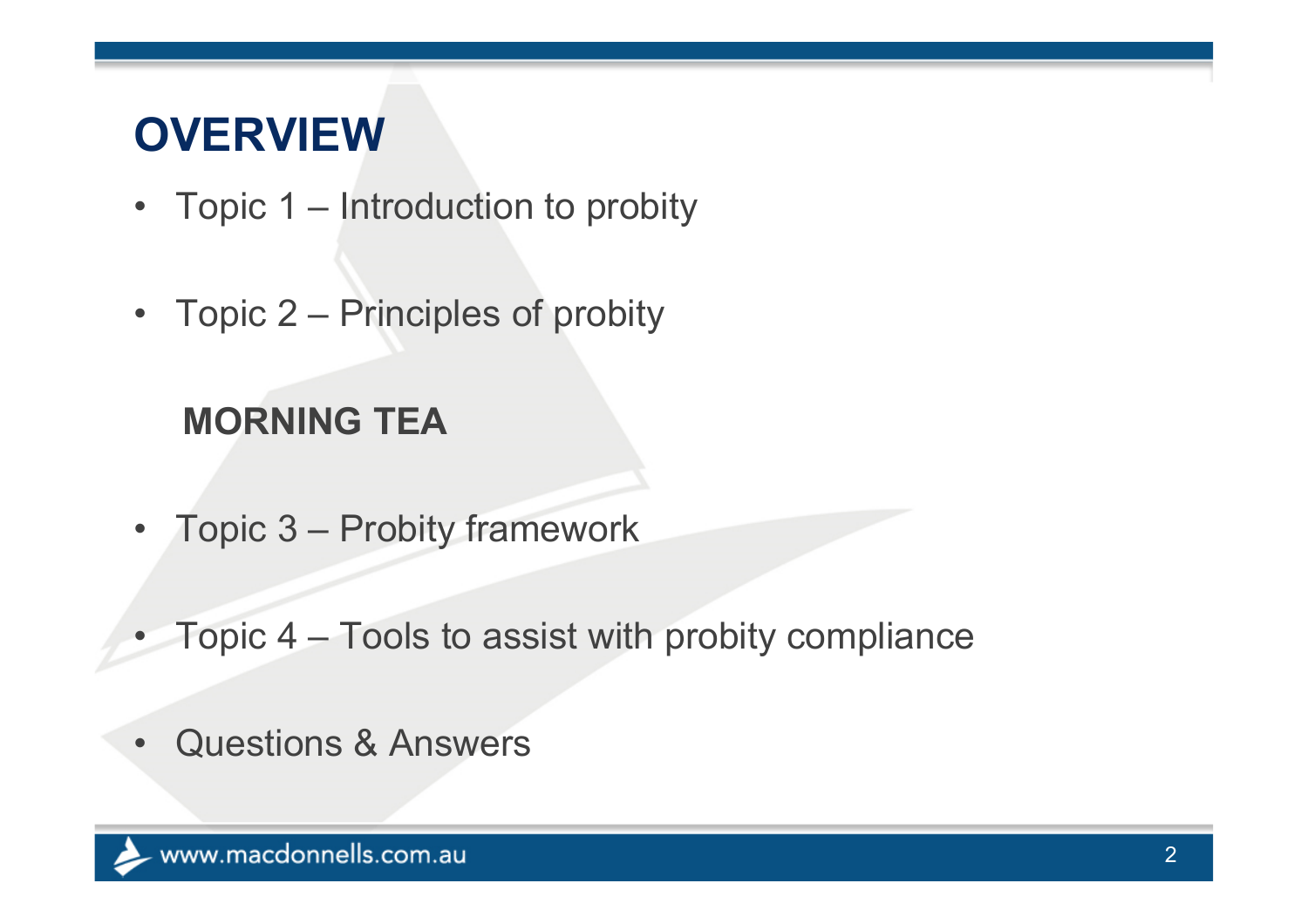# **Introduction to probity**

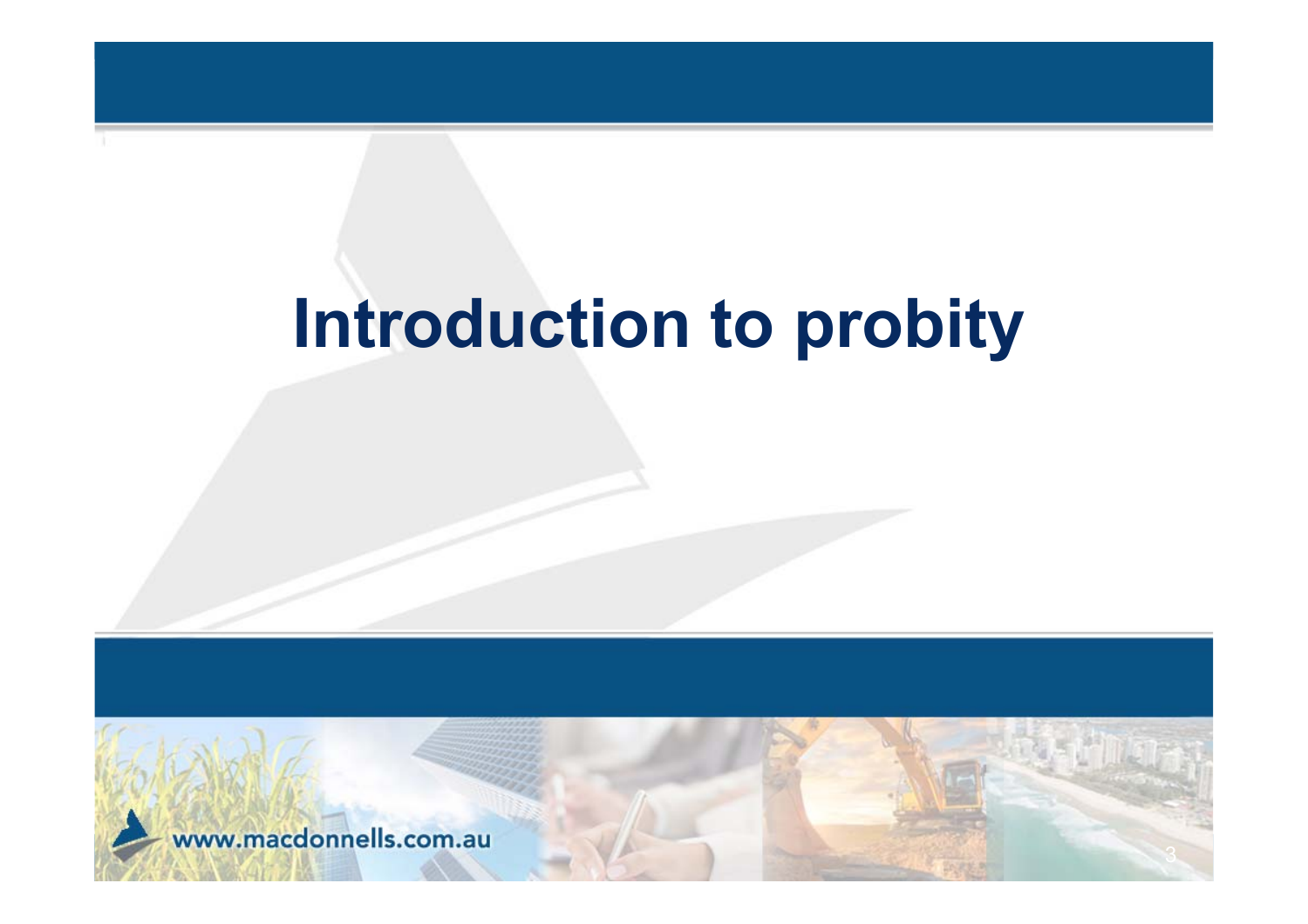# **Introduction to probity**

- What is probity?
- Why is probity important?
- •Differentiating probity from legal
- •Public v private sector
- $\bullet$ Role of probity auditors and advisors.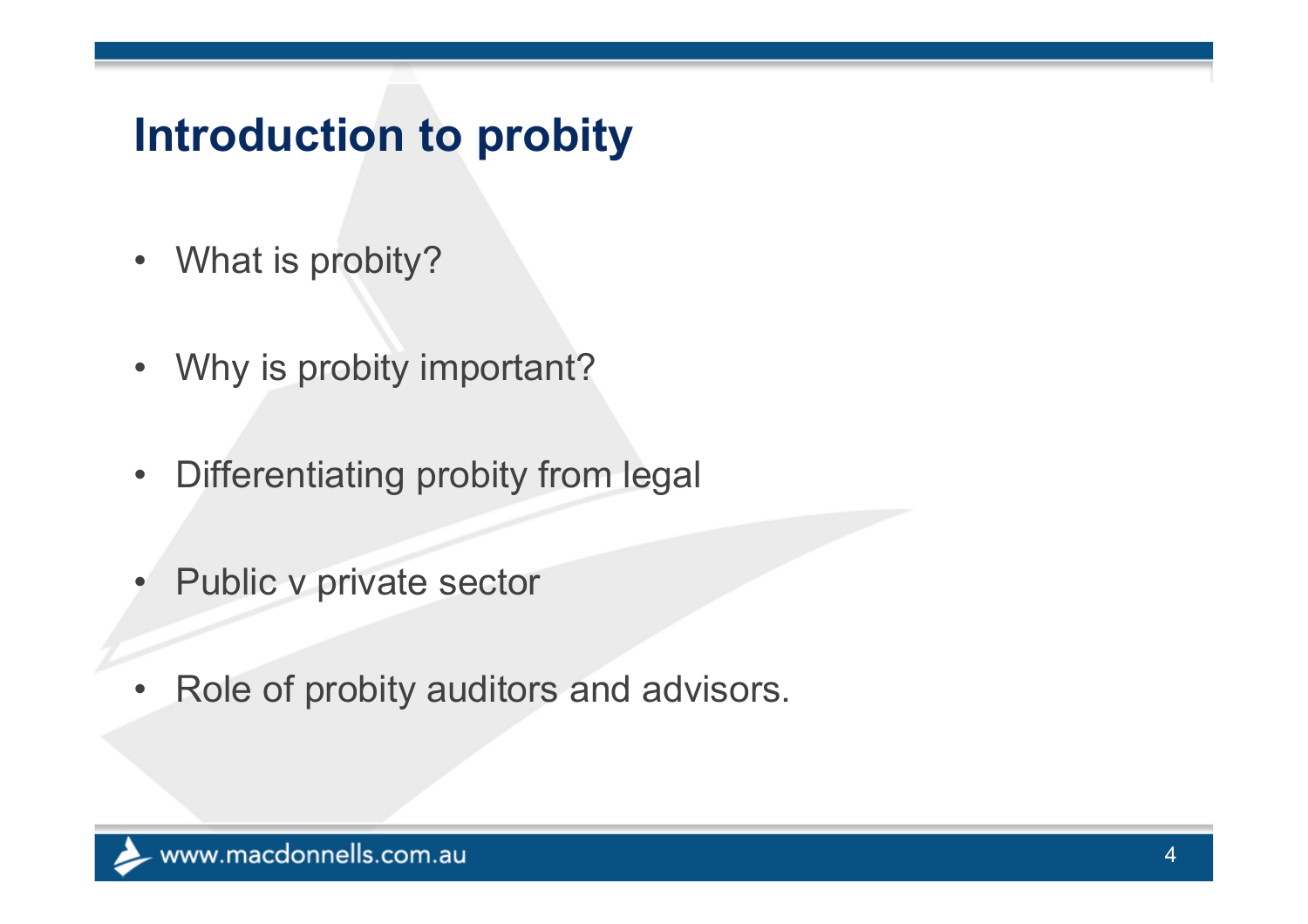'Probity requires that procurement activities are conducted ethically, honestly and with fairness to all participants.'

#### James Cook University, FMPM711 – Procurement **Procedure**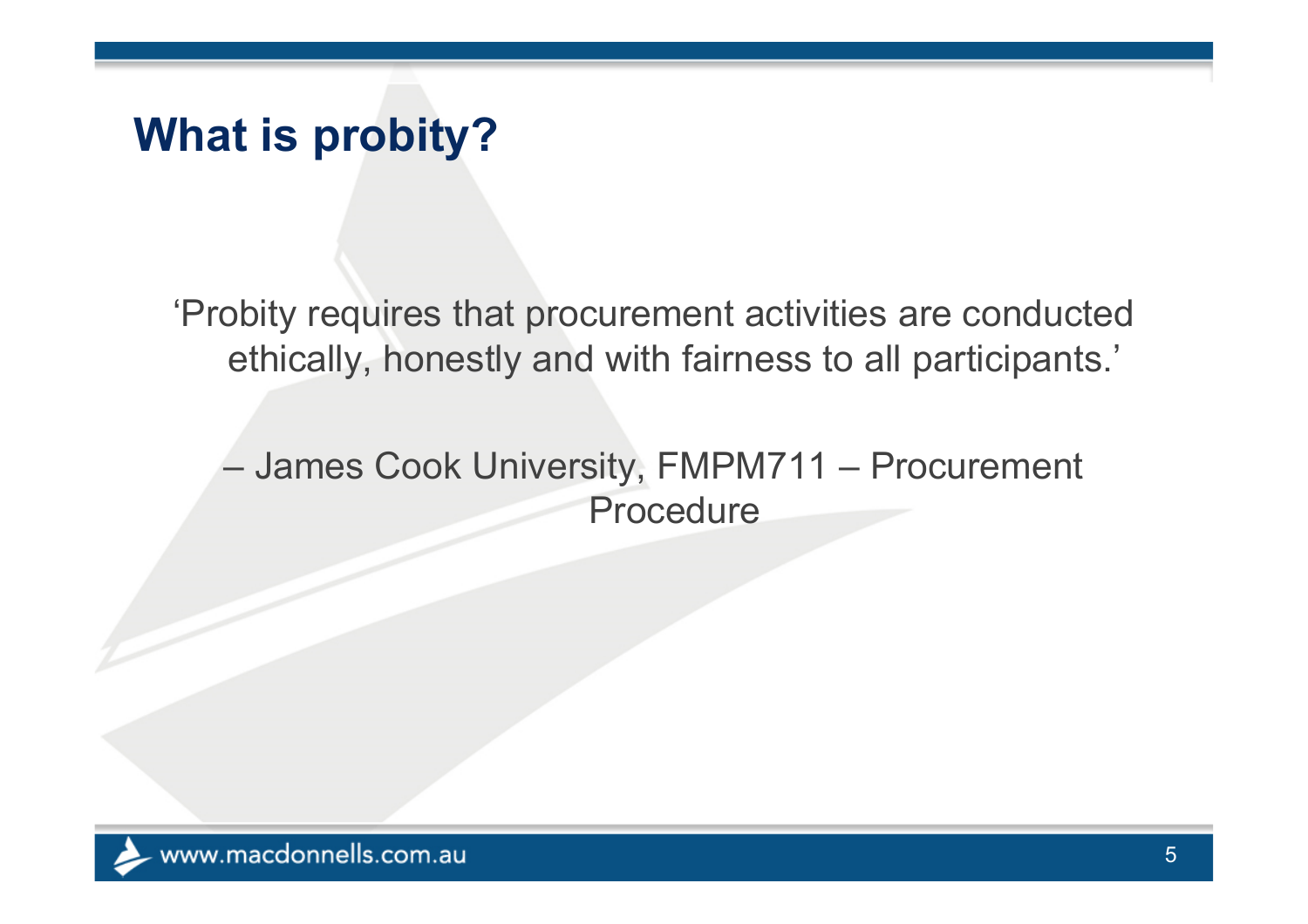'At its core, probity means that decisions are made with integrity, honesty and fairness while observing due process as necessary elements in the pursuit of value for money'

 $\mathcal{L}_{\mathcal{A}}$  Australian Standard AS325-2008: Assuring Probity in Decision Making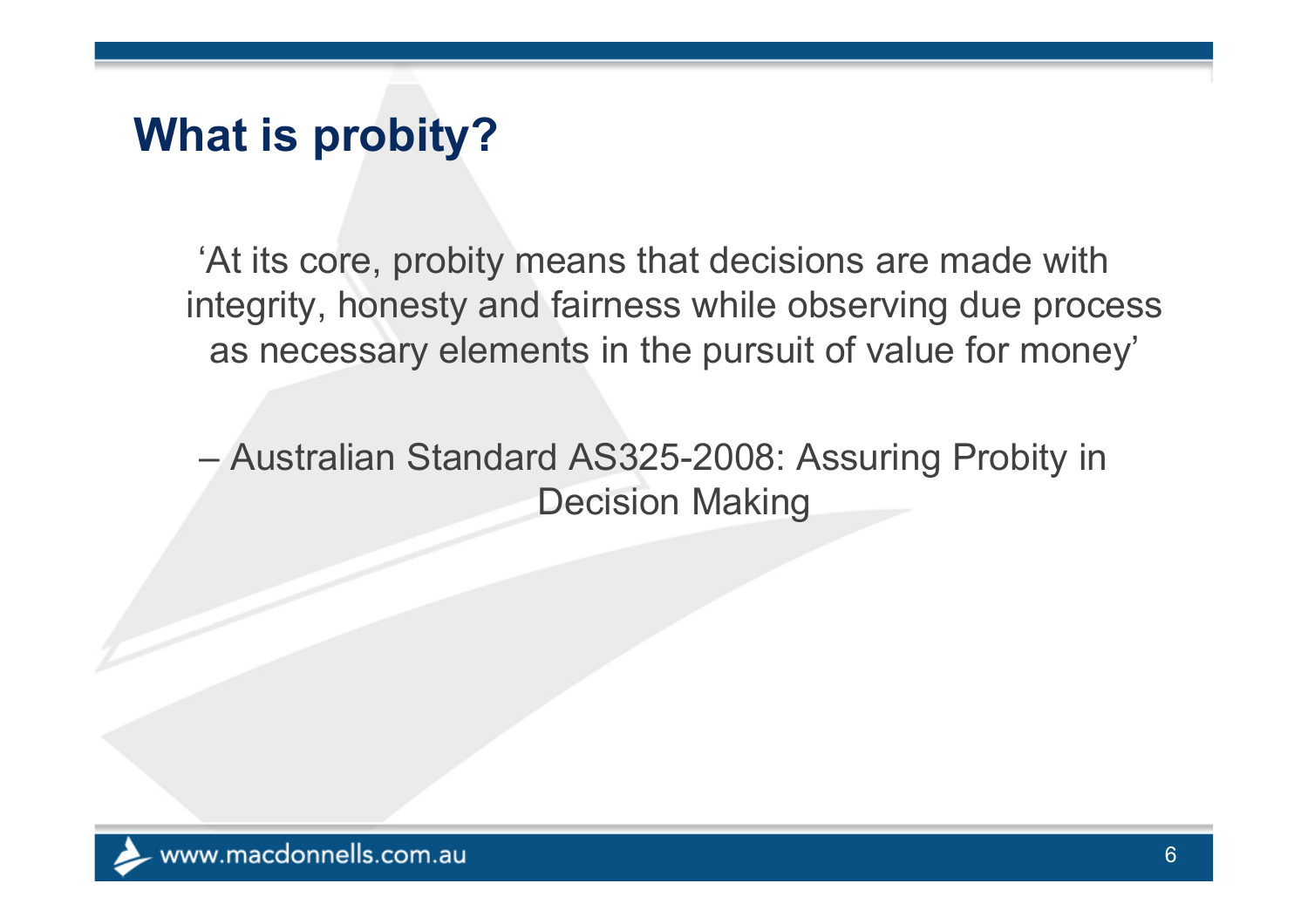'Probity means more than just the avoidance of corrupt or dishonest conduct. A decision maker acting with probity makes decisions with integrity and honesty. Observing probity means making decisions with the right intentions and in good faith and employing appropriate policies and practices.'

 Australian Standard AS325-2008: Assuring Probity in Decision Making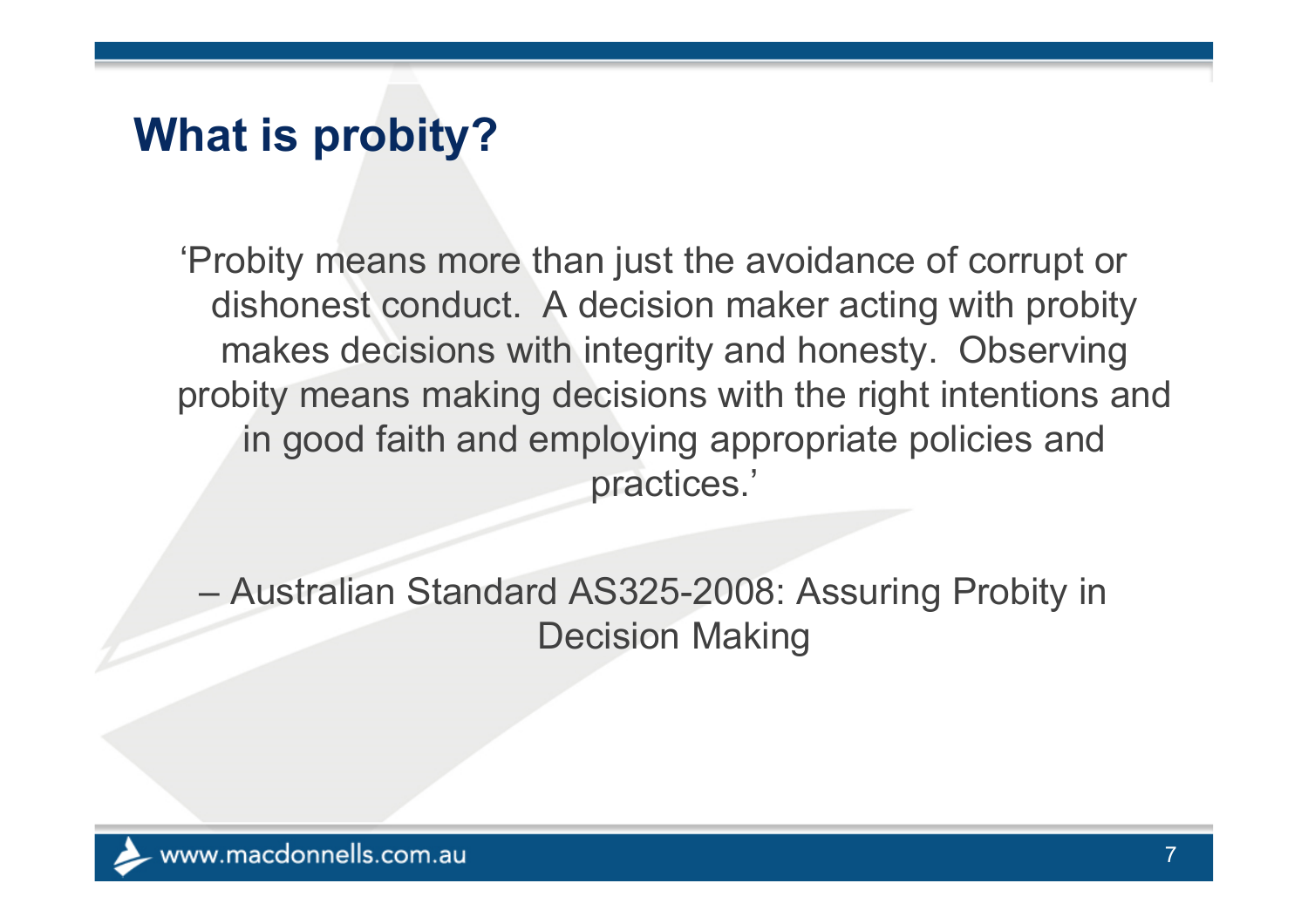'A procurement process that conforms to the expected standards of probity is one in which clear procedures that are consistent with the applicable probity framework are established, understood and followed from the outset'

- *Ethics, Probity and Accountability in Procurement,*  Queensland Department of Public Works and Crime and Misconduct Commission, 2006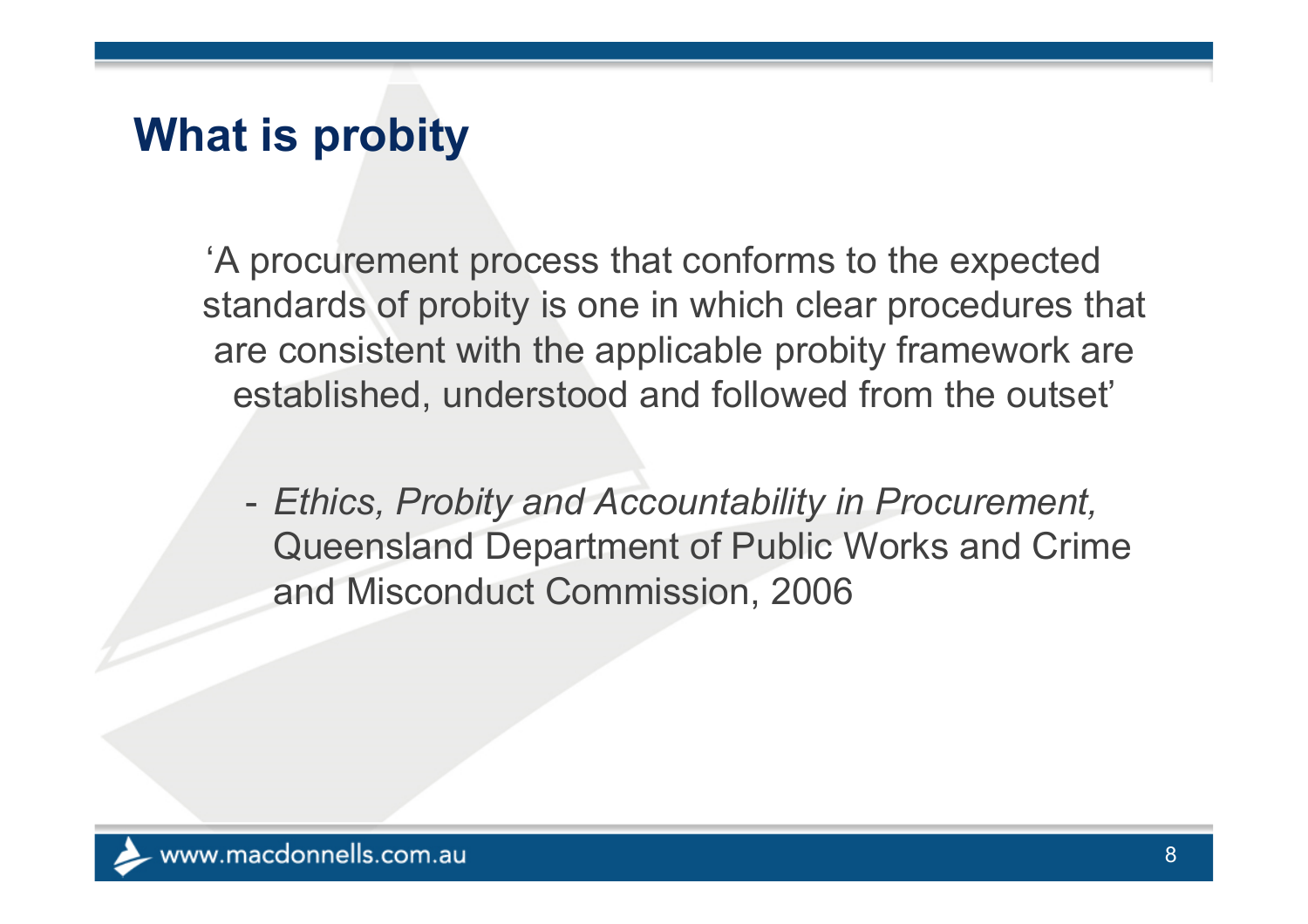*Ethics, Probity and Accountability in Procurement,* Queensland Department of Public Works and Crime and Misconduct Commission, 2006:

'The broad objectives of probity in procurement are to:

- $\bullet$ Provide accountability of the process;
- •Maintain public sector integrity;
- •Ensure compliance with relevant processes;
- Ensure that all offerswill be evaluated against the same criteria;

…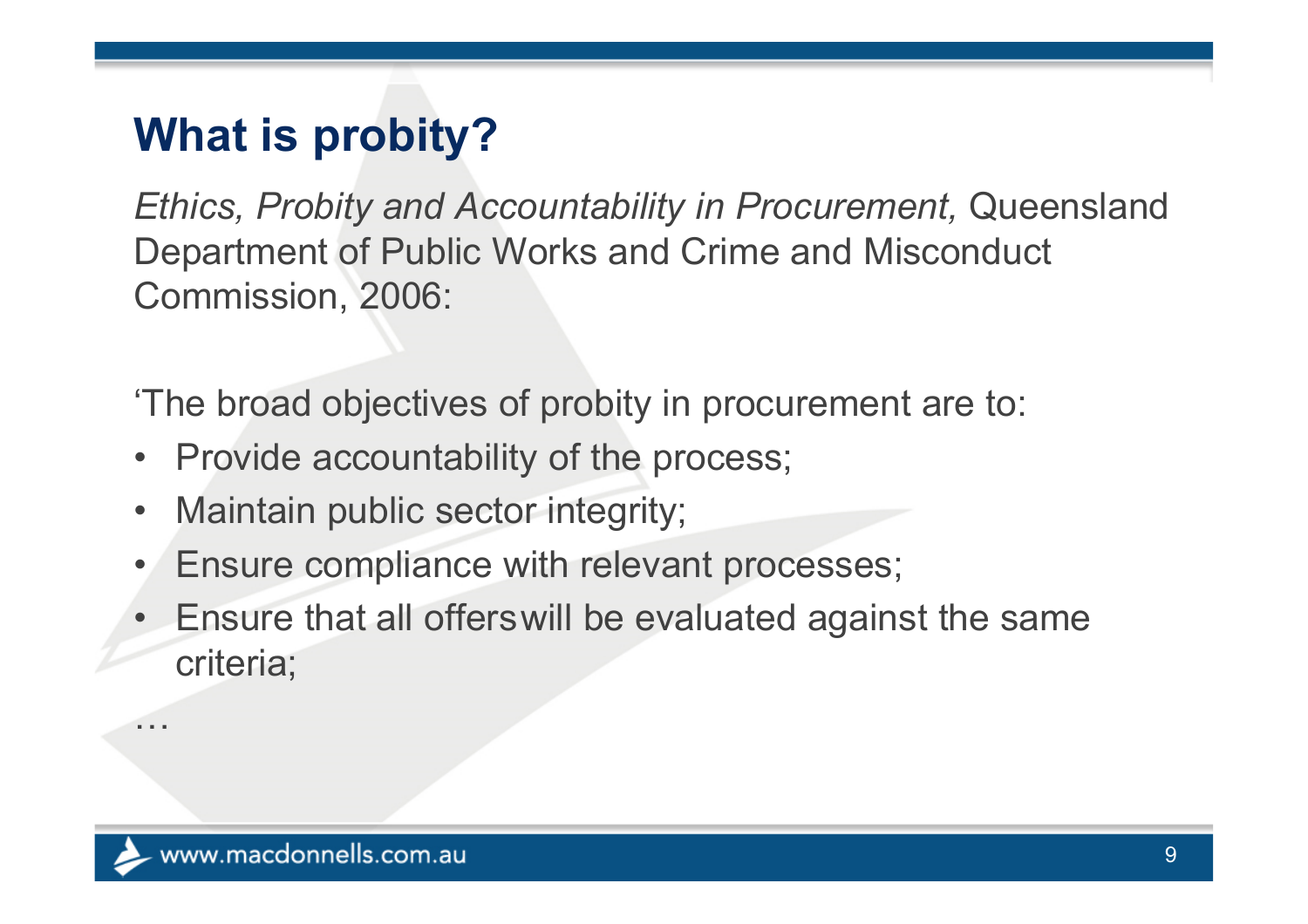…

- $\bullet$  Preserve public and supplier confidence in the government processes;
- $\bullet$  . Minimise potential conflicts and the potential for litigation;
- $\bullet$  Ensure the procurement activity provides the best outcome for the purchaser; and
- •Avoid the potential for misconduct, fraud and corruption.'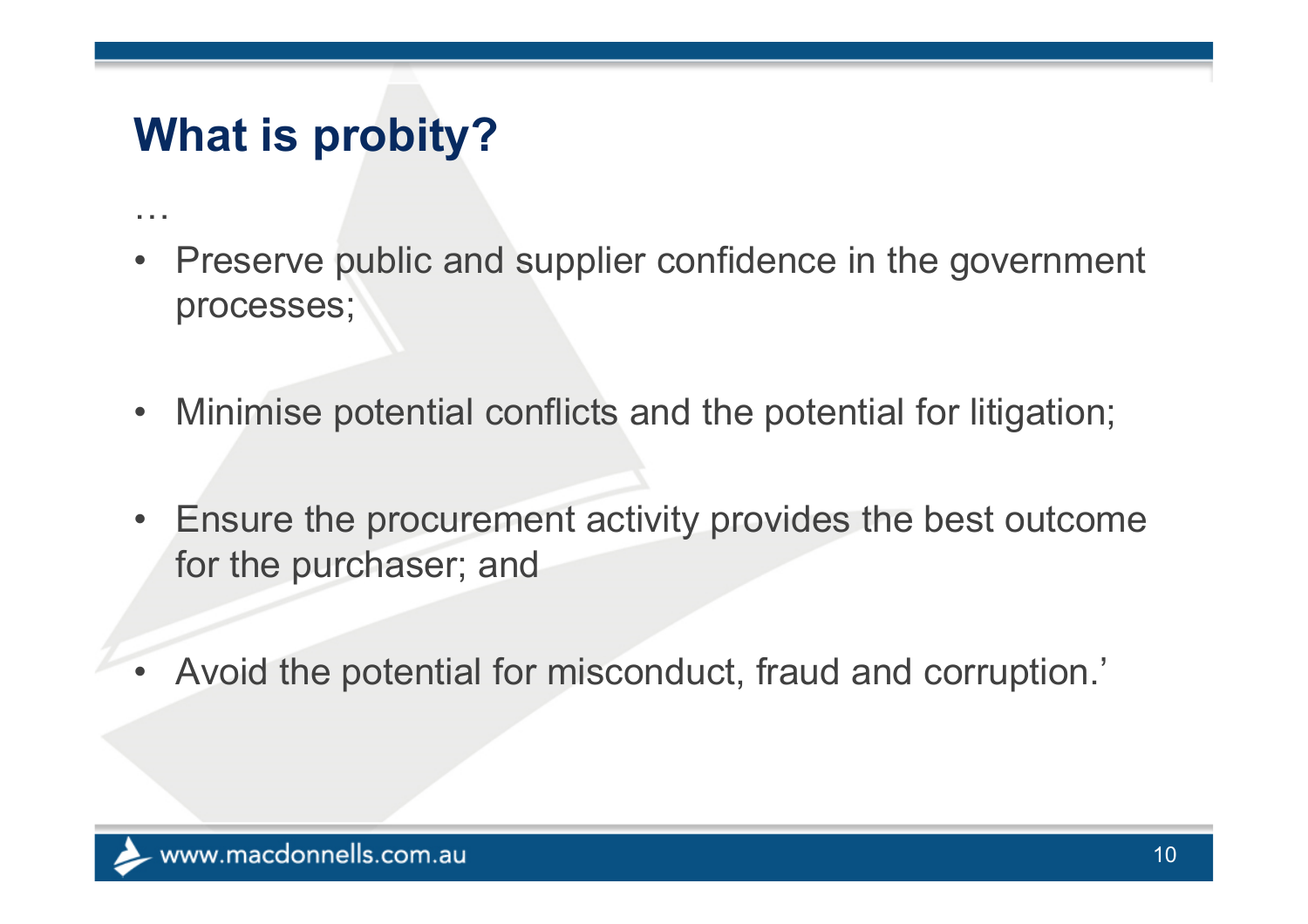#### **Why is probity important?**

- $\bullet$ Consequences for James Cook University
- $\bullet$ Consequences for YOU as individual
- $\bullet$ Consequences for suppliers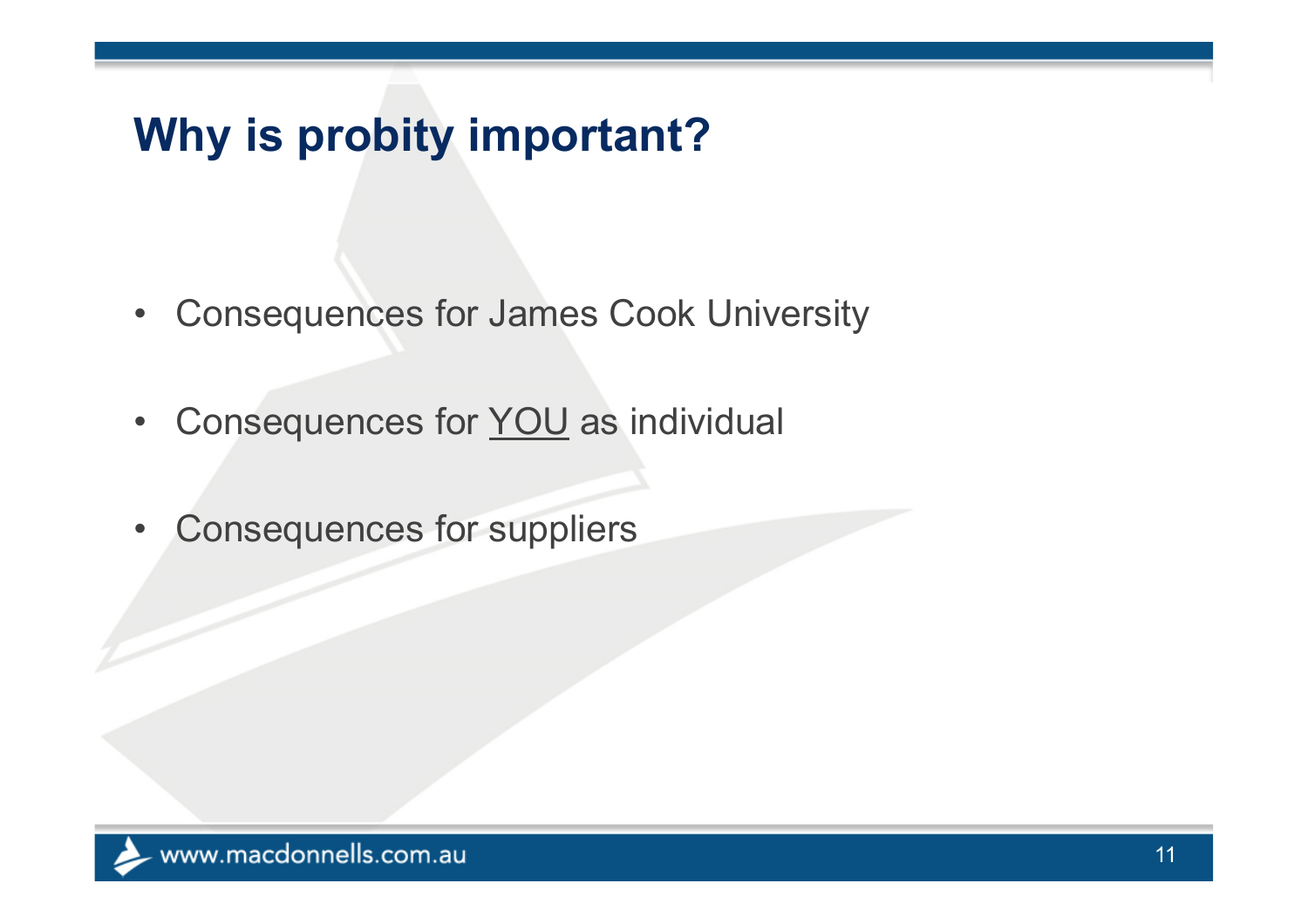#### **Differentiating probity and legal advice**

- $\bullet$  **Legal advice** in relation to procurement has a narrow focus:
	- the legality of the process
	- reducing JCU's exposure to legal risks
	- $\mathcal{L}_{\mathcal{A}}$ protecting JCU from unwanted liability.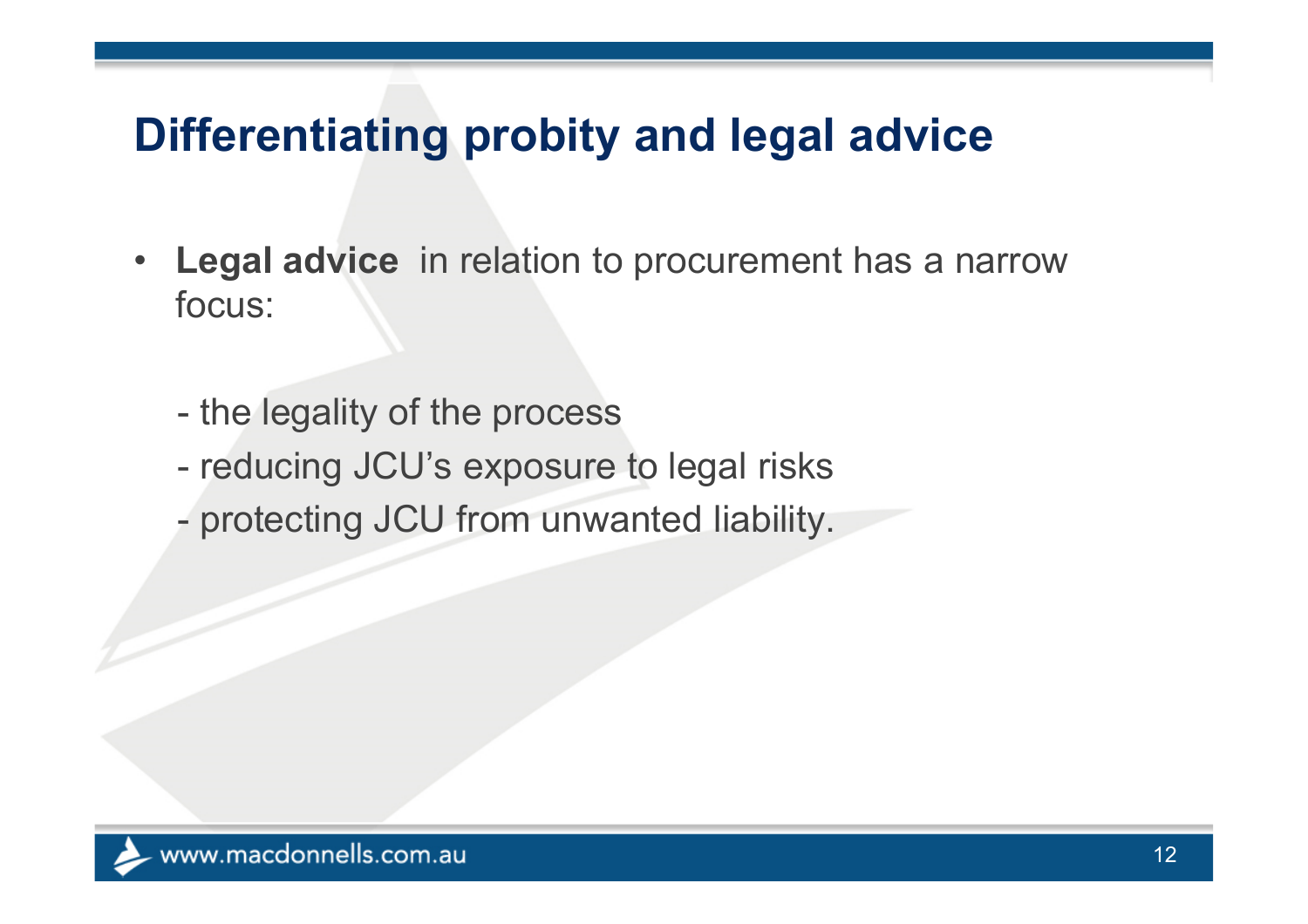#### **Differentiating probity and legal advice**

- • **Probity advice** in relation to procurement has a broader focus:
	- ensuring the integrity, honesty fairness of the process
	- $\mathcal{L}_{\mathcal{A}}$  reducing JCU's exposure to broader risks such as harm to reputation, loss of supplier confidence, loss of funding body confidence, disciplinary action against employees (as well as potentially, exposure to legal risks).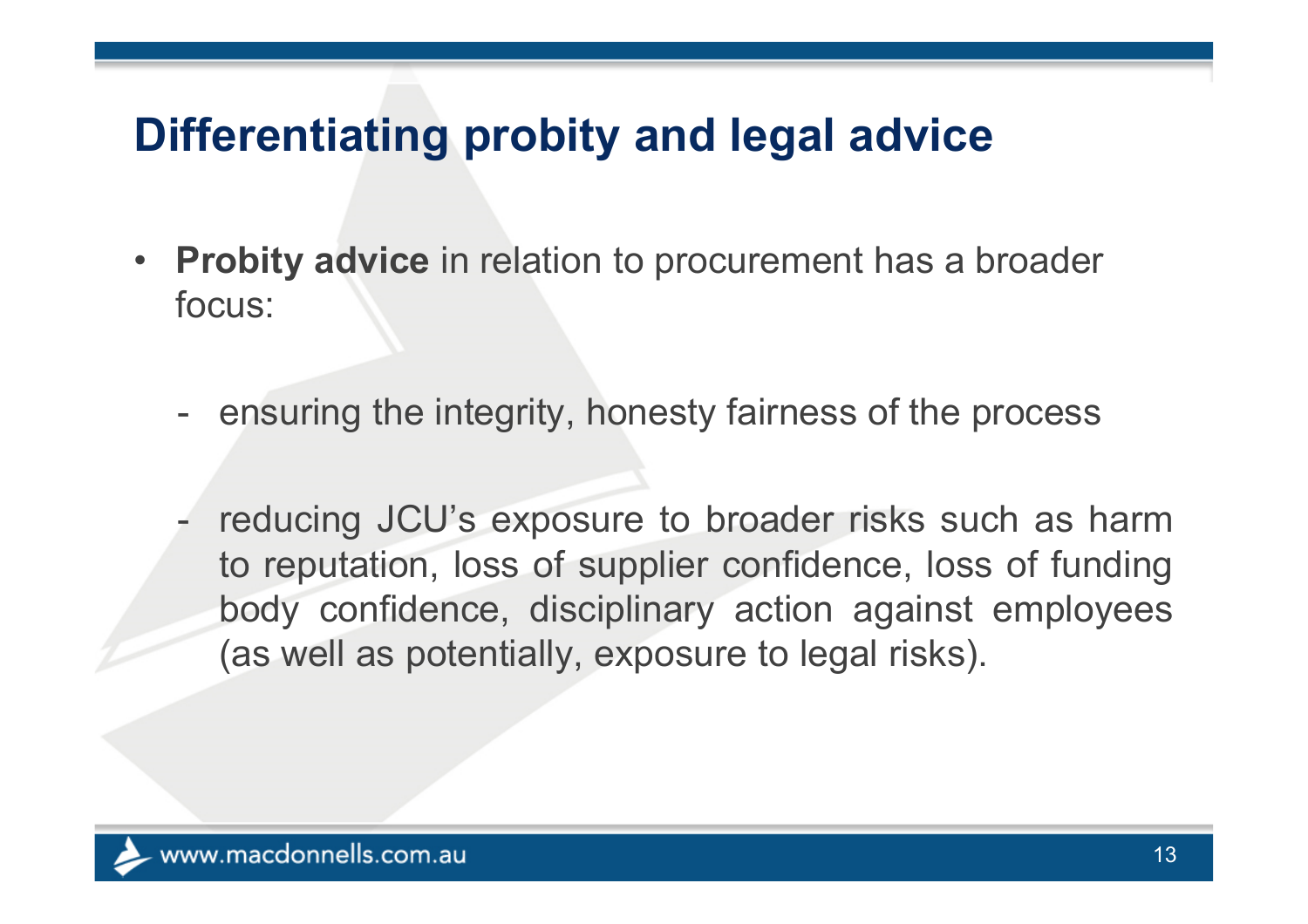• Assume that a request for tender states:

'JCU is not required to maintain any records of its evaluation process, including evidence of considering tenders, scoring of tenders and reasons for scoring'.

• Evaluation chair seeks legal and probity advice on whether he should maintain such records notwithstanding the provision.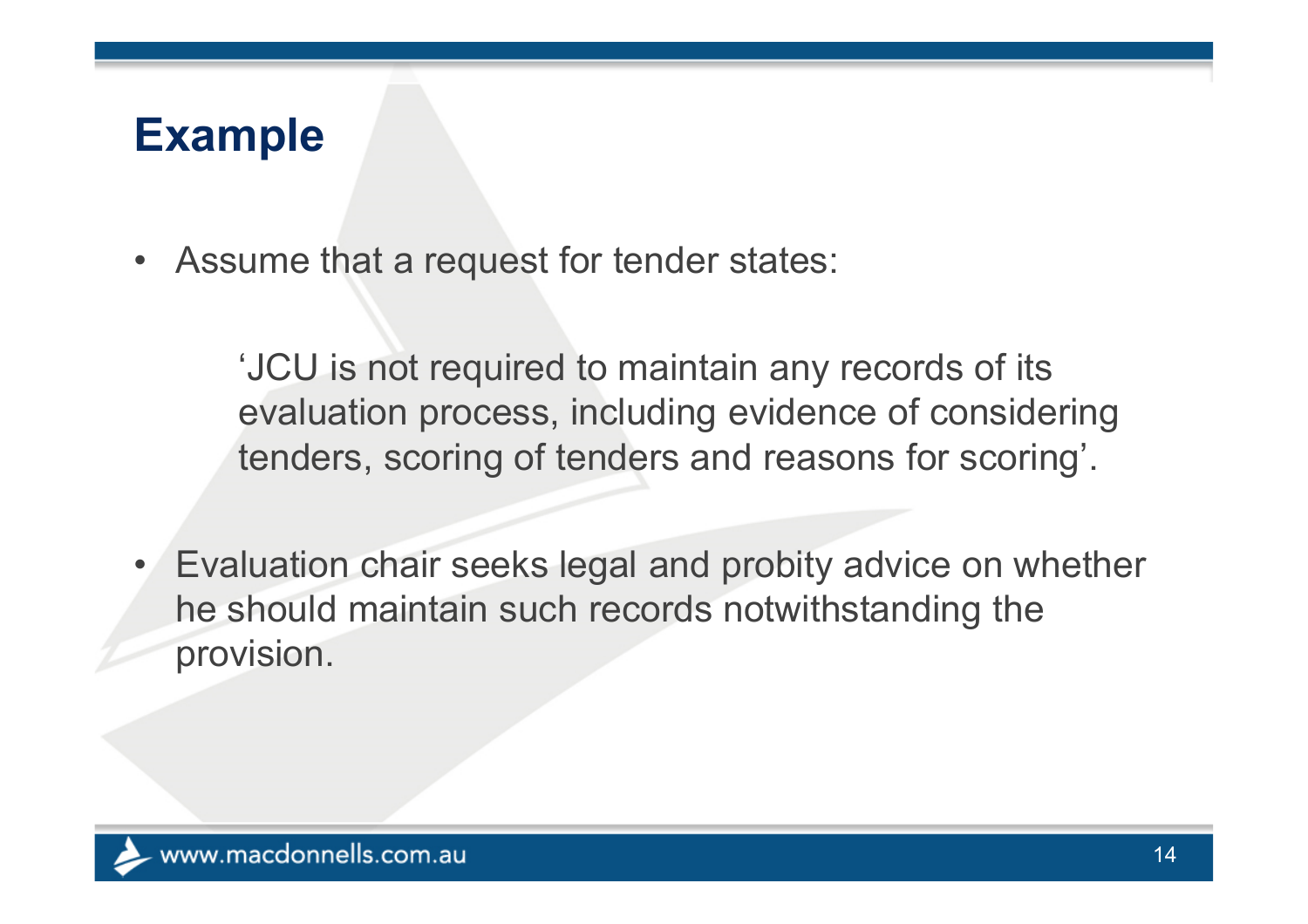- • **Legal advice** may focus on:
	- Is there a legal requirement to maintain such records (i.e. through case law, legislation)?
	- •Could JCU be sued for not maintaining such records?
	- • If maintained, could they expose JCU to liability (i.e. provide evidence against JCU) or protect JCU from liability (i.e. provide evidence in support of JCU)?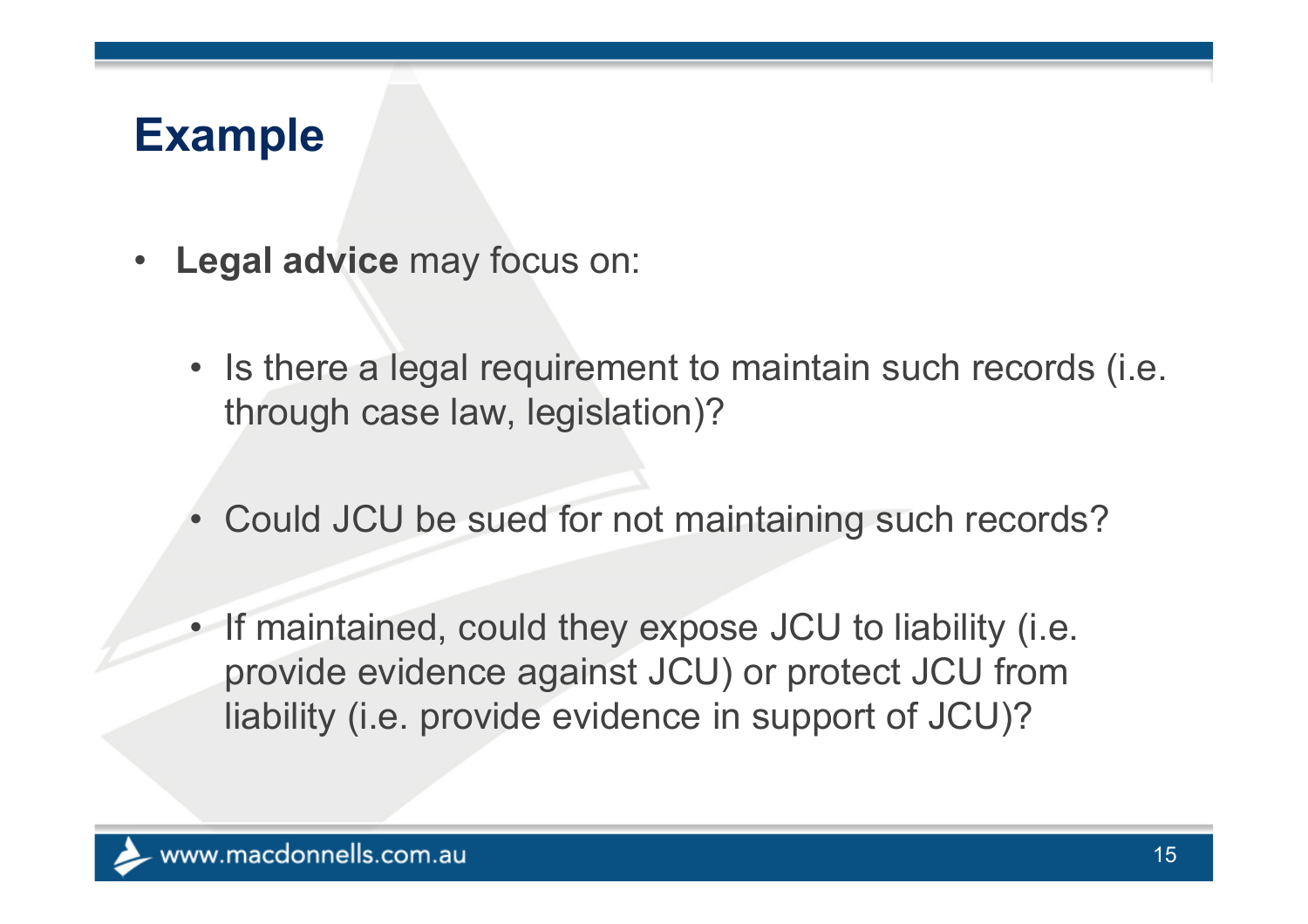- $\bullet$  **Probity advice** may focus on:
	- Transparency and accountability of decision i.e. will maintaining the records improve the transparency and accountability of the procurement process or conversely, not maintaining the records compromise the transparency of the process
	- Acting ethically i.e. whether not maintaining the records would be unethical in the circumstances
	- The 'Townsville Bulletin Test'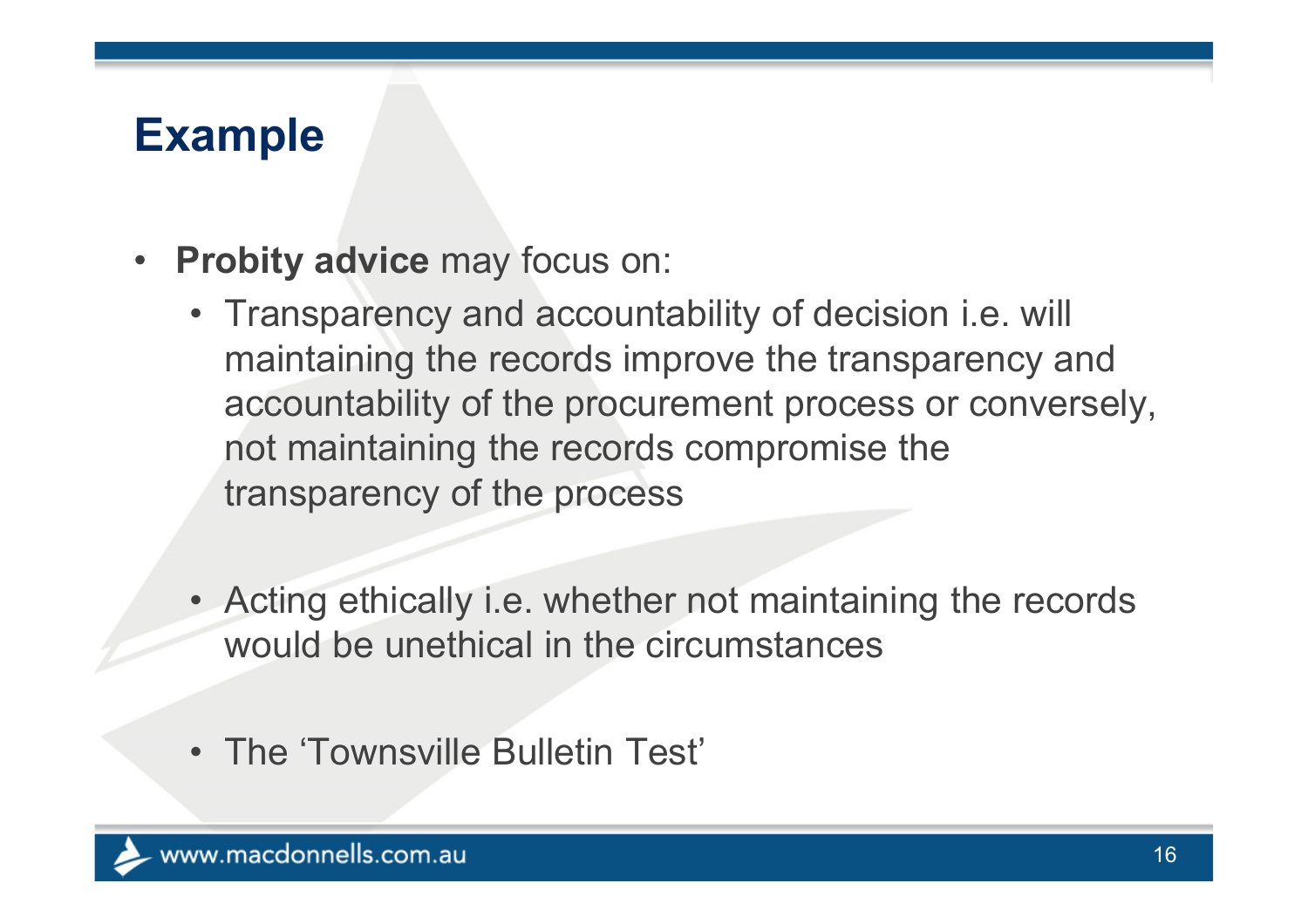#### **Differences in public and private sector**

- • **Private sector:**
	- less detailed legislative framework (concerned with fraud, unconscionable conduct, anti-competitive conduct)
	- wide discretion as to whether or not to comply with policies/codes promoting principles of probity
	- wider discretion to avoid potential liability through minimal or no tender obligations
	- limited rights for disgruntled tenderers to access information outside of formal litigation in a court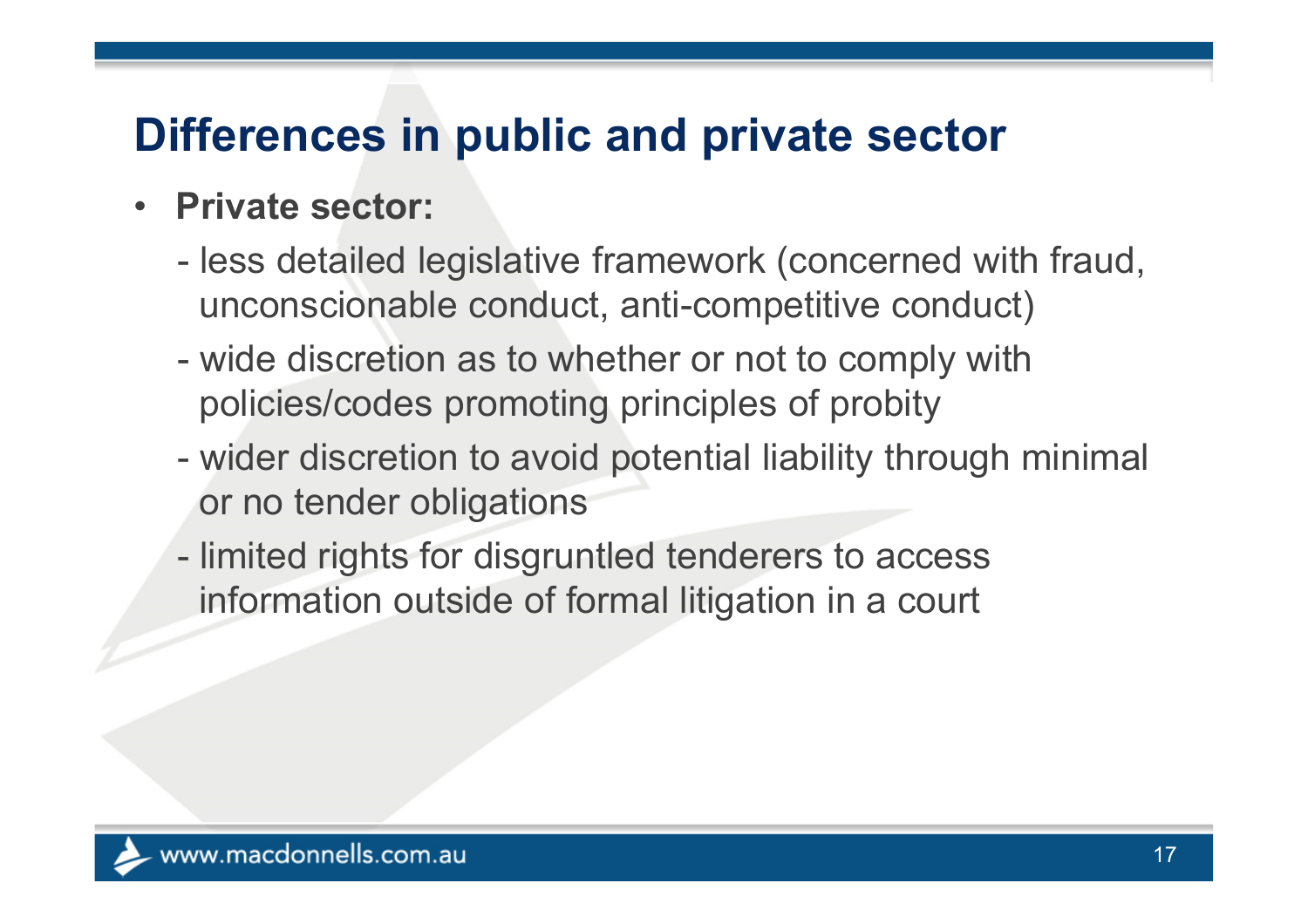#### **Differences in public and private sector**

- • **Public sector:**
	- $\mathcal{L}_{\mathcal{A}}$ expected to be the 'moral exemplar' i.e. higher standards
	- detailed procurement and probity framework:
		- $\bullet$ Legislation
		- •Policies/codes
		- •Case law
		- •Public perceptions
	- ability for disgruntled tenderers to obtain information on the process through right to information procedures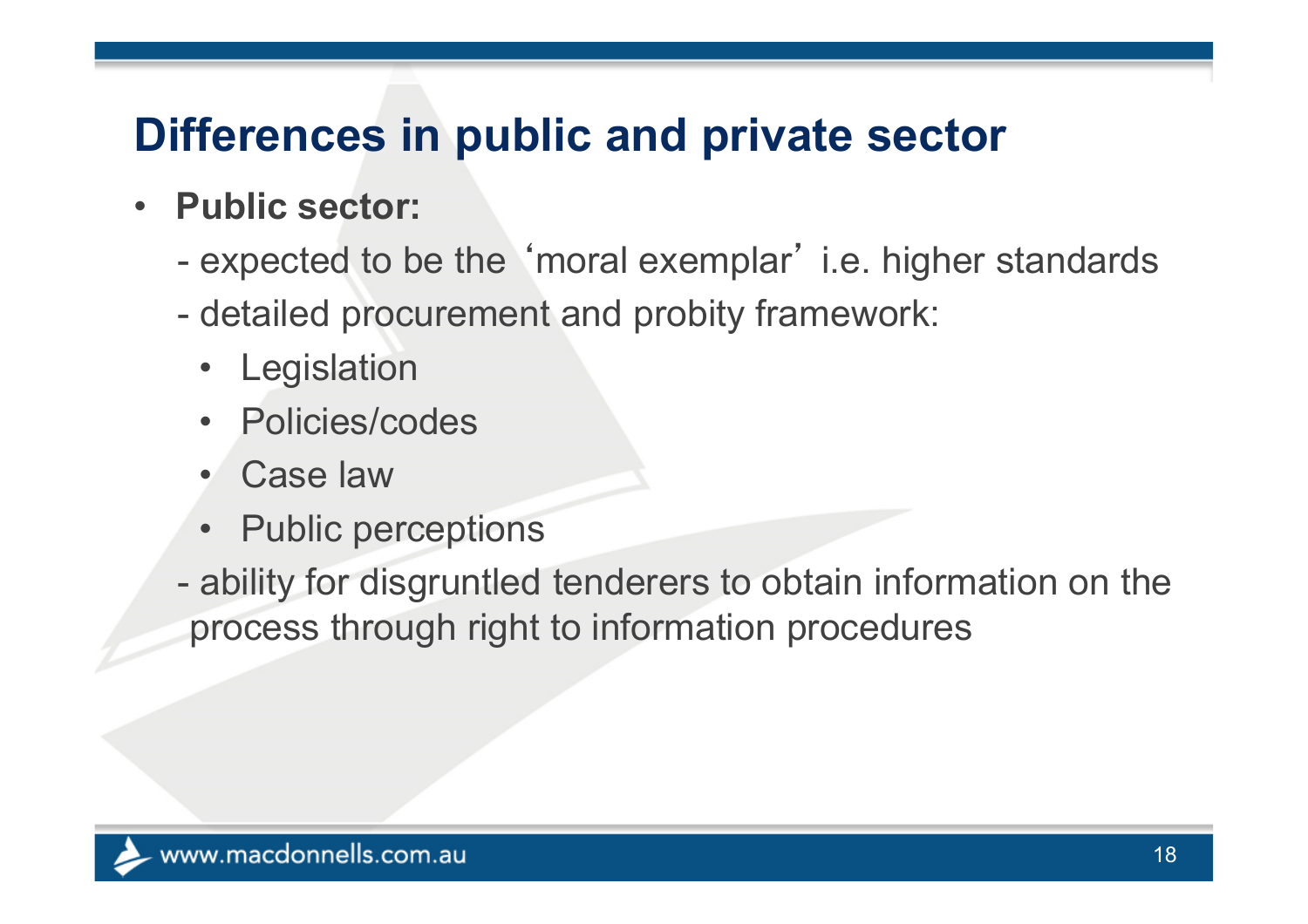- $\bullet$ Independent not involved in the evaluation process
- •Range of qualifications (law, accounting procurement)
- Accredited/non-accredited.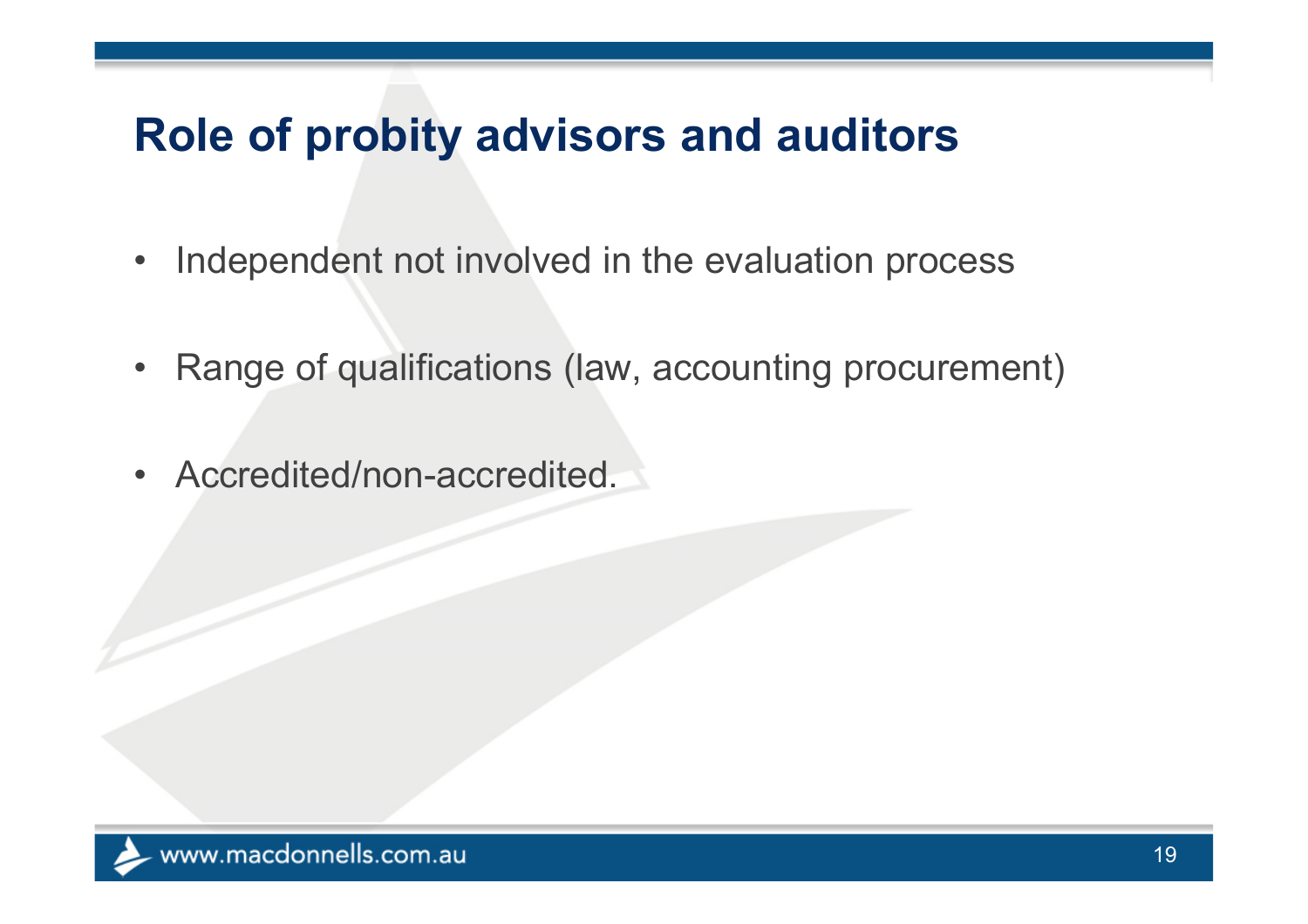- $\bullet$  **Probity advisor** :
	- engaged at the commencement of a procurement process
	- assists in establishing procedures which meet recognised probity standards
	- observes, reviews and provides guidance on the probity framework and/or processes of a procurement project
	- provides opinions and guidance on probity risks and issues that may arise during the process
	- usually confirms, in writing, to the purchaser whether the process is consistent with the requirements outlined in a probity plan as well as general probity fundamentals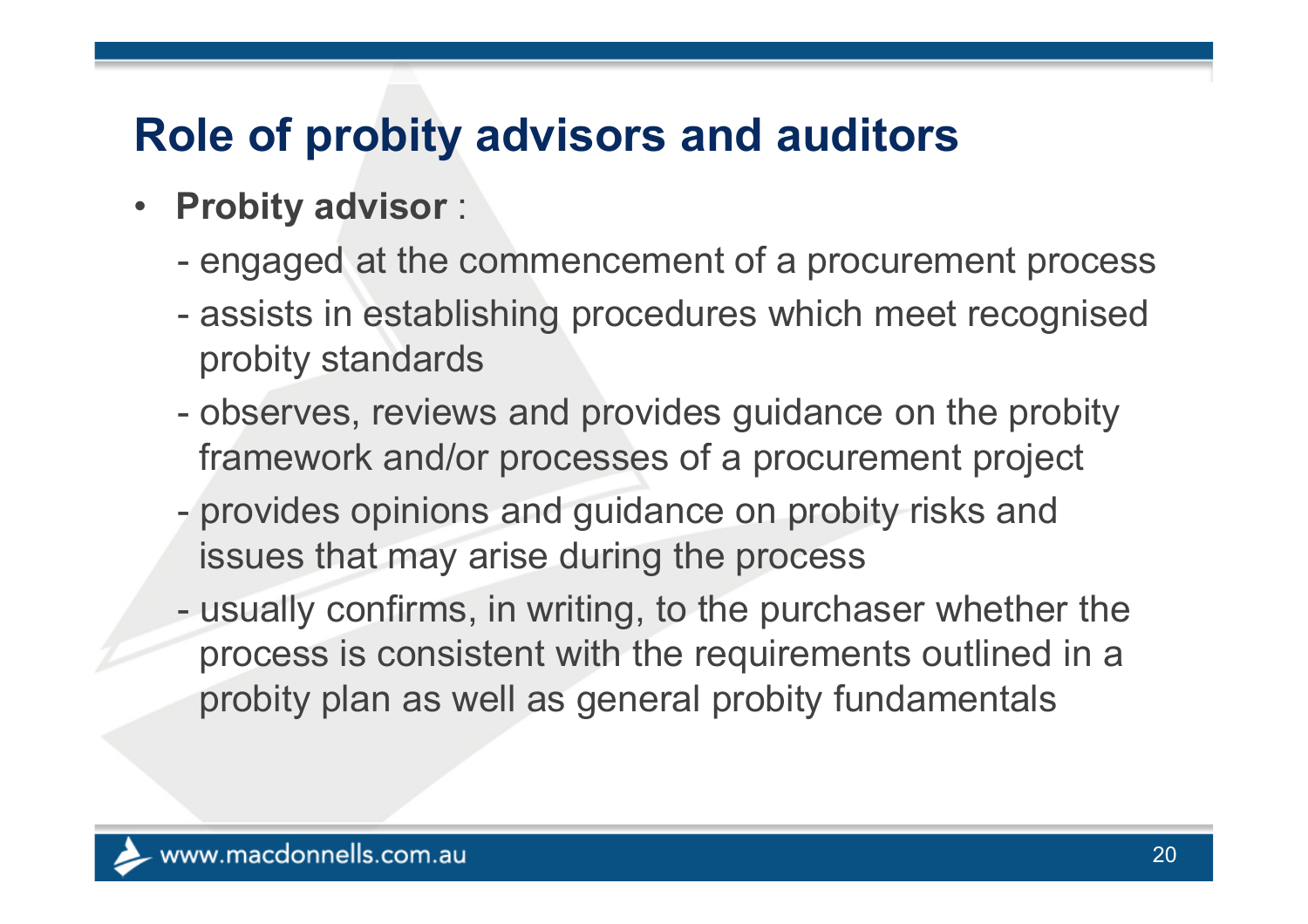- $\bullet$  **Probity auditor**:
	- may be engaged at beginning, end or other stage of a procurement process
	- provides independent scrutiny of a procurement process (or part of a procurement process) already undertaken to ensure that prescribed processes are actually adhered to
	- $\mathcal{L}_{\mathcal{A}}$  provides a report at the end of the process which records an independent professional view of the way in which the procurement process was managed, from a probity perspective
	- $\mathcal{L}_{\mathcal{A}}$  generally does not provide advice or assistance in ensuring compliance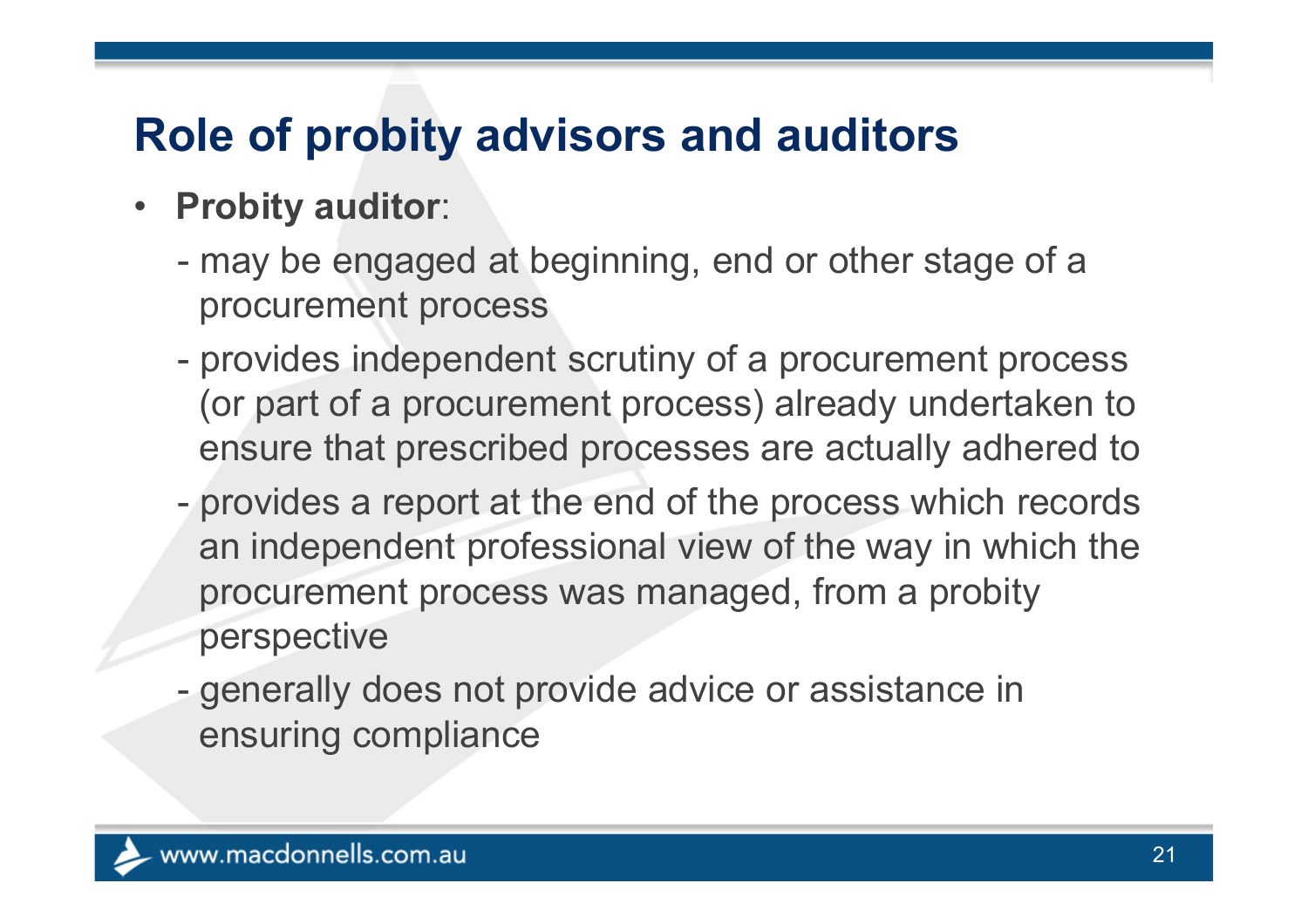| <b>Probity Advisor</b>                                                      | <b>Probity Auditor</b>                                                 |
|-----------------------------------------------------------------------------|------------------------------------------------------------------------|
| Forward looking (usu. before the fact)                                      | Backward looking (usu. after the fact)                                 |
| Provides advice contemporaneously to<br>ensure compliance with requirements | Provides audit opinion on compliance<br>with requirements              |
| Involved in process                                                         | Independent from process                                               |
| Anticipates and prevents lapses in<br>probity to provide assurance          | <b>Traditional assurances services</b><br>(identifies non-compliances) |
| Reports to and liaises with project team                                    | Reports directly to senior management                                  |
| No strict methodology, adopts own<br>methods                                | Follows an audit methodology                                           |
| Prepares probity plan or similar                                            | Verifies compliance with plans                                         |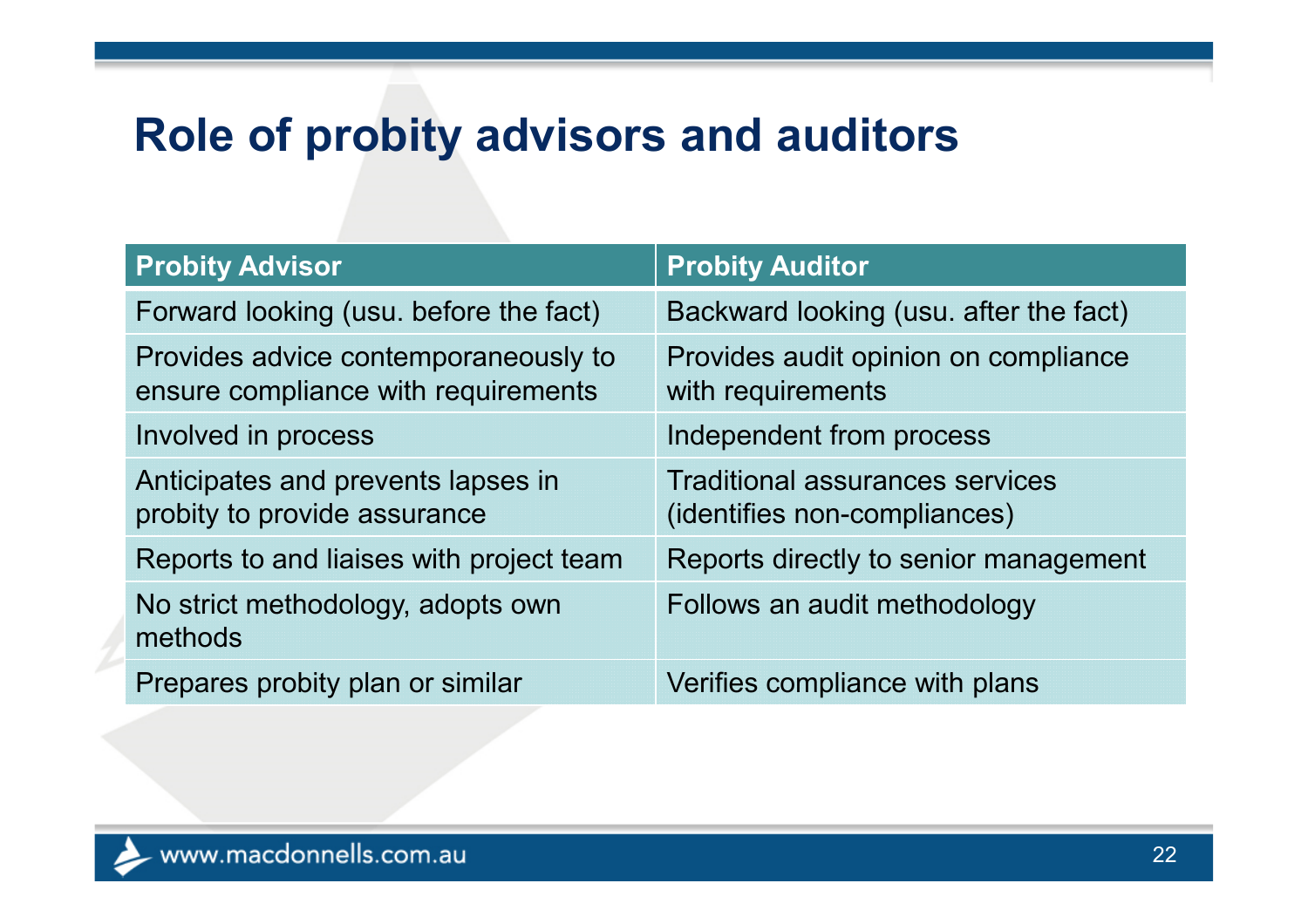- FMPM711 contemplates JCU utilising probity advisors not auditors.
- FMPM711 provides a process for determining the probity requirements of a particular project.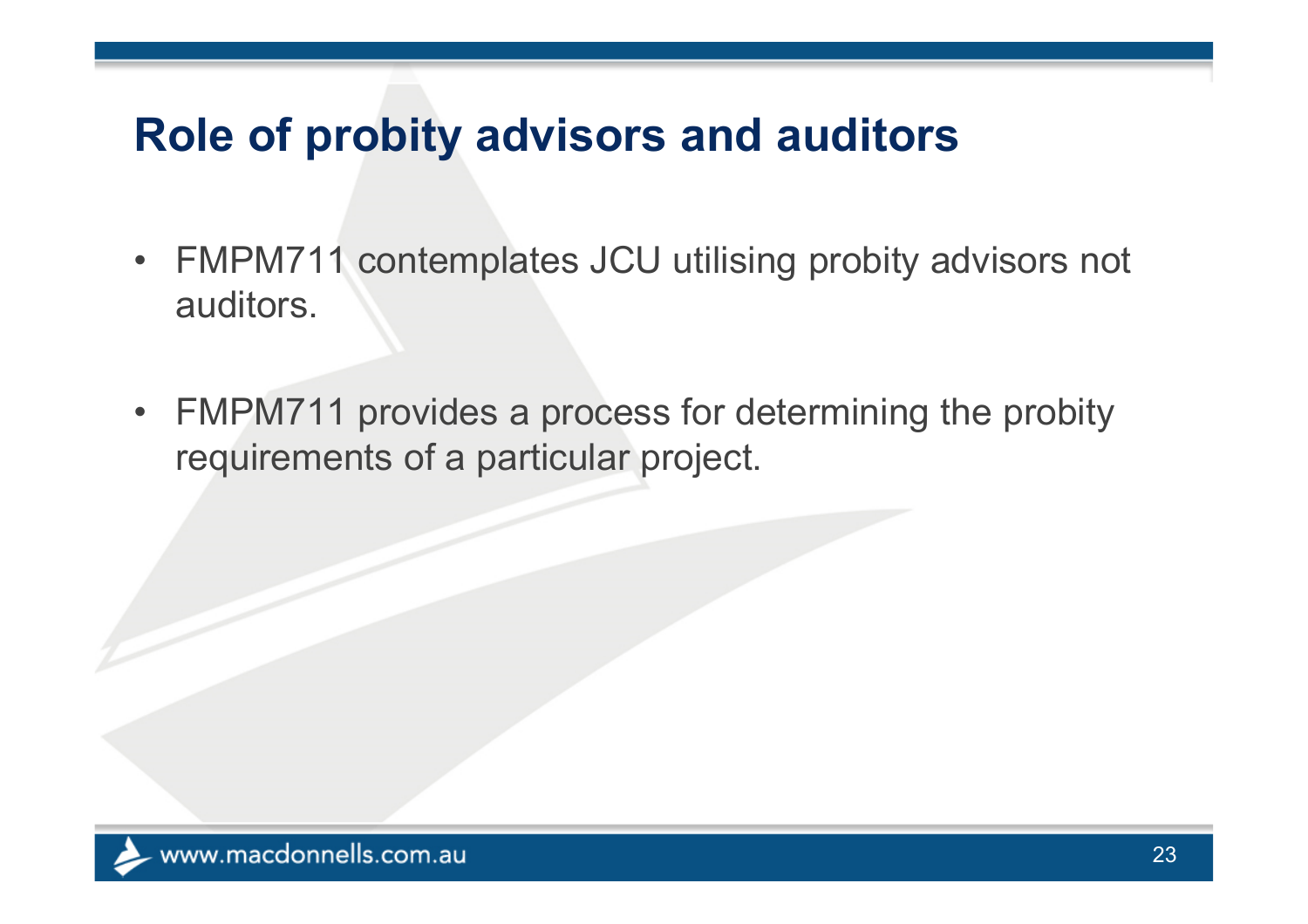# **Principles of probity**

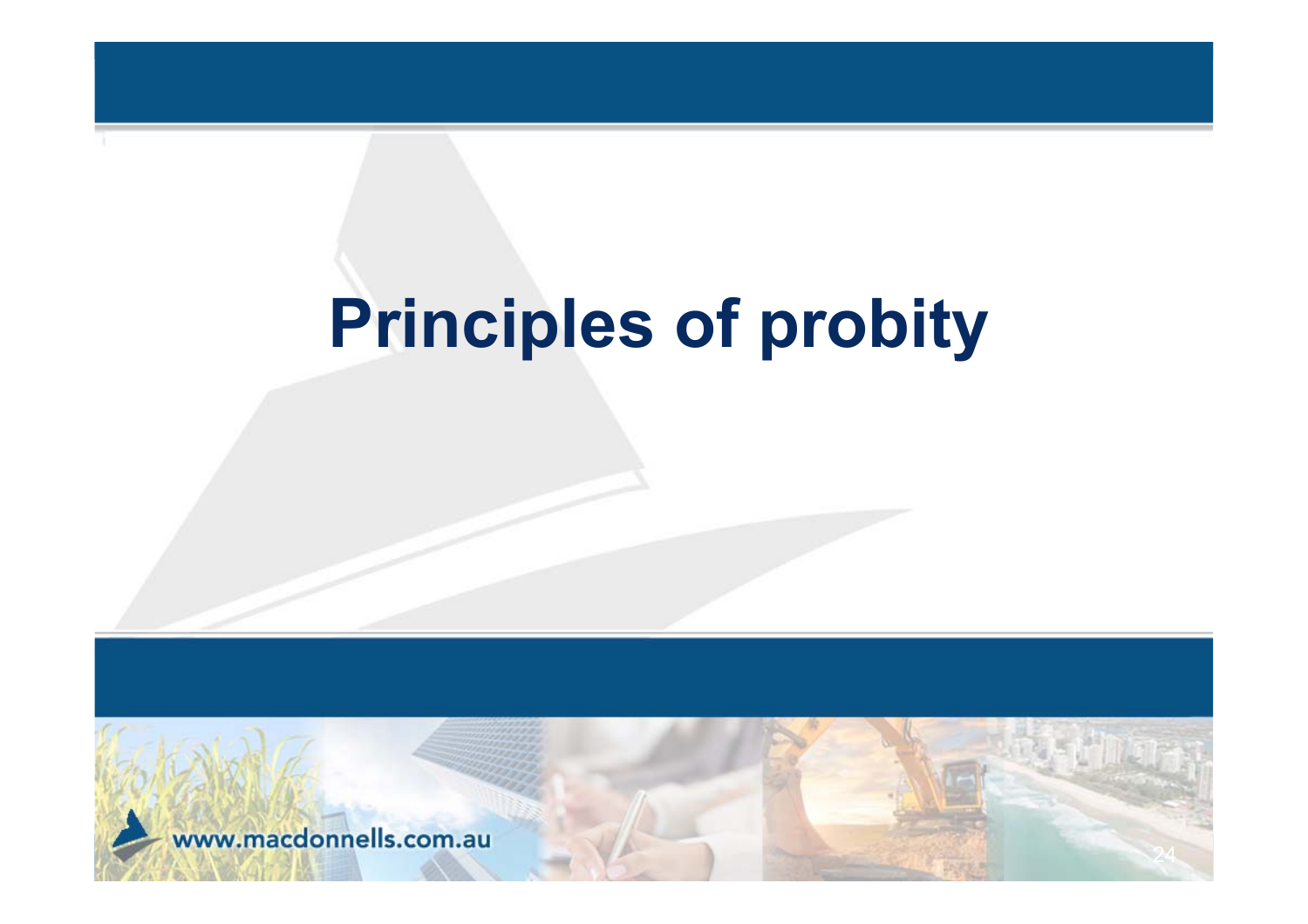# **Principles of probity**

- $\bullet$ Fairness & impartiality
- •Transparency & accountability
- $\bullet$ Confidentiality and security of information
- $\bullet$ Managing conflicts of interest
- $\bullet$ Acting ethically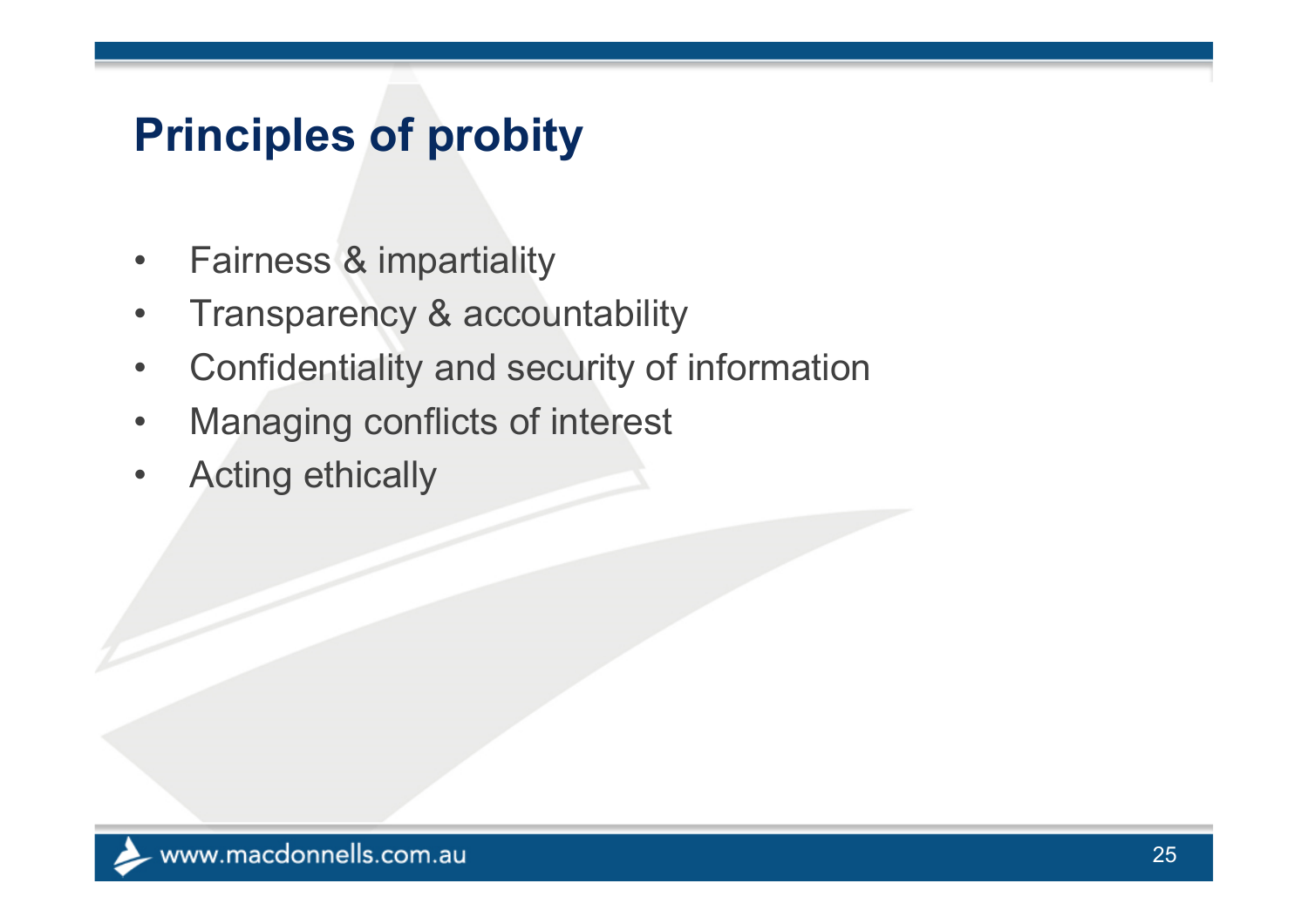According to the JCU FMPM711, conducting a fair and impartial process involves:

- 'Treating all tenderers and conducting the process fairly and equitably, consistent with the rules of natural justice and procedural fairness, including ensuring that tenderers are provided with access to the same information [in the same form and at the same time] in order to prepare their tenders'
- 'Ensuring that the process is conducted in accordance with the process terms and conditions provided to tenderers'.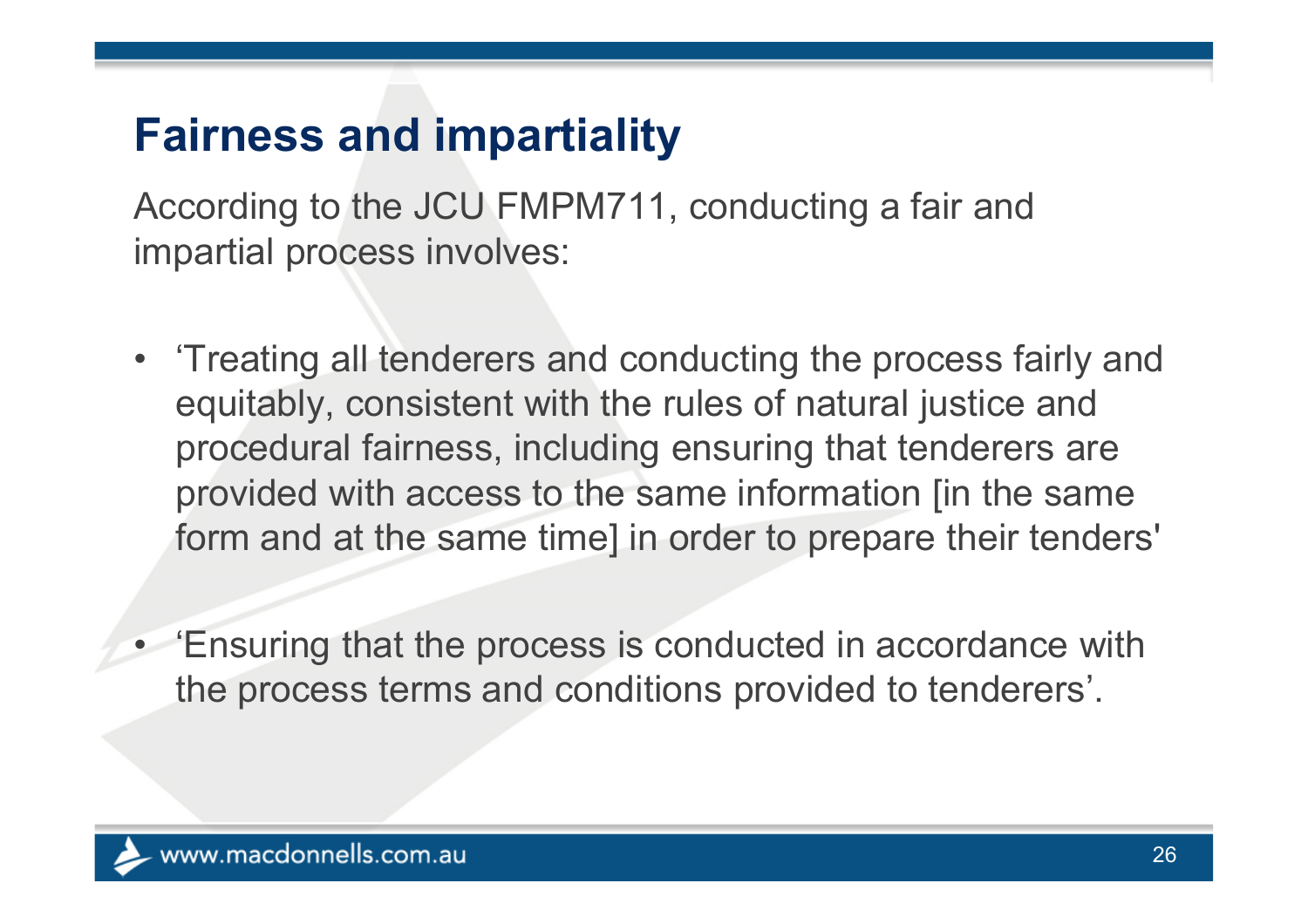According to the JCU FMPM711, conducting a fair and impartial process involves:

• 'Ensuring that the need to avoid inherent bias in the procurement process is taken into account when making decisions which may impact on the process, including decisions as to how to advertise and market the process and timeframes'.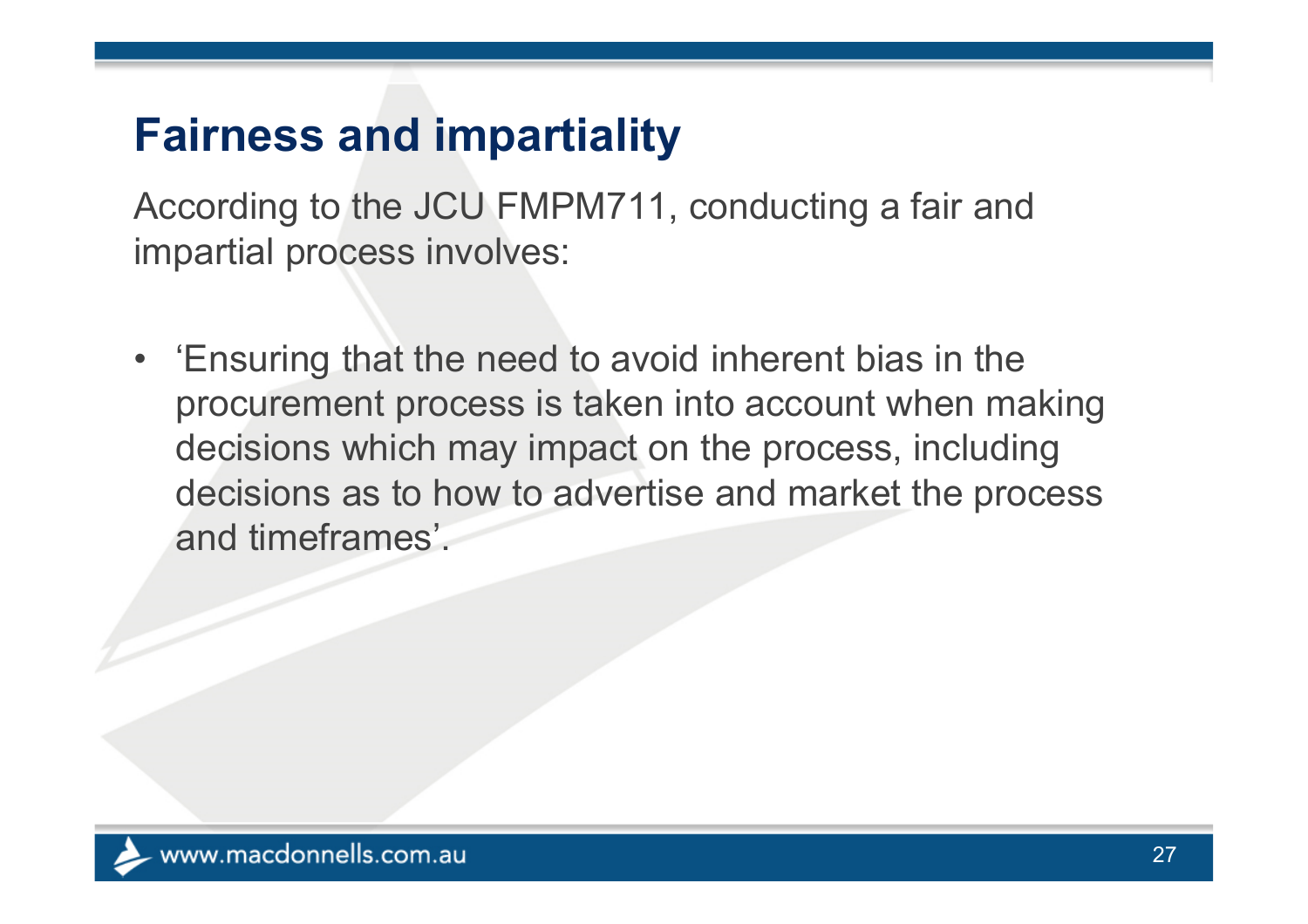According to the JCU FMPM711, conducting a fair and impartial process involves:

• 'Ensuring tenderers do not engage in collusive or anticompetitive conduct when preparing tender responses'.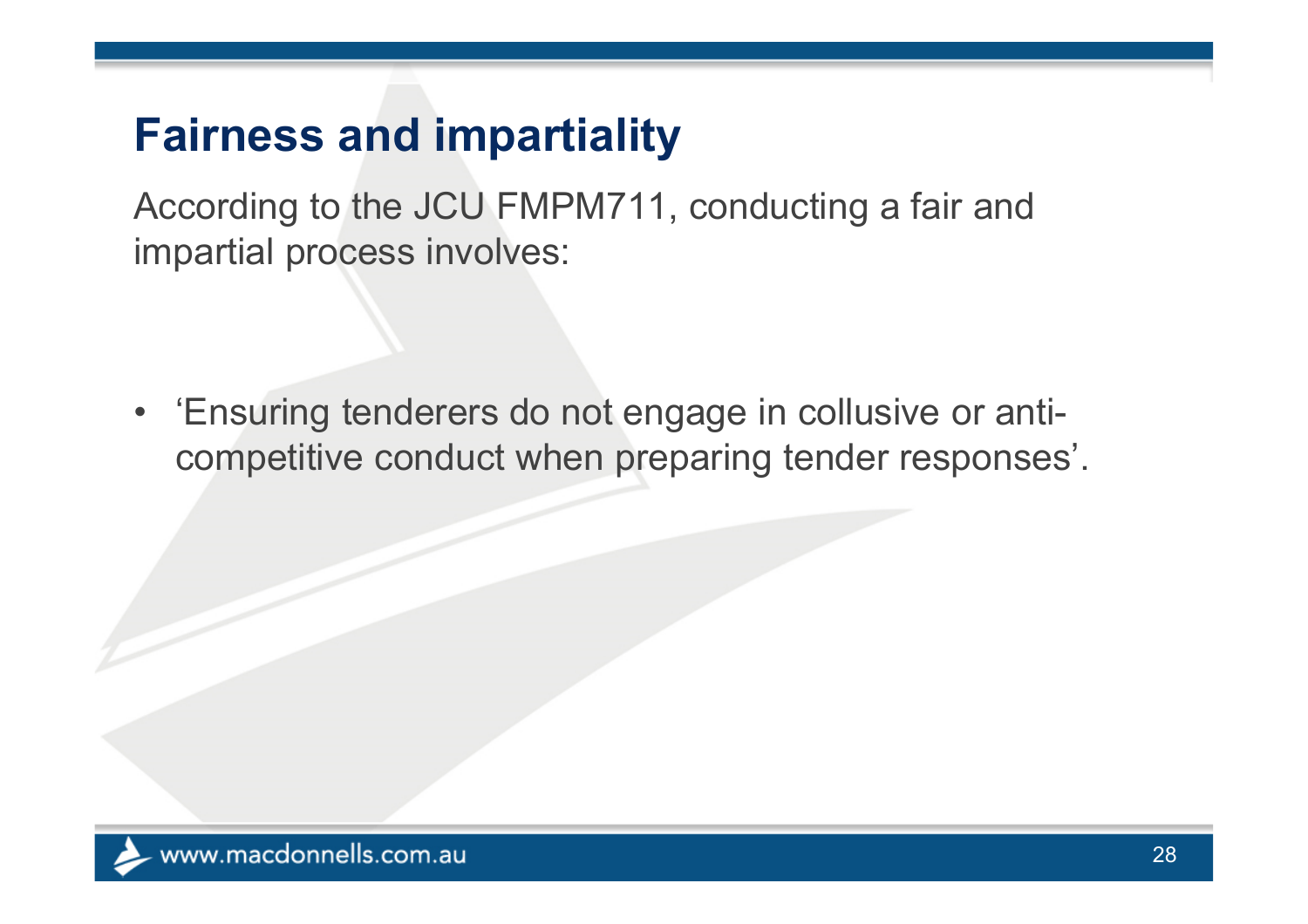Collusive or anti-competitive conduct:

- *ACCC v TF Woollam & Son Pty Ltd* [2011] FCA 973 and [2011] FCA 1216
	- 'Cover pricing' or 'cover bids' company wants to be seen to tender but does not want to win nor spend the time and money to properly price so company submits a high bid;

#### **OK BUT**

• Issues arises when other bidders communicate their prices in advance to facilitate that high bid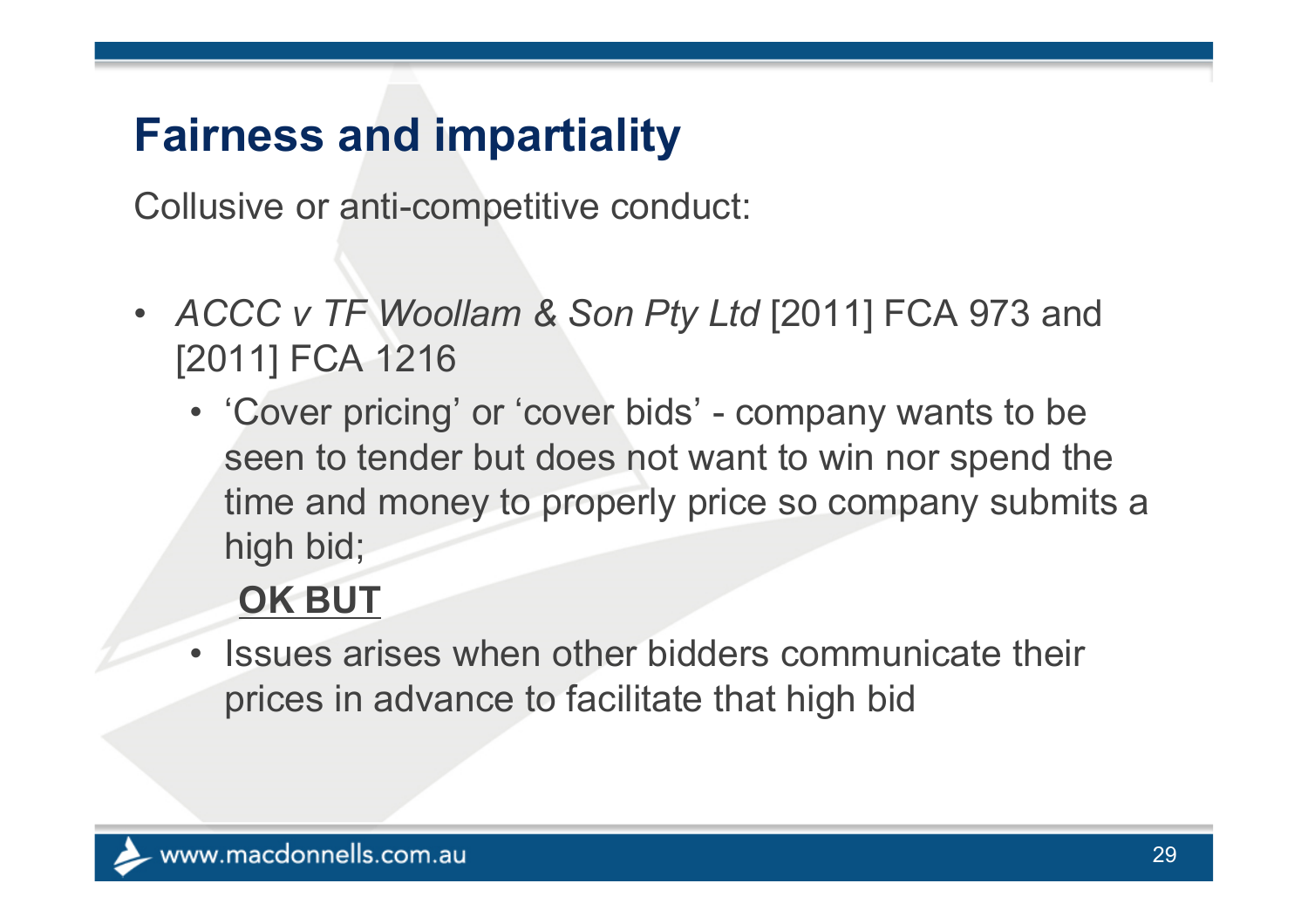Collusive or anti-competitive conduct

- *ACCC v TF Woollam & Son Pty Ltd* [2011] FCA 973 and [2011] FCA 1216
	- Involved companies were found to have breached the Trade Practices Act (now Australian Consumer Law) for 'price controlling behaviour' and misleading and deceptive conduct. Now may constitute serious cartel conduct.
	- Total fines for individuals and companies of \$1.3million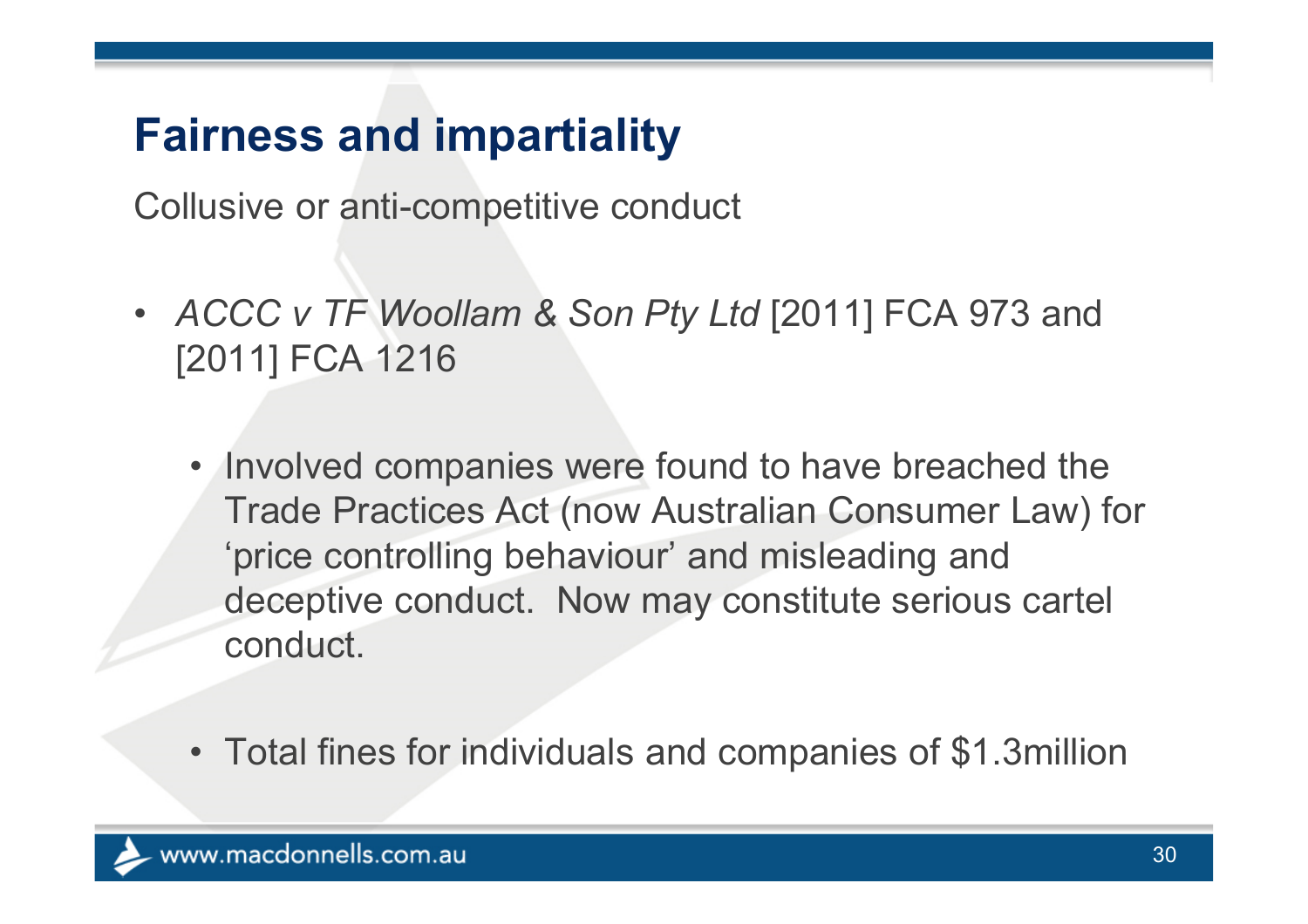#### **Fairness**

Not limited to deliberate unfairness - most issues with fairness occur inadvertently due to lack of understanding by the relevant personnel of the implications of their actions or carelessness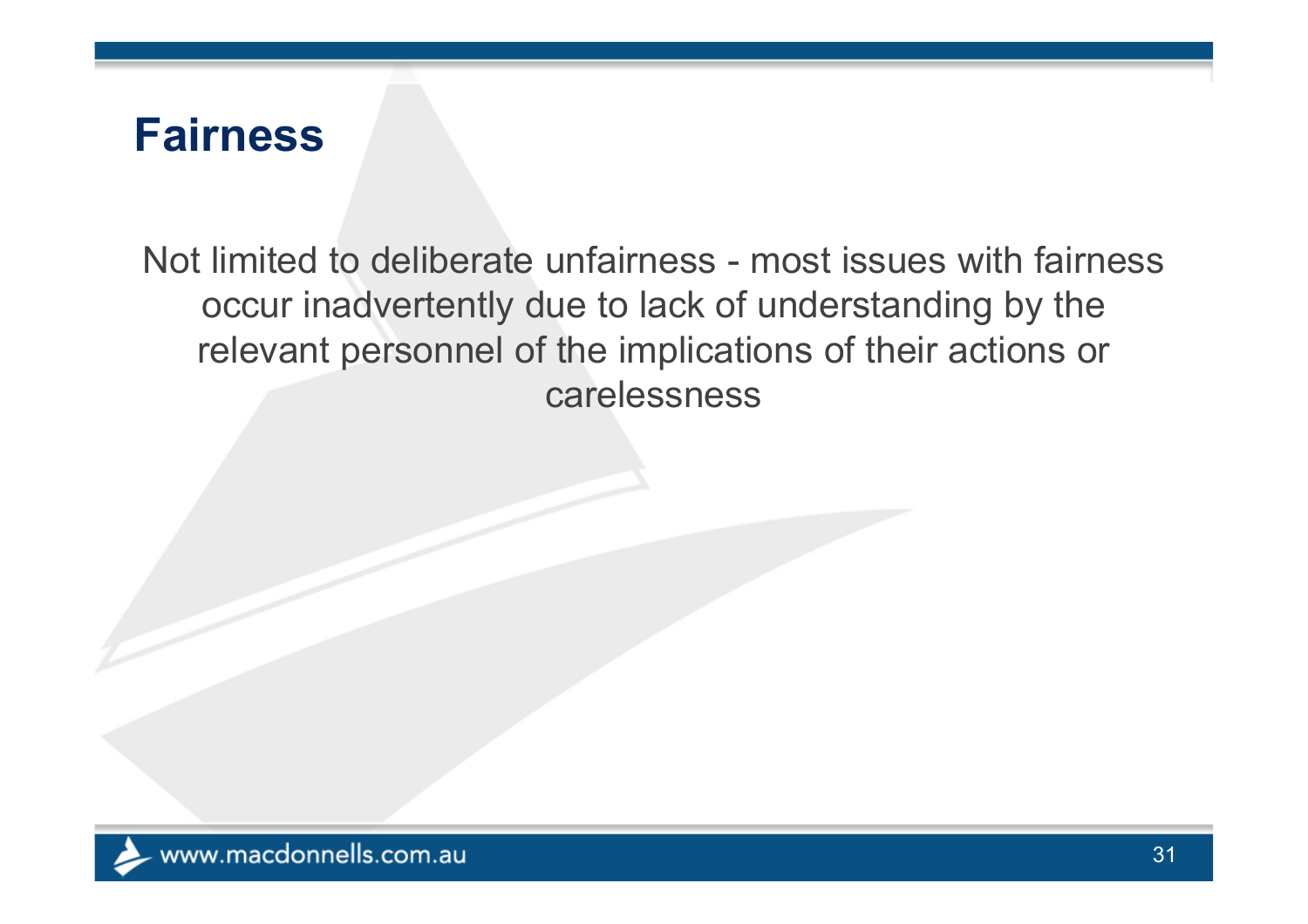# **Impartiality**

'Organisations demonstrate impartiality by:

- • making decisions and providing advice based on merit without bias, caprice, favouritism or self-interest, and
- $\bullet$  acting fairly by objectively considering all relevant facts and fair criteria.'

- Managing Probity: Procurement Guide, Department of Treasury and Finance, Victoria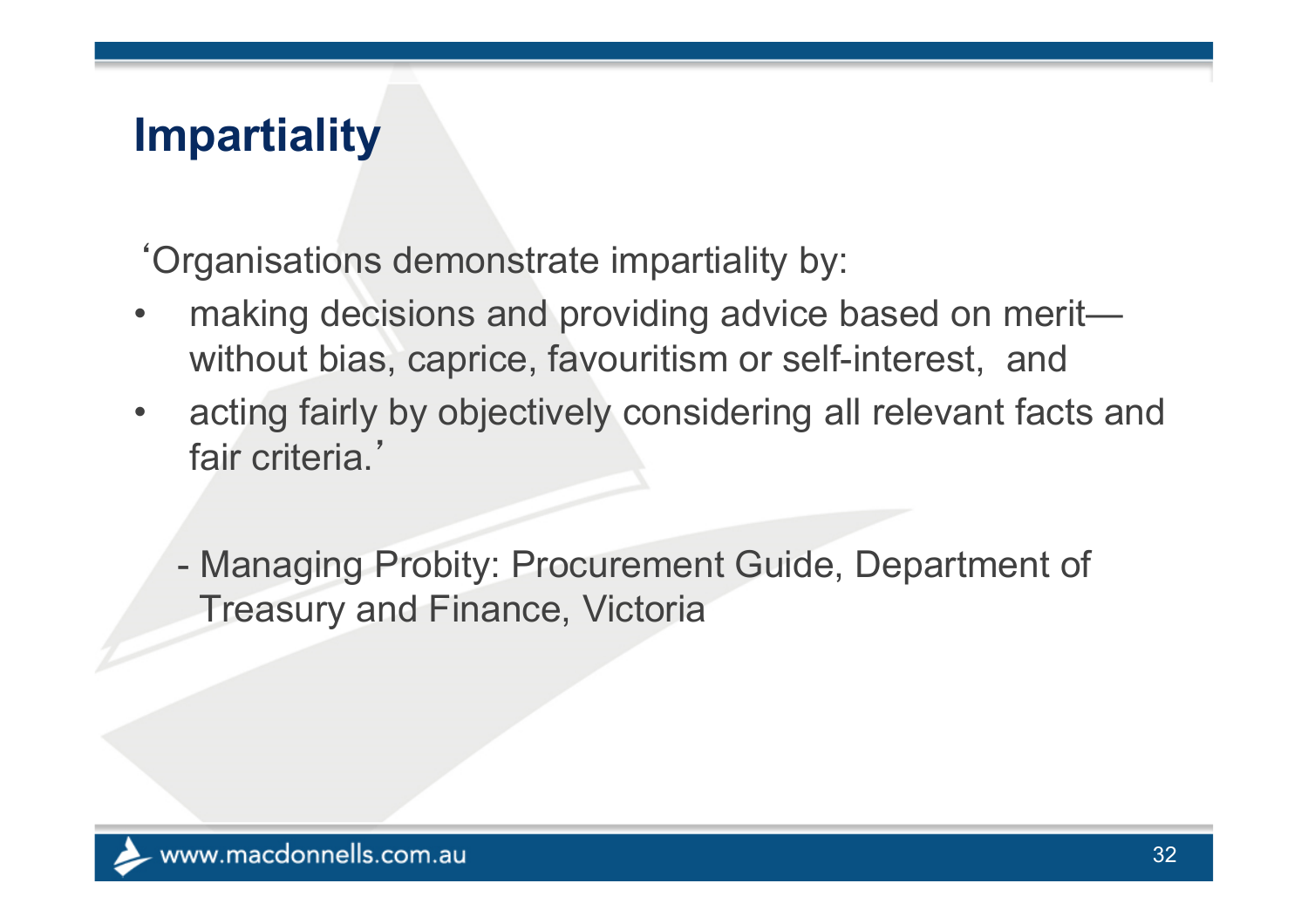*Pratt Contractors Ltd v Transit New Zealand* [2005] 2 NZLR 433 (Privy Council)

- $\bullet$ Several road construction projects in New Zealand
- • Transit Authority evaluation panel took into account Pratt's reputation in the industry for 'lowballing' its tender price and accepted a higher tender.
- • Pratt challenged the decision on the basis that Transit had breached its obligation to act fairly (implied through tender process contract).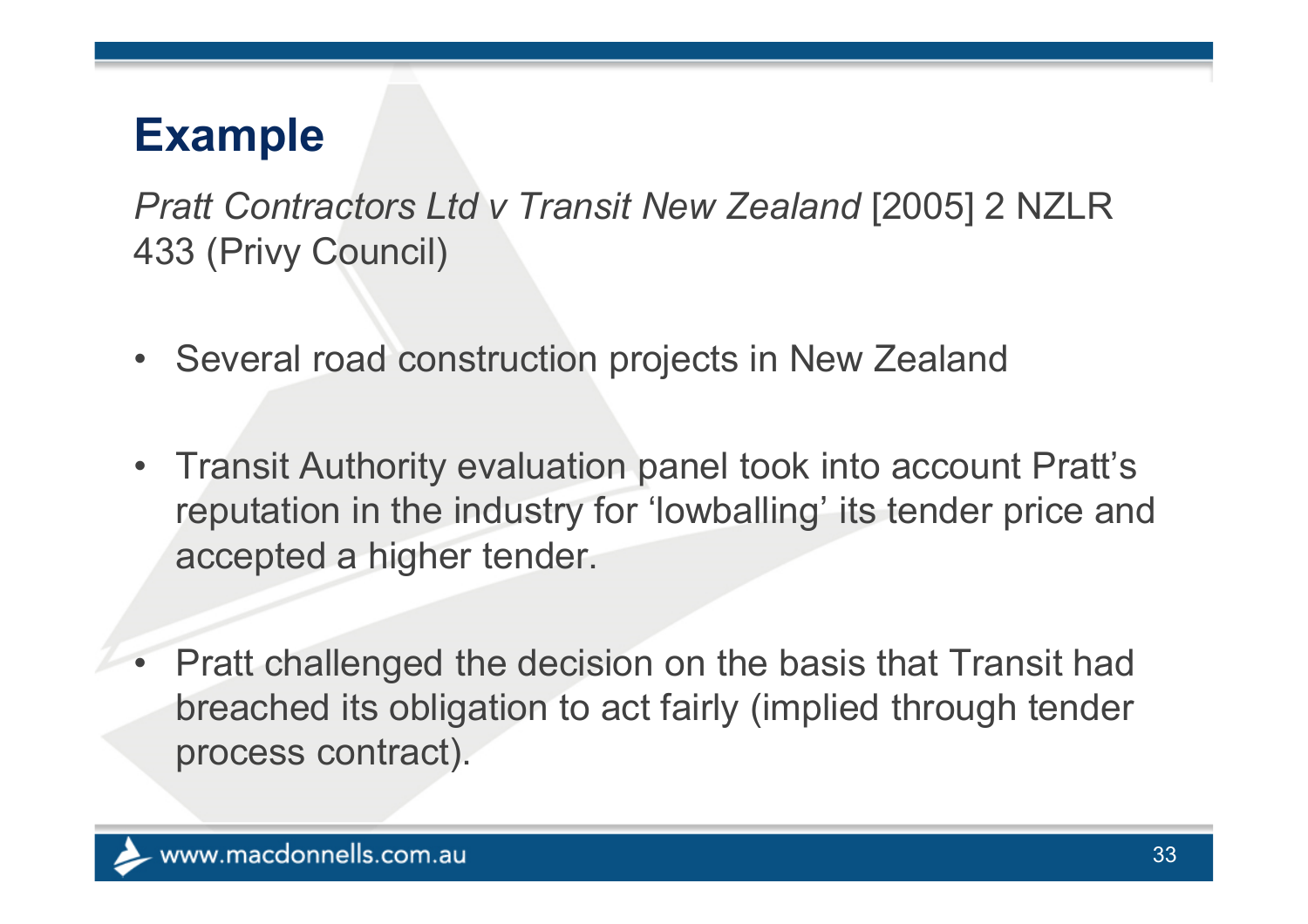Privy Council held:

- • Obligation to act fairly under a tender process contract does not mean a strict absence of bias.
- Nothing improper in evaluation panel taking into account Pratt's reputation in the industry as this was a valid commercial consideration.
- $\bullet$  In the absence of unequal treatment of the tenderers or bad faith on the part of transit or the evaluation panel members there was no breach of the tender process contract.
- •Emphasis on honesty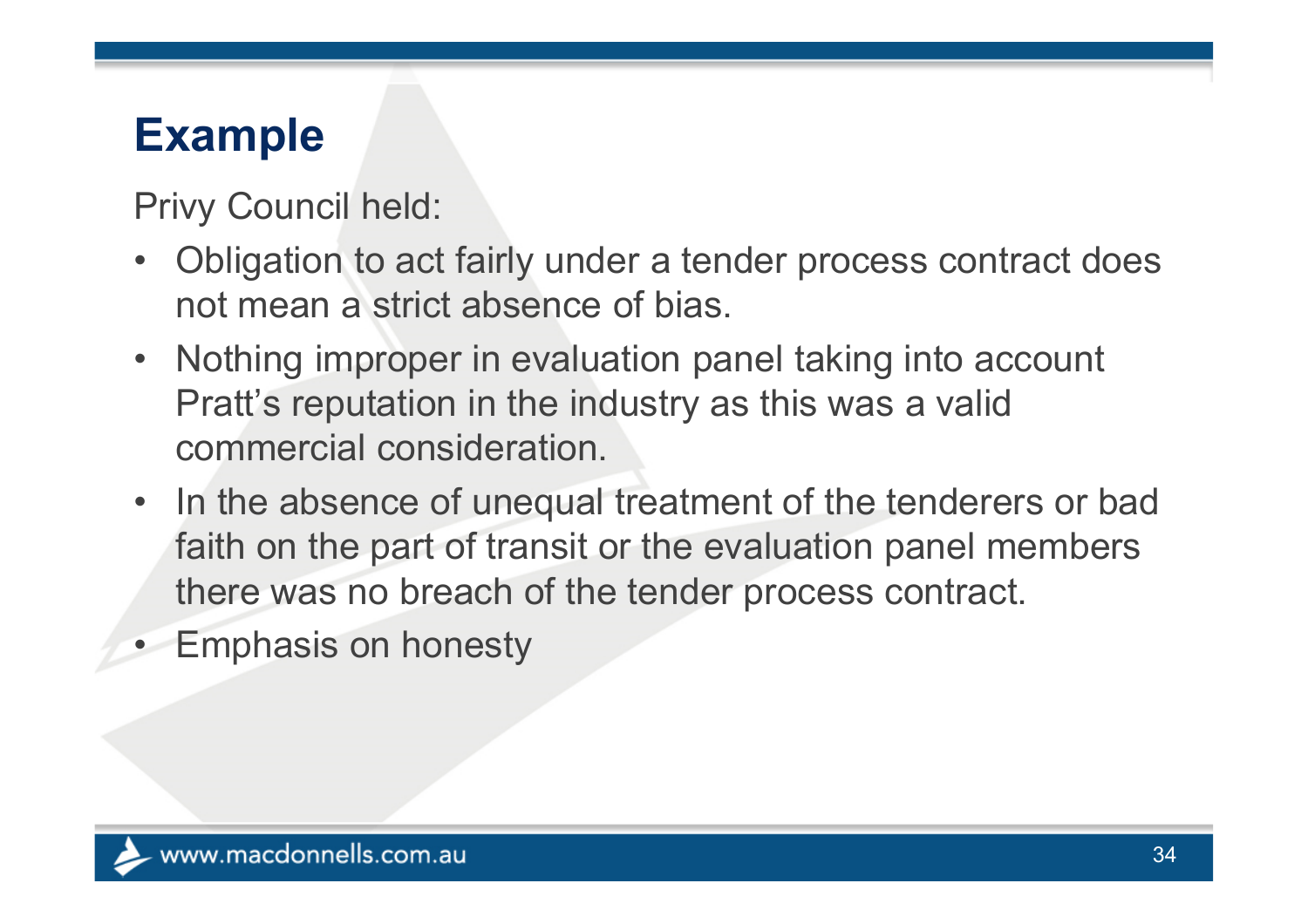'… the duty of good faith and fair dealing as applied to [the tender evaluation panel's assessment] required that the evaluation ought to express the views honestly held by the members of the [evaluation panel]. The duty to act fairly meant that all tenderers had to be treated equally. One tenderer could not be given a higher mark than another if their attributes were the same. But [the purchaser] was not obliged to give tenderers the same mark if it honestly thought their attributes were different… The obligation of good faith and fair dealing also did not mean that the [tender evaluation panel] had to act judicially.'

- Per Lord Hoffman*, Pratt Contractors Ltd v Transit New Zealand* [2005] 2 NZLR 433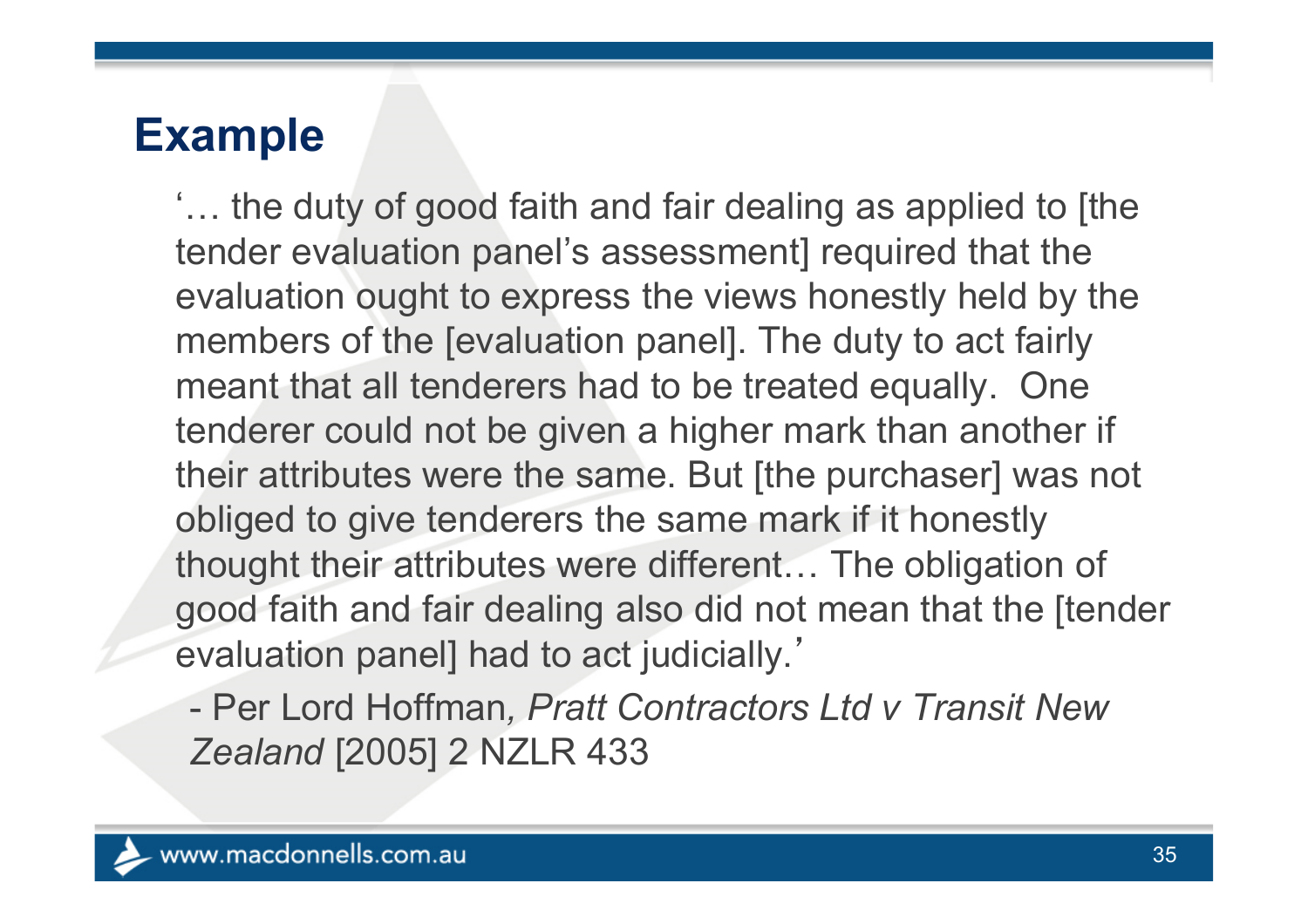*Ethics, Probity and Accountability in Procurement,* Queensland Department of Public Works and Crime and Misconduct Commission, 2006 provides detailed guidance on the matters required for <sup>a</sup> process to be fair and impartial, including:

- Material should be available to all interested parties within the same time frame, and each offeror should have access to the same material (that is not commercial in confidence).
- • Each offer must be given due consideration and be treated objectively with no conflicts of interest or bias towards certain offerors.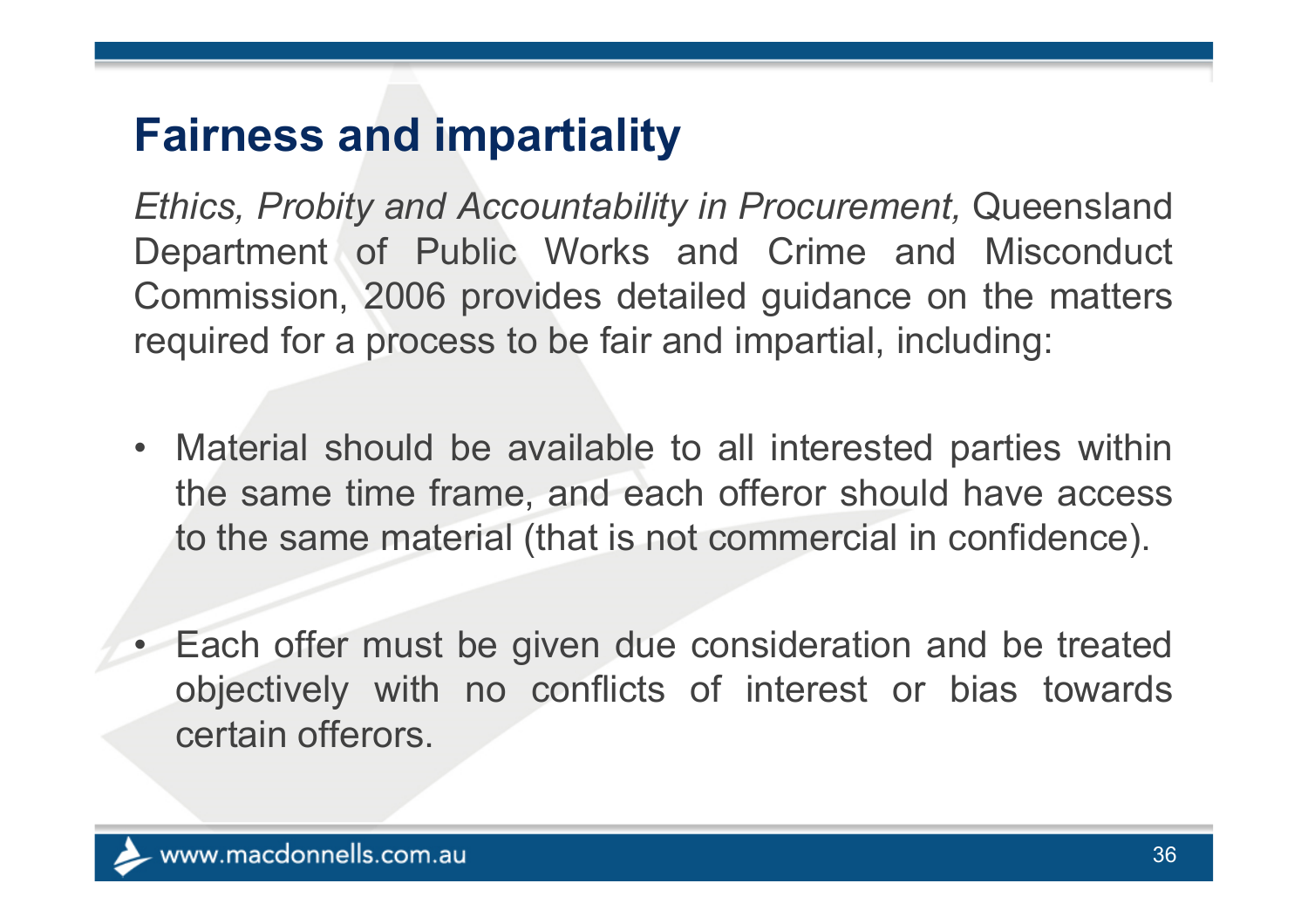- All material communication with stakeholders should be carried out in the same timeframe and in the same substantive manner. The most appropriate mechanism should be selected according to what is being communicated, to whom, and the urgency of the communication.
- • Additional information or clarification arising from individual offeror requests should be provided to all potential offerors so that they have the same information on which to offer.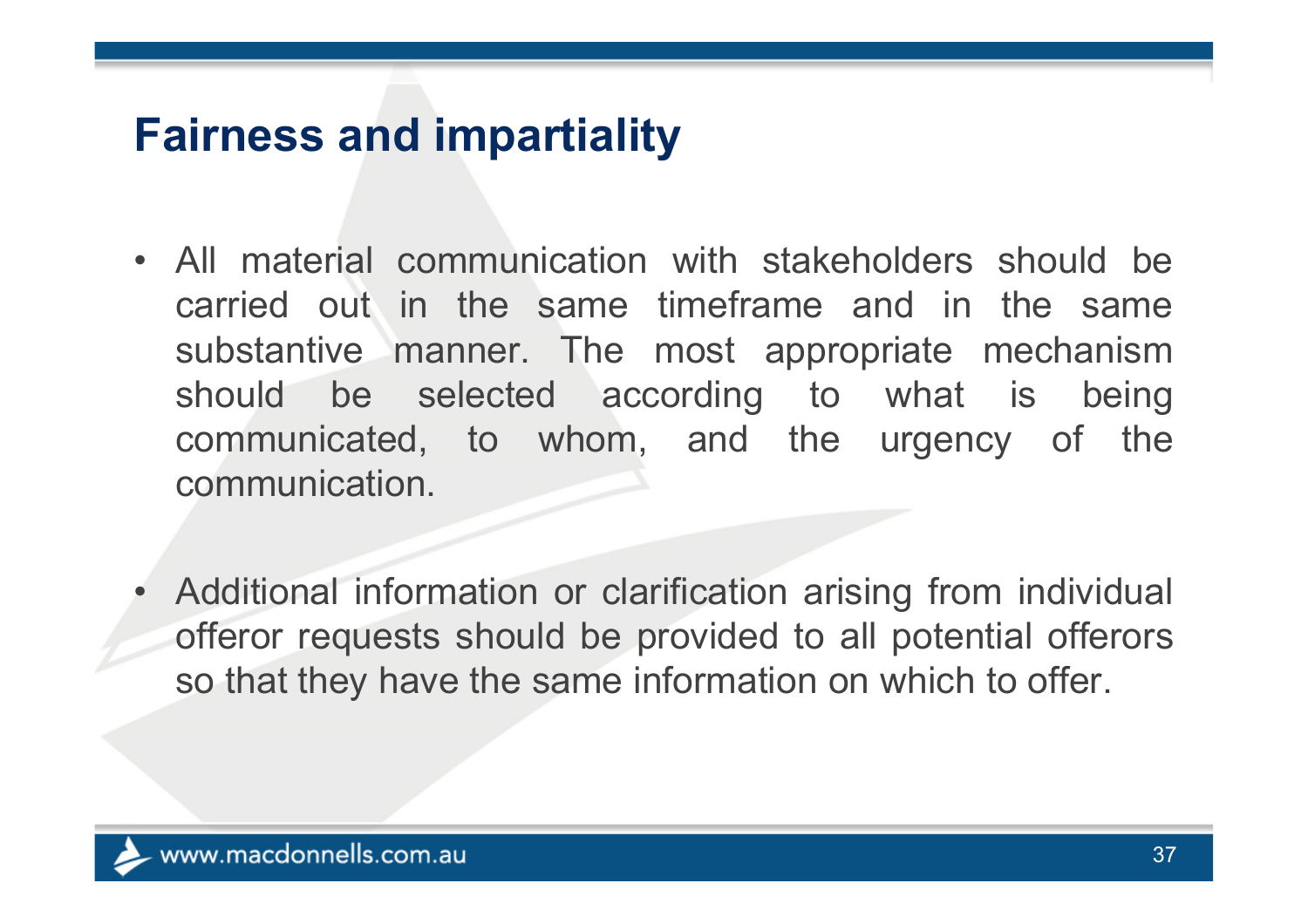- Where feasible, information should always be provided in writing, whether in hard copy or electronic form.
- Notifications to offerors should be provided in <sup>a</sup> timely fashion. For example, once the successful offeror has been appointed, all unsuccessful offerors should know the results as soon as possible. Agencies need to consider the most effective way of notifying offerors, taking into account postal delays, particularly if there are international offerors.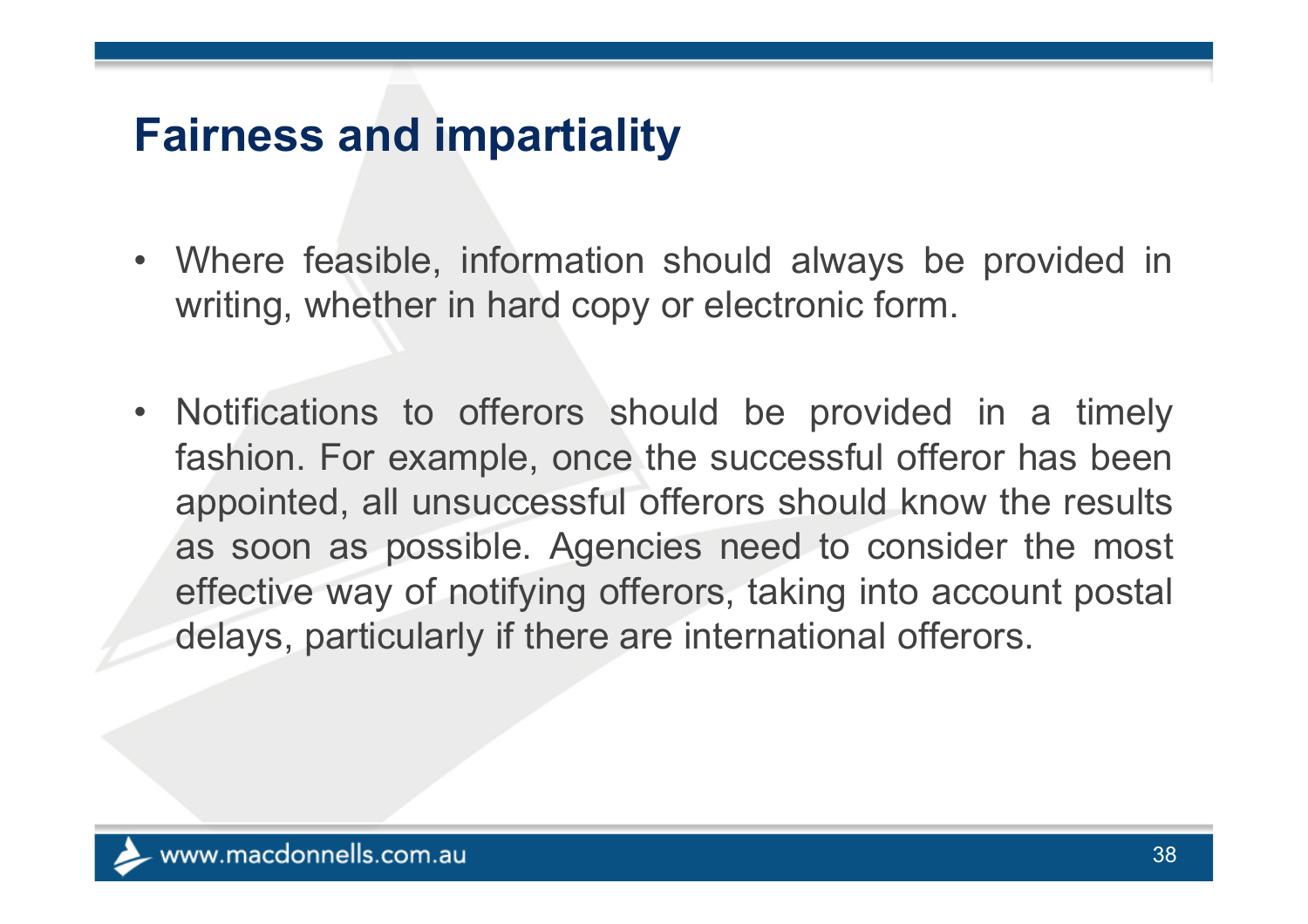- Request for Offer documentation should clearly detail the conditions of offer, conditions of supply and evaluation criteria and be equally available to all interested parties. Well defined conditions of offer give suppliers <sup>a</sup> clear indication of requirements and prevent the unproductive use of resources through the lodgement of unsuitable or misdirected offers.
- • Request for Offer documentation must clearly identify and separate the mandatory conditions from those evaluation criteria that are 'desirable' or 'optional'. The mandatory conditions should be well targeted, clearly measurable, and not excessive in number.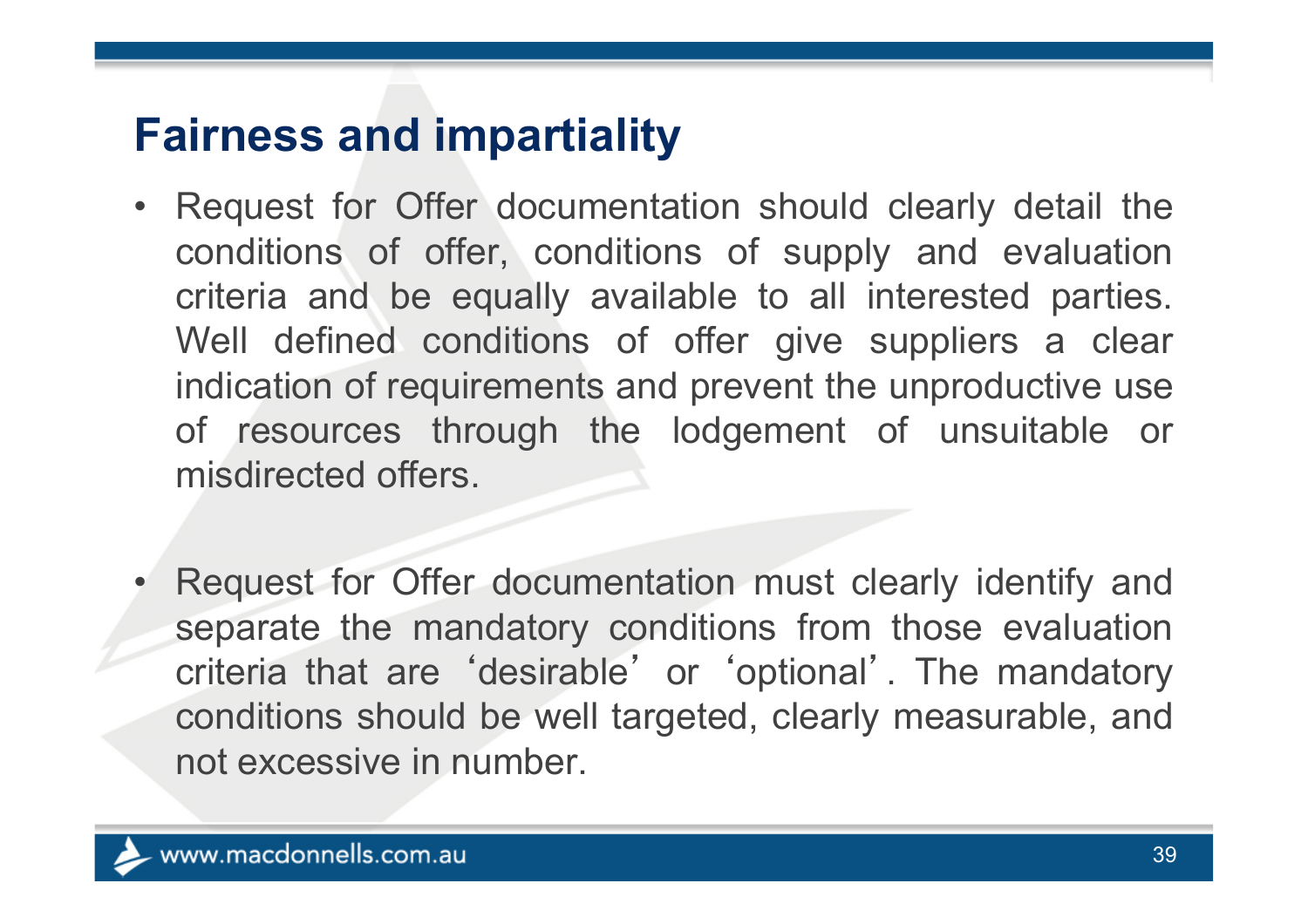- Request for Offer documentation should list any 'desirable' criteria in order of relative importance to assist suppliers in structuring their offer.
- An extension notice to an offer closing date must be provided to all potential offerors in sufficient time to reach them before the originally published closing date and time.
- • The adoption of selection criteria that do not selectively advantage or disadvantage <sup>a</sup> particular party and which are based on objective measures that meet the primary procurement needs.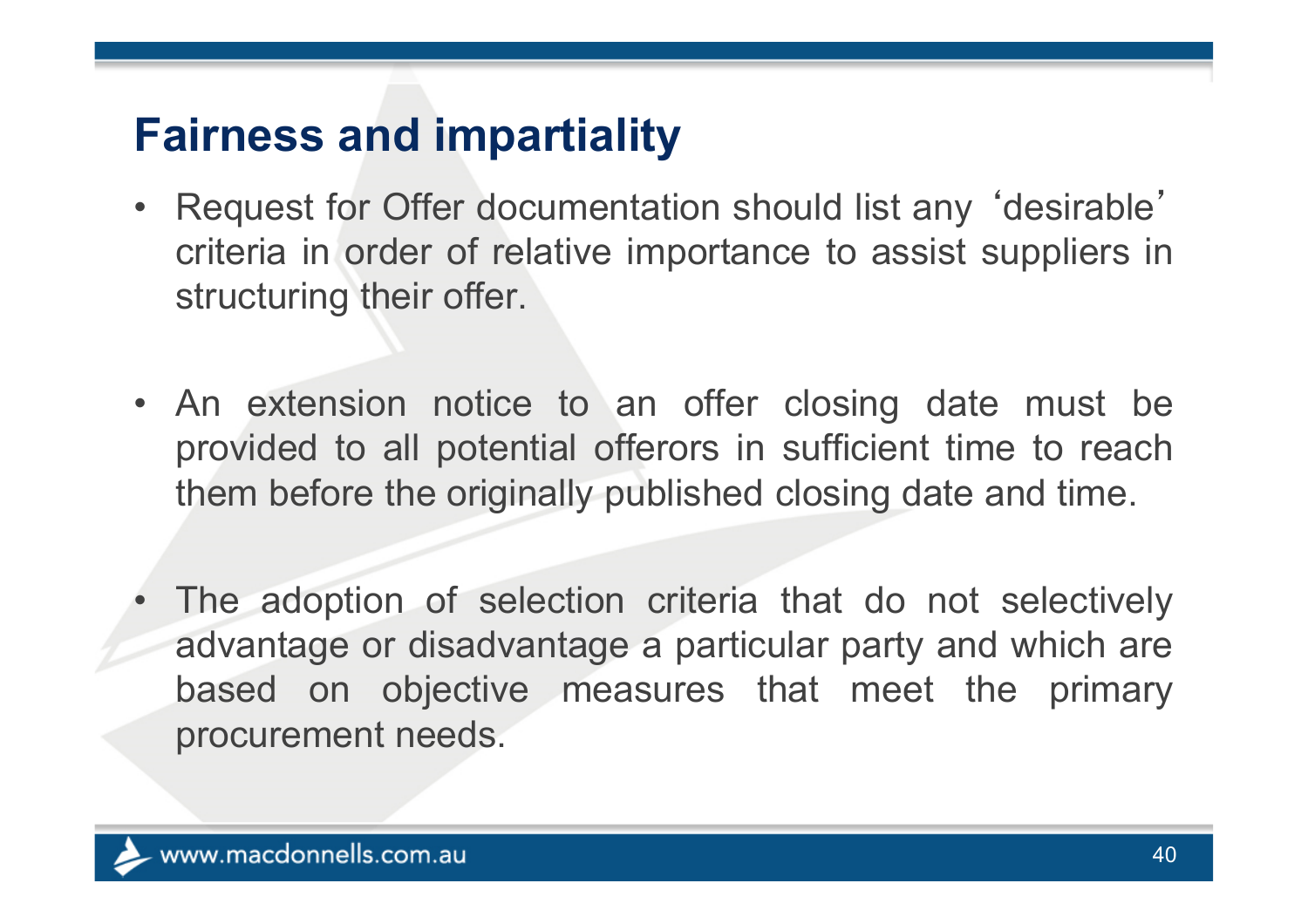- Weightings for the evaluation criteria must be documented during the planning/preparation stage, prior to offers being invited.
- $\bullet$  Selection criteria and performance specifications must not be changed midstream unless all offerors are given an equal opportunity to revise their offers and approval for any changes is obtained at an appropriate level. If the changes are substantial then <sup>a</sup> recall of offers may be warranted.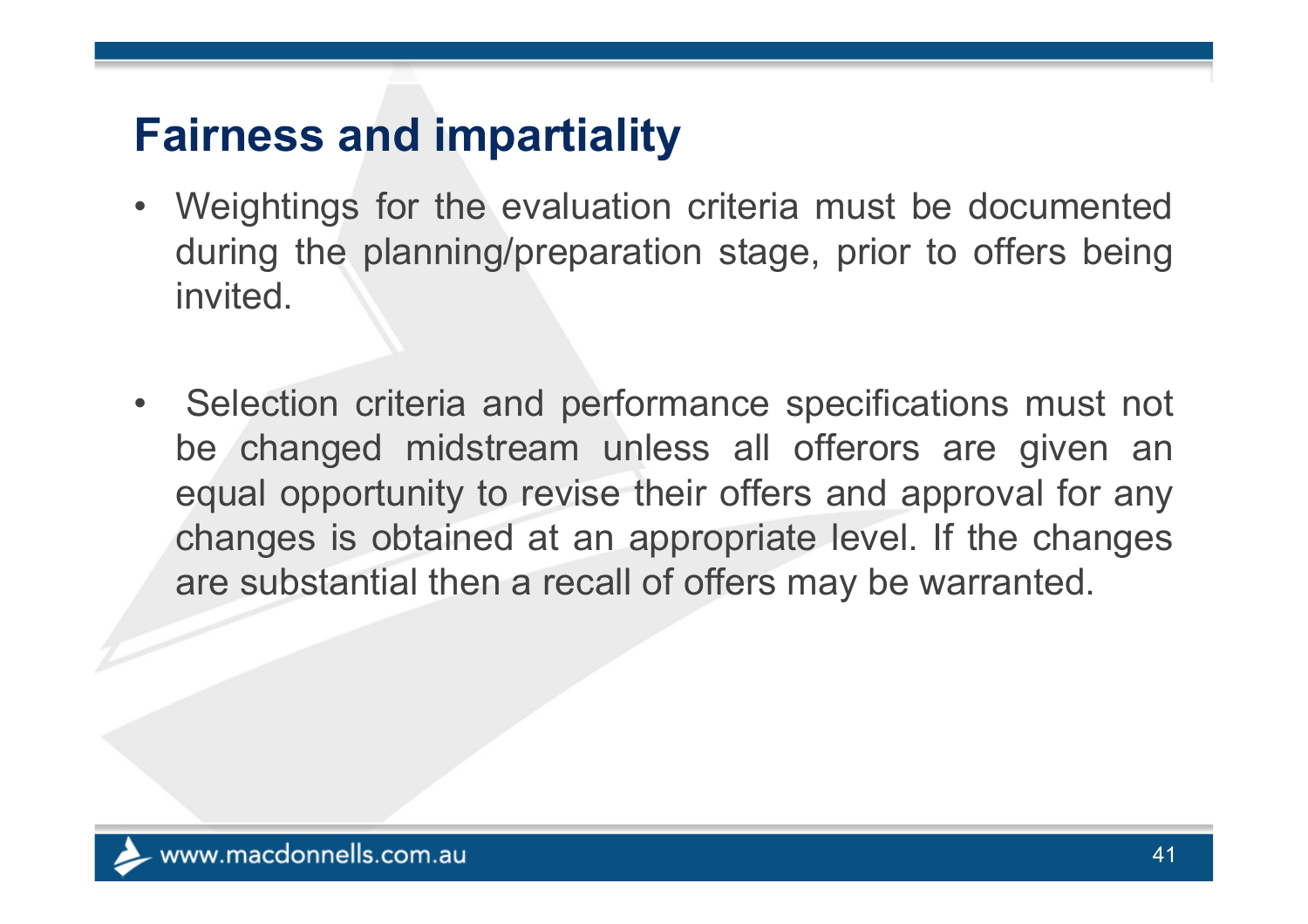- $\bullet$  Decisions on the selection of suppliers must be made by independent and objective evaluation against the nominated evaluation criteria and supply conditions.
- $\bullet$  Officers involved in the various procurement stages and processes should not be those who approve the spending of public money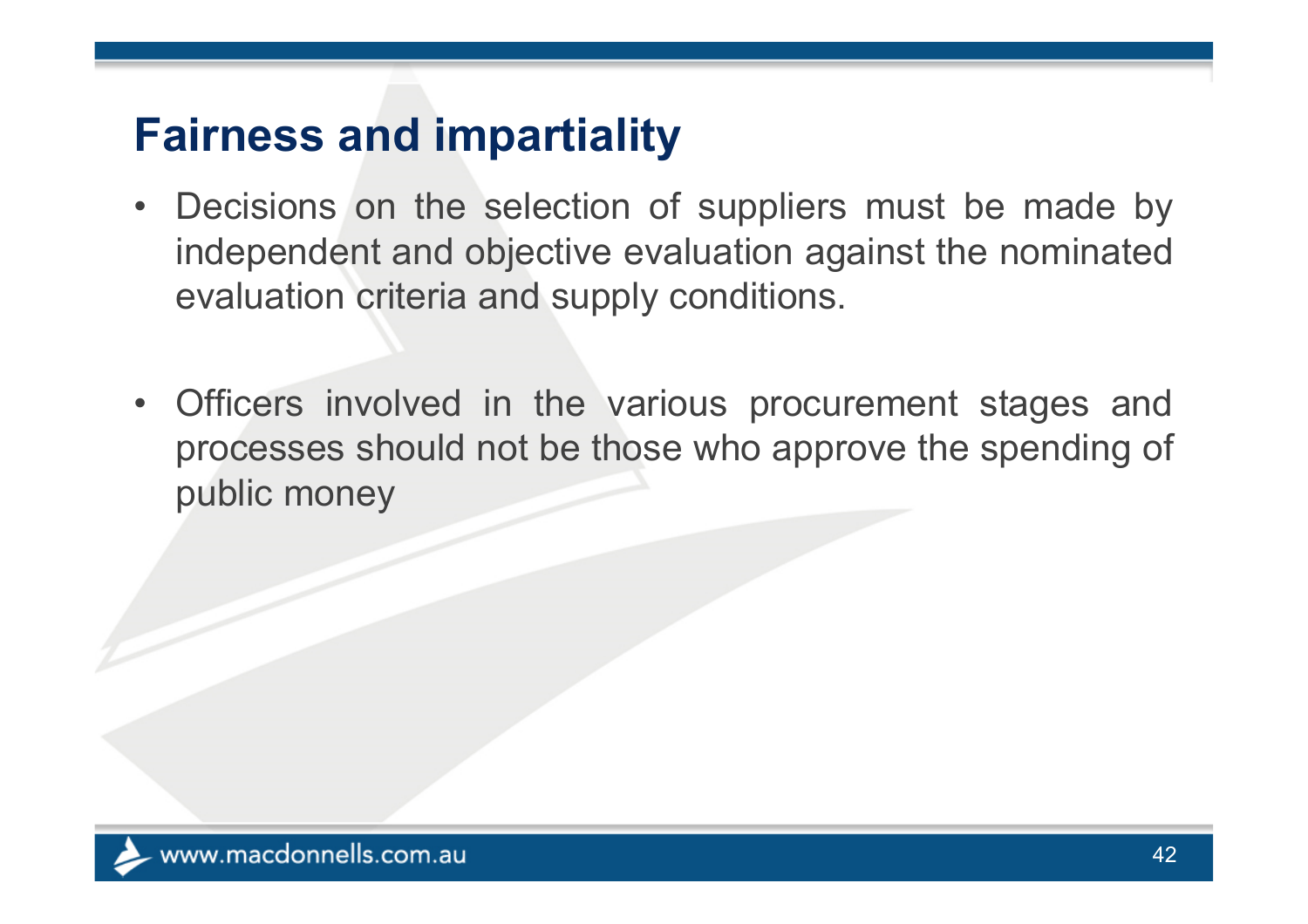A request for tender (RFT) for engineering design and project management services was issued by <sup>a</sup> statutory body. The RFT required tenderers to allow for project management services over <sup>a</sup> 10 month construction period. The RFT stated that <sup>a</sup> tender which did not allow for the full scope of services was non-conforming, and that non-conforming tenders would not be considered.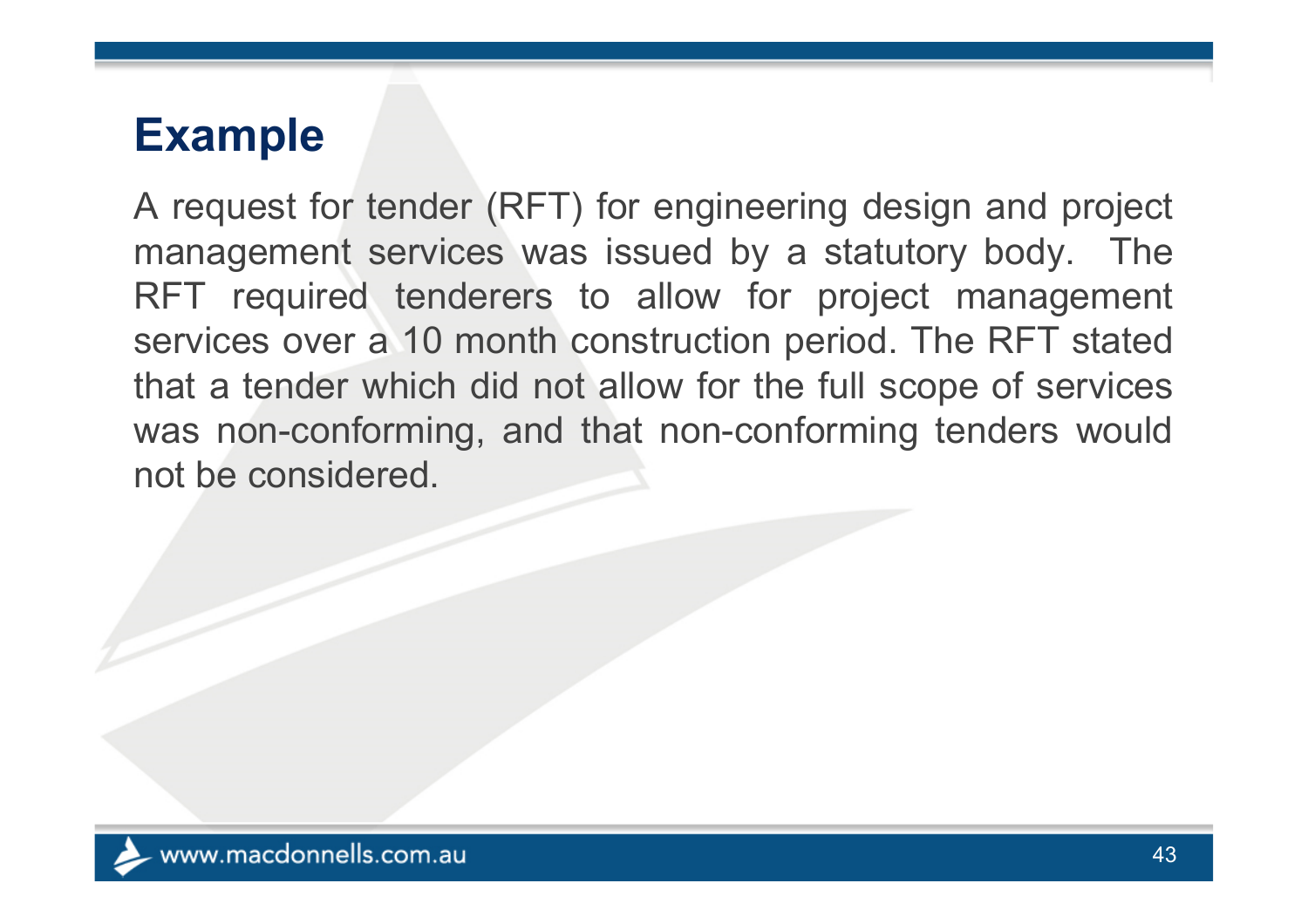It was subsequently realised that the expected construction period was actually 16 months not 10, so the procurement administrator issued <sup>a</sup> tender addendum by email to the nominated email address of each tenderer in accordance with the RFT. When tenders were received, Tenderers A & B allowed for the 16 month construction period, but Tenderer C allowed only for the original 10 month construction period.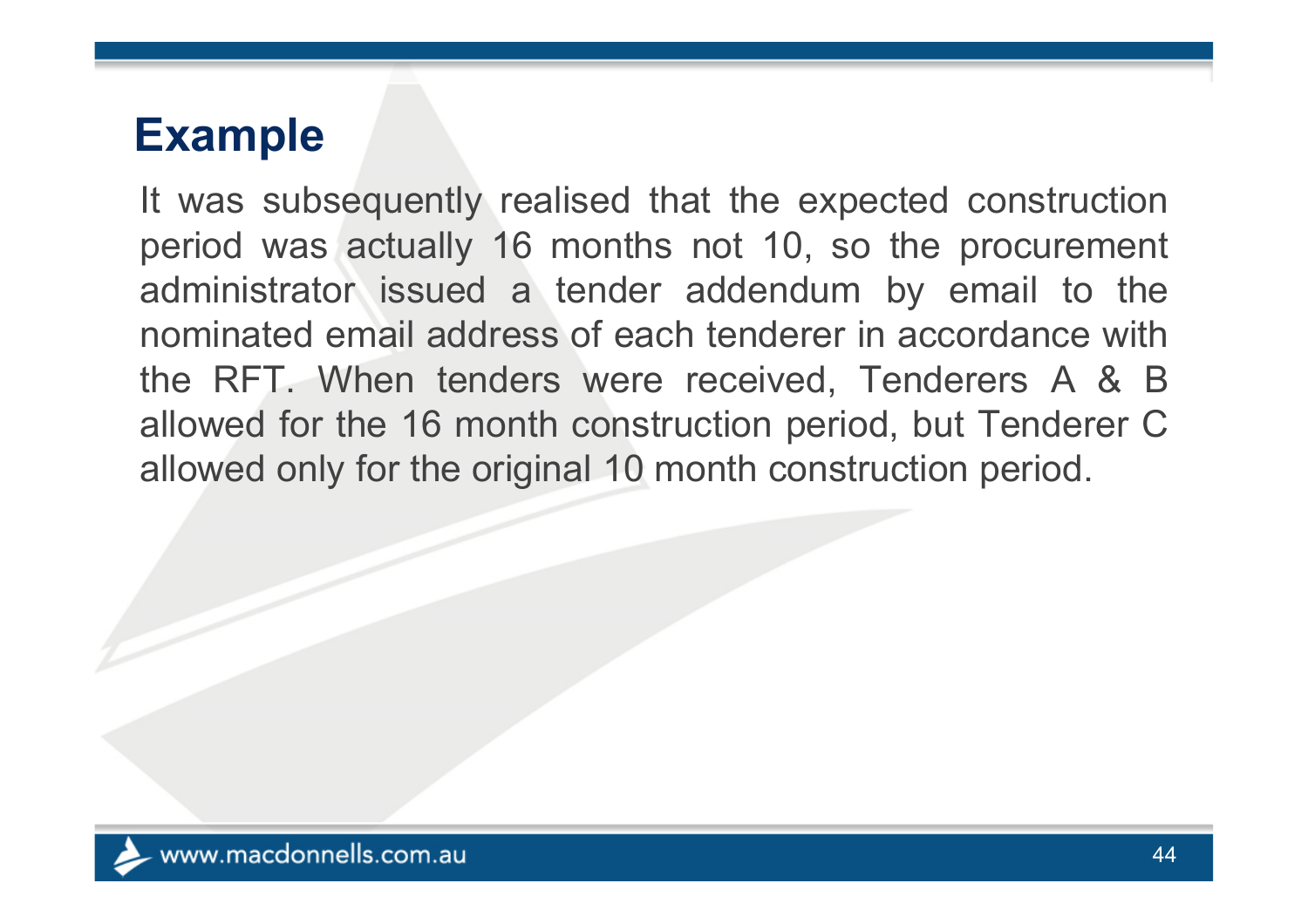After tenders had been opened, and the discrepancy was realised, the procurement administrator emailed Tenderer C, noting that an addendum had been issued and inviting them to change their to allow for this, so that the evaluation panel could make an 'apples with apples' comparison of the tenders.

Tenderer C indicated that they had not seen the addenda, and 4 days later provided revised price response schedules which increased their price to account for the additional 6 months of project management services. Once the 'apples with apples' comparison had been made, Tenderer C was the preferred tender and the statutory body wished to accept it.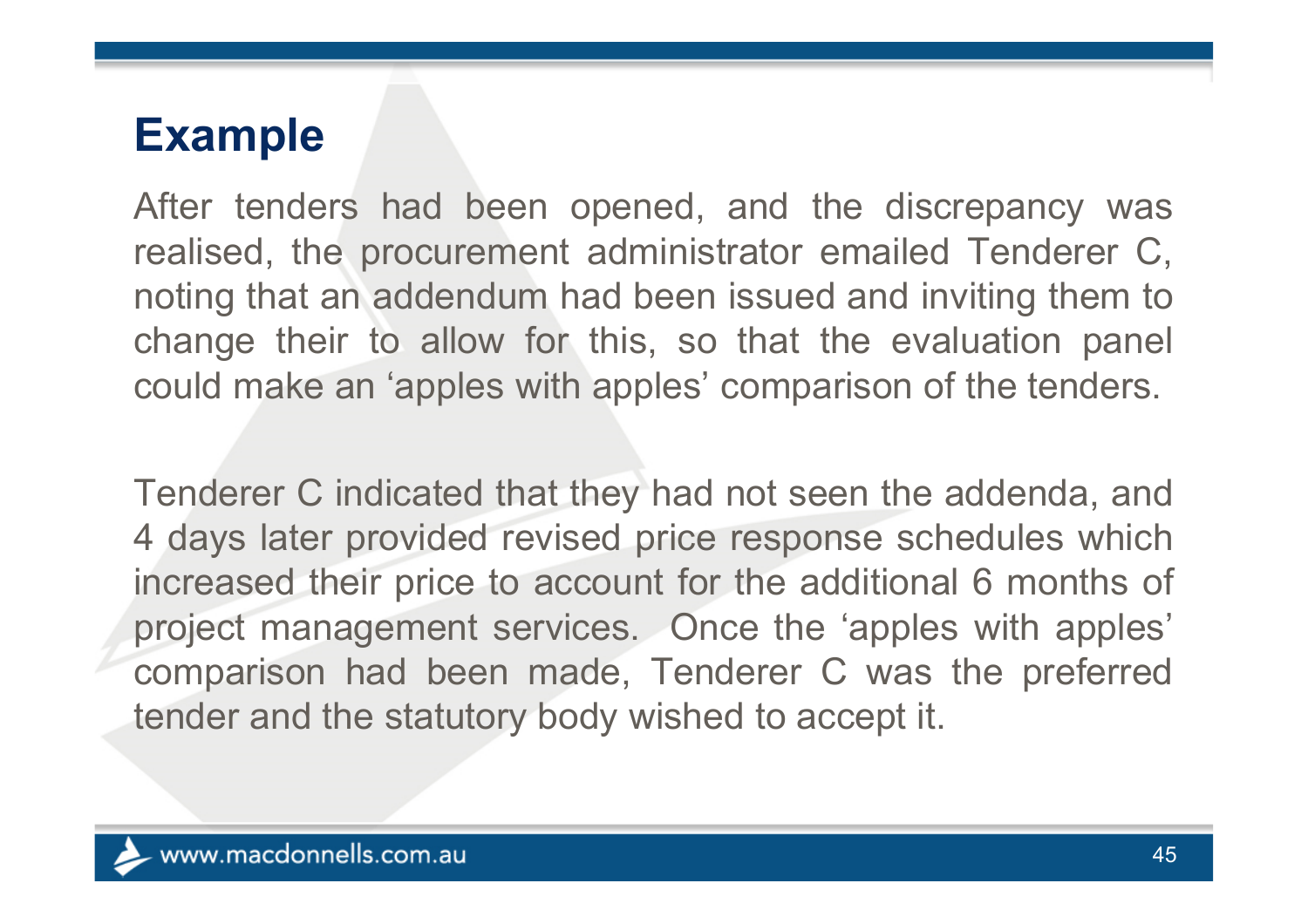- Was the process undertaken fair?
- Any reason why Tenderer C's tender should/should not be accepted?
- Would the answer be different if, the RFT had expressly said that email was not a valid method of communication and that all addenda were to be delivered by registered post?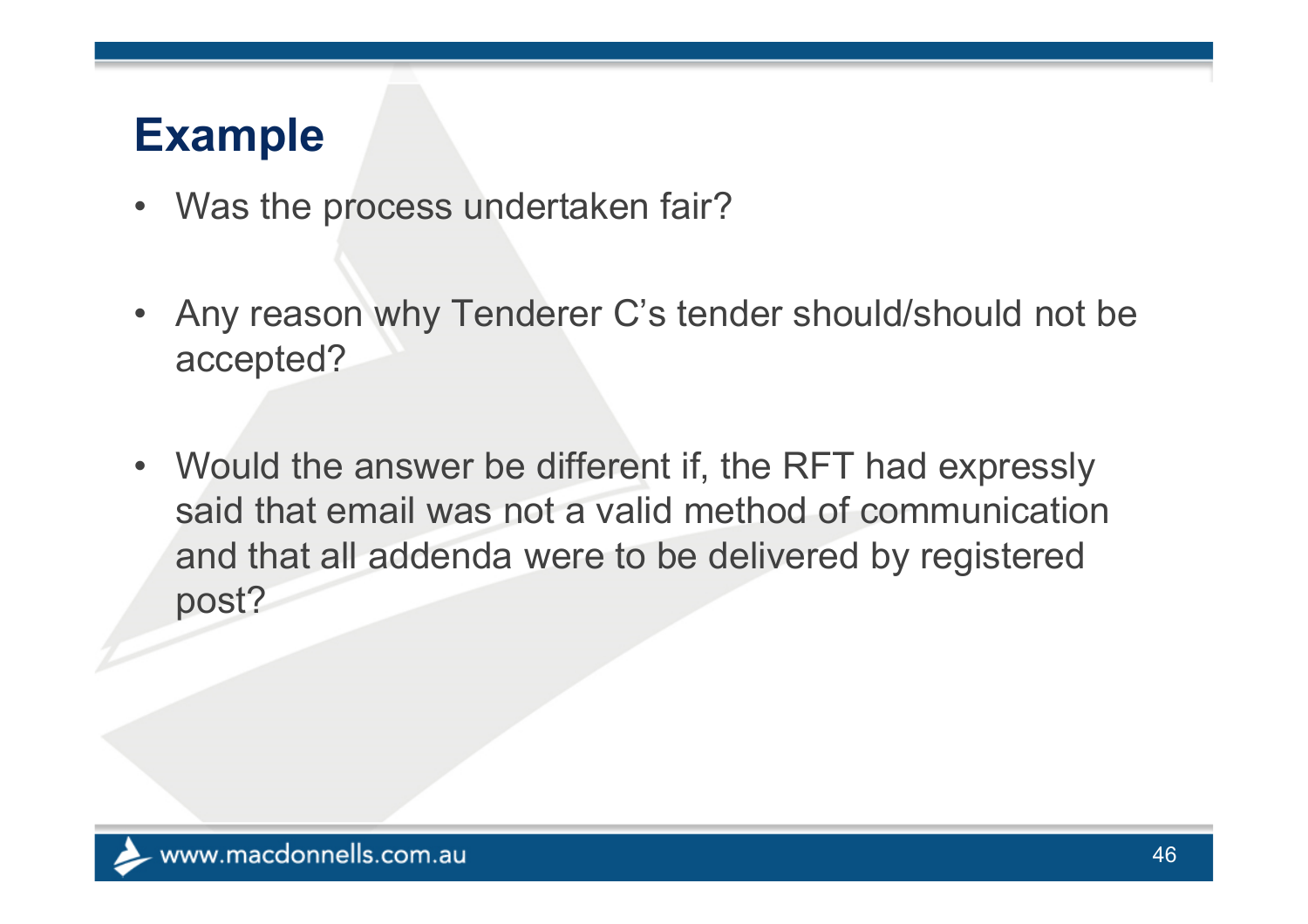- All parties were originally provided with the same information at the same time, and given the same time to respond (no unfairness)
- The tender addendum was issued to all tenderers in accordance with the RFT, and as such, all tenderers were given the same opportunity to price for the amended project duration (no unfairness)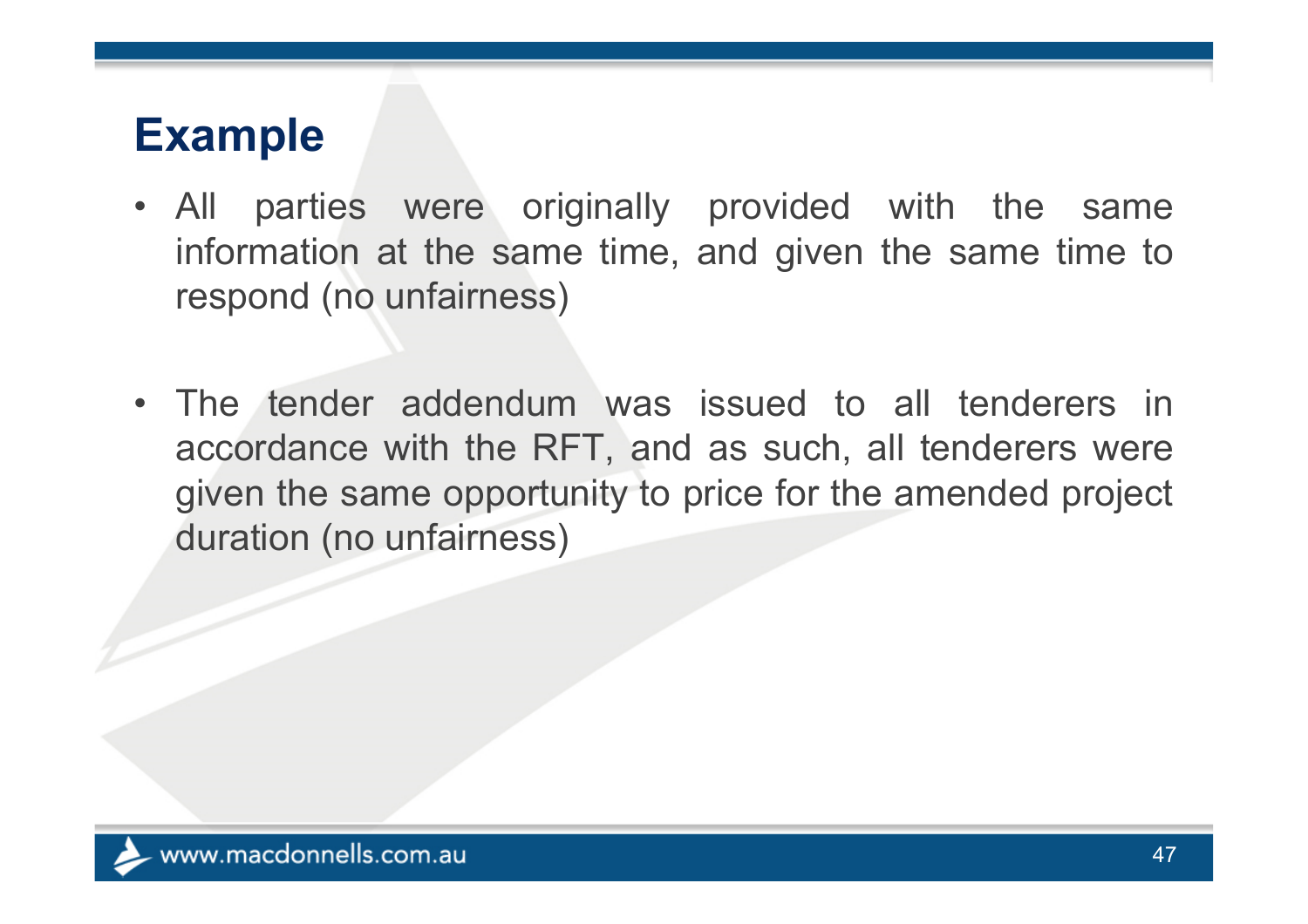But:

•Tenderer C's tender was non-conforming as did not allow for the scope of services and according to RFT should be set aside.

•Tenderer C had over 4 days longer to prepare its price for the project management services than its competitors therefore, not all tenderers provided with an equal opportunity to respond.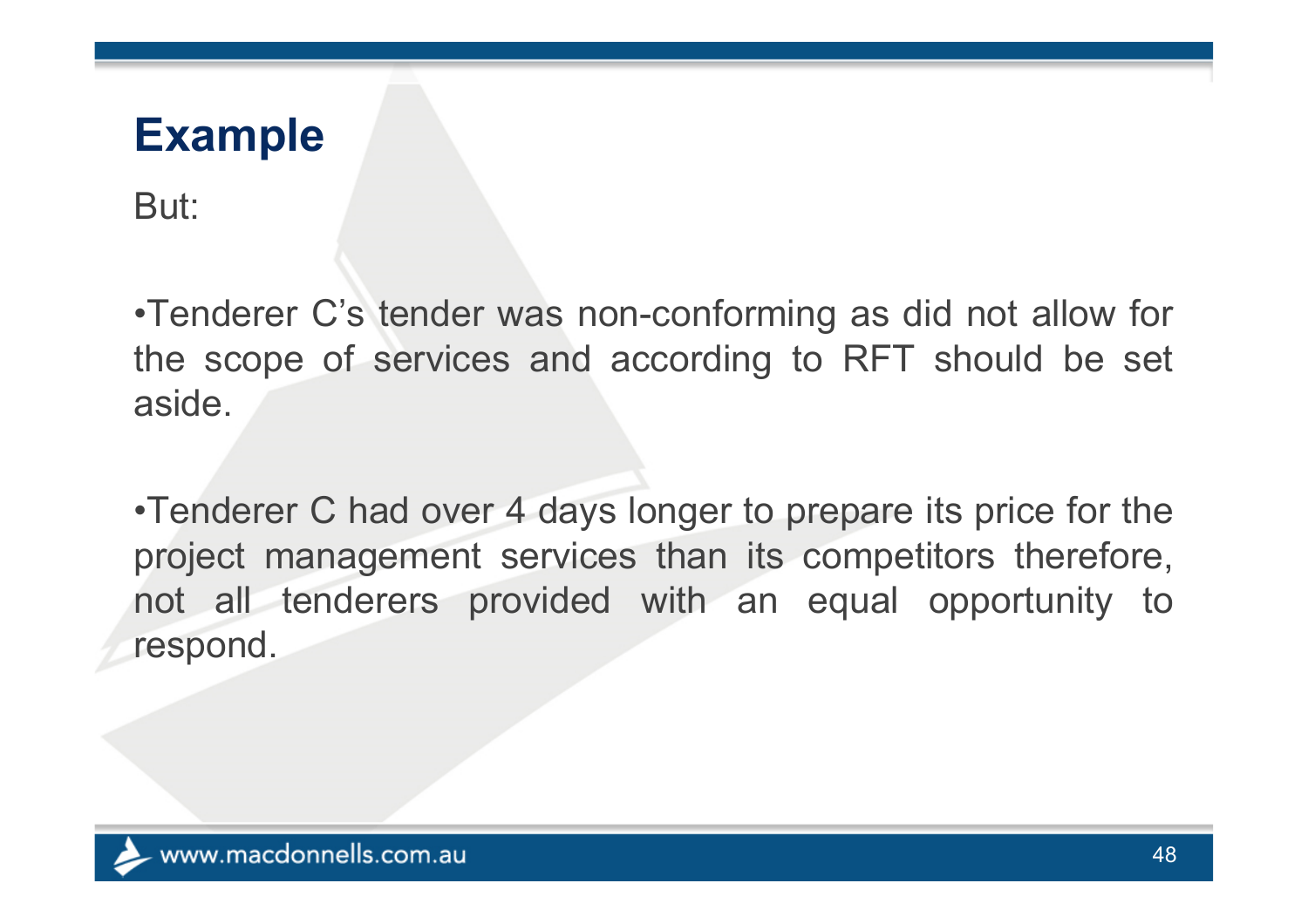- Tenderer C submitted its price after its competitors had submitted their tenders increasing the risk of <sup>a</sup> breach of confidentiality and that Tenderer C may have had information as to the prices submitted by Tenderer A and B
- Cannot allow <sup>a</sup> tenderer to fix <sup>a</sup> non-conforming tender (even to facilitate an 'apples with apples' comparison) as this applies different rules to one tenderer than the others.
- If tender addendum not issued as per the RFT, then potential unfairness to Tenderer.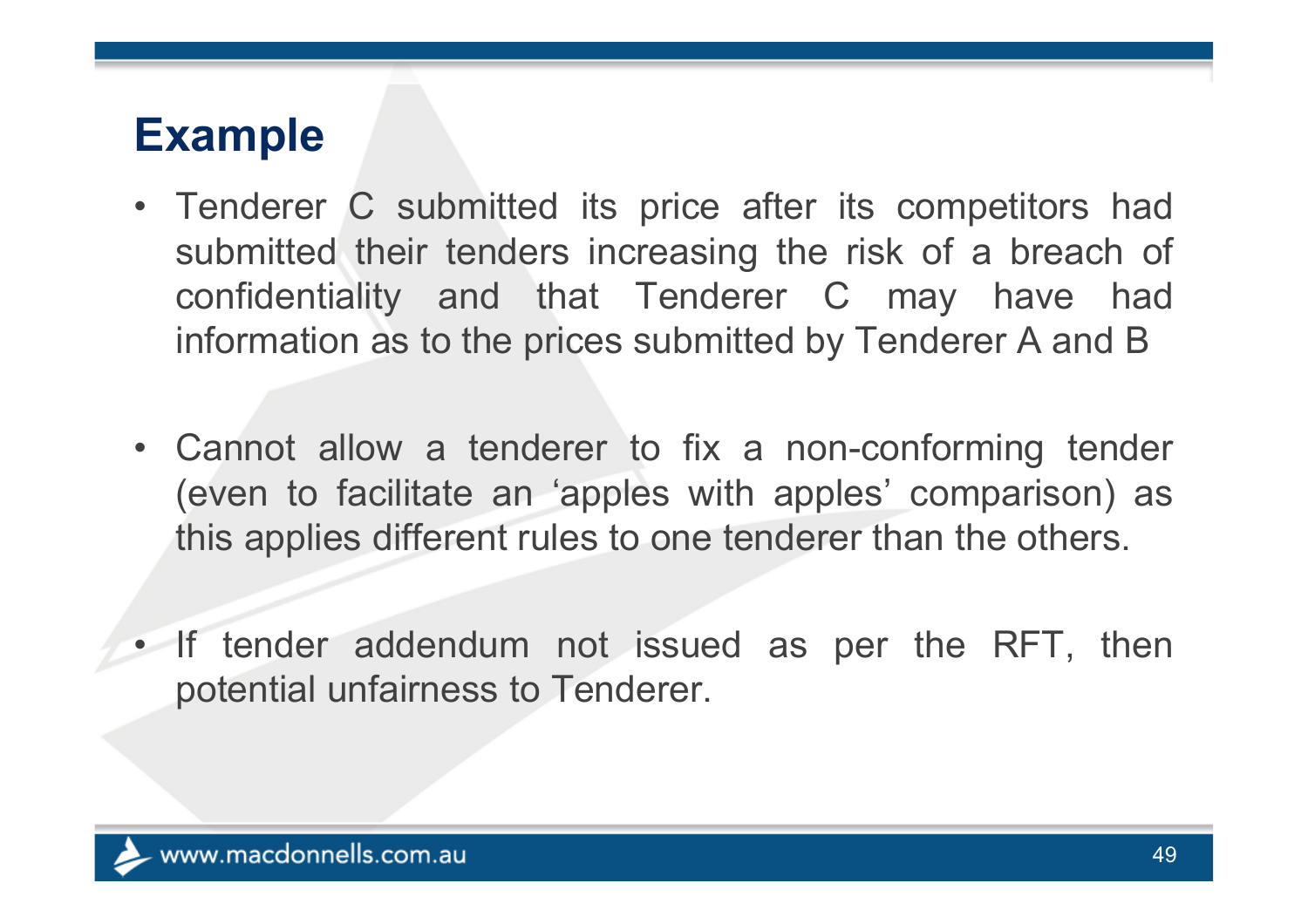- Fairness and impartiality relate to *how* the process is to be conducted
- $\bullet$  Accountability and transparency relate to being able to *demonstrate* that the process was conducted properly.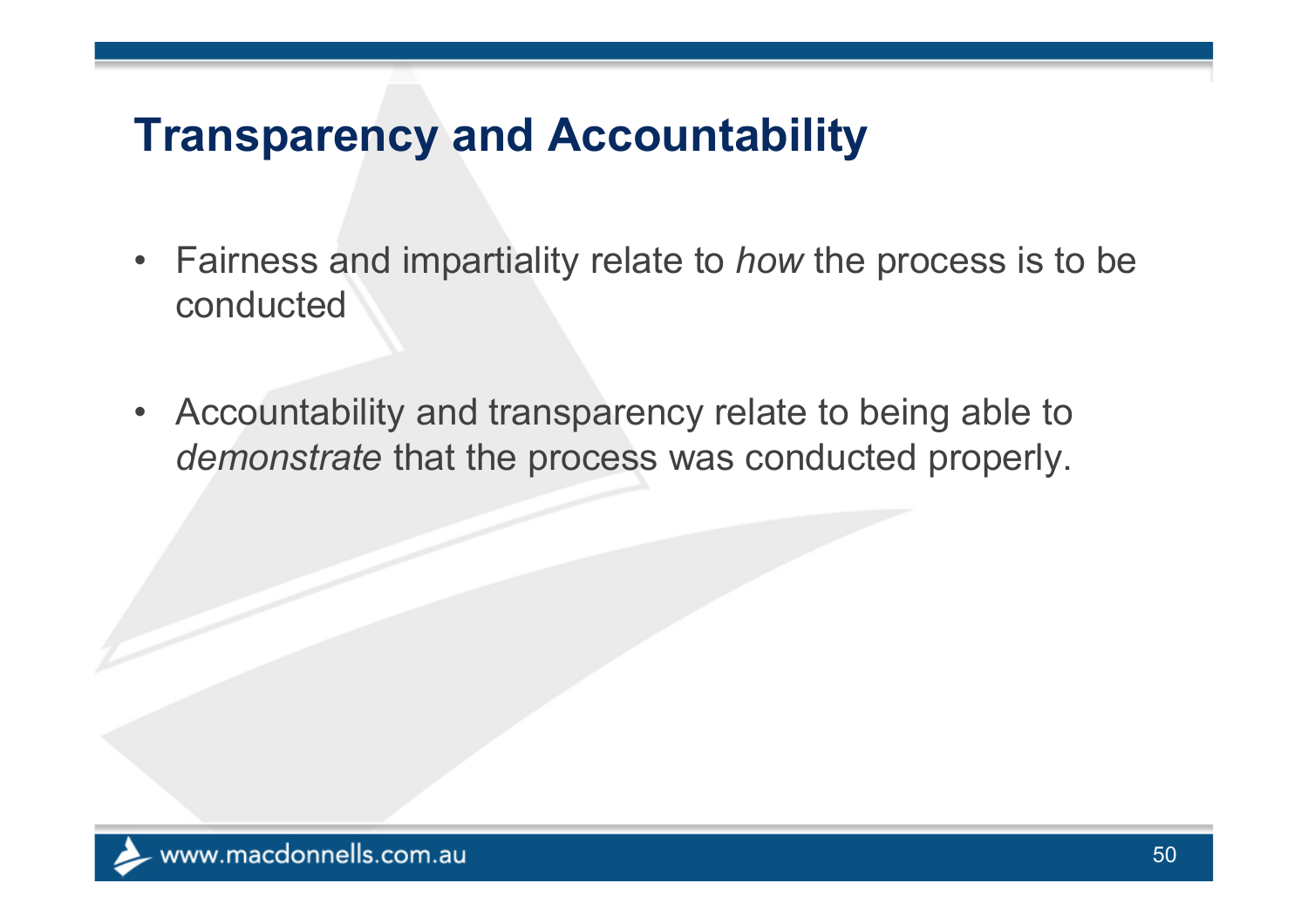'Transparency refers to the openness of the procurement activity to scrutiny. It involves providing documented reasons for decisions and the provision of appropriate information relevant to stakeholders.

 *Ethics, Probity and Accountability in Procurement,*  Queensland Department of Public Works and Crime and Misconduct Commission, 2006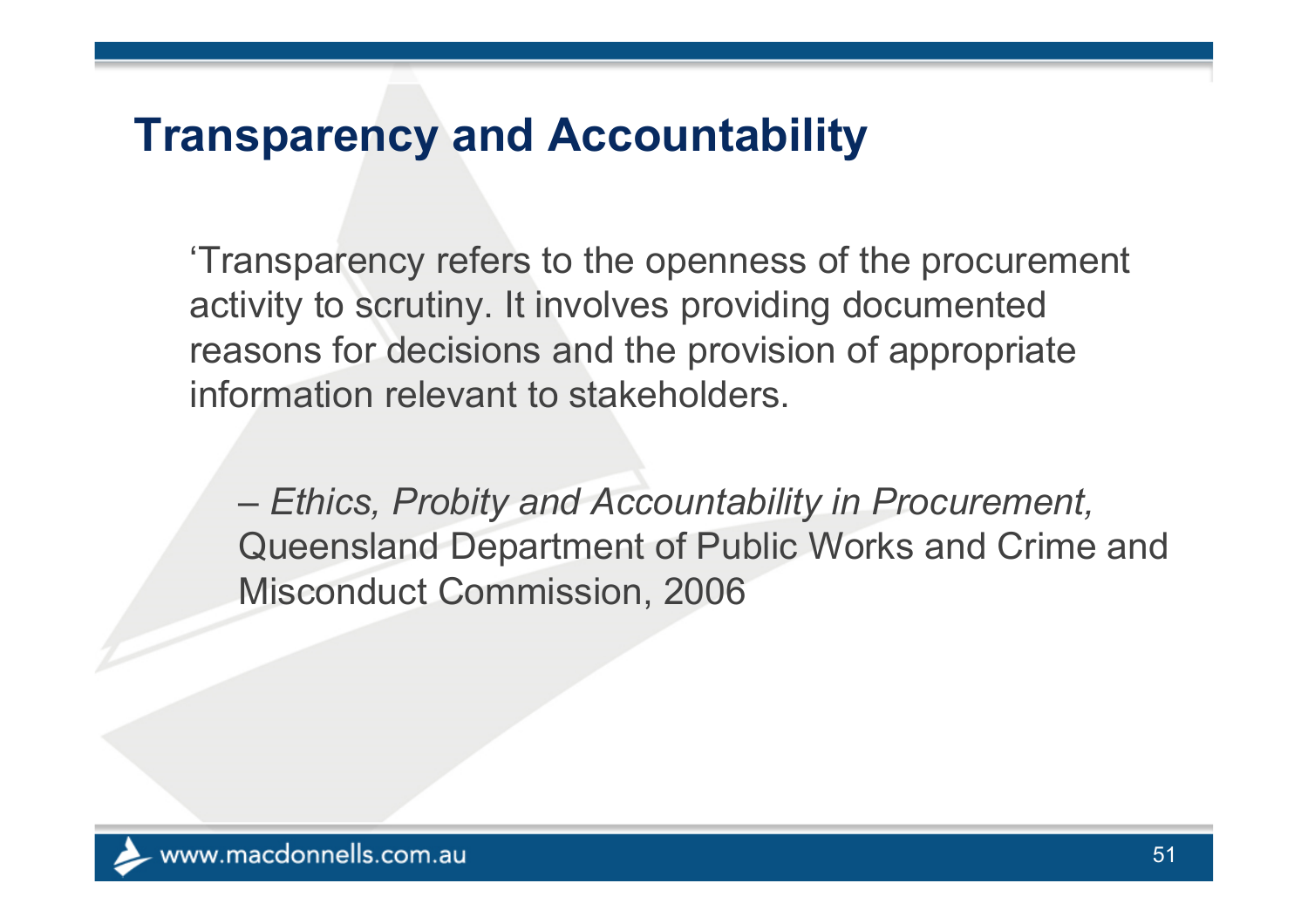'Accountability involves agencies being able to demonstrate and justify the use of public resources to an appropriate authority. This involves allocating and taking responsibility for past and expected performance. This necessarily involves keeping good records that leave an audit trail'

 *Probity and Probity Advising,* Independent Commission Against Corruption (ICAC), November 2005.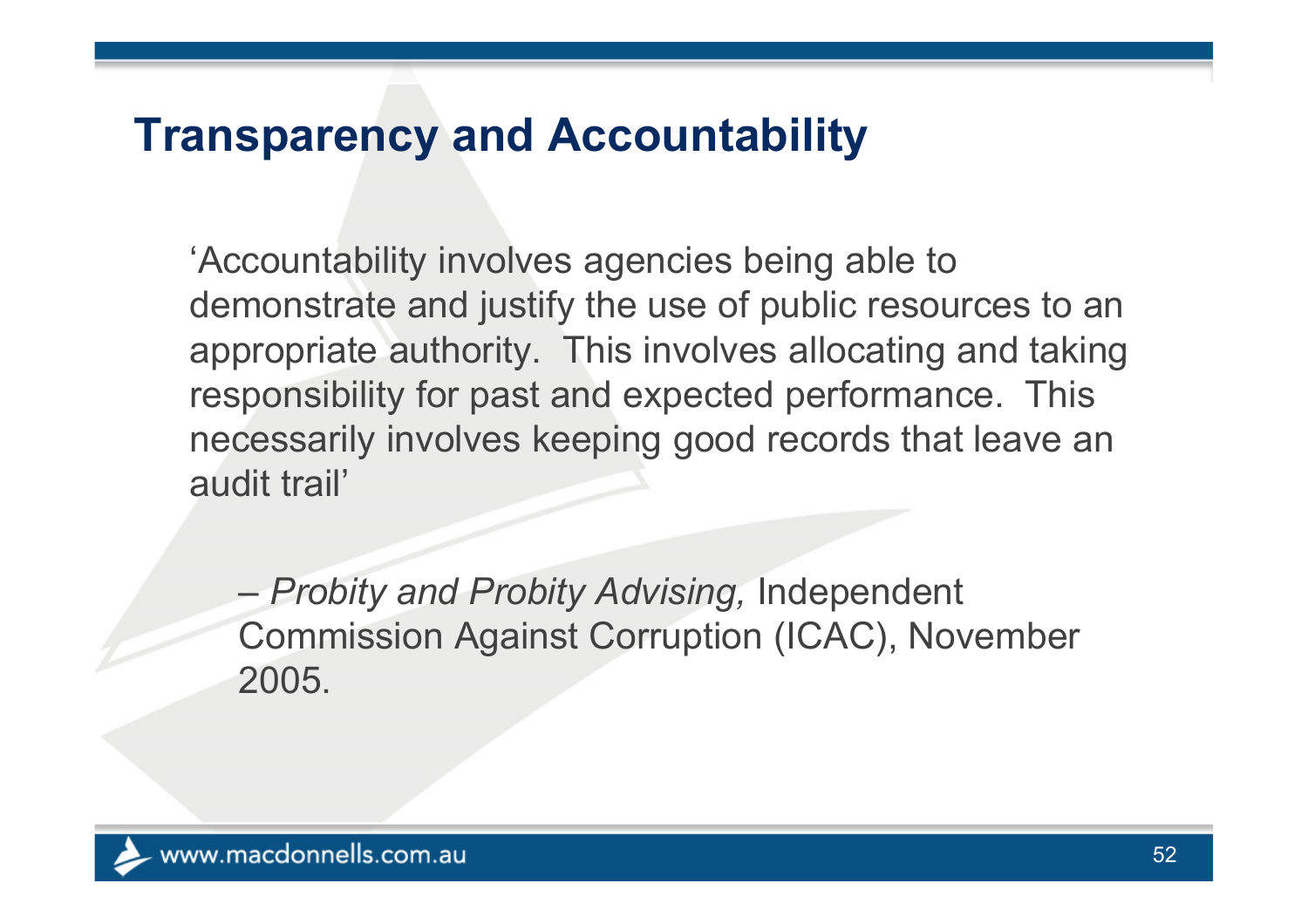'Accountability for outcomes requires that the University and its purchasing staff be able to explain or provide a defensible and documented account for how the procurement decisions have been reached and serve to assist in achieving desired outcomes'

– James Cook University, FMPM711: Procurement Procedure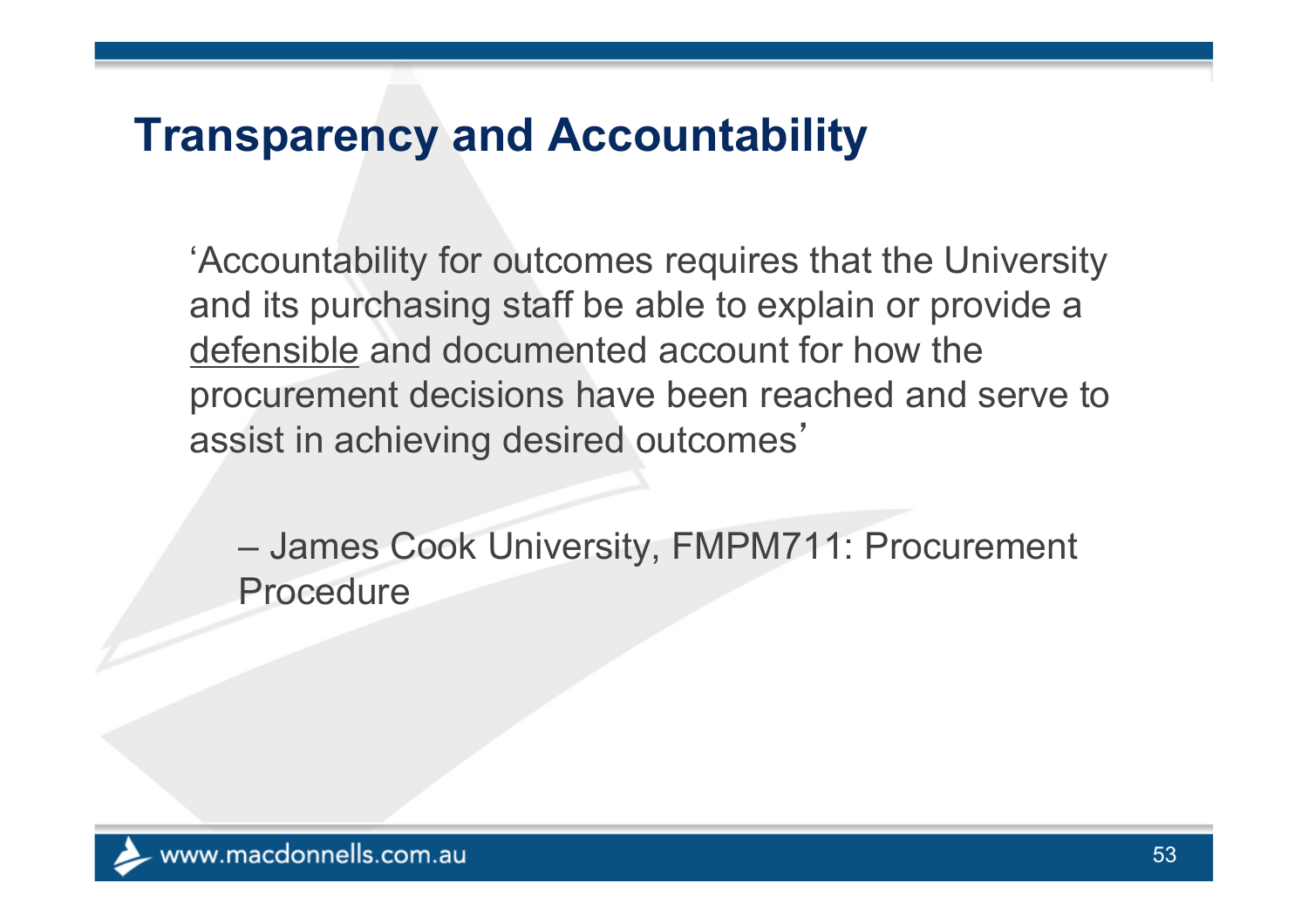According to FMPM711, ensuring that the process is open and transparent involves:

- Establishing, promoting and monitoring compliance with all guidelines with respect to probity issues including conflicts of interest, confidentiality and fair dealing; and
- $\bullet$  Disclosing to tenderers the methodology to be adopted for the evaluation of tenders, including all evaluation criteria.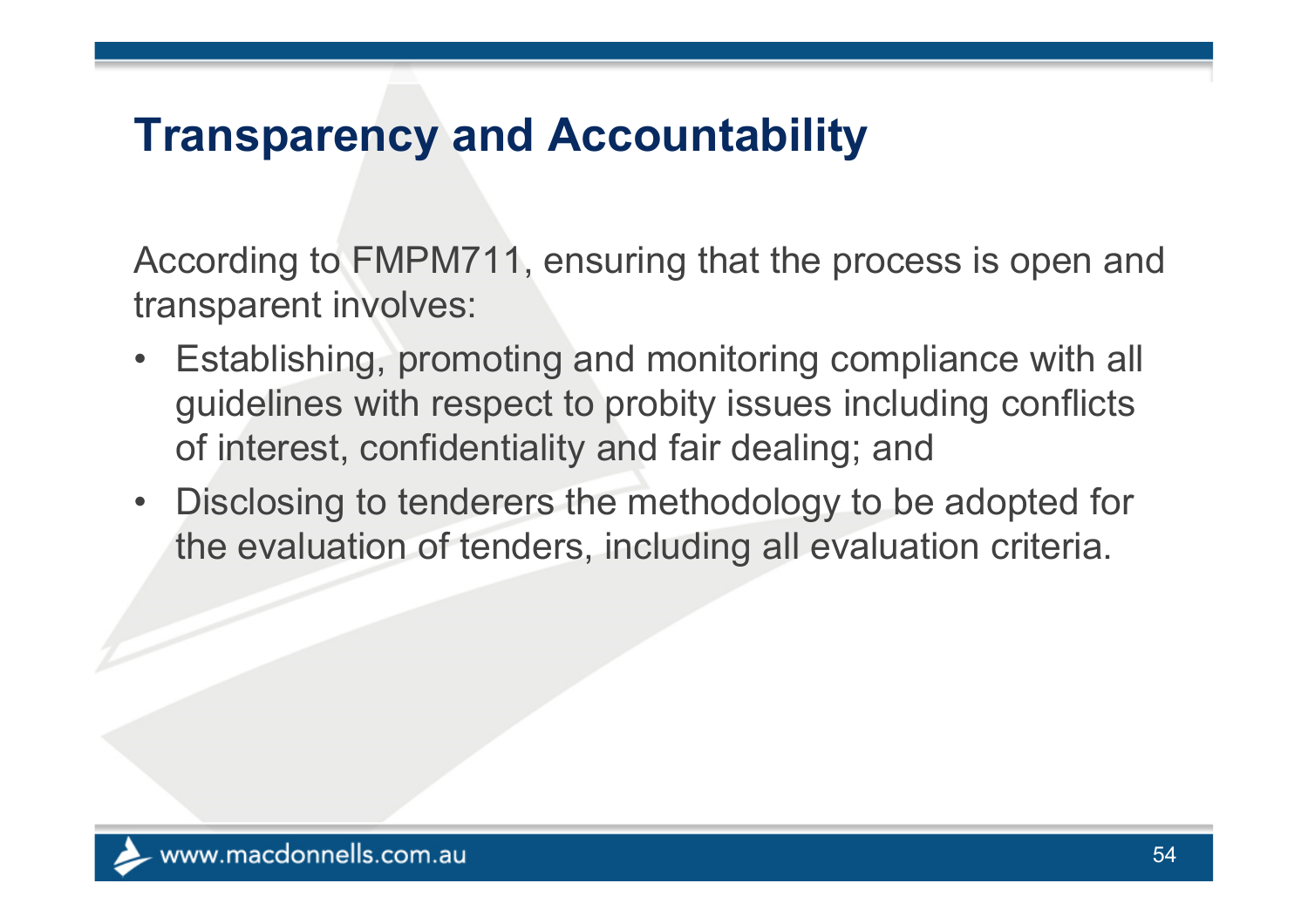According to FMPM711, maintaining a clear audit trail involves:

- At the commencement of the process, clearly allocating responsibilities to parties engaged in the conduct of the process including chairing reporting and recording obligations;
- $\bullet$ Ensuring the process is fully documented; and
- • Ensuring all process and probity issues and actions taken to resolve such matters are fully documented.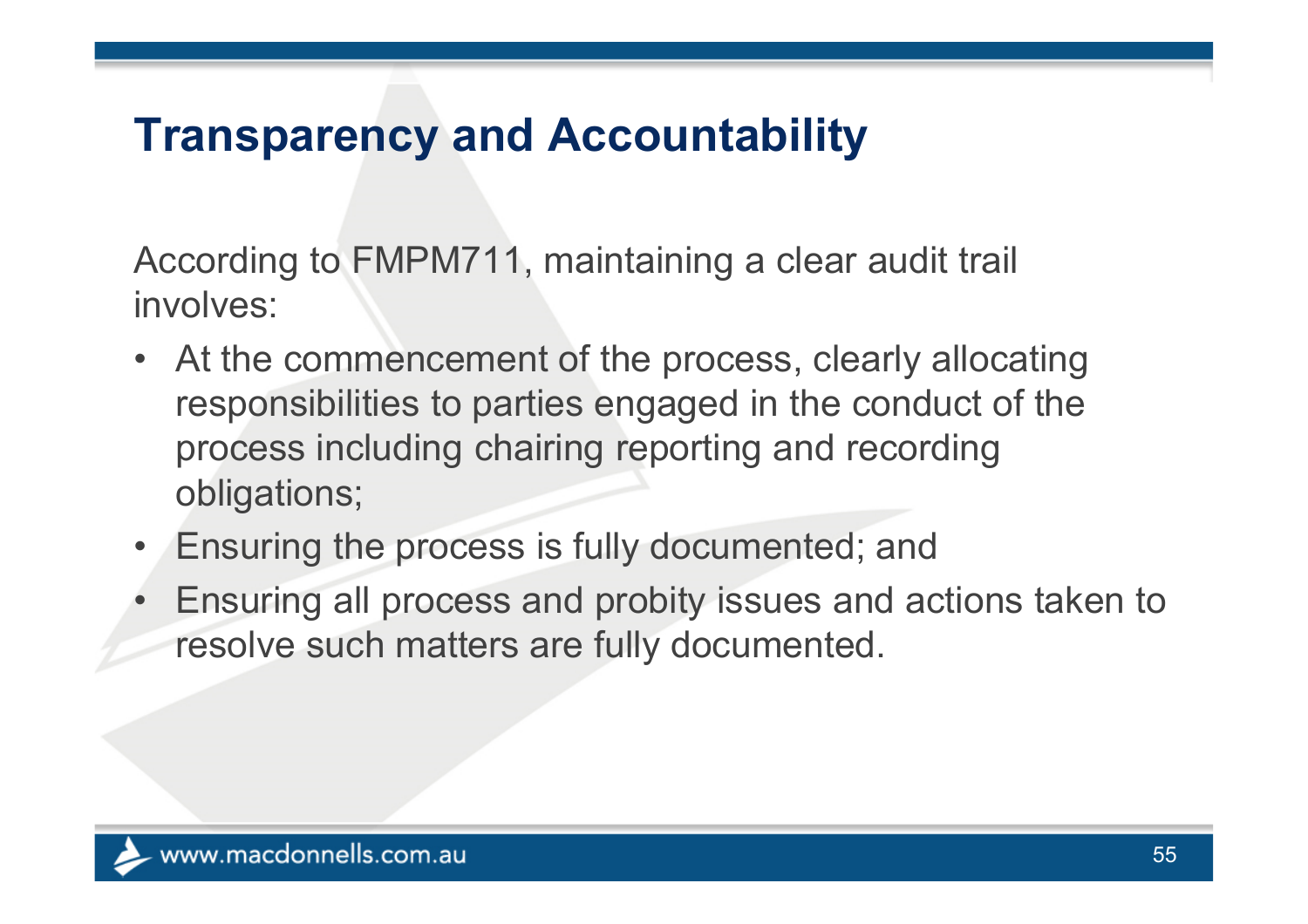• Transparency and accountability require:

# **RECORDS RECORDS RECORDS!!**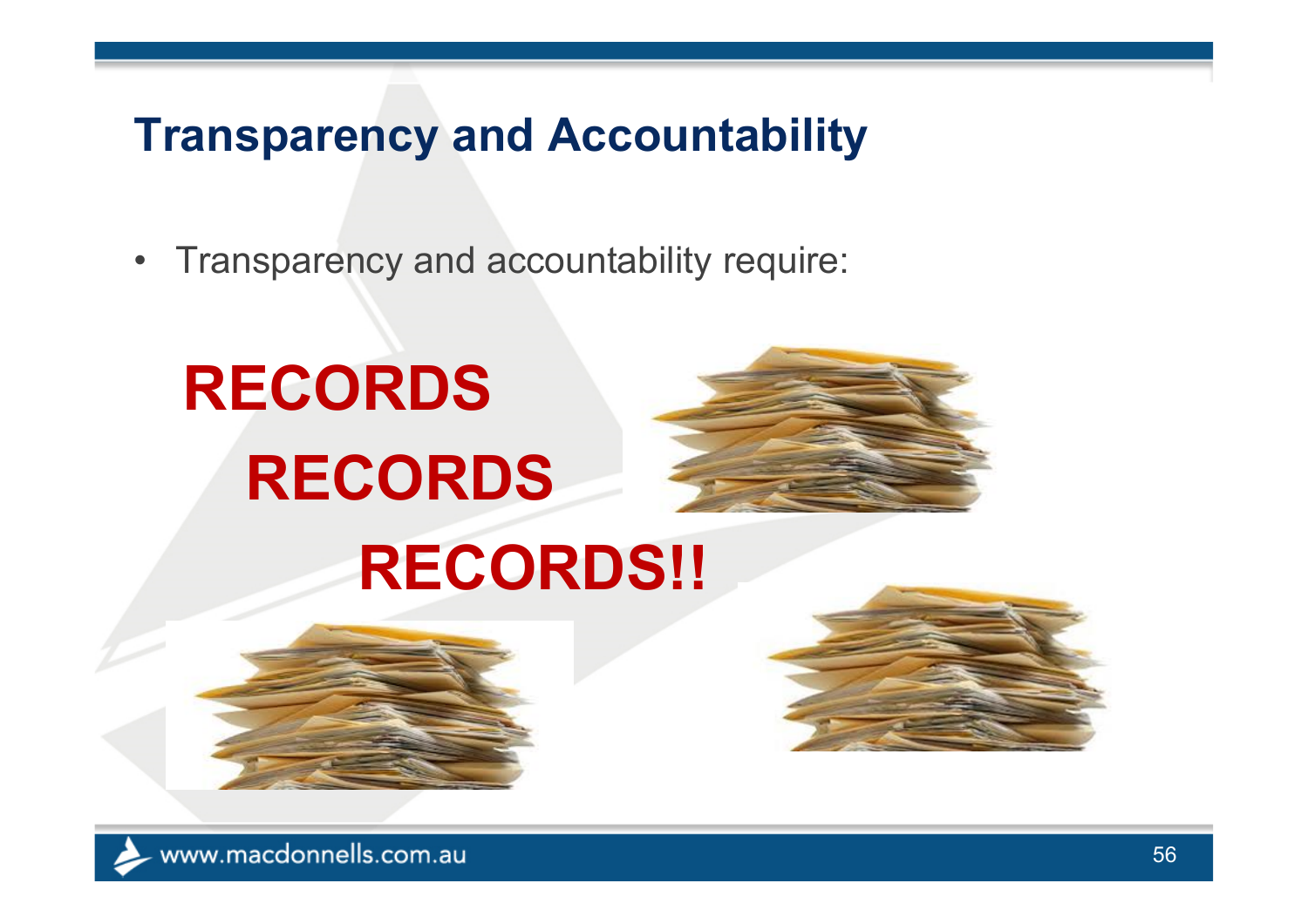*Ethics, Probity and Accountability in Procurement,* Queensland Department of Public Works and Crime and Misconduct Commission, 2006 provides that accountability and transparency can be achieved by:

• Procurement activities and decisions that are open to reasonable scrutiny and are able to withstand <sup>a</sup> 'public defensibility' test in the context of fairness, equity and value for money.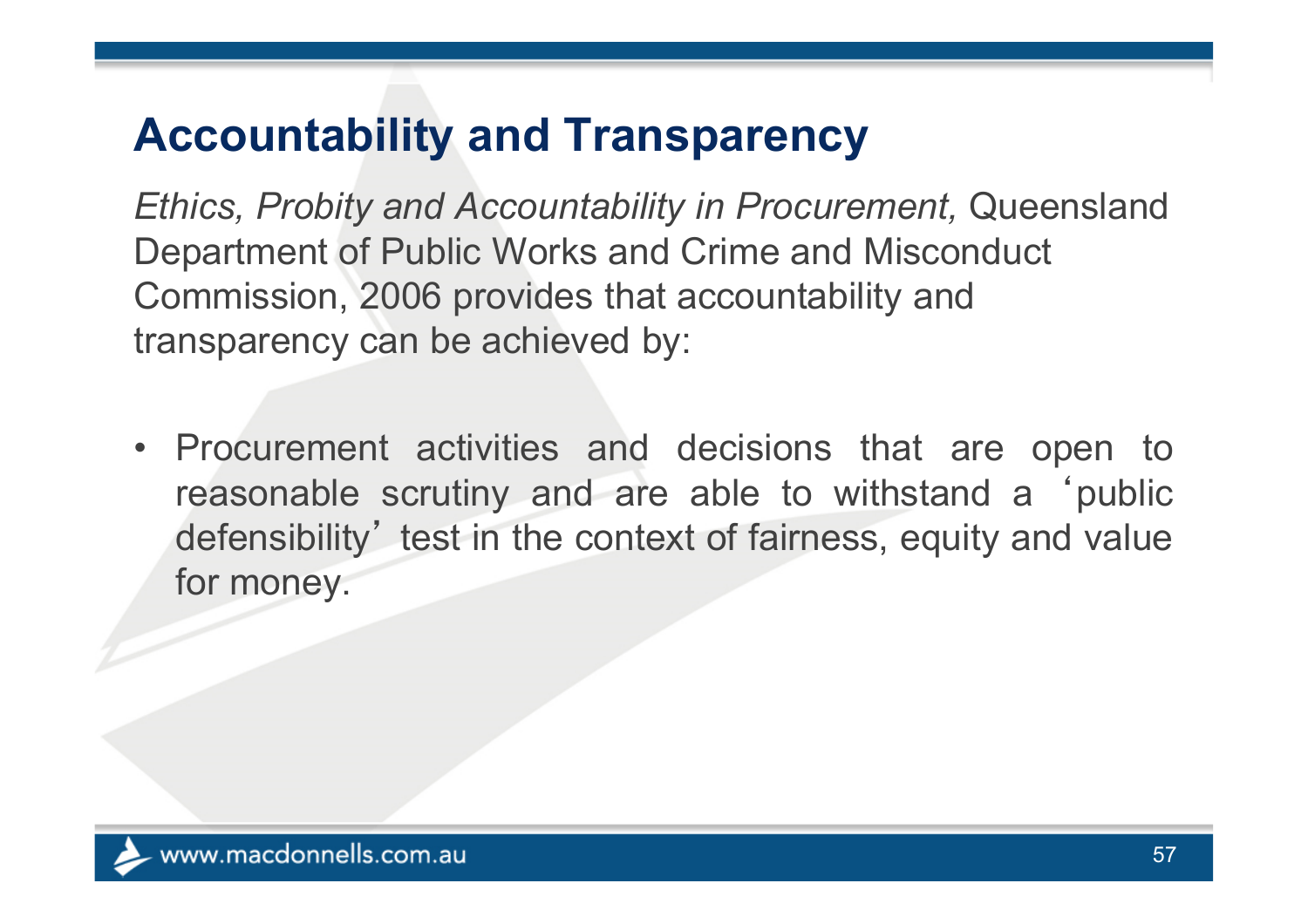• Arrangements that enable agencies and individual procurement officers to justify decisions made and actions taken in complying with:

 $\mathcal{L}_{\mathcal{A}}$  legislative requirements including those established by the: *Financial Administration and Audit Act 1977; Financial Management Standard 1997*; and *Public Sector Ethics Act 1994.*

- the agency's Code of Conduct;
- $\mathcal{L}_{\mathcal{A}}$ the State Purchasing Policy;
- the agency's procurement procedures;
- $\mathcal{L}_{\mathcal{A}}$ the agency's Corporate Procurement Plan; and
- the identified requirements of the particular procurement exercise.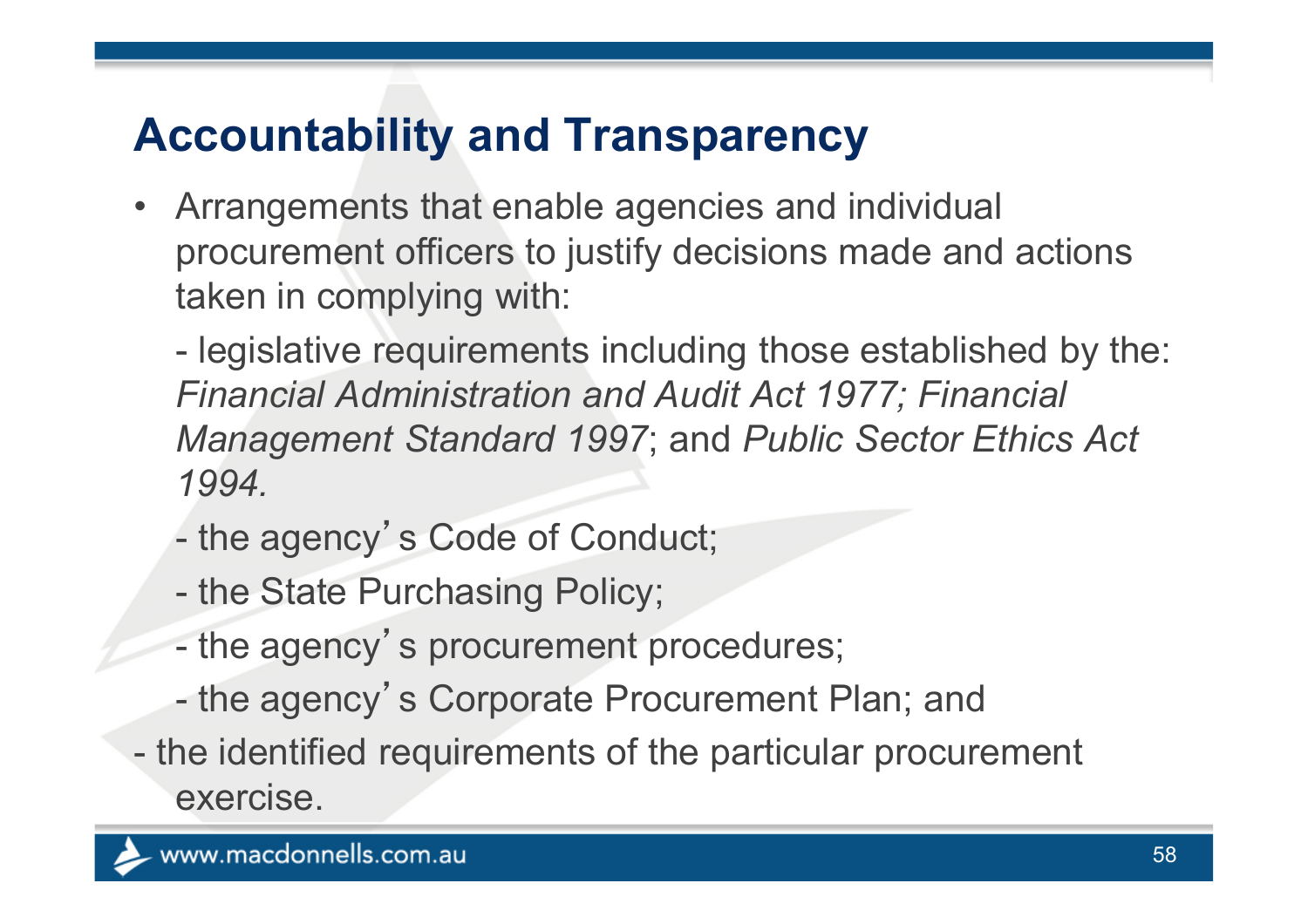- Appropriate separation of functions and responsibilities.
- Timely response to a legitimate request for information.
- $\bullet$ Compliance with relevant financial and other delegations.
- $\bullet$  Appropriate management reporting and evaluation processes.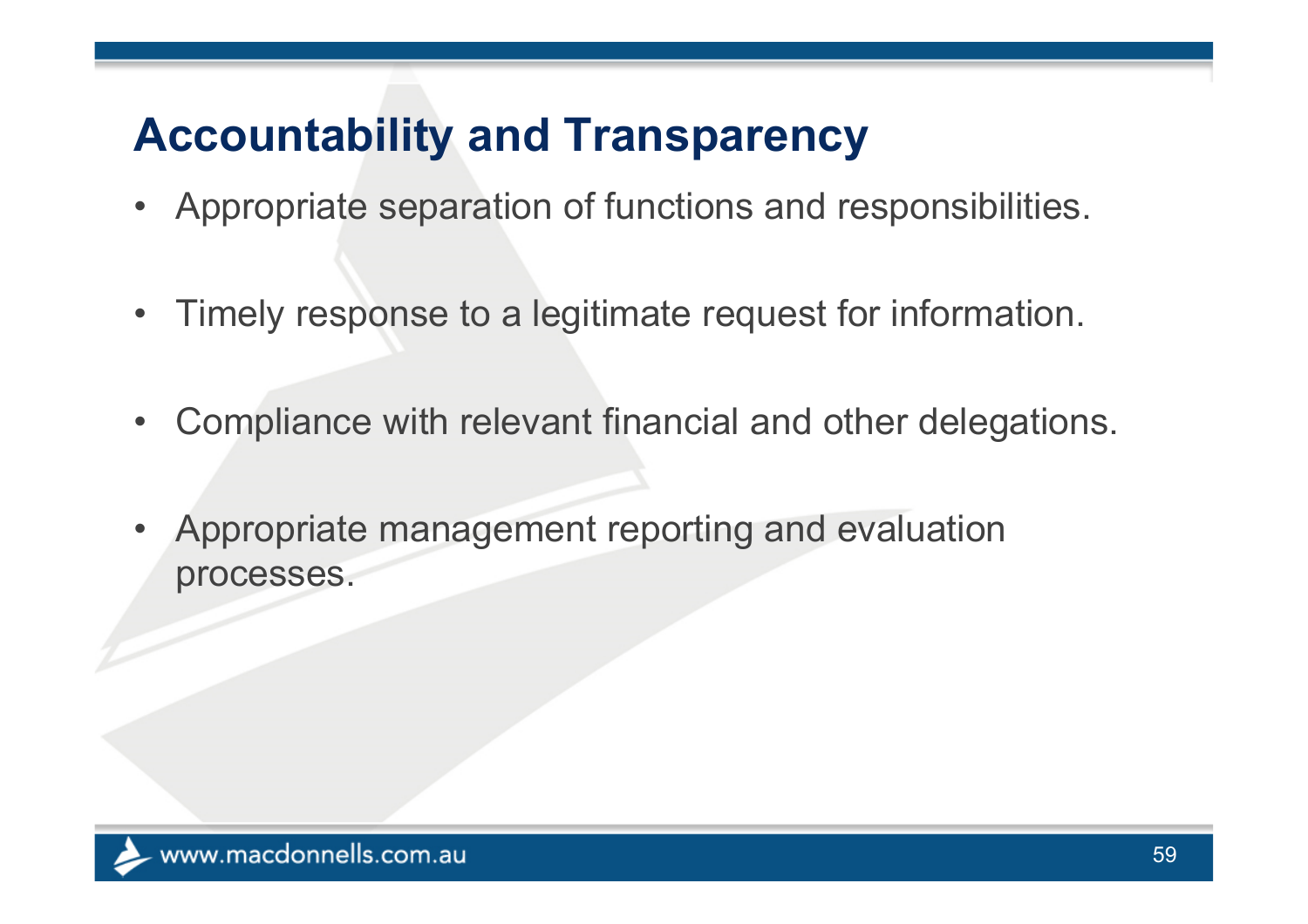• Accurate record keeping with appropriate records being maintained throughout the procurement process. These should include evaluation criteria, weightings, decisionmaking processes and decisions made, and notes regarding communication with offerors. The records should provide sufficient information to enable internal audit, as well as external audit and other independent review functions. The type and detail of information recorded will depend on the complexity or sensitivity of the particular procurement issue.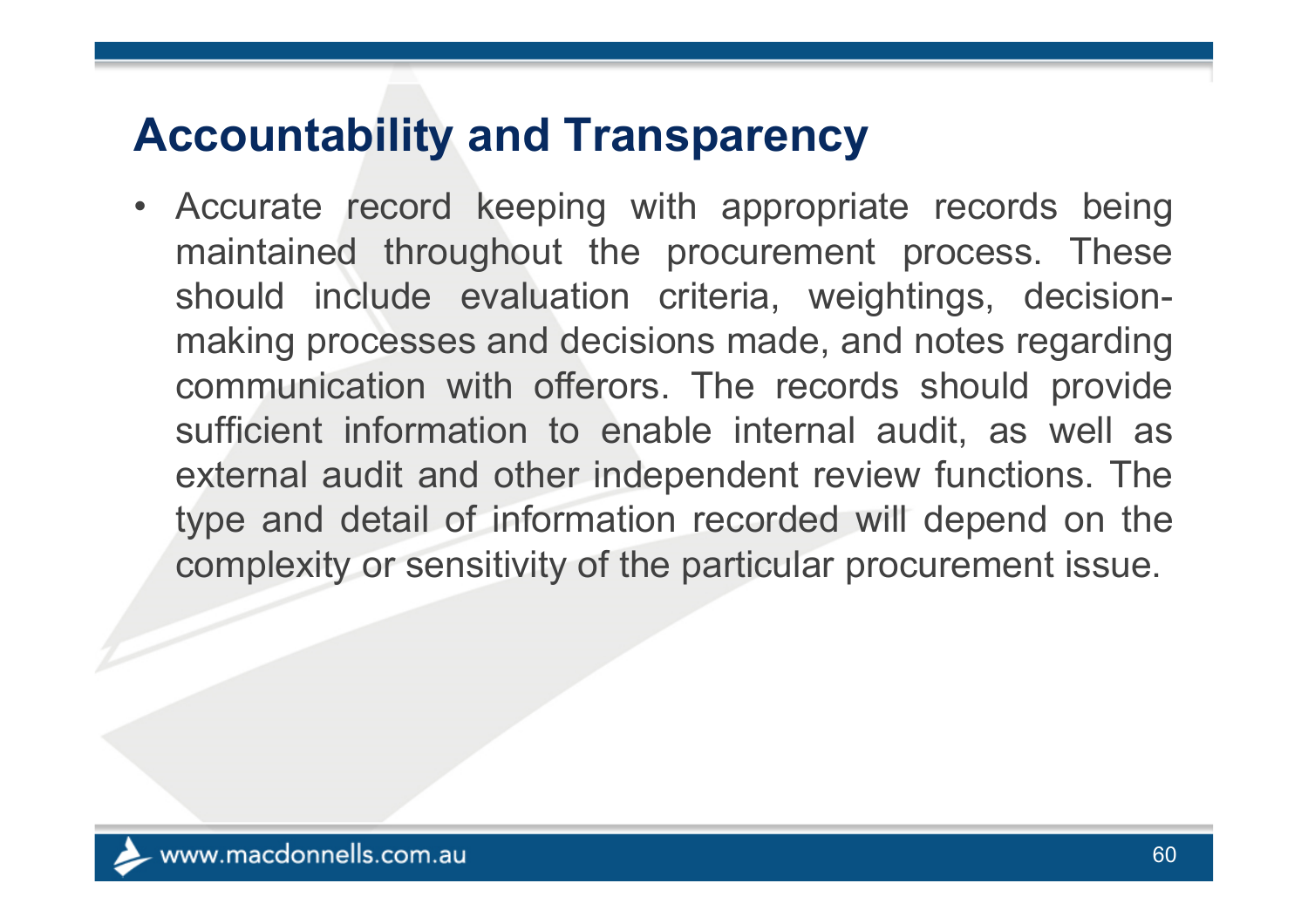- $\bullet$ Development of 'Agency Purchasing Procedures' that incorporate and promote probity principles.
- Awareness training of all staff in general procurement procedures with specific training of officers who participate in procurement processes.
- Firm adherence to established procedures except for cases with clearly justifiable and well-documented reasons. These reasons should be approved at <sup>a</sup> senior level by those who have the appropriate delegations and who are not directly involved in the procurement process.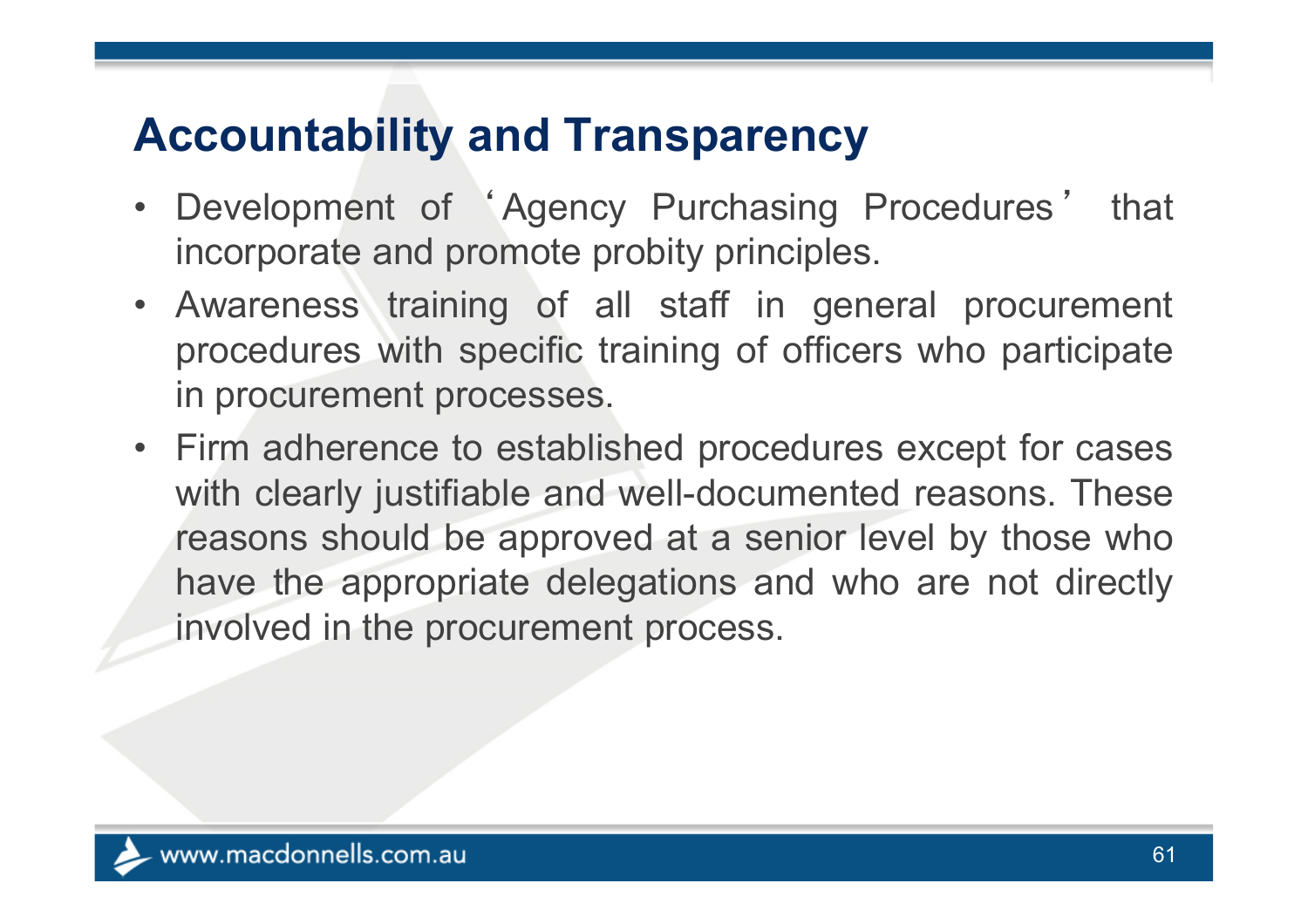- The evaluation of offers, submissions, expressions of interests etc, by more than one person, including suitable internal and external experts to ensure sound and accountable decision-making.
- The appointment of <sup>a</sup> probity advisor who can provide advice about the integrity of the proposed process where deemed desirable for large, complex or controversial contracts.
- The use of documentation that will elicit the information necessary for proper evaluation of proposals under each of the selection criteria based on objective measures of performance.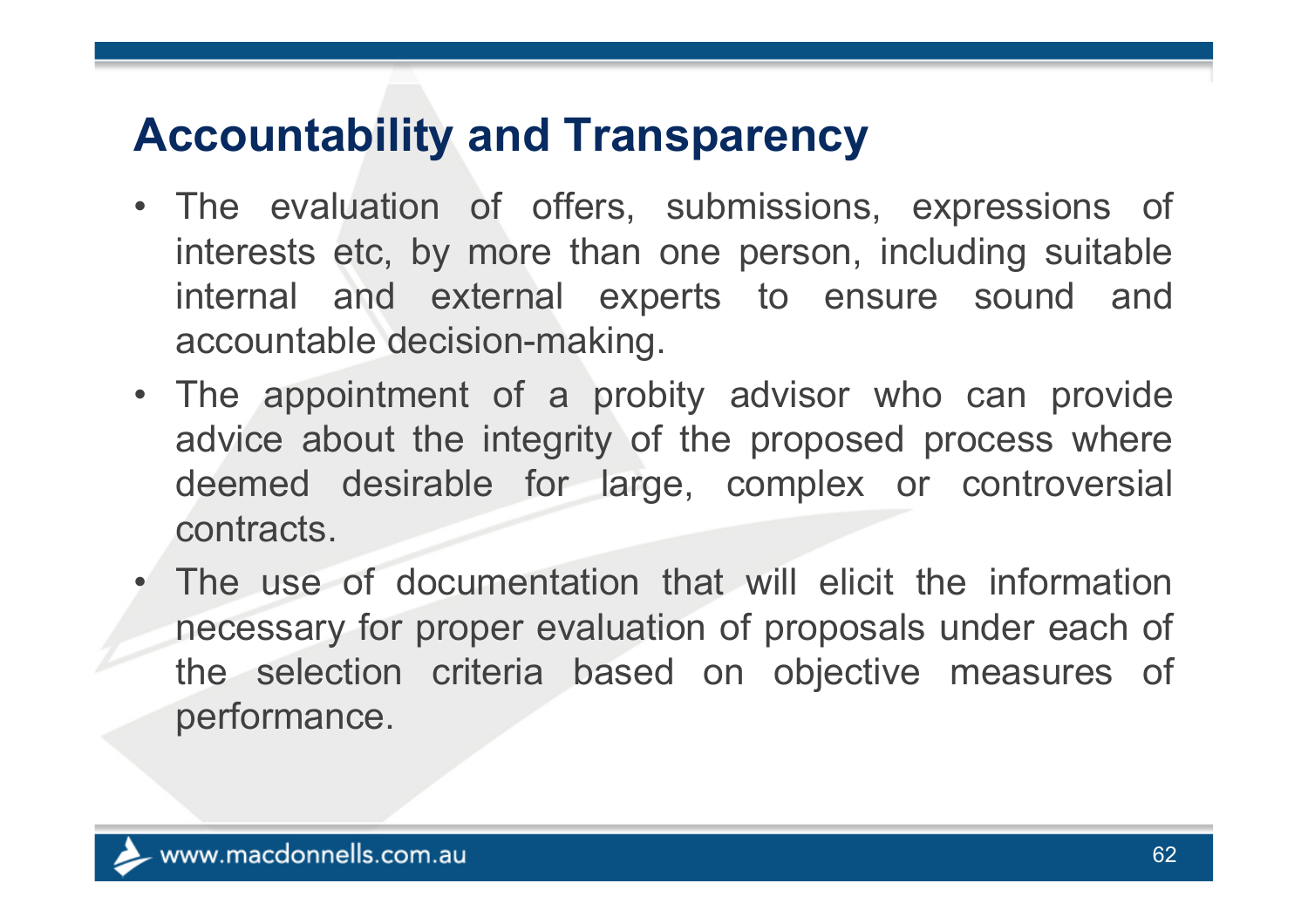- The evaluation of offers on <sup>a</sup> consistent basis, using predetermined criteria that are established and documented prior to calling for offers, and which are made available to all potential offerors.
- • Implementation of measures to protect confidential information with no information released during the process that will selectively benefit or disadvantage particular offerors.
- Regular and systematic monitoring of the supplier's performance to determine whether requirements are being satisfied.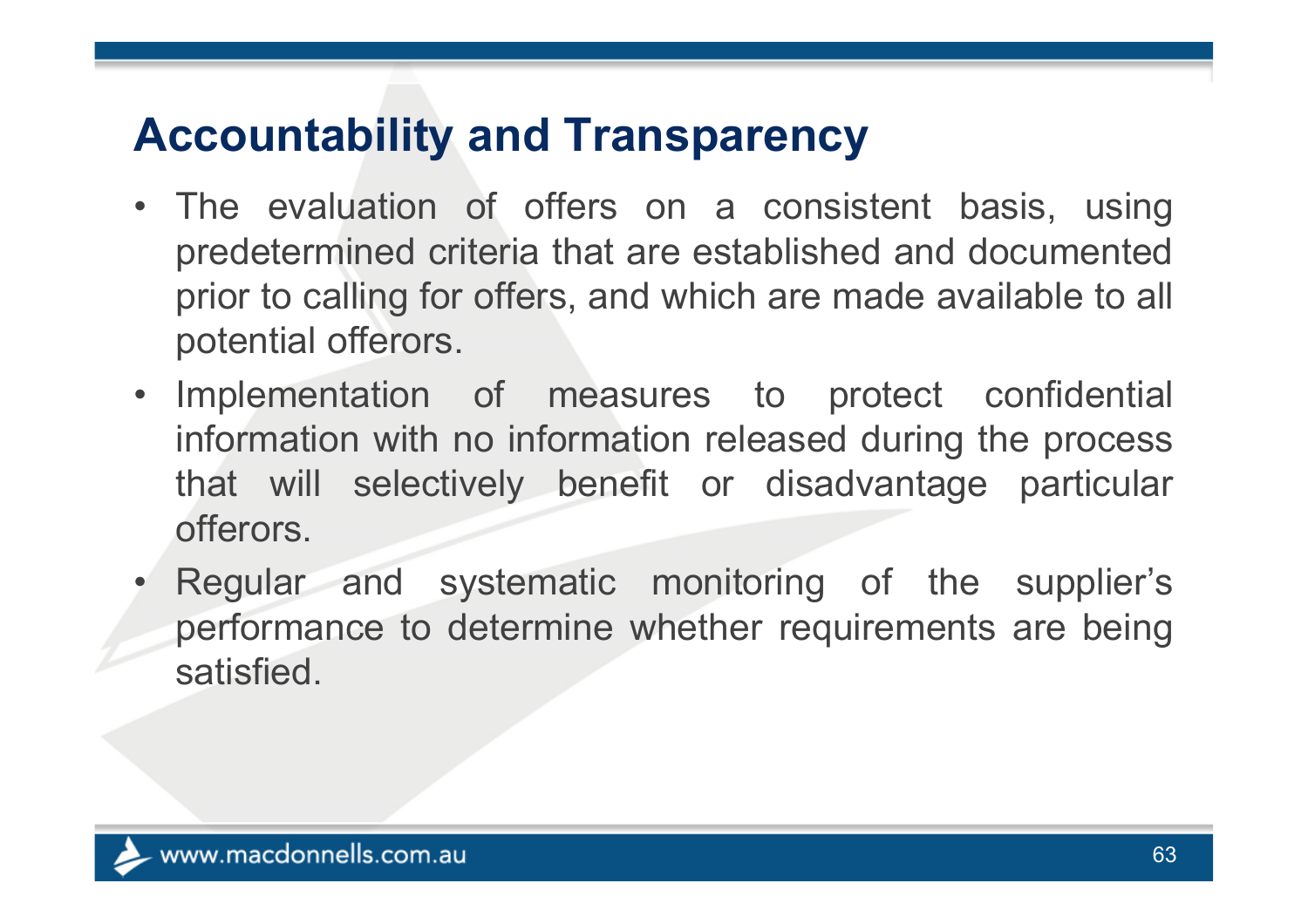• An evaluation of outcomes and performance at the end of the contract taking into account the complexity, quality, duration, cost and any other key issues relating to the supply. Outcomes should be measured against the stated objectives.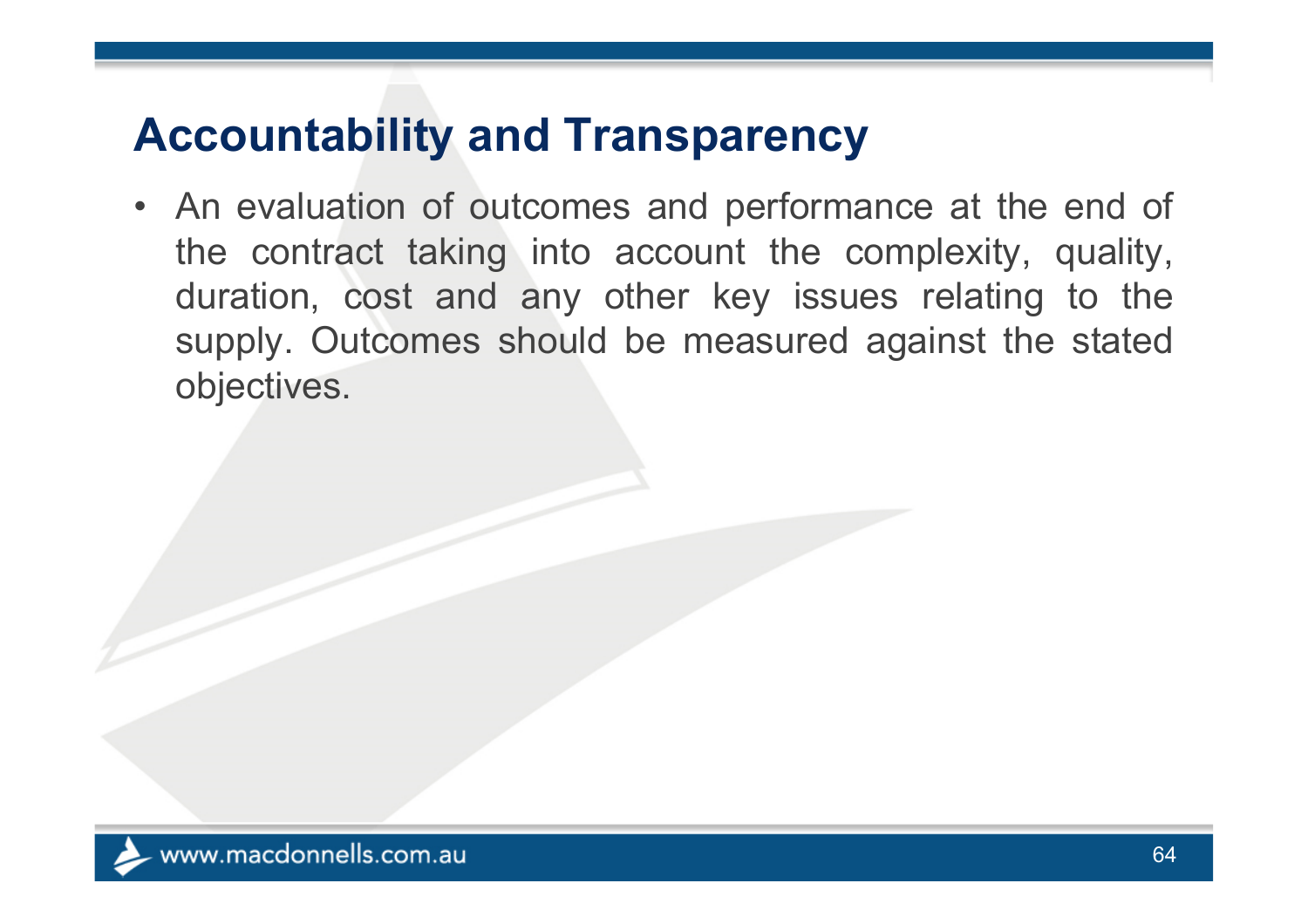An evaluation panel individually evaluated the tenders for the construction of an office building. The scores were aggregated and discussed at an evaluation meeting at which the tender panel agreed on the score for each criteria. However, the evaluation panel did not take any notes of the consensus reasons for the decision and instead only recorded the final scores.

When <sup>a</sup> probity audit was undertaken prior to the recommendation of the evaluation panel being accepted by the principal this lack of transparency was discovered.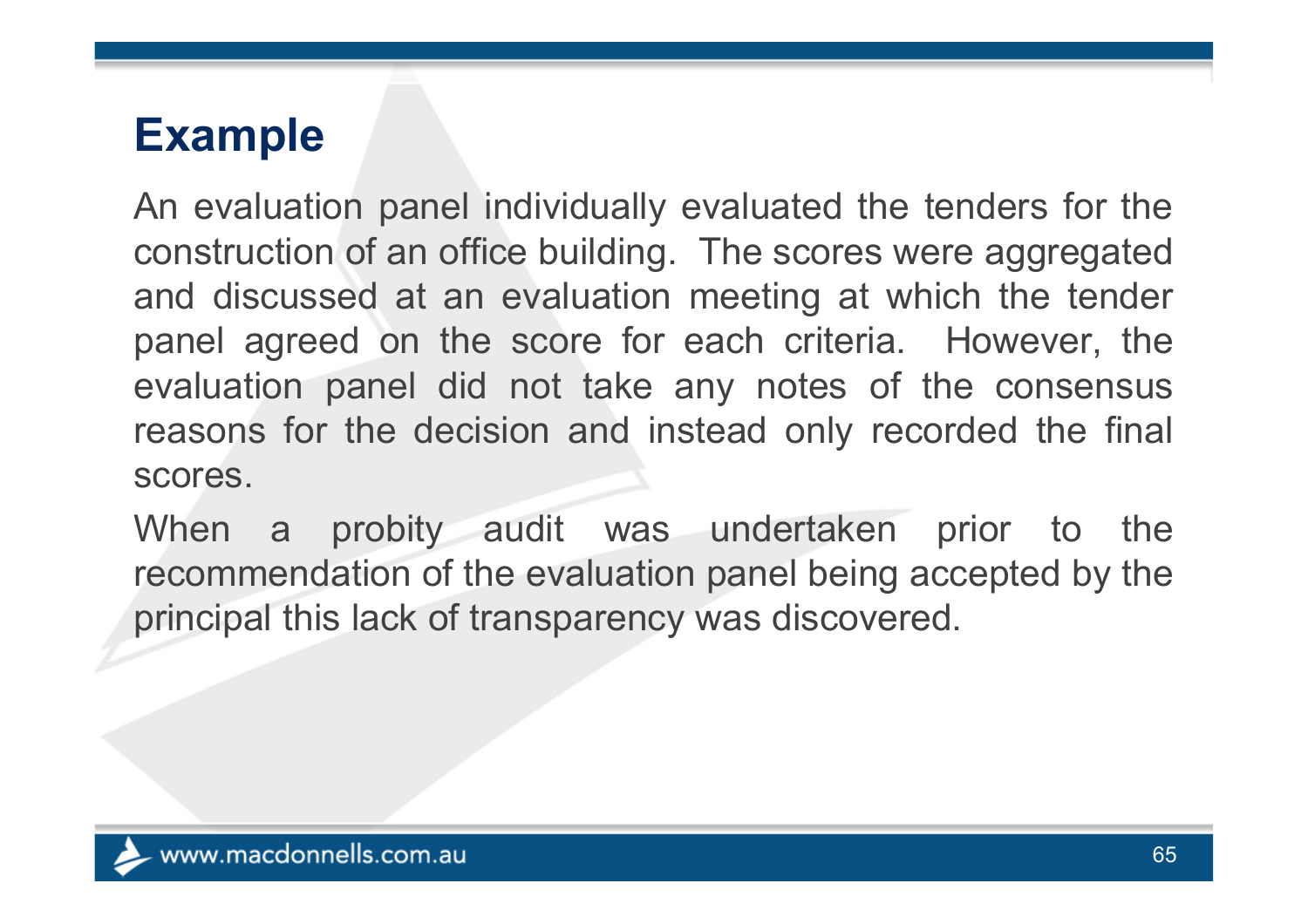The chair of the evaluation panel attempted to record the reasons for the consensus scores based on the individual comments made during the assessment, however these did not align with the consensus scores.

The evaluation panel was required to re-undertake the evaluation assessment and record detailed reasons for its scores.

This enabled the evaluation panel to be transparent in its debriefing with the unsuccessful tenderers, including one particularly disgruntled tenderer who had flagged <sup>a</sup> possible challenge to the process. That disgruntled tenderer was ultimately satisfied with the debriefing and no challenge was made.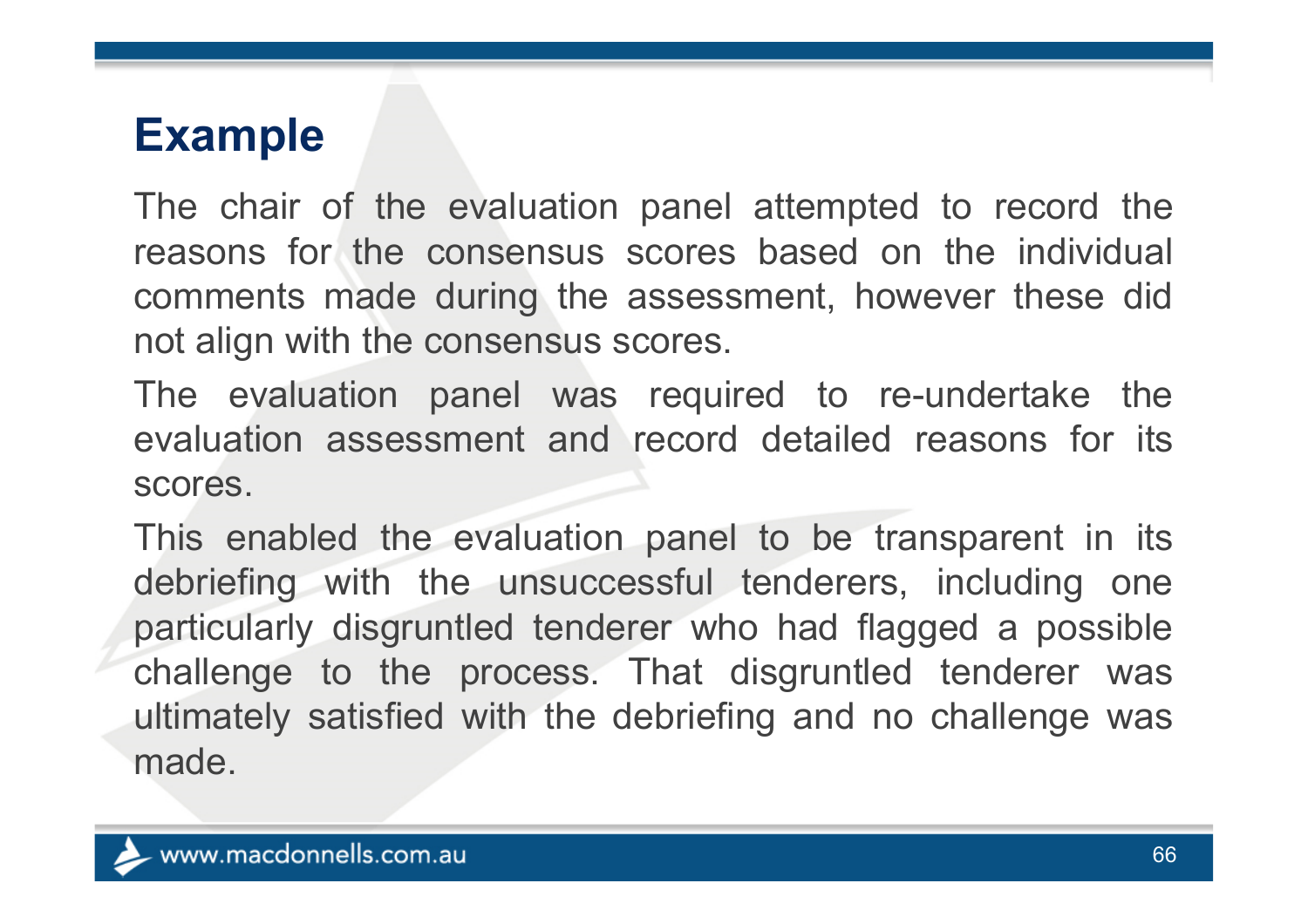### **Confidentiality and Security**

'The integrity of competitive procurement hinges on maintaining appropriate confidentiality that will protect information and give offerors the confidence to do business with government.'

– *Ethics, Probity and Accountability in Procurement,*  Queensland Department of Public Works and Crime and Misconduct Commission, 2006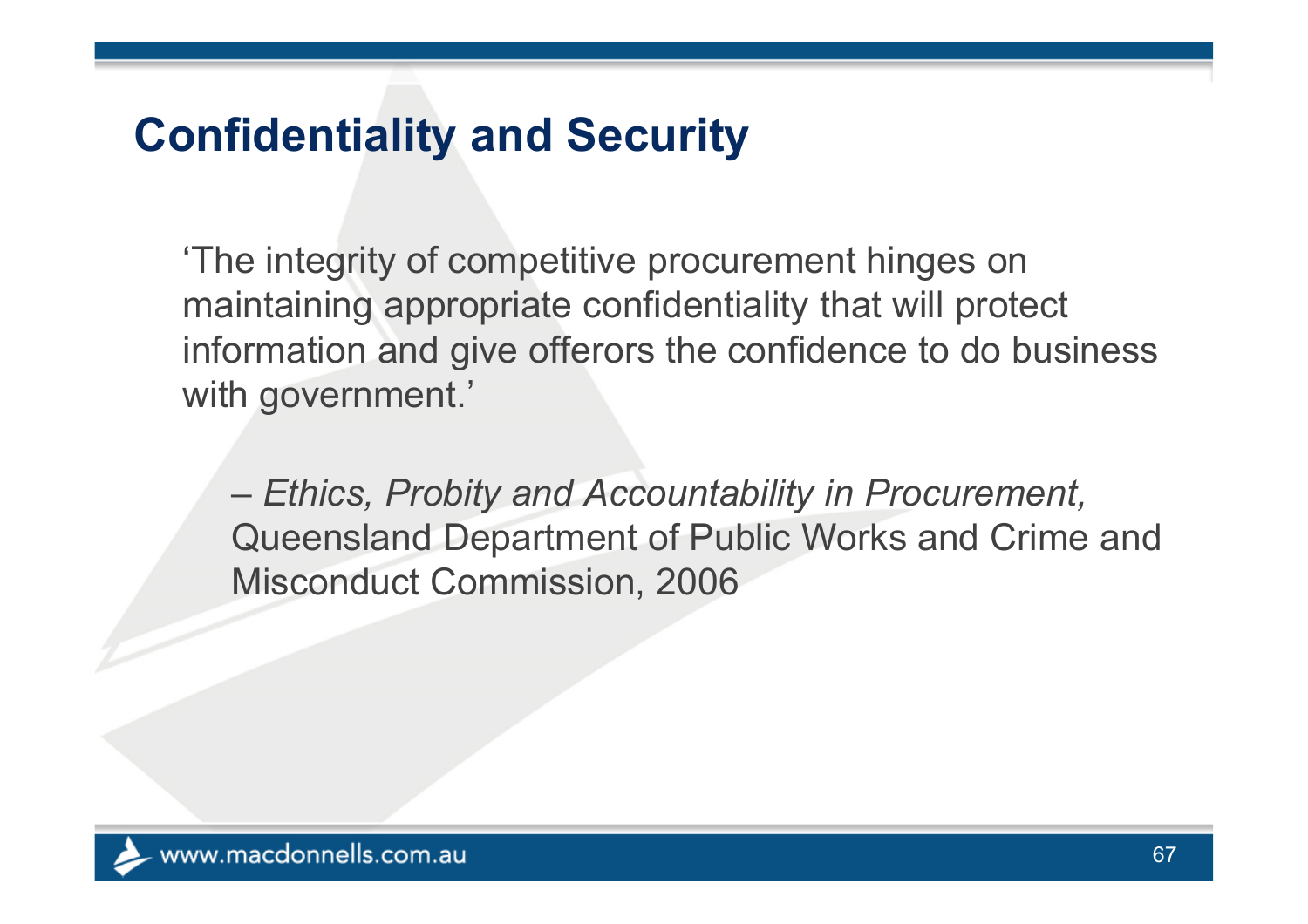### **Confidentiality and Security**

The measures required to maintain confidentiality need to be considered in the context of the project itself (value, risk and complexity of the procurement activity).

Includes confidentiality of:

- •information provided by tenderers in their tenders;
- •procurement activities, such as evaluation and negotiations;
- •Outcomes after the decision has been made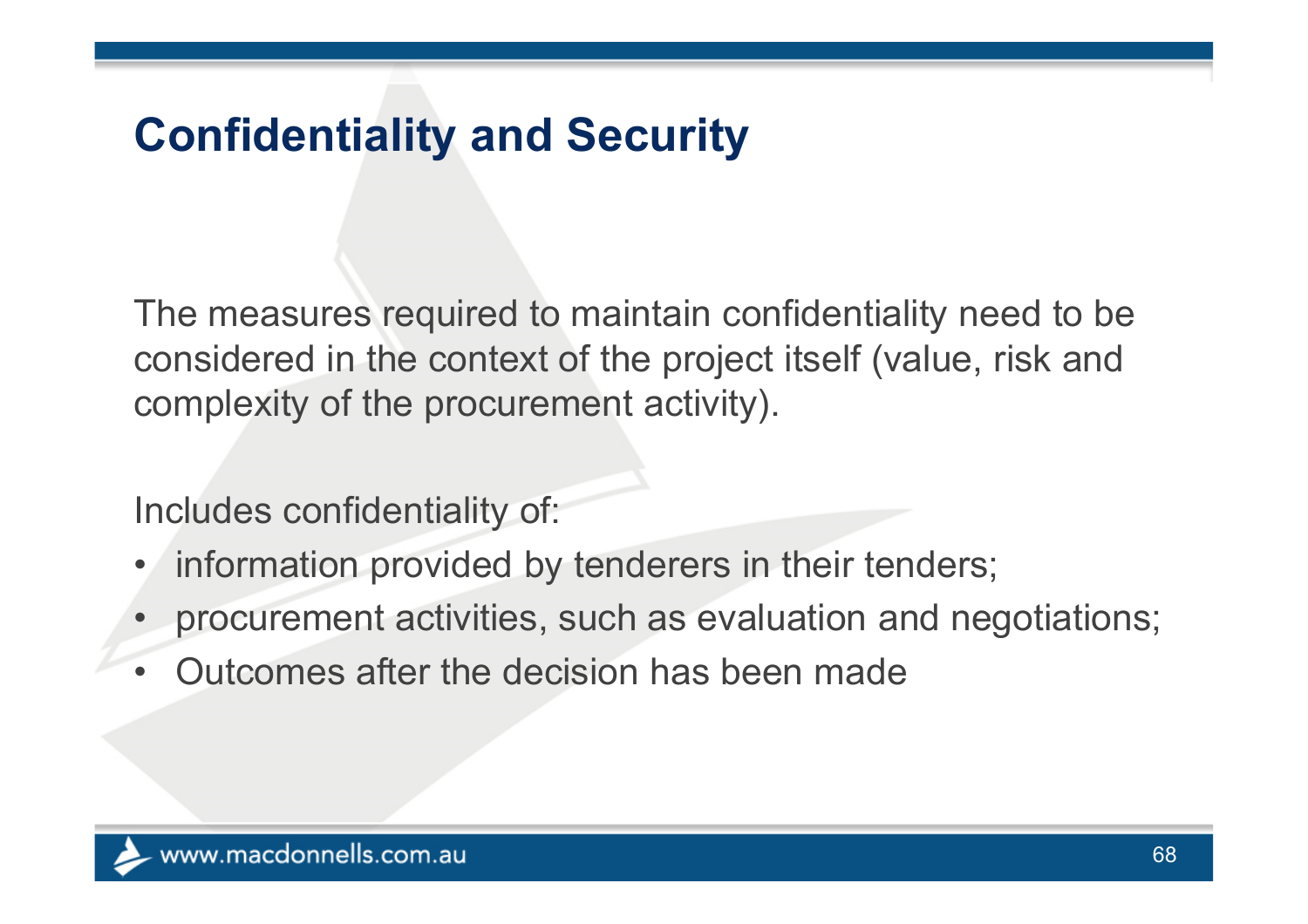- • *Wagdy Hanna and Associates Pty Ltd v National Library of Australia* [2012] ACTSC 126
	- Wagdy Hanna unsuccessfully tendered for the construction of a storage facility for the National Library of Australia in Canberra.
	- Tender was awarded to another tenderer who built the facility.
	- When the facility was completed WH claimed that the building incorporated a 'a number of features of [WH's] tendered proposal which the [NLA] had revealed to [the successful tenderer] prior to finalising its choice of tender'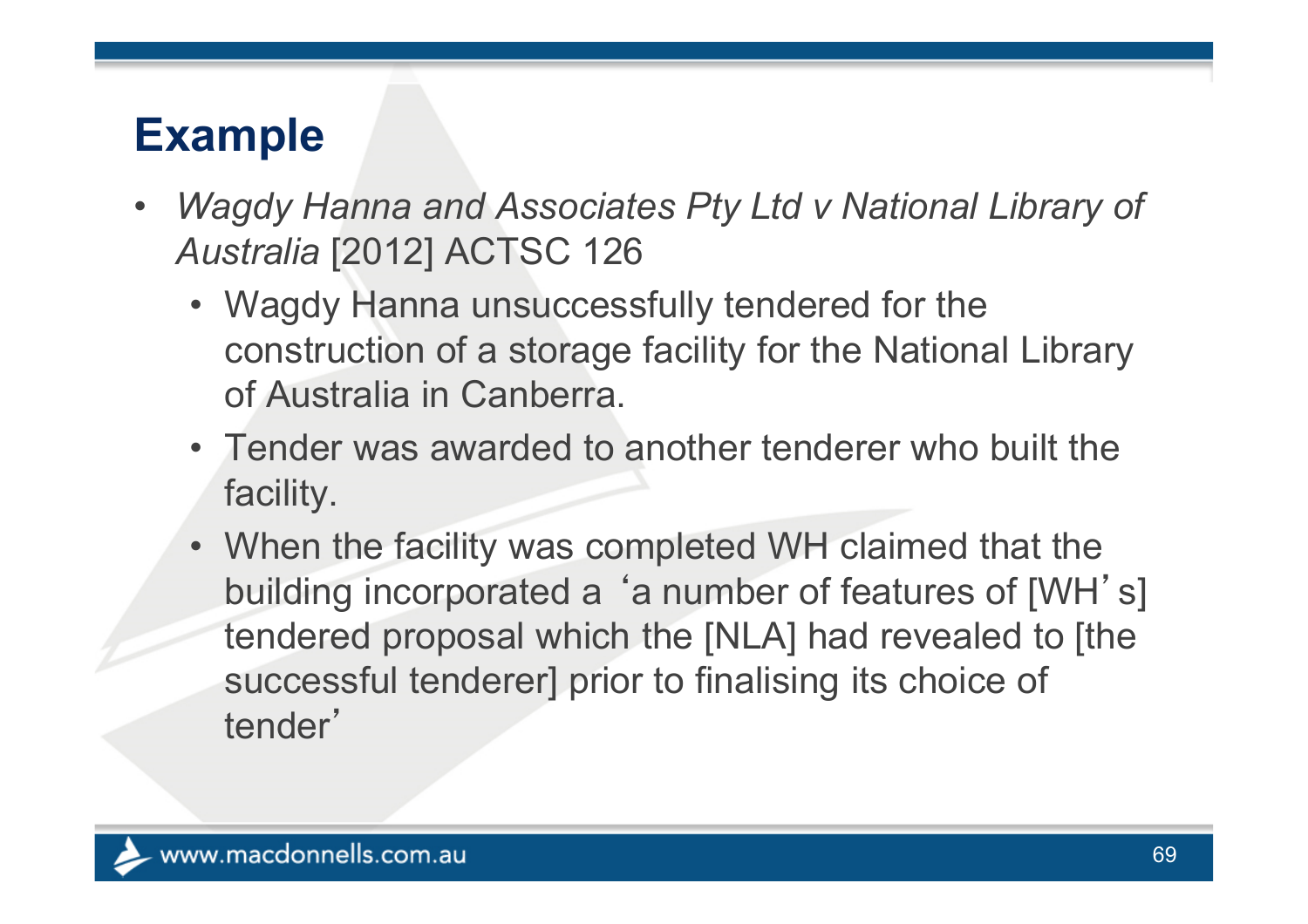- $\bullet$  *Wagdy Hanna and Associates Pty Ltd v National Library of Australia* [2012] ACTSC 126
	- These features included allegedly 'unique' shelving and materials retrieval system
	- There was no express obligation for confidentiality expressed in tender conditions but WH claimed that one should be implied, and that it had been breached.
	- WH sought damages including a loss of profit.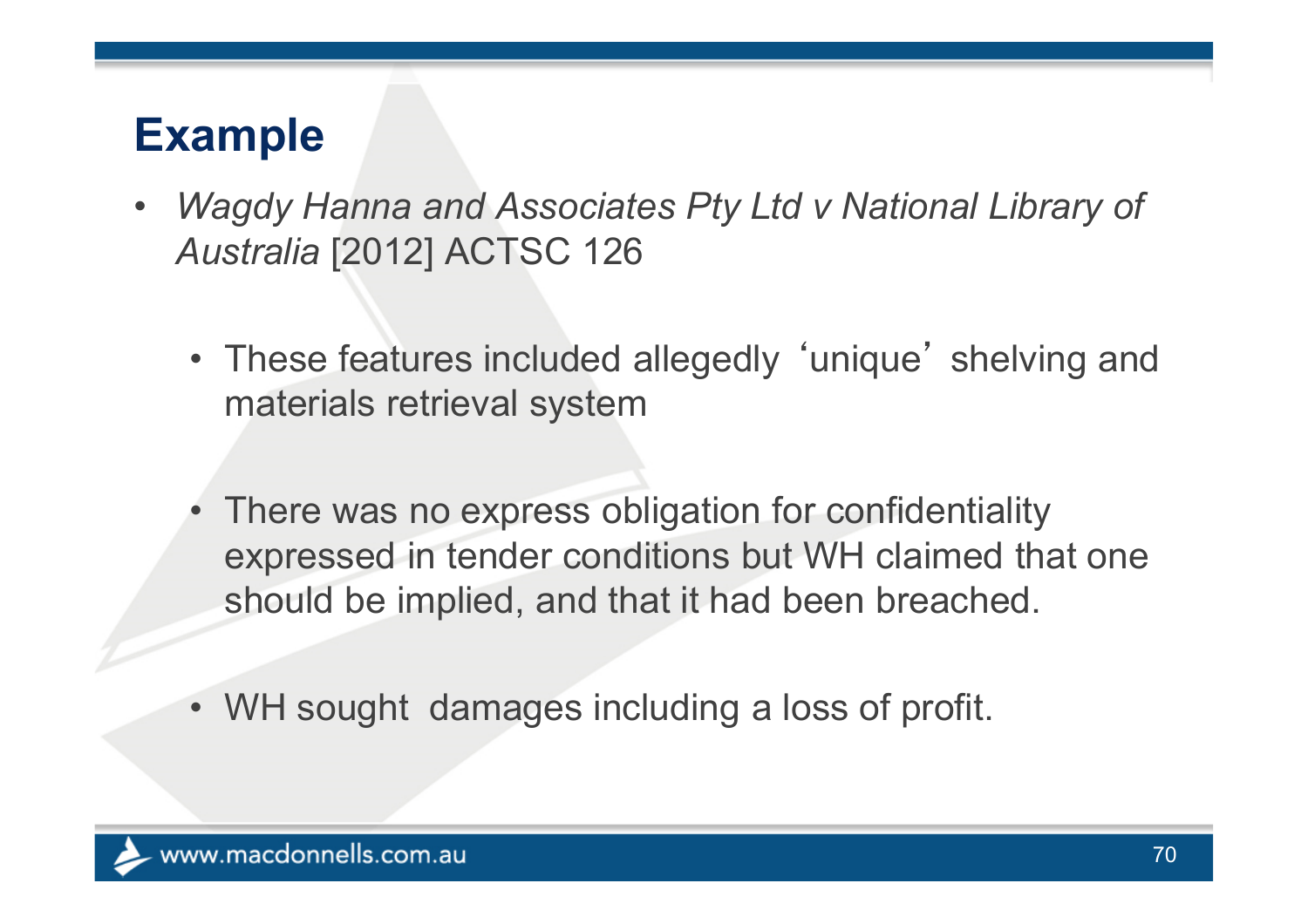- $\bullet$  *Wagdy Hanna and Associates Pty Ltd v National Library of Australia* [2012] ACTSC 126
	- Court found that:
		- there was a term of confidentiality implied by law; but
		- there was no evidence of a disclosure in breach of that obligation by NLA.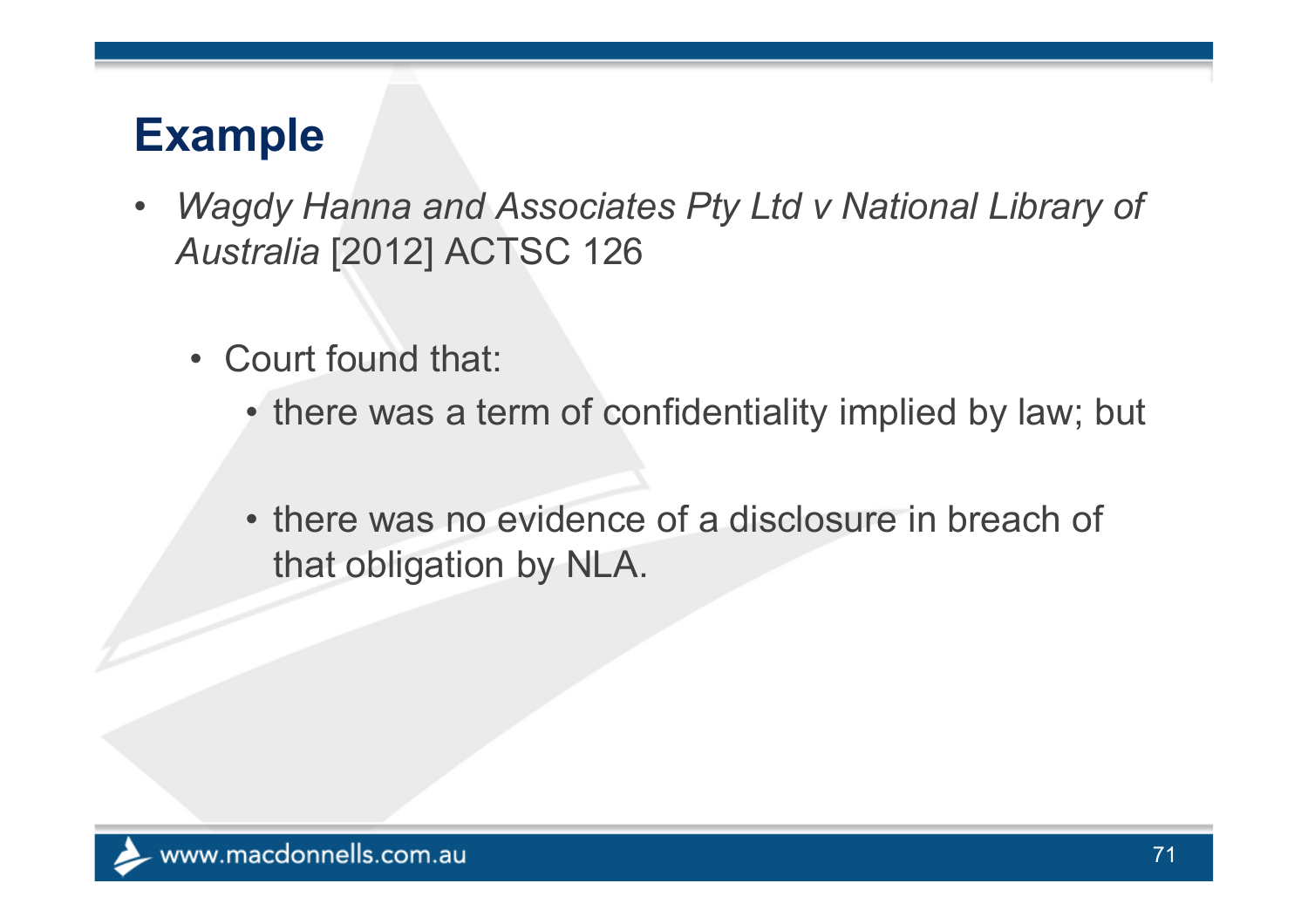- $\bullet$  *Wagdy Hanna and Associates Pty Ltd v National Library of Australia* [2012] ACTSC 126
	- Whilst NLA was ultimately successful and staff were found to have done nothing wrong:
		- Tender process was in 1996
		- Legal proceedings commenced in 2003
		- 8 day trial held in the Supreme Court in 2008
		- Judgement handed down in 2012
		- Numerous witnesses
		- Extensive legal fees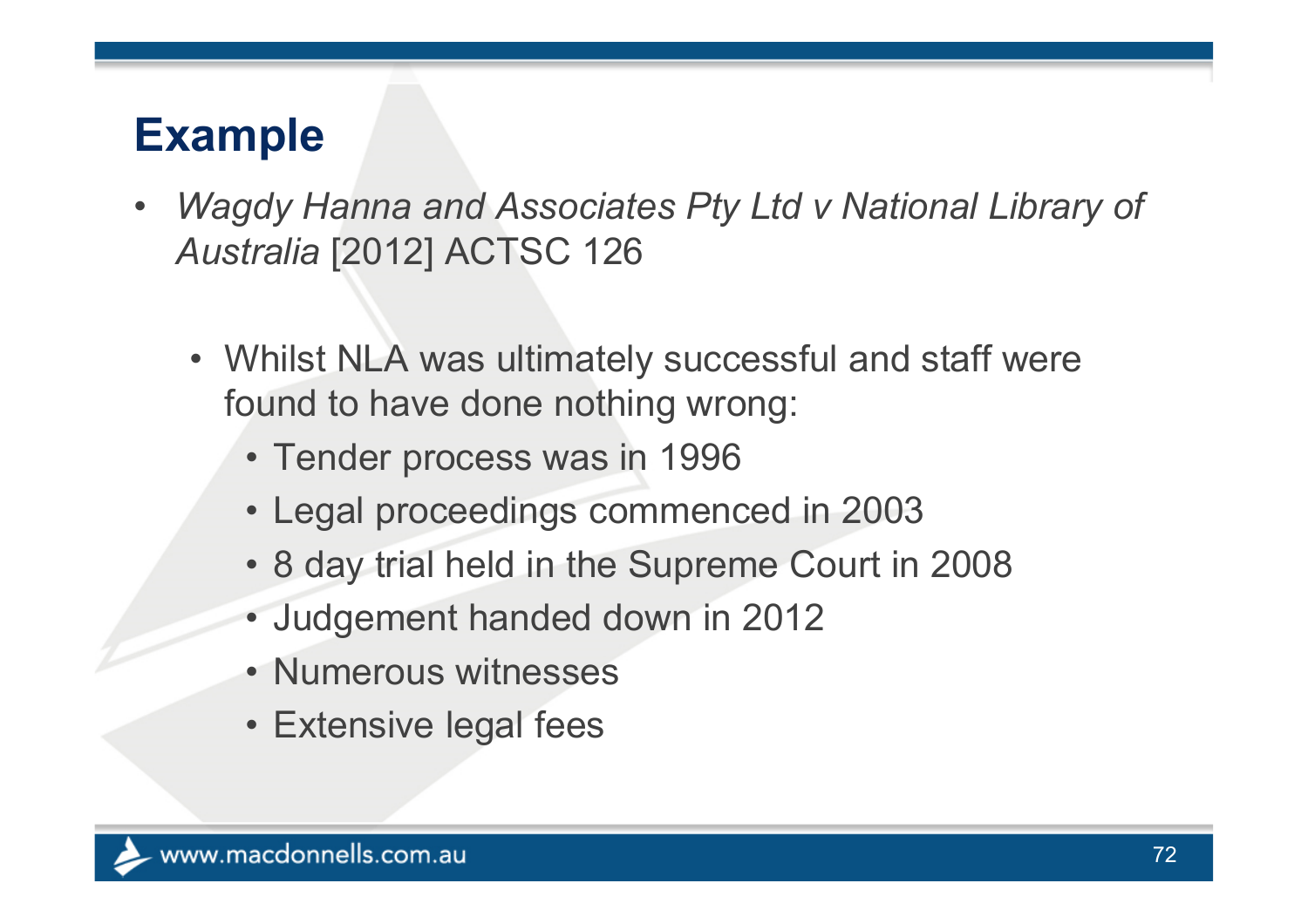- • Conflicts of interest can be:
	- **-Actual** – where a person is in a position to be influenced by their private interests when performing their role
	- **-Perceived** - where a person is in a position to appear to be influenced by their private interests when performing their role
	- **-Potential** - where a person is in a position where they may be influenced in the future by their private interests when performing their role.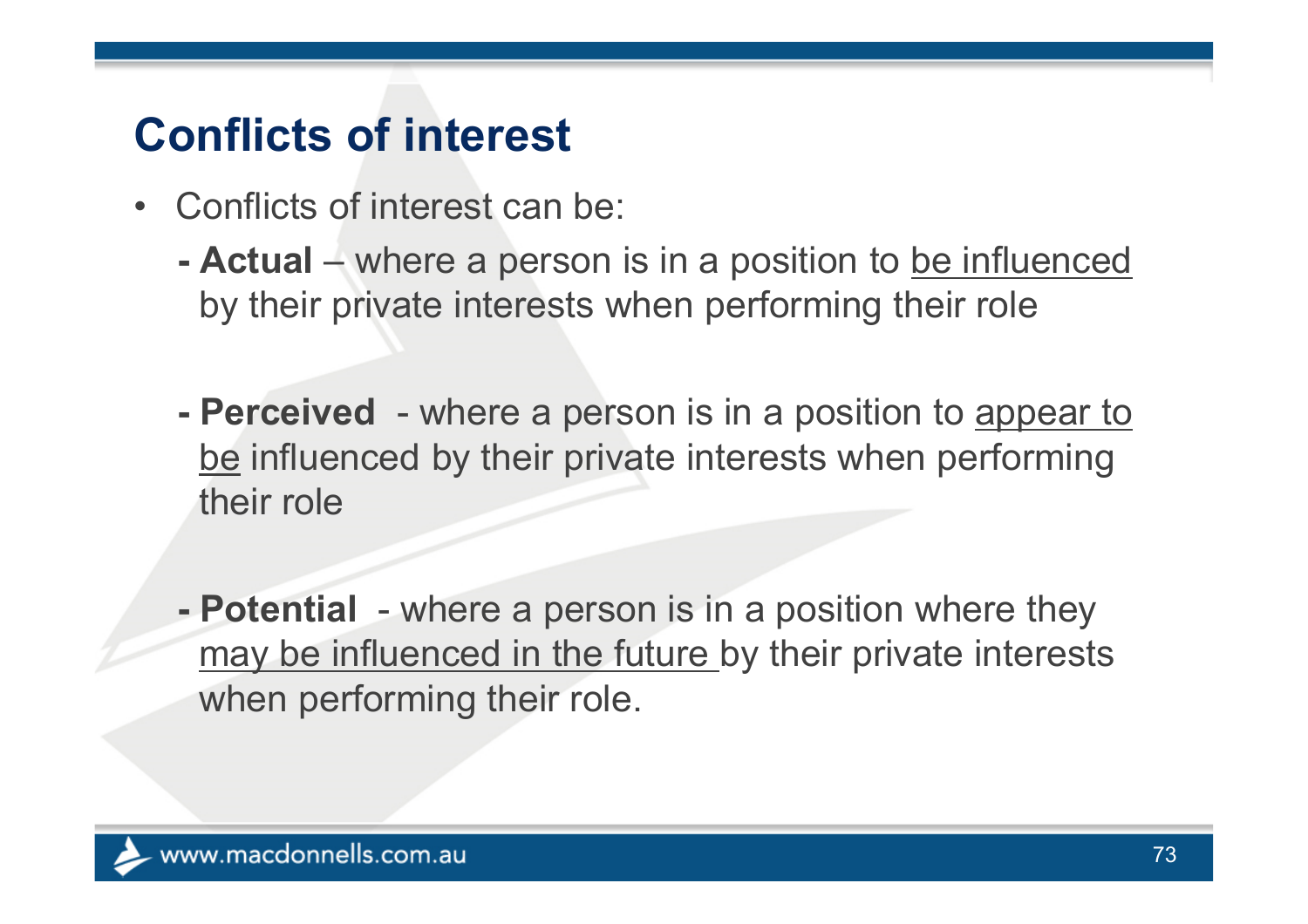'Conflicts of interest can involve financial or non-financial interests of the staff member and the interests of a business partner or associate, family member, friend or person in a close personal relationship with the staff member'

- JCU FMPM711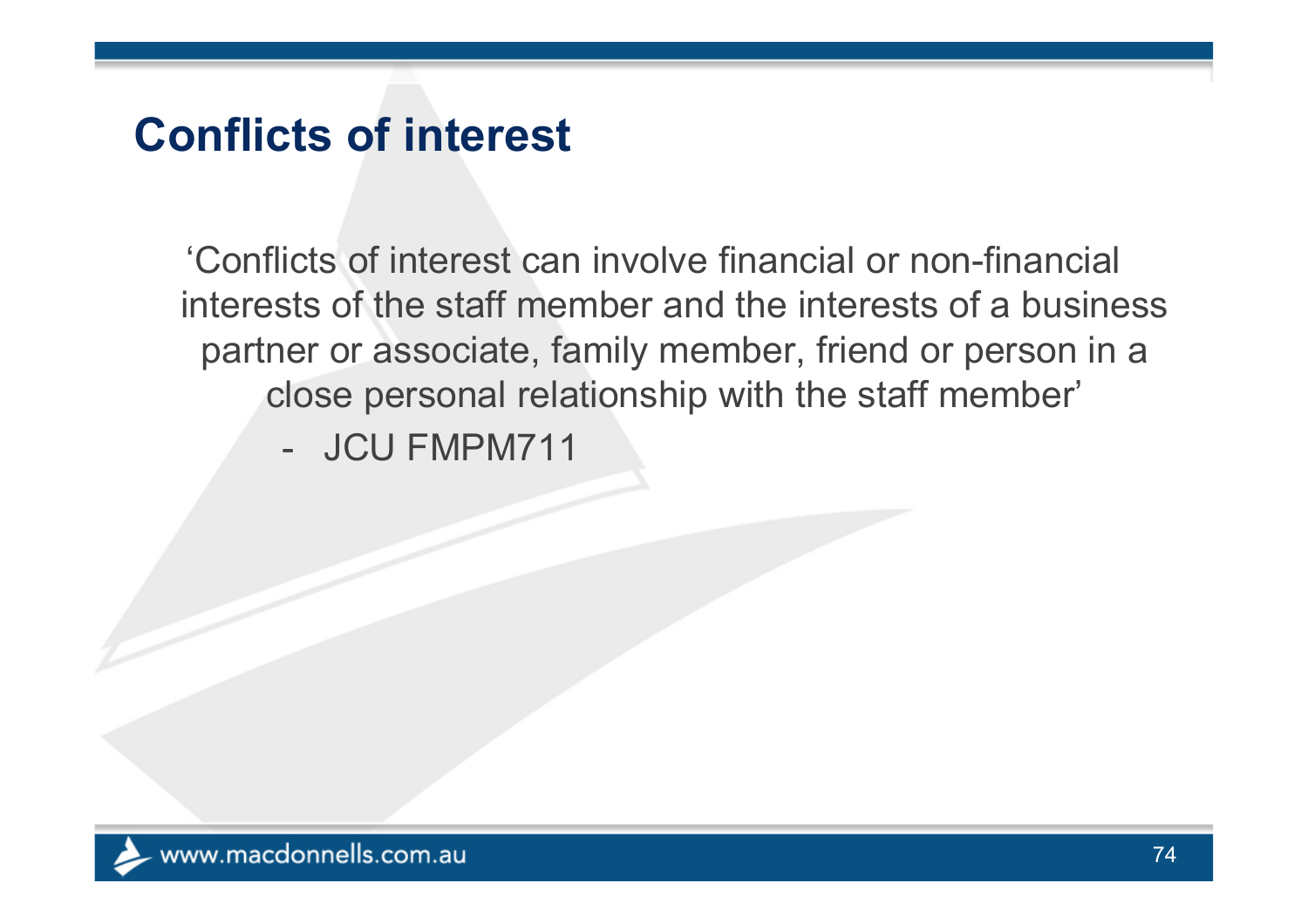FMPM711 has a range of activities which are deemed to be a conflict of interest under that policy and which **must** be avoided. Relevant examples include:

- Staff member raising a requisition or approving a purchase from a business in which the staff member, a business partner or associate, family member, friend or person in a close personal relationship with the staff member has a financial interest (**Actual conflict** )
- Where a staff member has an interest in an enterprise with which JCU does business, and could be perceived to be in a position to influence relevant business decisions (**Perceived Conflict** )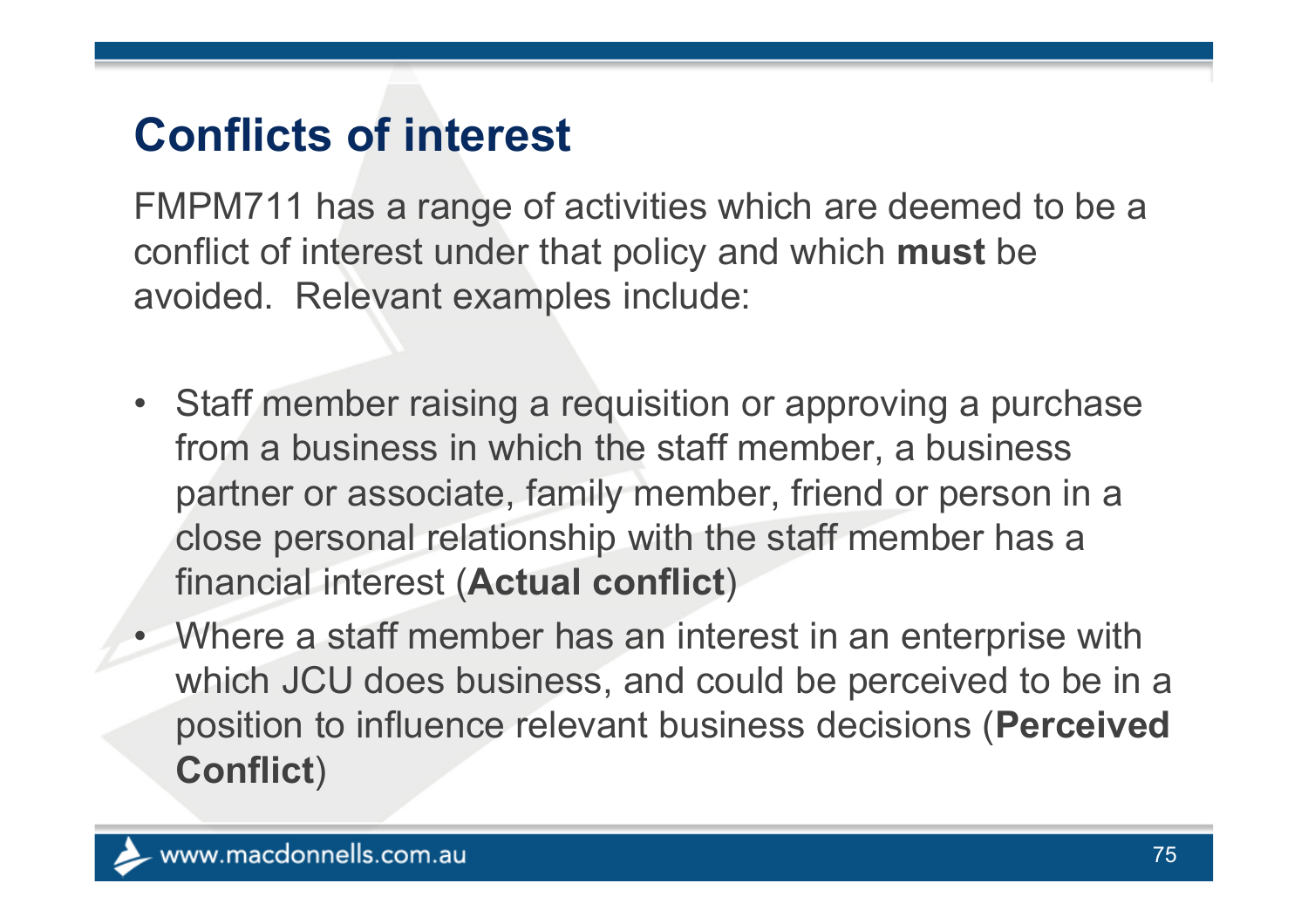For example:

• A **potential conflict** of interest may exist where an evaluation panel member has an interest in a business which may in the future seek to do business with JCU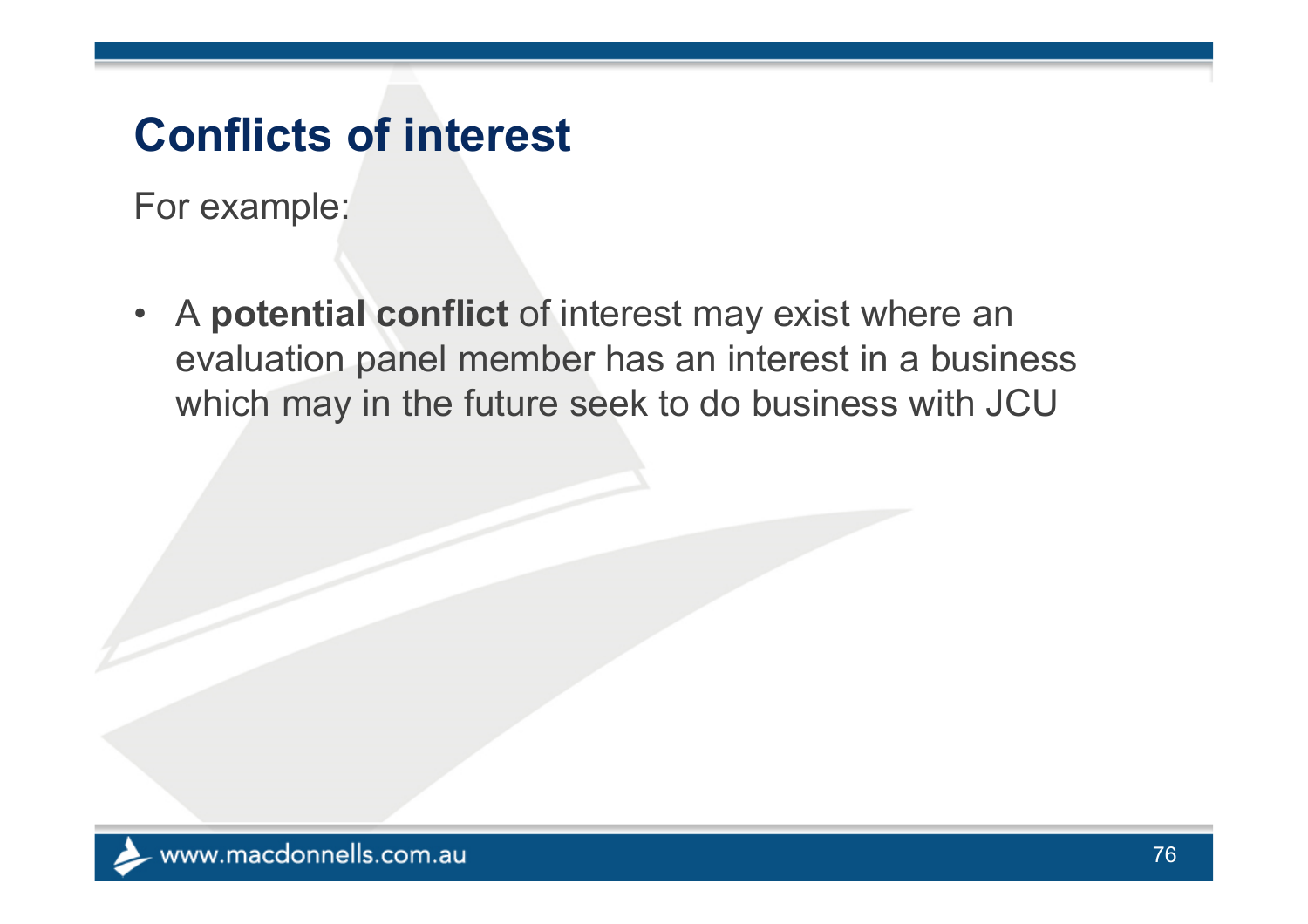- Whether a conflict of interests exists must be determined objectively.
- A conflict of interest does not necessarily exclude somebody from involvement in a procurement process but must be carefully managed.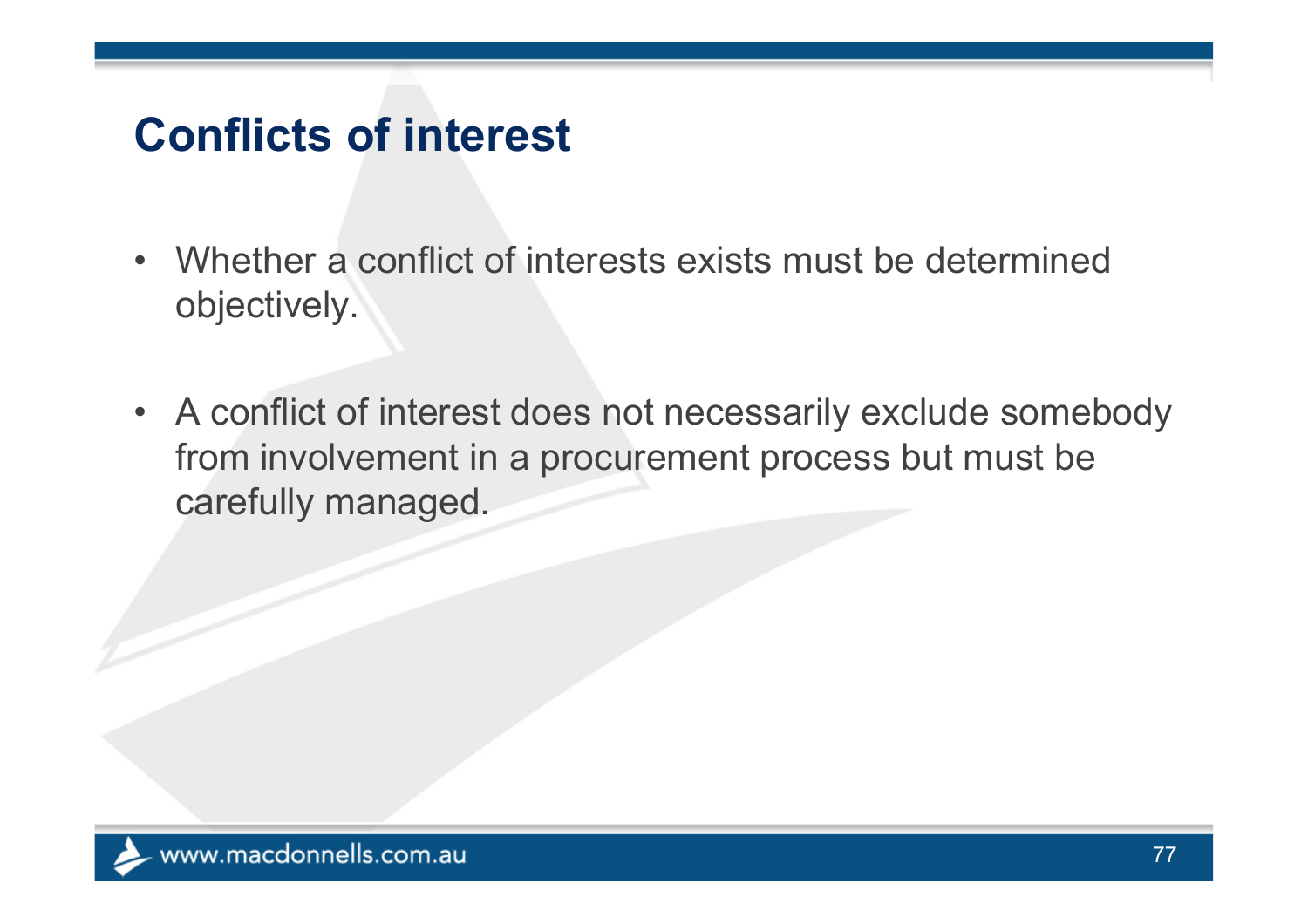- $\bullet$  *Managing Conflicts of Interest in the Public Sector*, Independent Commission Against Corruption and the Crime and Misconduct Commission (Queensland), 2004
	- Best option to manage will depend on the nature of the conflict, complexity of the circumstances and the subtleties and severity of the case.
	- Six major options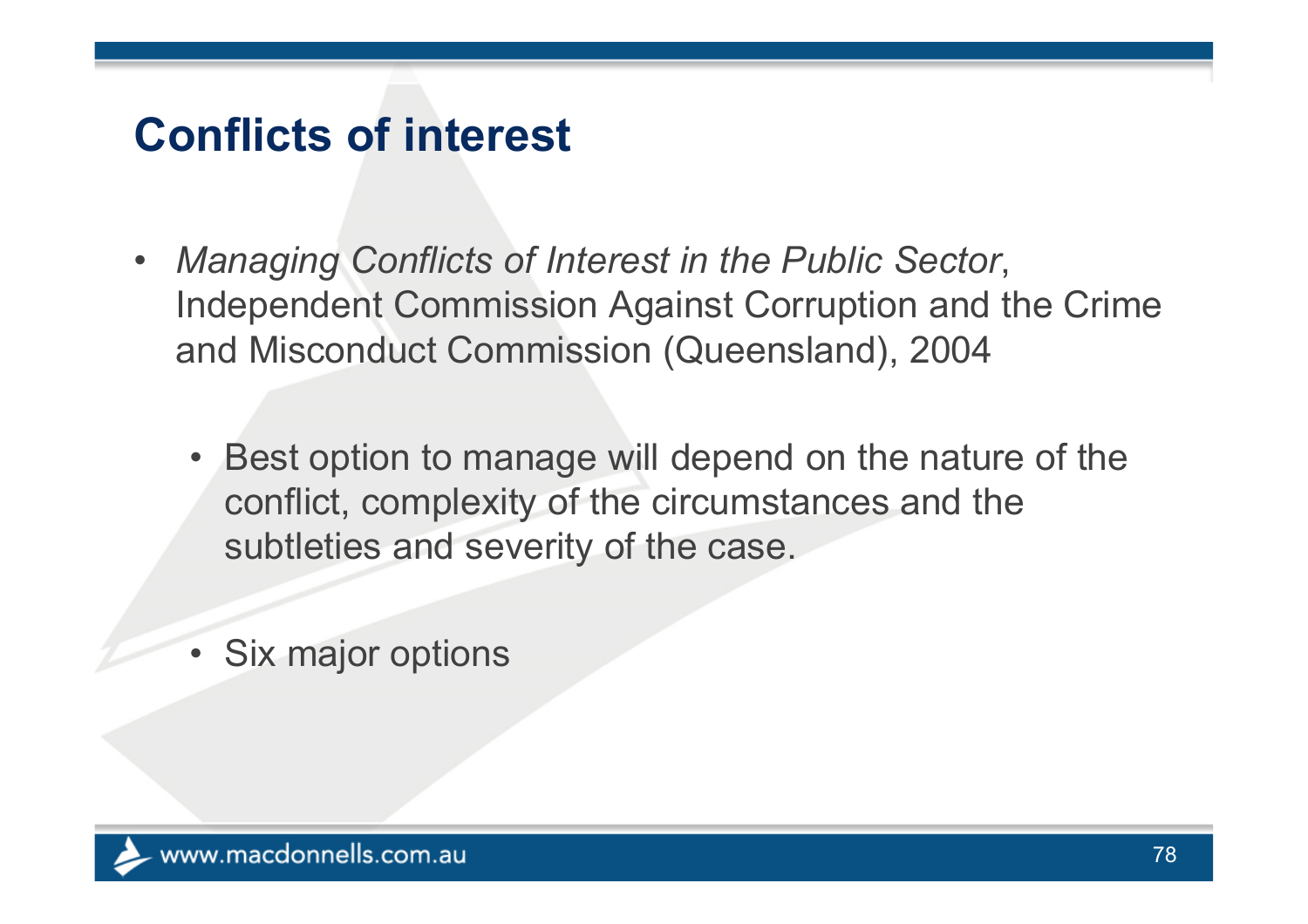- Six major options for managing conflicts of interest:
	- Register
	- Restrict
	- Recruit
	- Remove
	- Relinquish
	- •Resign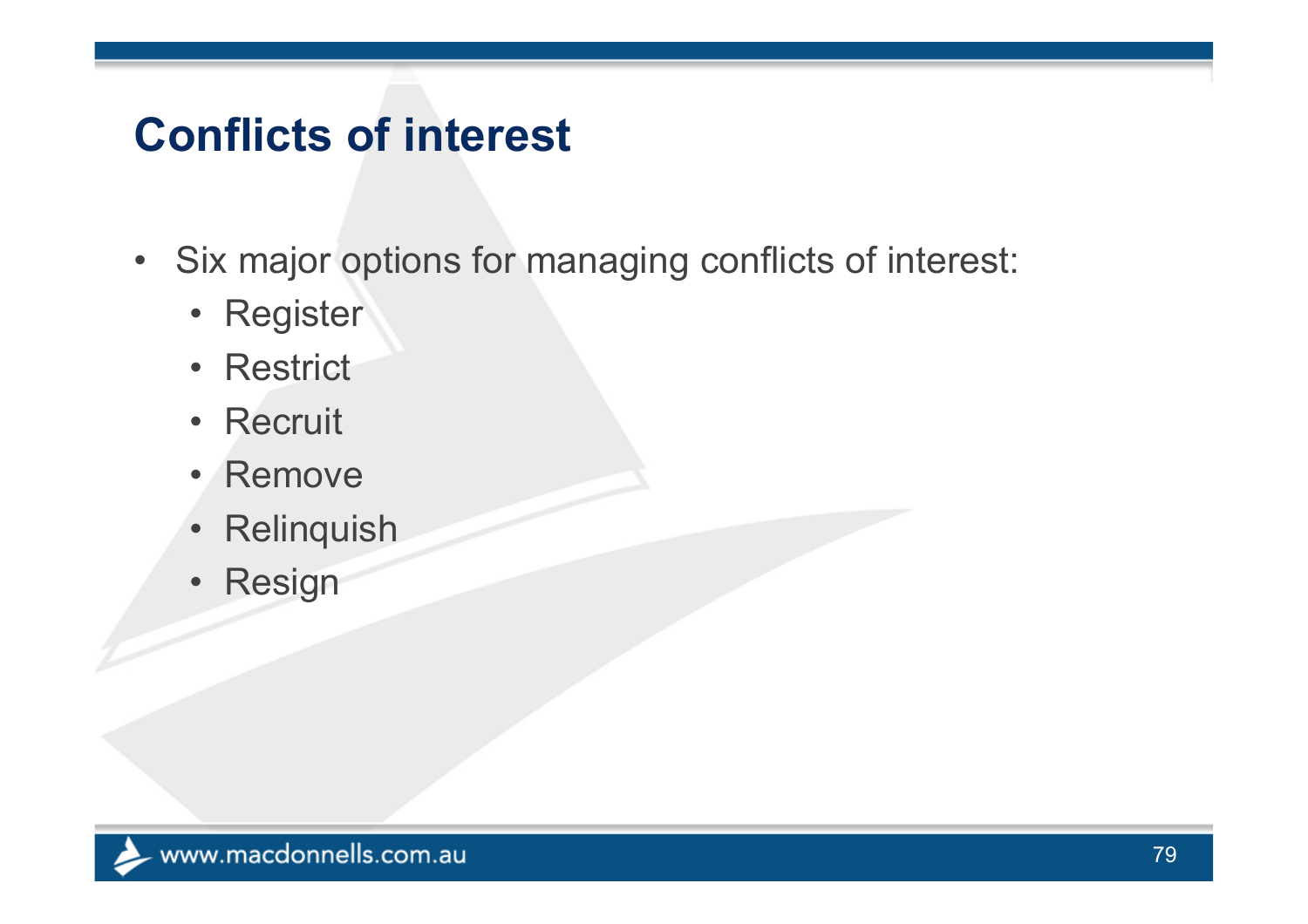- $\bullet$  Register-
	- Record details of the existence of possible or potential conflicts in a conflict register
	- Registering does not of itself resolve the conflict but improves transparency and accountability
	- Suitable for low risk actual conflicts and potential conflicts
	- Not suitable where perceived conflict of interest remains, or for more significant or higher risk conflicts.
	- • Strategy is to ensure relevant supervisors or managers aware of the conflict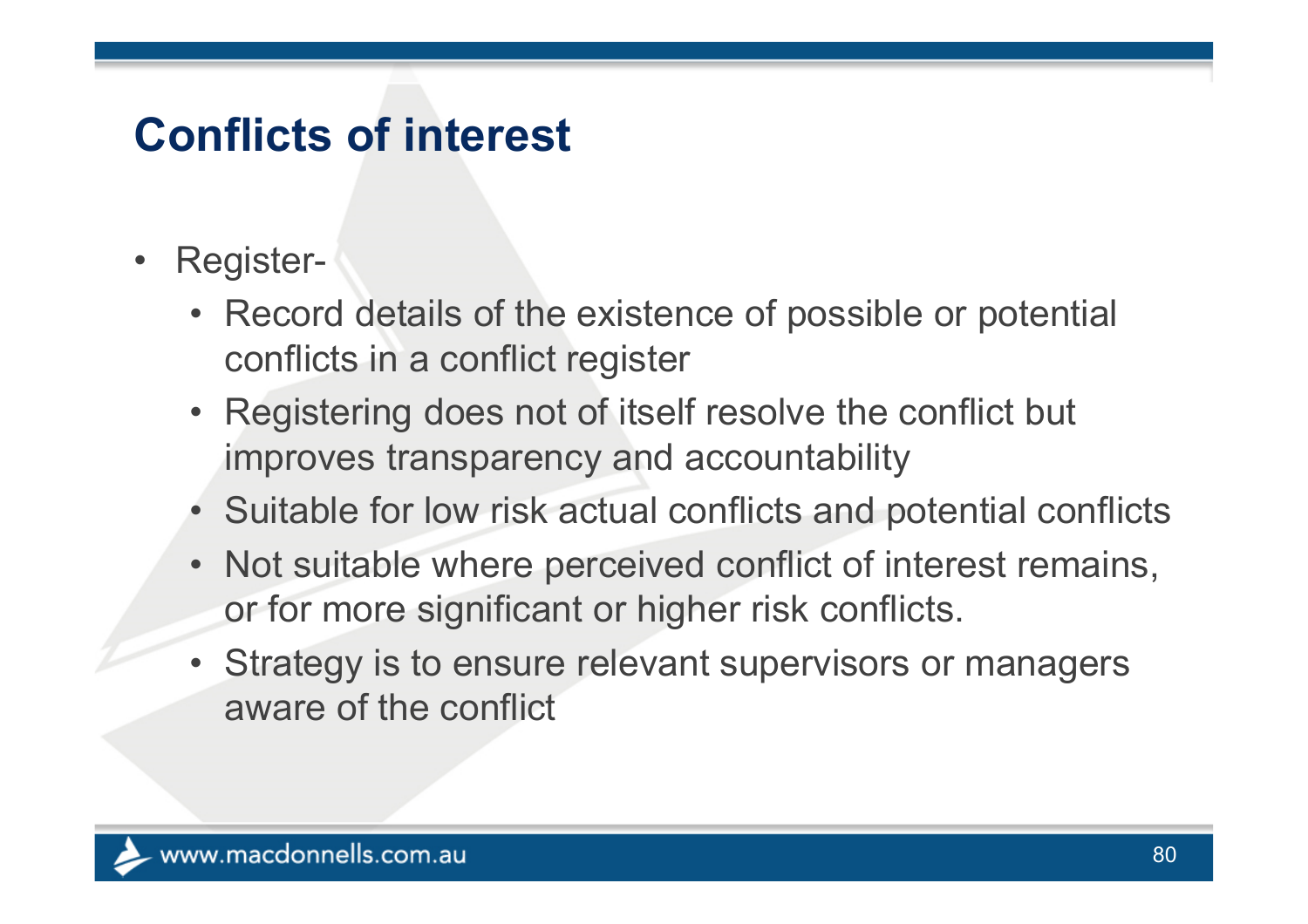- • Register- Example:
	- Third party (consultant) evaluation panel member discloses that the husband of an employee of that person works for a tenderer.
	- The employee has no knowledge and is not involved in any way with the procurement process
	- The employees husband has no knowledge of and is not involved in the tender being submitted by his company.
	- Evaluation panel member discloses the interest.
	- No actual conflict and risk of perceived or potential conflict is low.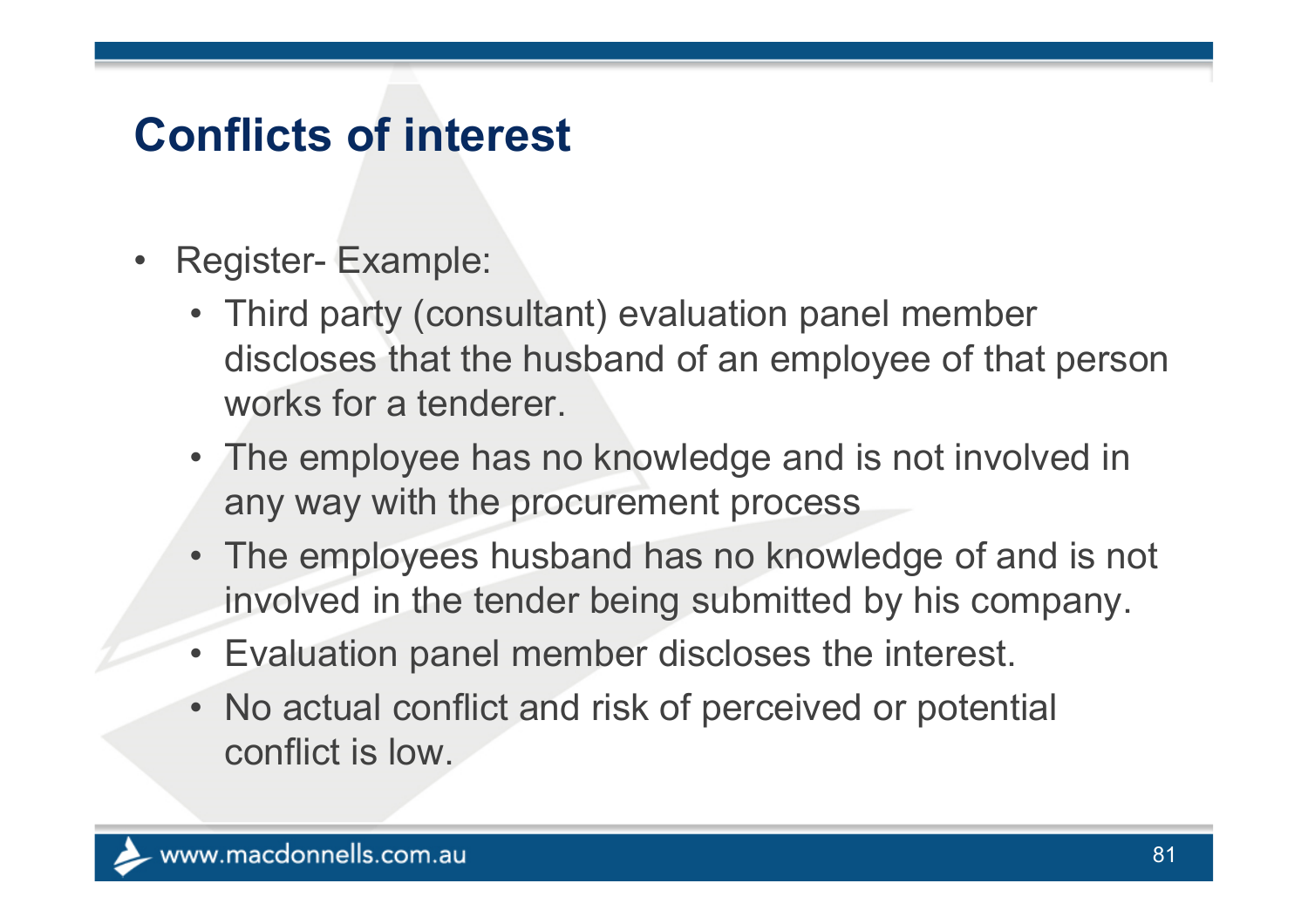- • Restrict-
	- Restrict the involvement of the person in the relevant matter (i.e. the procurement process).
	- Suitable where the person can be effectively separated from the process or relevant parts of it and the conflict is not likely to arise frequently
	- Common restrictions include:
		- non involvement in setting critical criteria or critical decision making or discussion
		- restricted access to information
	- Ensure affected parties know the management strategy implemented and why it was implemented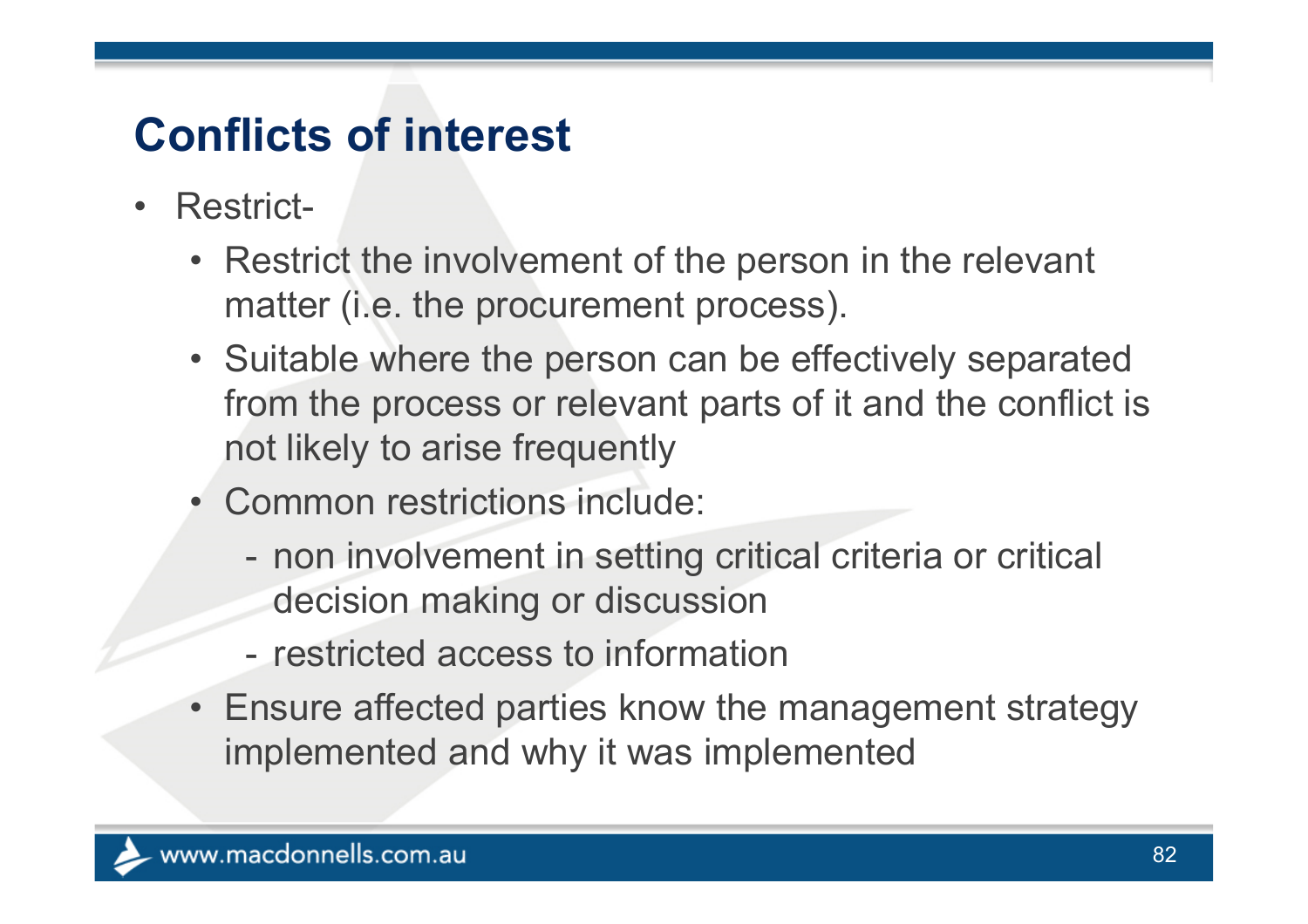- $\bullet$  Restrict - Example:
	- Employee of an agency is engaged as the project manager for a construction project which the agency is procuring. The employee is responsible for preparing the specification and technical requirements for the project.
	- The employee discloses that wife has a substantial ownership interest in a potential tenderer.
	- The employee is removed from developing the specification and technical requirements, is restricted from any involvement in the procurement or evaluation process, but retains a role as project manager of the project.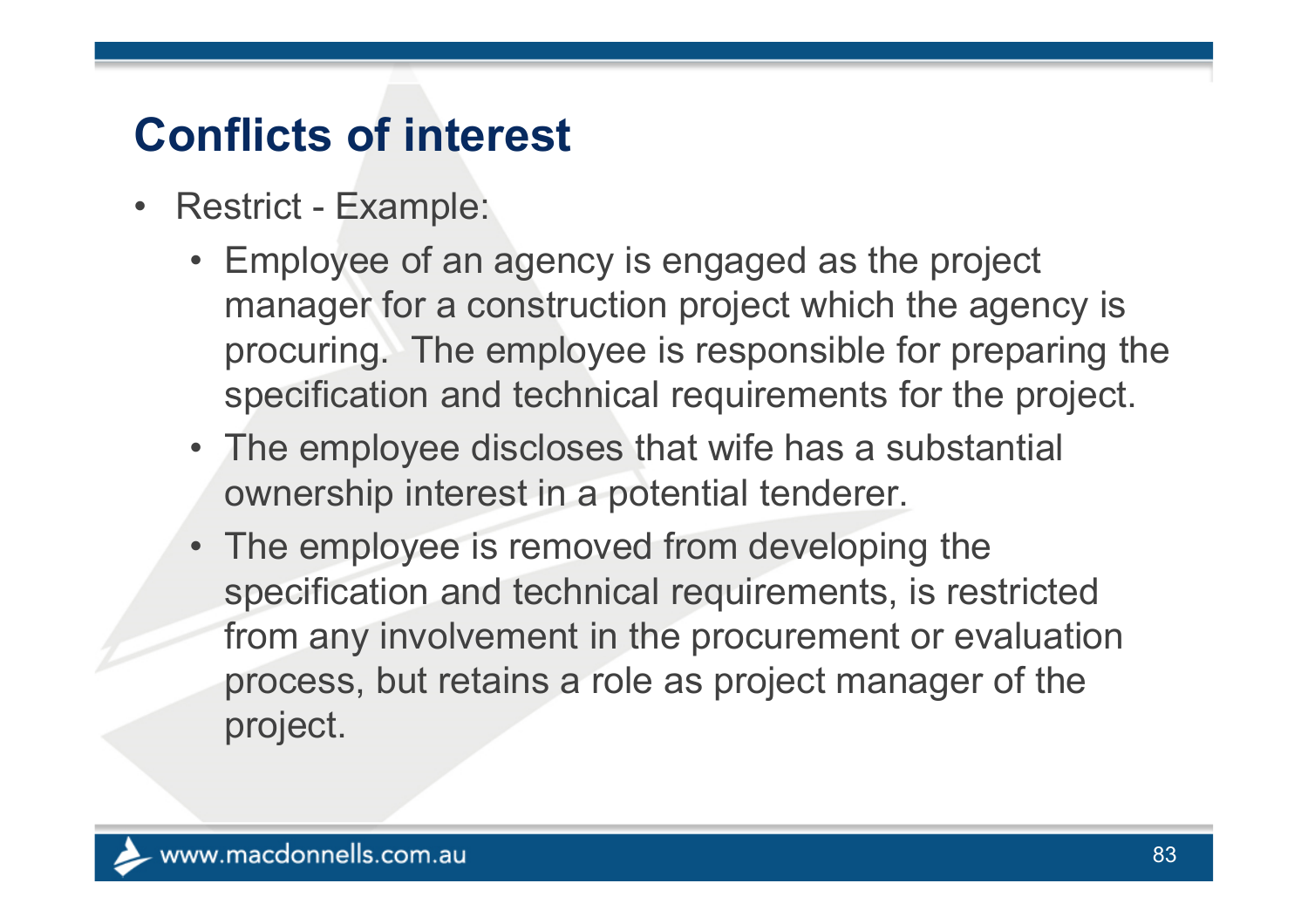- • Recruit-
	- Recruit an independent third party to oversee all or part of the relevant process (can be still another employee)
	- Suitable where the potential or perceived effect of conflict is more significant but the conflicted person needs to remain involved in the decision making process (i.e. due to limited internal resources, remote community etc)
	- Not suitable where
		- -No suitable third party is available
		- Conflict is serious and recruitment of others is impractical in the circumstances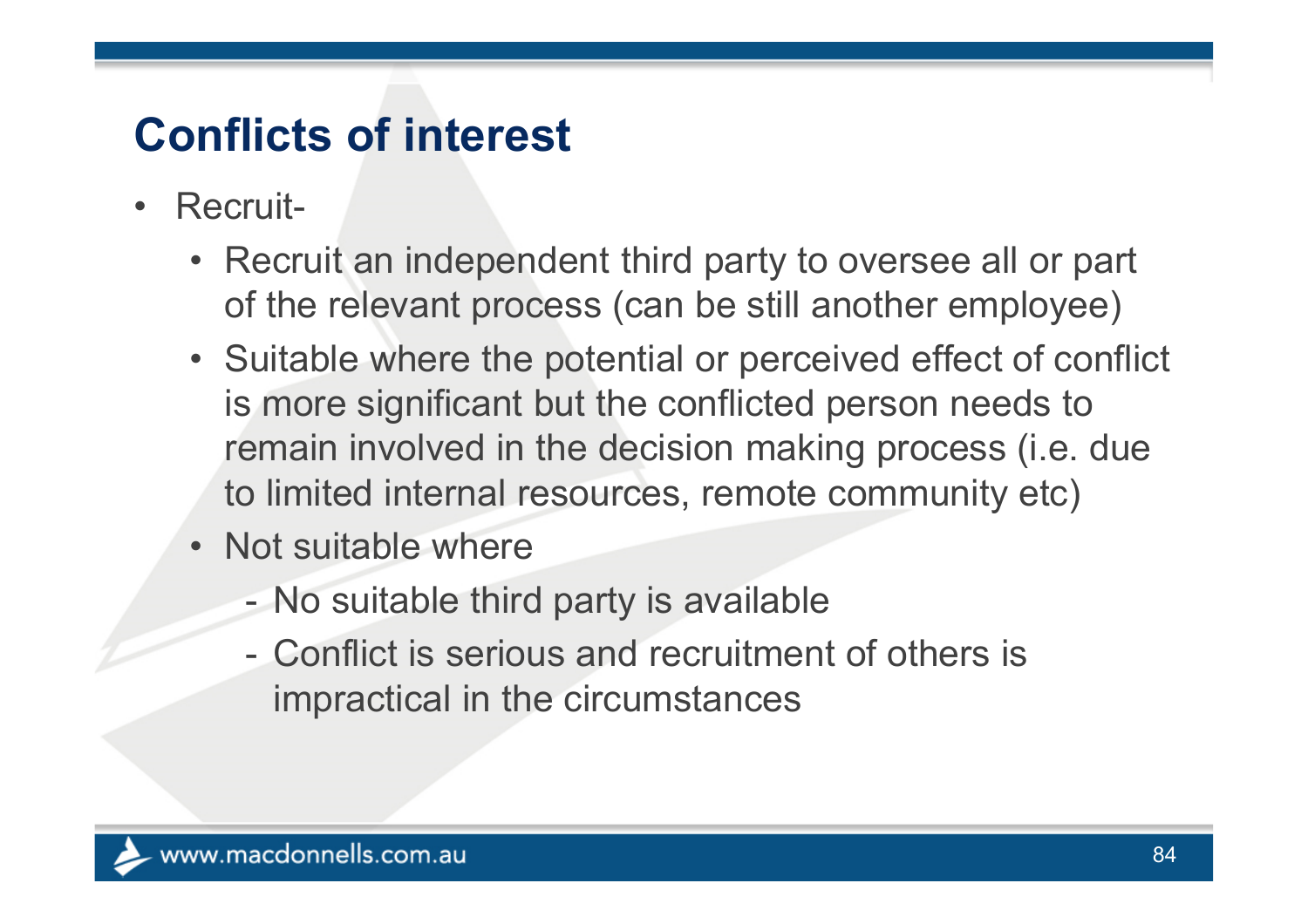- • Recruit-
	- Strategies include:
		- -The recruited person may make the relevant decision
		- - The recruited person provides independent oversight (such as a probity auditor or advisor) where there is no actual conflict but a need to reduce a perceived conflict of interest or where the decision has already been made.
		- -Increasing the number of people making the decision
		- - Seeking the views of affected people as to whether they have any concern about the conflict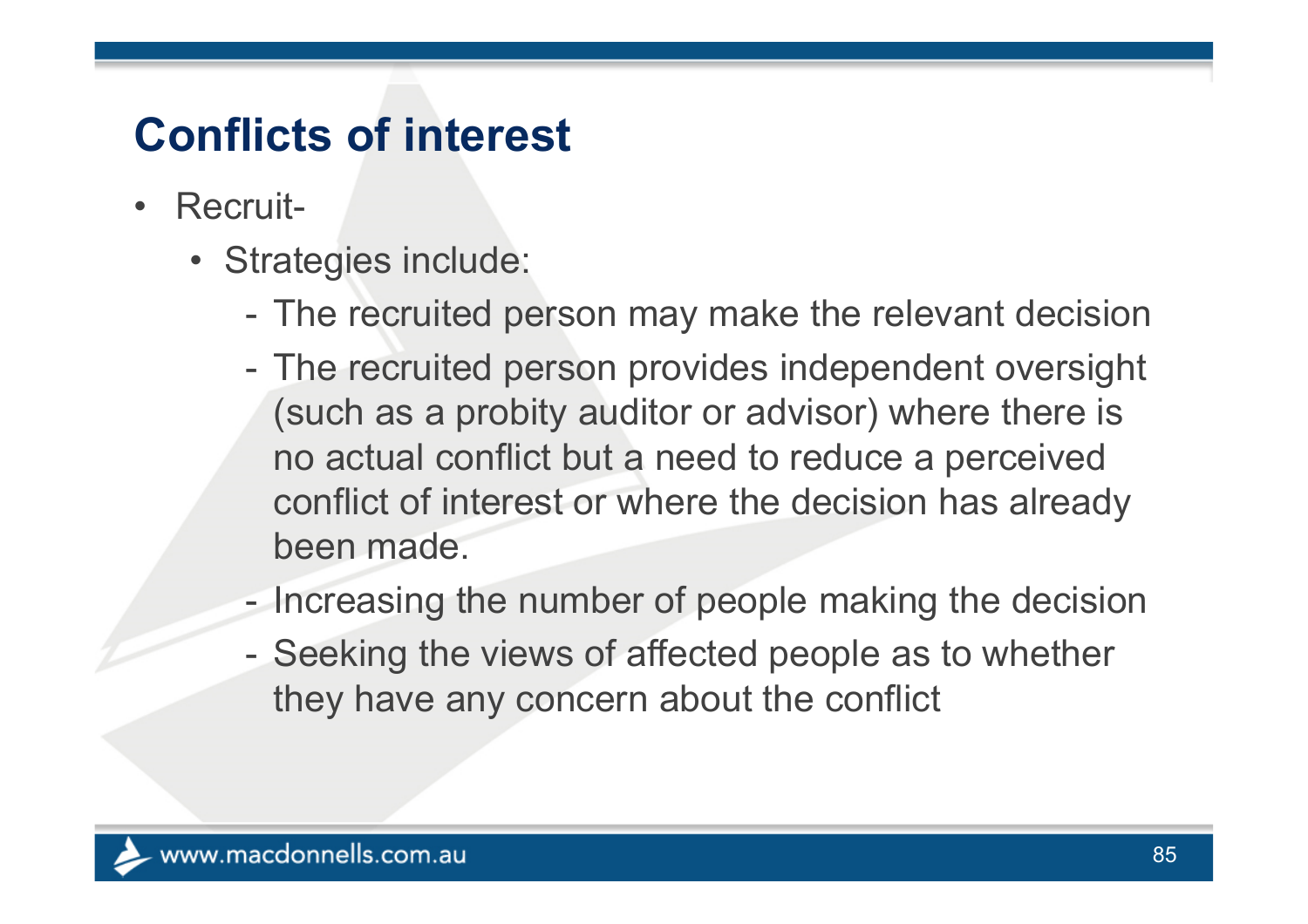- $\bullet$  Recruit - Example
	- Same facts as previous example, except that employee was the only employee within the agency with specific technical experience required for to prepare the specification and technical requirements.
	- Agency recruits a third party consultant with the relevant expertise to develop the specification and technical requirements and the employee is restricted from any involvement in the development of the specification or the procurement or evaluation process, but retains a role as project manager of the project.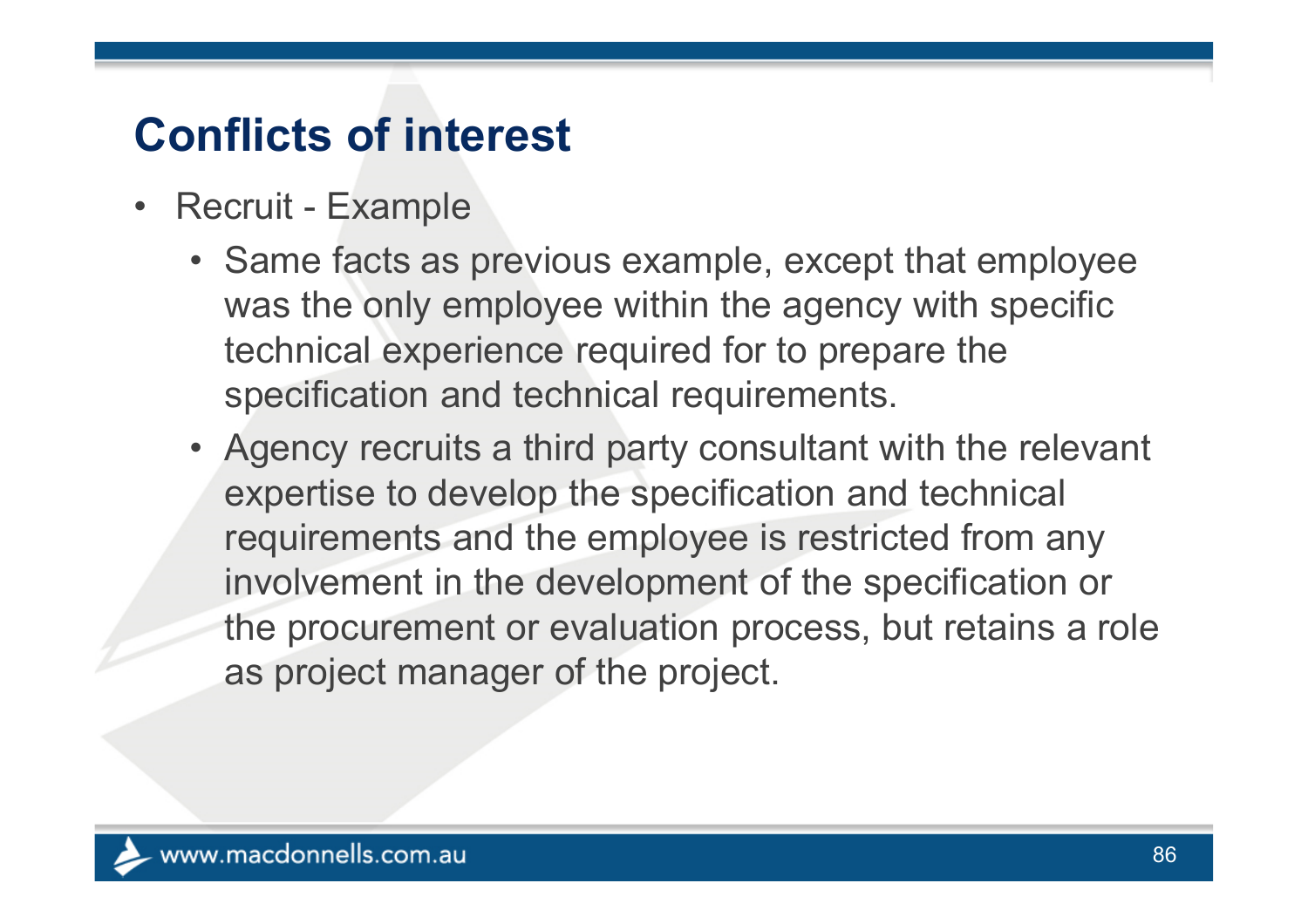- $\bullet$  Remove-
	- Conflicted person is removed from the relevant matter (i.e. the procurement process)
	- Suitable where restriction or ad hoc recruitment of others to perform some functions is not feasible or appropriate
	- Not suitable where
		- -Conflict presents a low risk
		- - Conflicted person prefers to relinquish private interests which lead to the conflict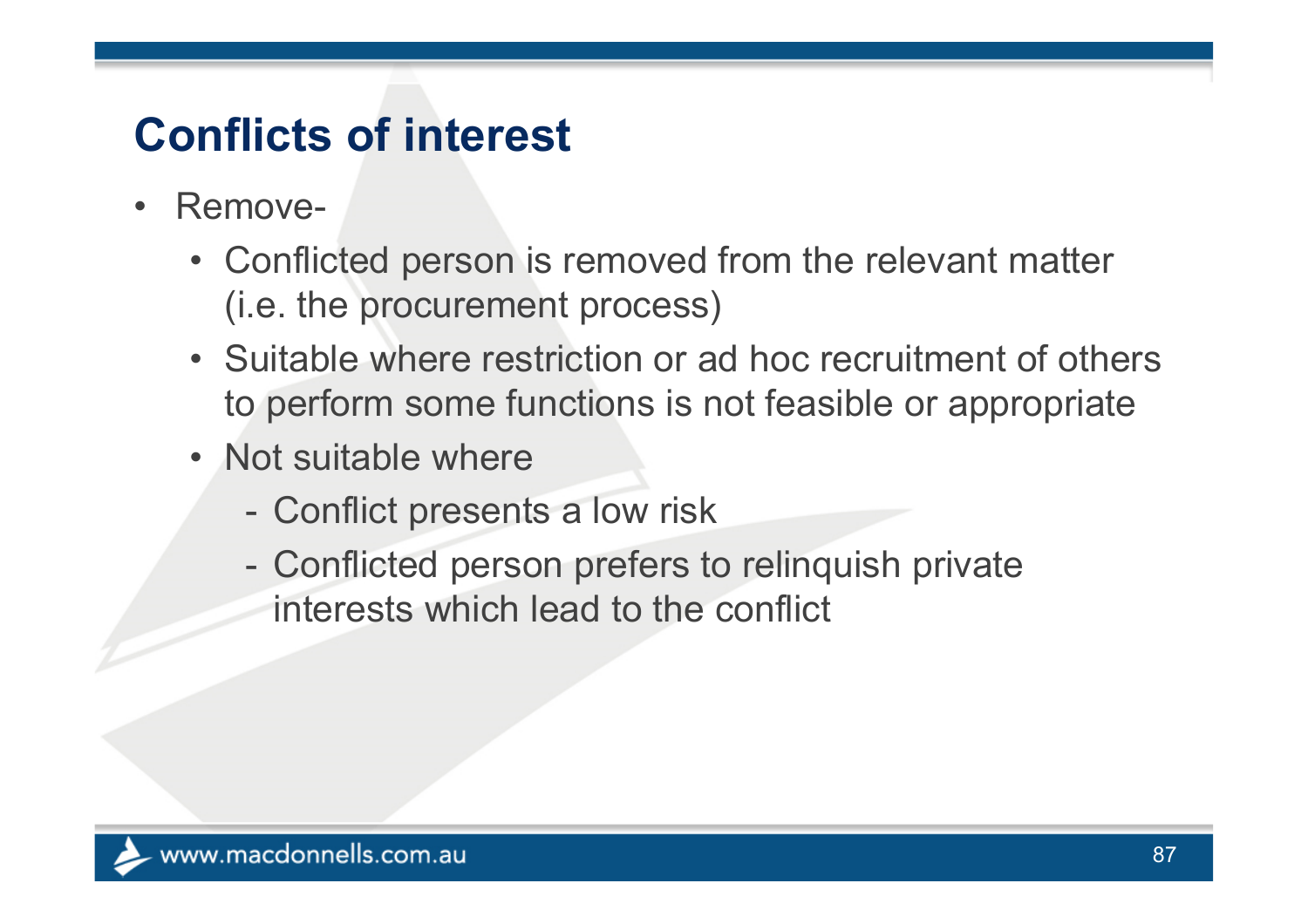- • Remove-
	- Strategies include:
		- Conflicted person removed from all involvement (including any position which could be perceived to enable the exertion of influence)
		- Re-arranging duties
		- Transfer of role
	- Removal usu. considered together with relinquishment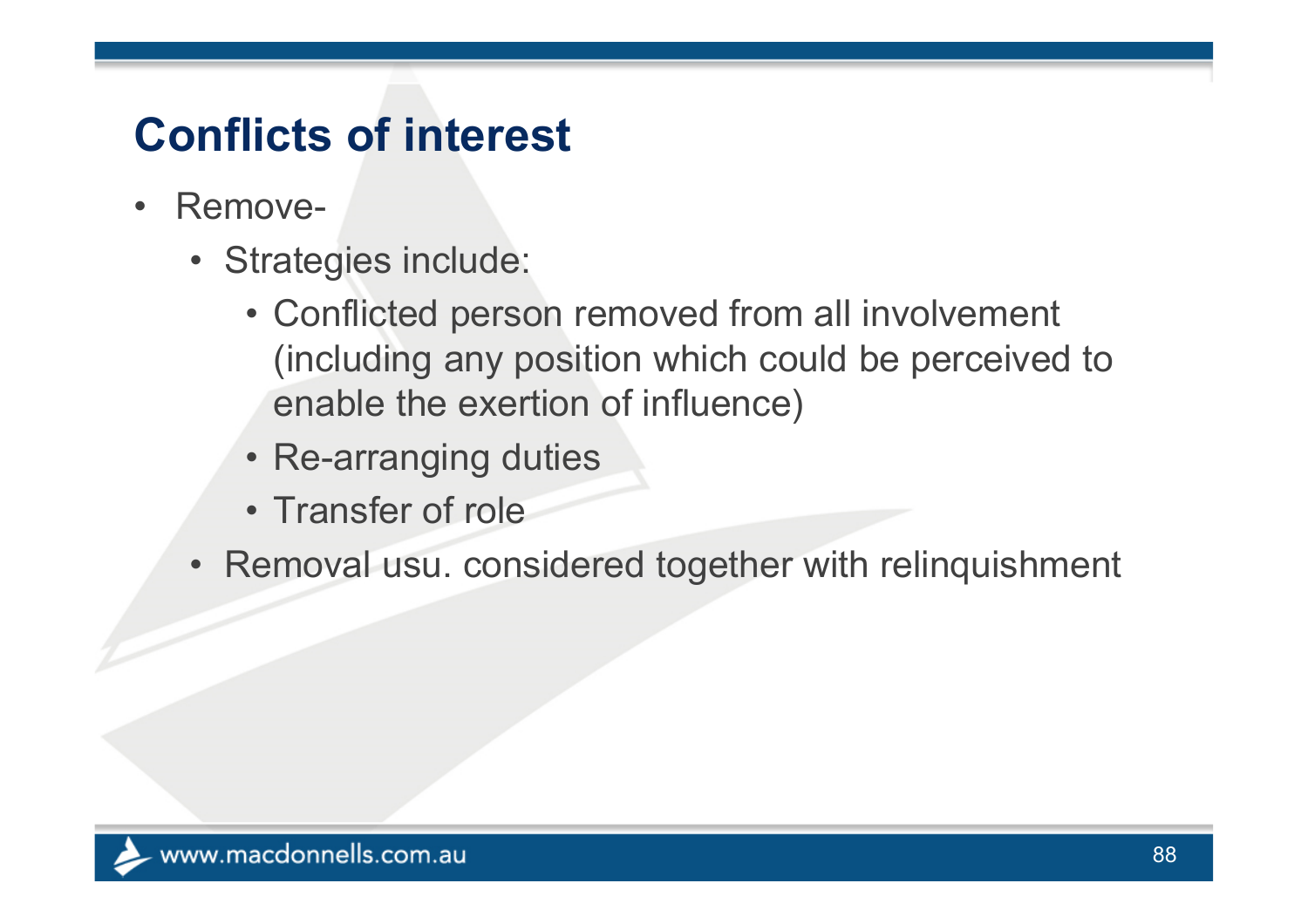- $\bullet$  Remove - Example
	- Same facts as previous. The company owned by the project manager's wife wins the tender following a thorough and independent procurement process.
	- The employee's role as project manager will place him in a position to heavily influence the profitability of the project for the successful tenderer and assess and certify payments to the successful tenderer for the duration of the lengthy project. It is not practical for the employee to be restricted from some of these functions but still remain as project manager for the project.
	- The employee is removed from his role on that project, and assigned to another project.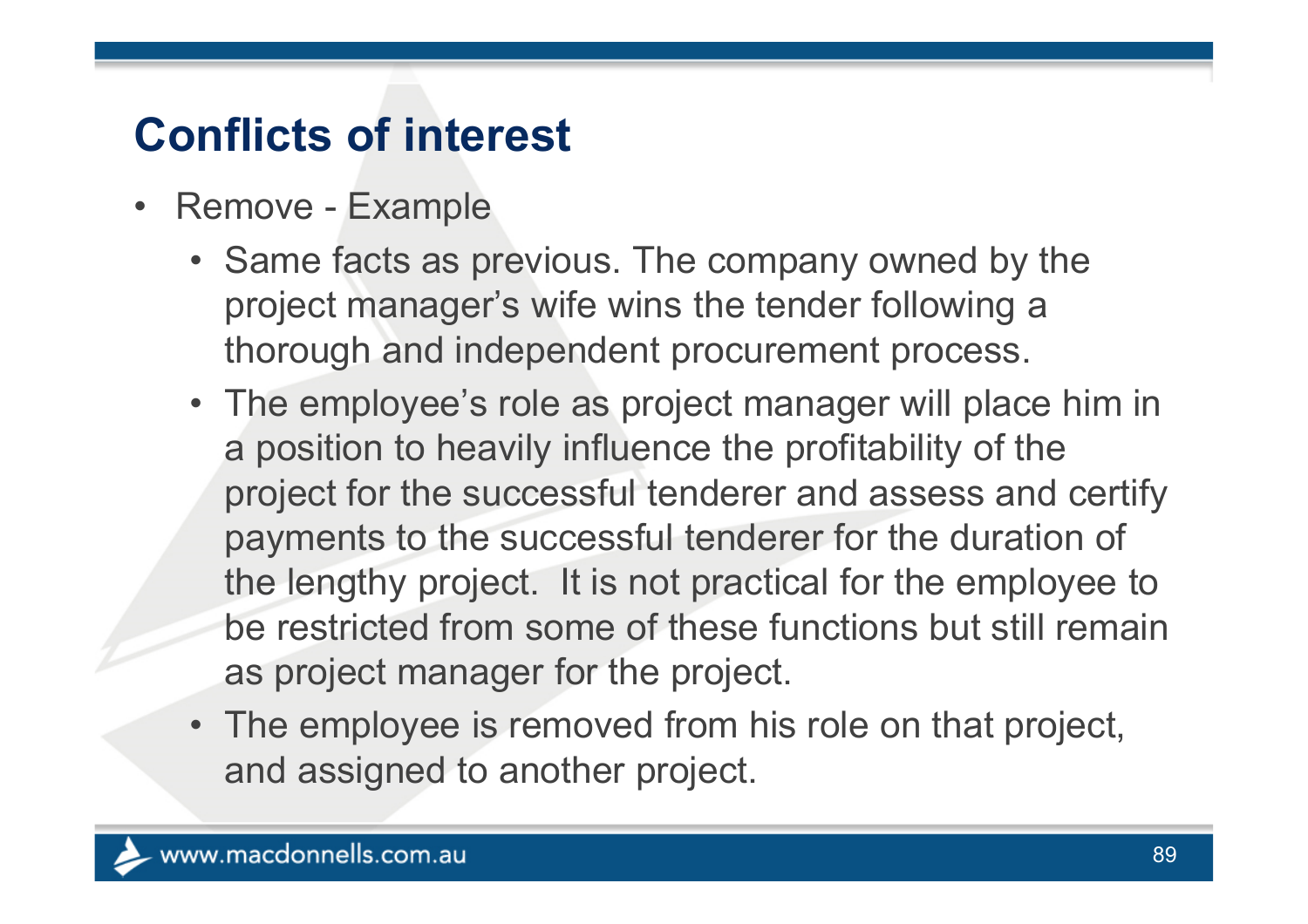- $\bullet$  Relinquish-
	- Conflicted person relinquishes the private interest that is creating the conflict
	- Suitable where:
		- -Private interest is capable of relinquishment
		- - Relinquishment is preferable to radical change in work role.
	- Not suitable where
		- -Unwilling or unable to relinquish conflicting interest
		- -Conflict presents a low risk
	- Strategies include:
		- -Conflicted person divests themselves of interest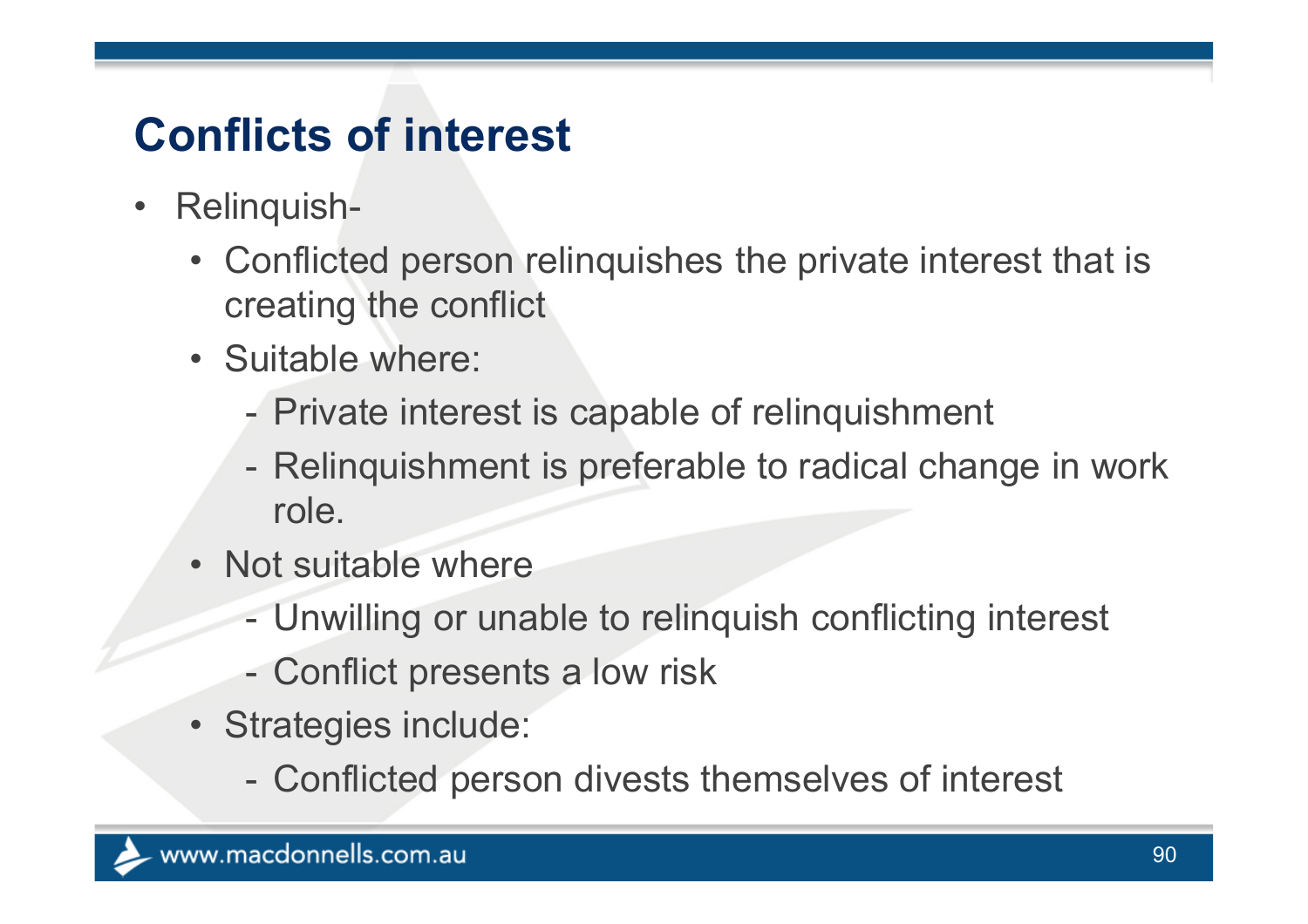- $\bullet$  Relinquish - Example
	- Same facts as previous (i.e. wife has an interest in a tenderer) but the wife was already intending to sell her share of the tenderer.
	- Prior to the tender being submitted by the wife's company, the wife sells her share in the company and retains no ongoing relationship with the company.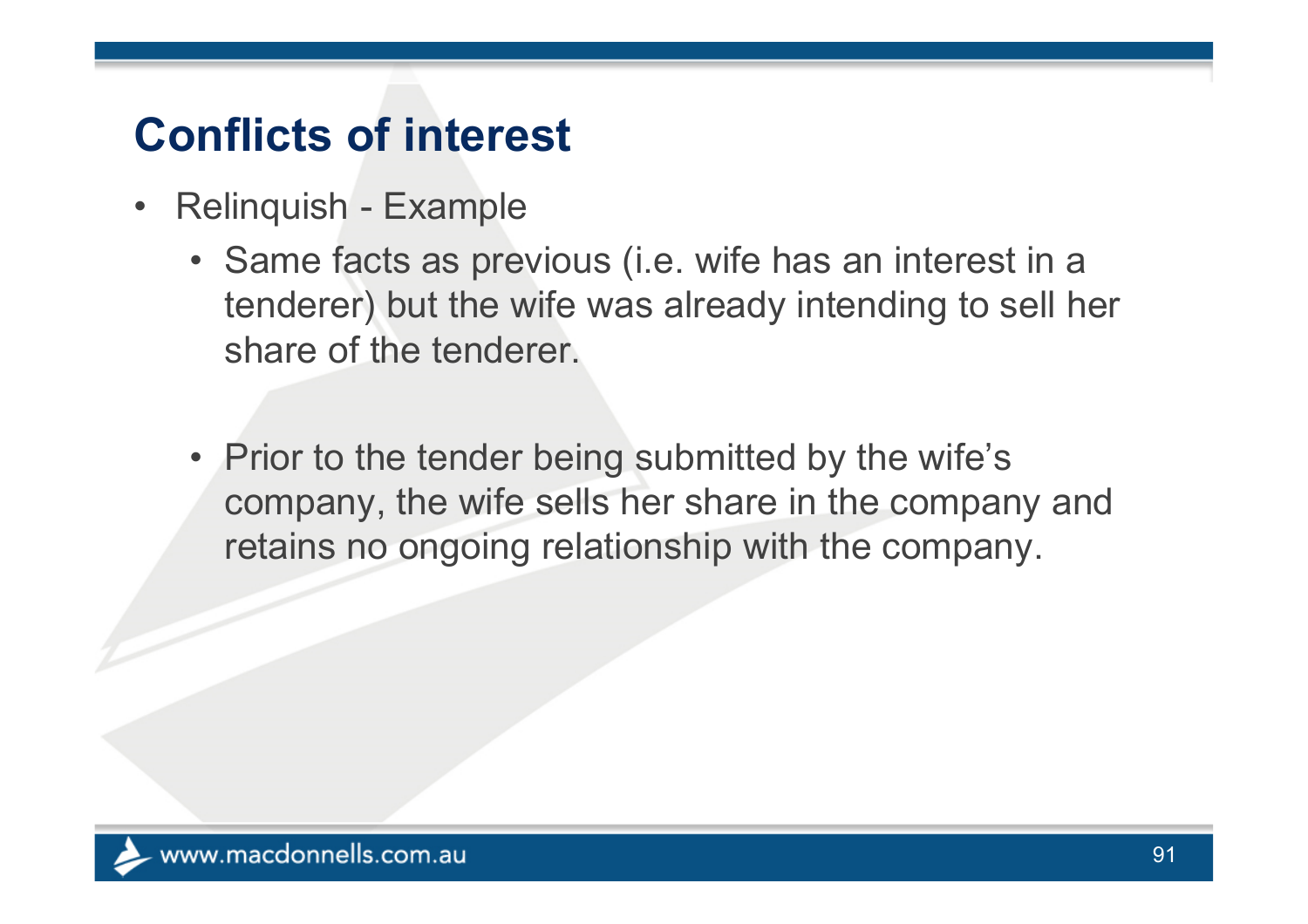- $\bullet$  Resignation -
	- Conflicted person resigns their position
	- Most extreme solution
	- Suitable only as a last resort where no other management strategy available
	- Not suitable where conflict presents a low risk or other options available
	- Strategies include resigning or transferring from employment.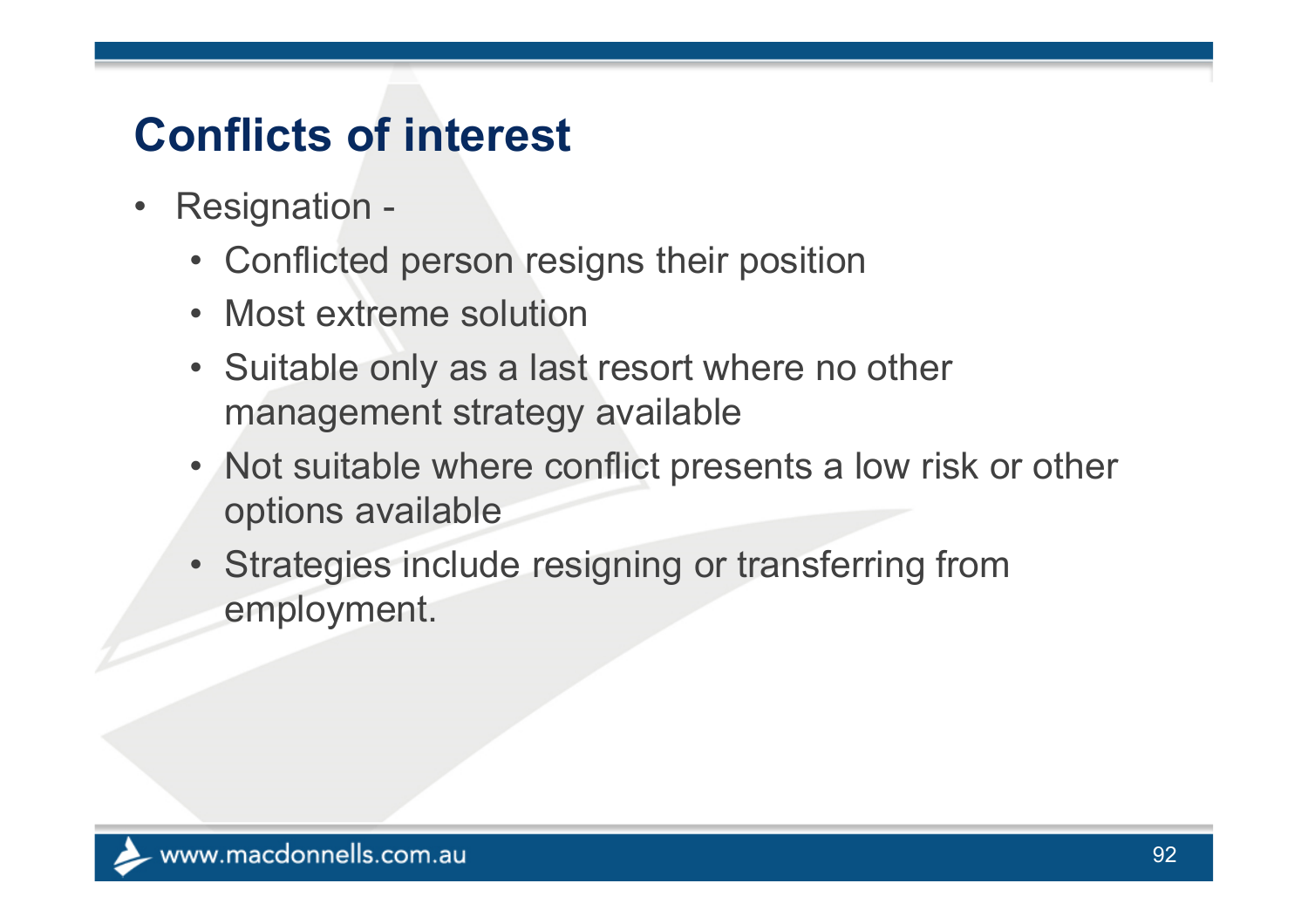- $\bullet$  Resignation -
	- Same facts as previous (wife has ownership share in successful tenderer) but there are no other projects to which the employee can be transferred within the agency and no other attractive roles for him to take within the agency. The employee's wife does not wish to sell her very profitable share in the construction company.
	- On the wife's company becoming the successful tenderer, the employee resigns his position.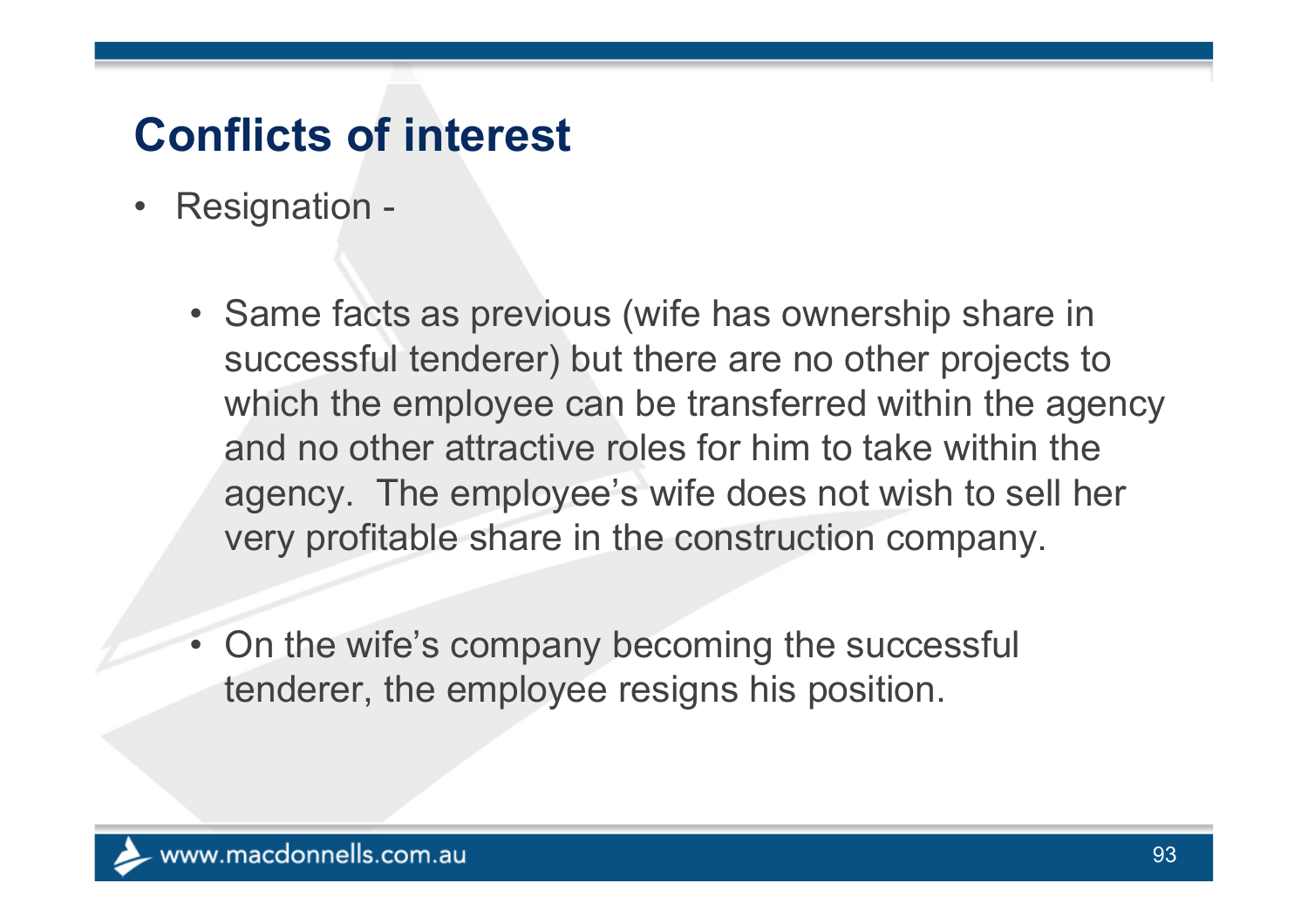- Very broad concept
	- kick backs/commissions
	- gifts and benefits
	- social relationships
	- JCU's code of conduct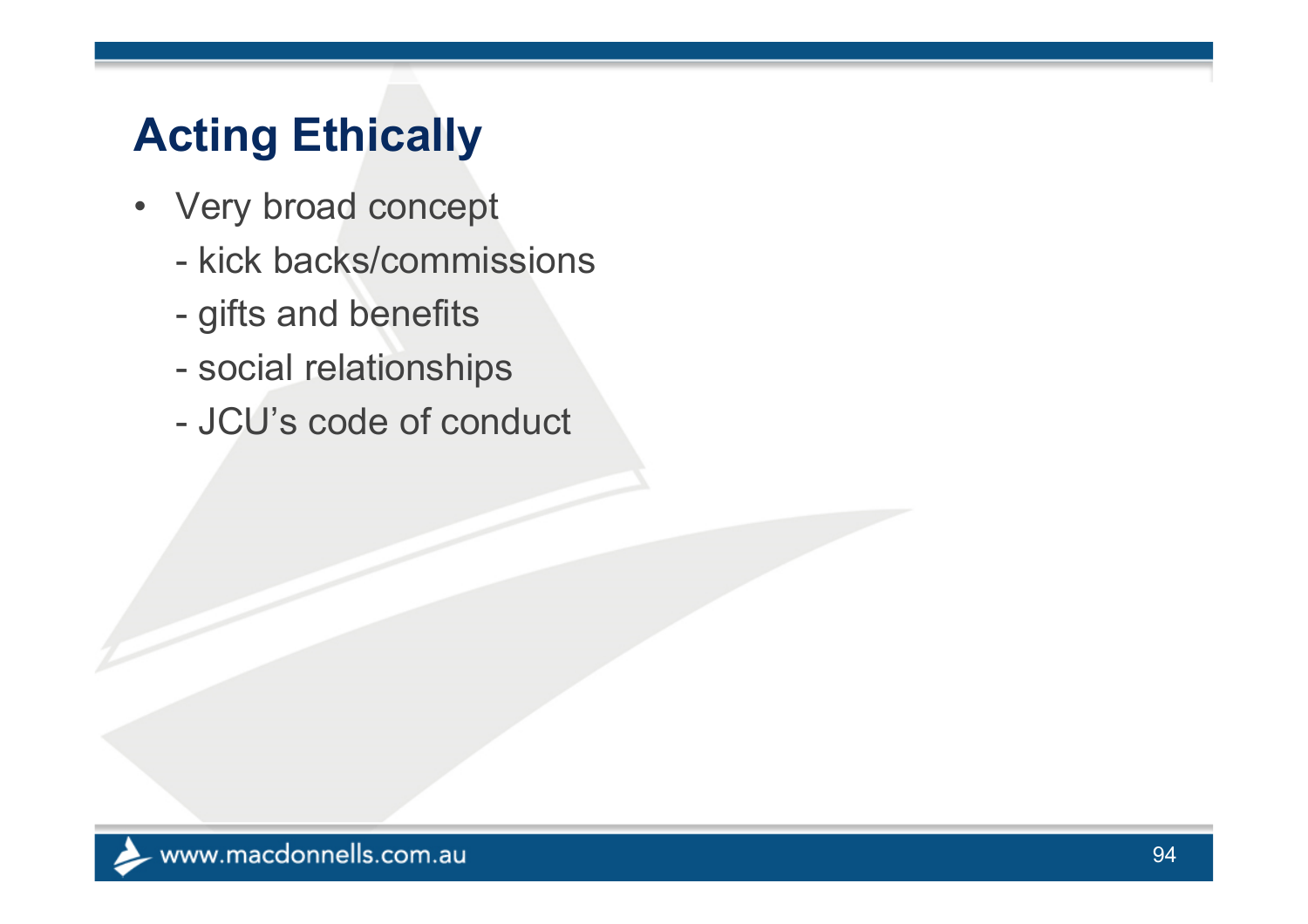Gifts:

•JCU Code of Conduct:

> 'we will only accept gifts and benefits where these are not identified to influence our decision making'

 $\bullet$ JCU Reportable Gifts Policy:

> 'Individuals should exercise judgement in determining whether receipt of a gift could be seen by others as an inducement which could place that staff member under an obligation to the donor or associated parties…'

Certain gifts to be reported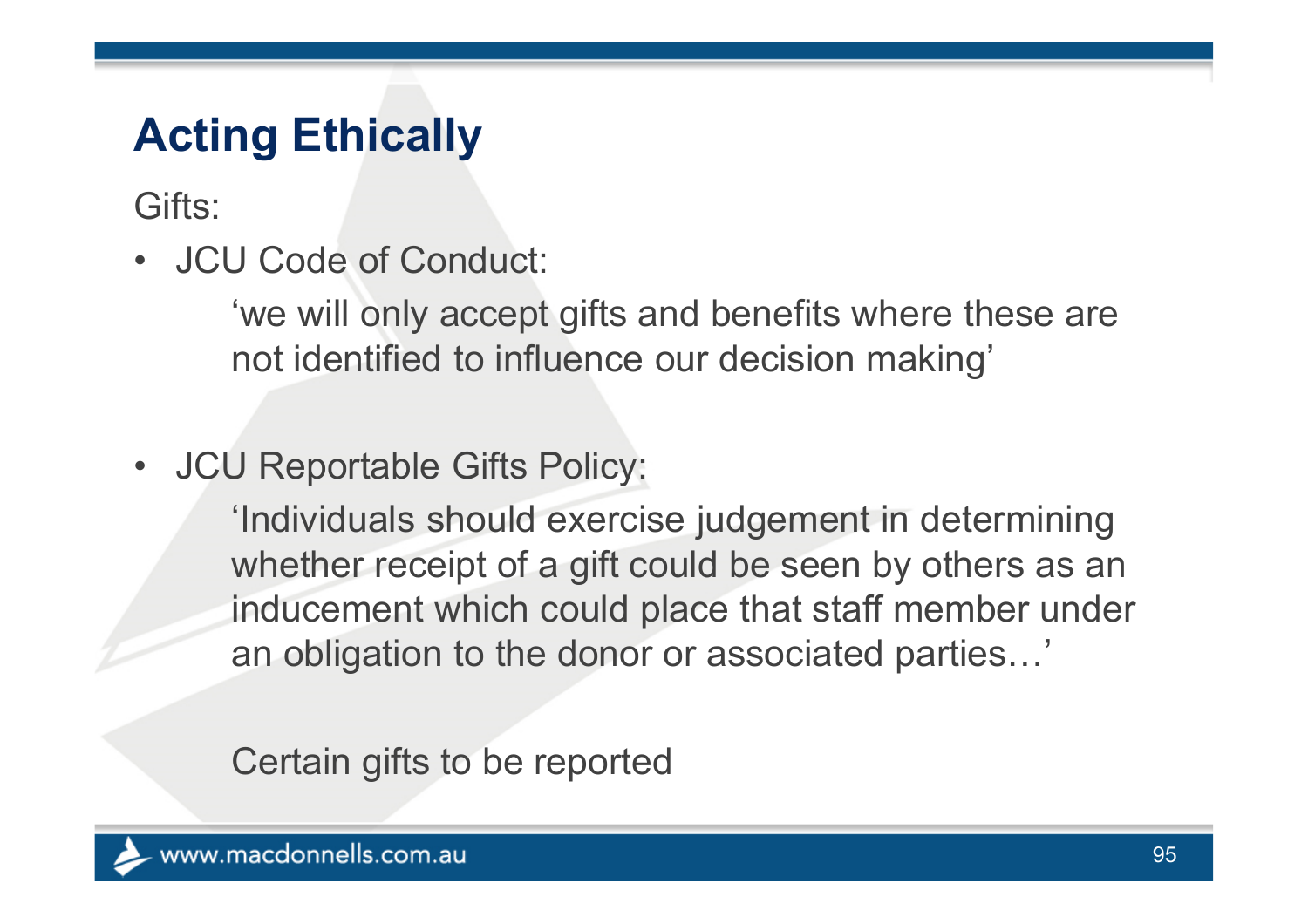Gifts: JCU Reportable Gifts Policy:

An Officer of the University must not:

- solicit for private purposes any benefit in connection with their official function and duties;
- $\bullet$  accept any benefit for any official function or duties, performed or not performed, which could create a conflict of interest or be seen to create such conflict; or
- • accept any gift of money or benefit by way of loans and the like for any functions or duties, performed or not performed, which are part of the normal duties of a member of the staff of the University.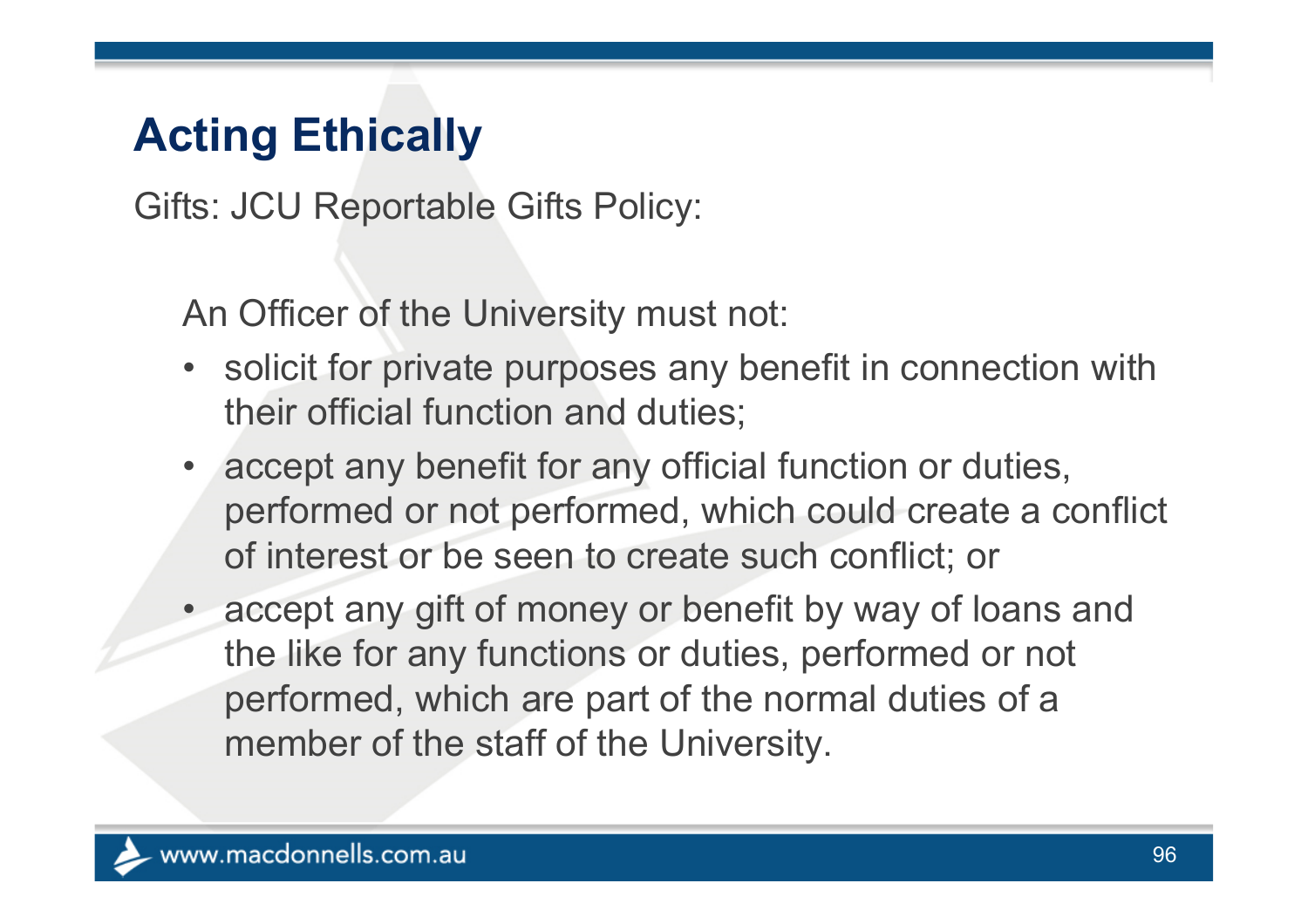- Gifts generally. Consider:
	- purpose
	- rules
	- openness
	- value
	- ethics
	- identity
	- timing
	- perception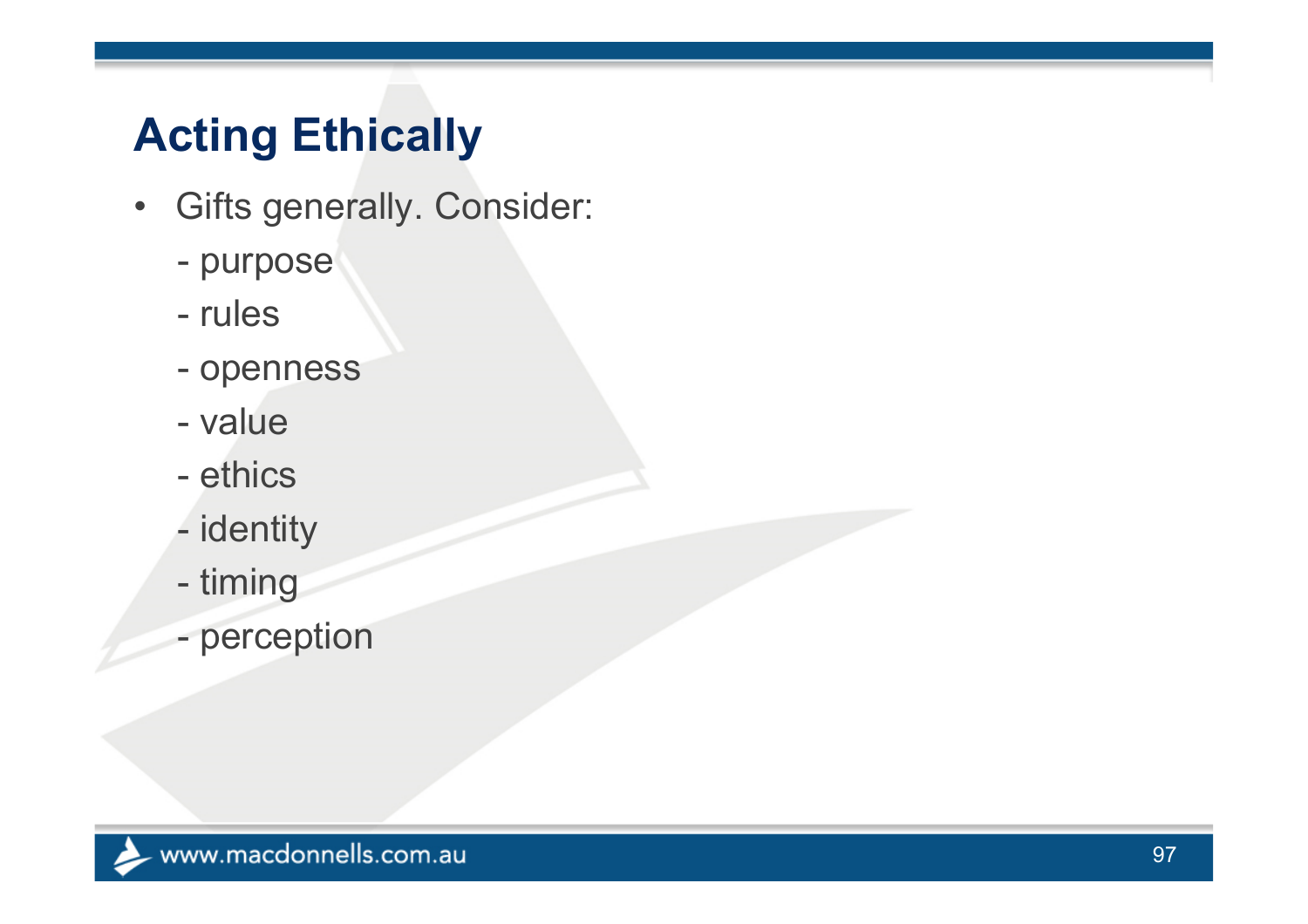- Social Functions
	- comply with JCU Code of Conduct
	- maintain confidentiality
	- stay sober
	- $\mathcal{L}_{\mathcal{A}}$ avoid being isolated
	- $\mathcal{L}_{\mathcal{A}}$ reasonable hospitality
	- report anything ethically inappropriate such as attempts to influence a tender process or gain info
	- consider timing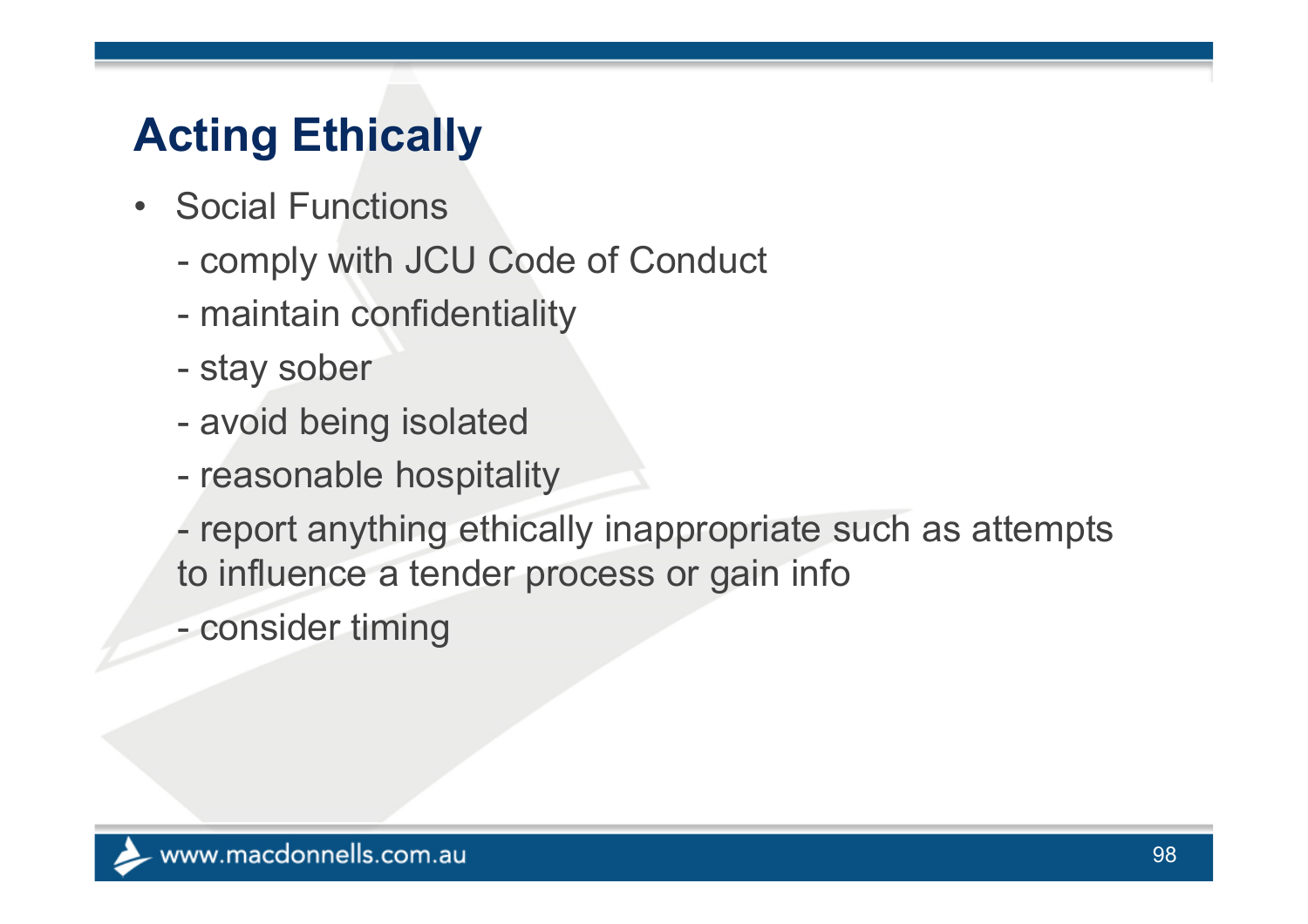## **Example**

- • Compare:
	- Zero tolerance
	- The shout
	- The junket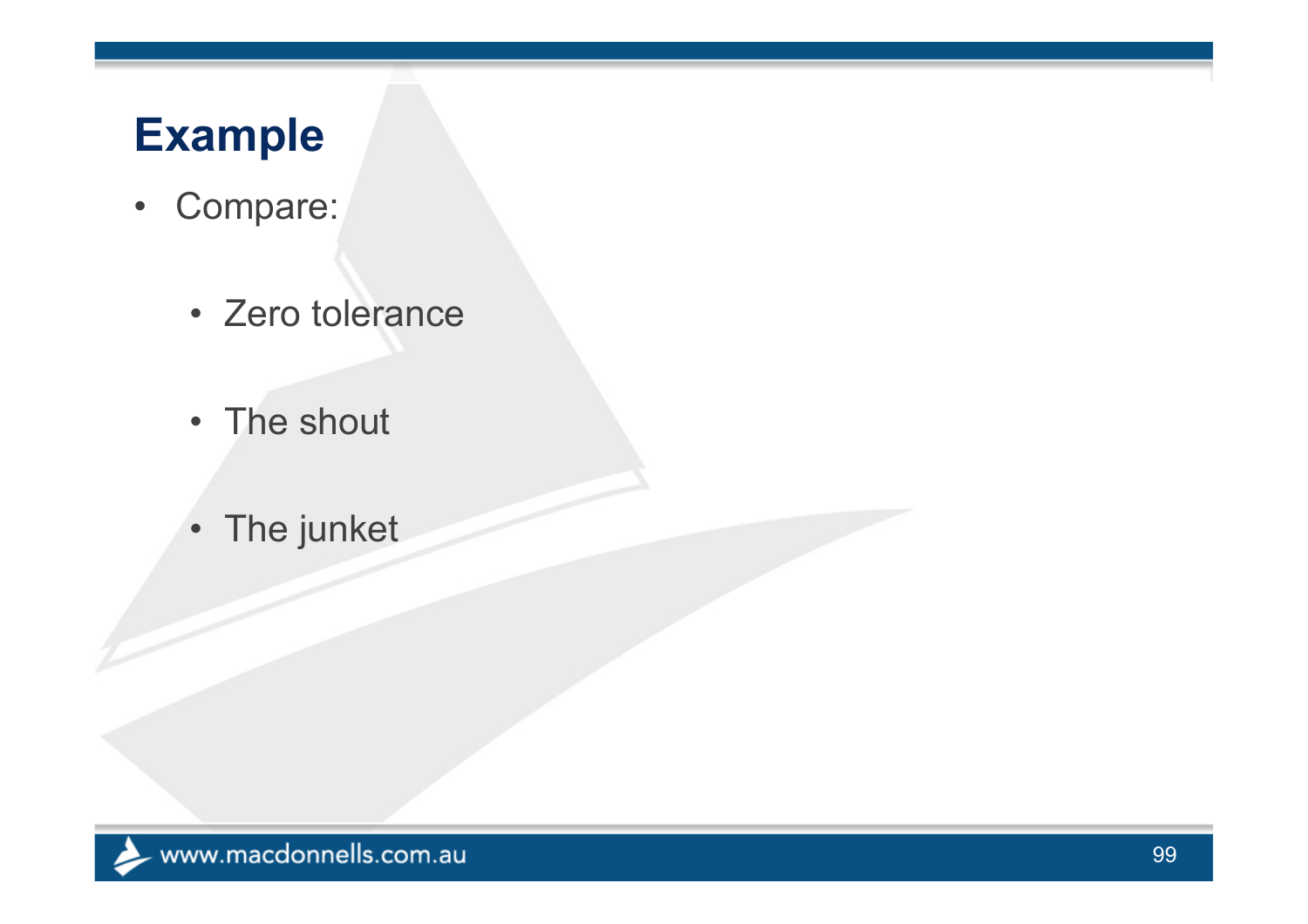# **Probity Framework**

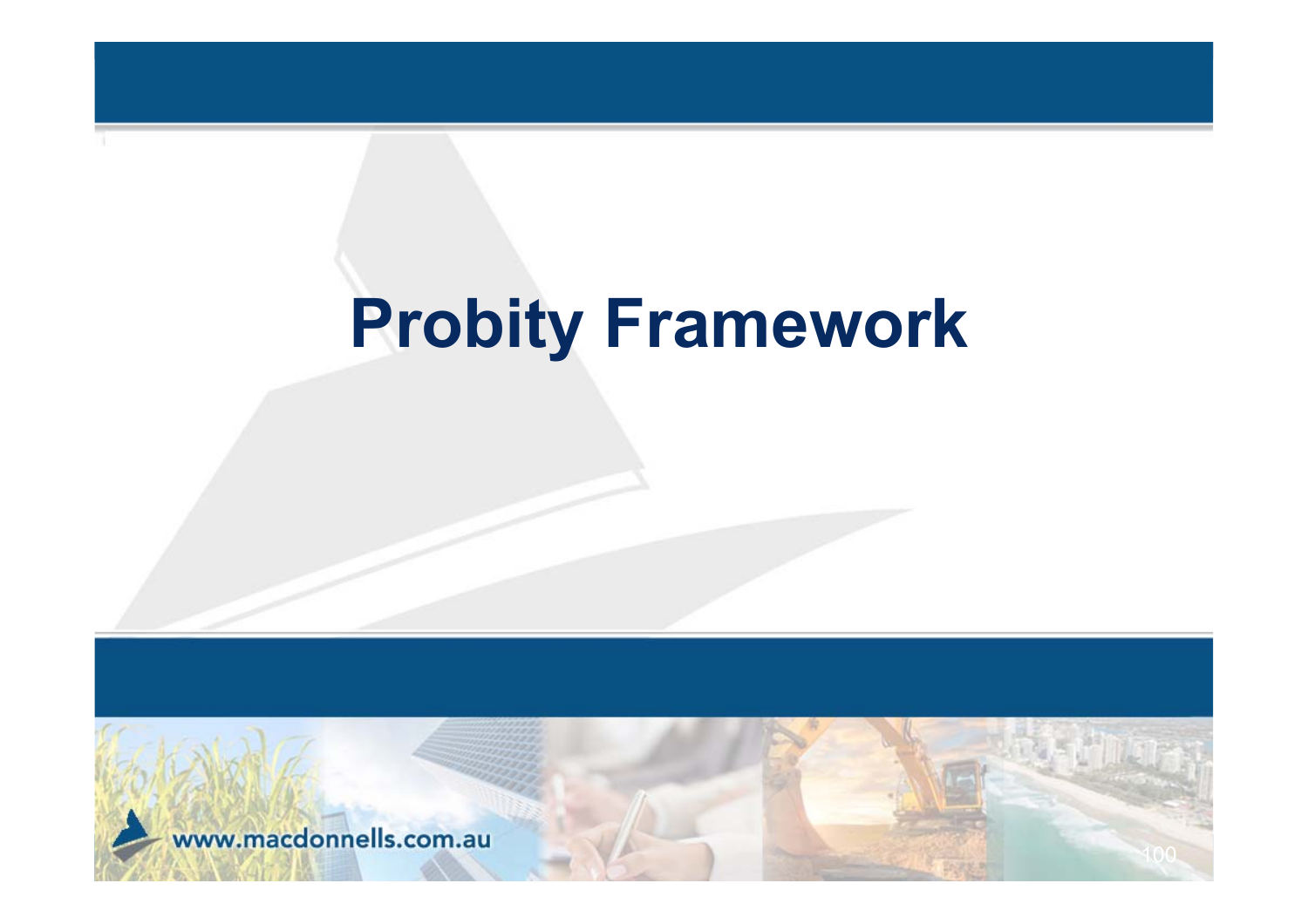#### **Probity Framework**

JCU and its procurement activities governed by a framework that includes:

- 1. Legislation
- 2. Case law
- 3. Government and JCU policies and codes
- 4. Public perception risks:
	- a) Political
	- b) Media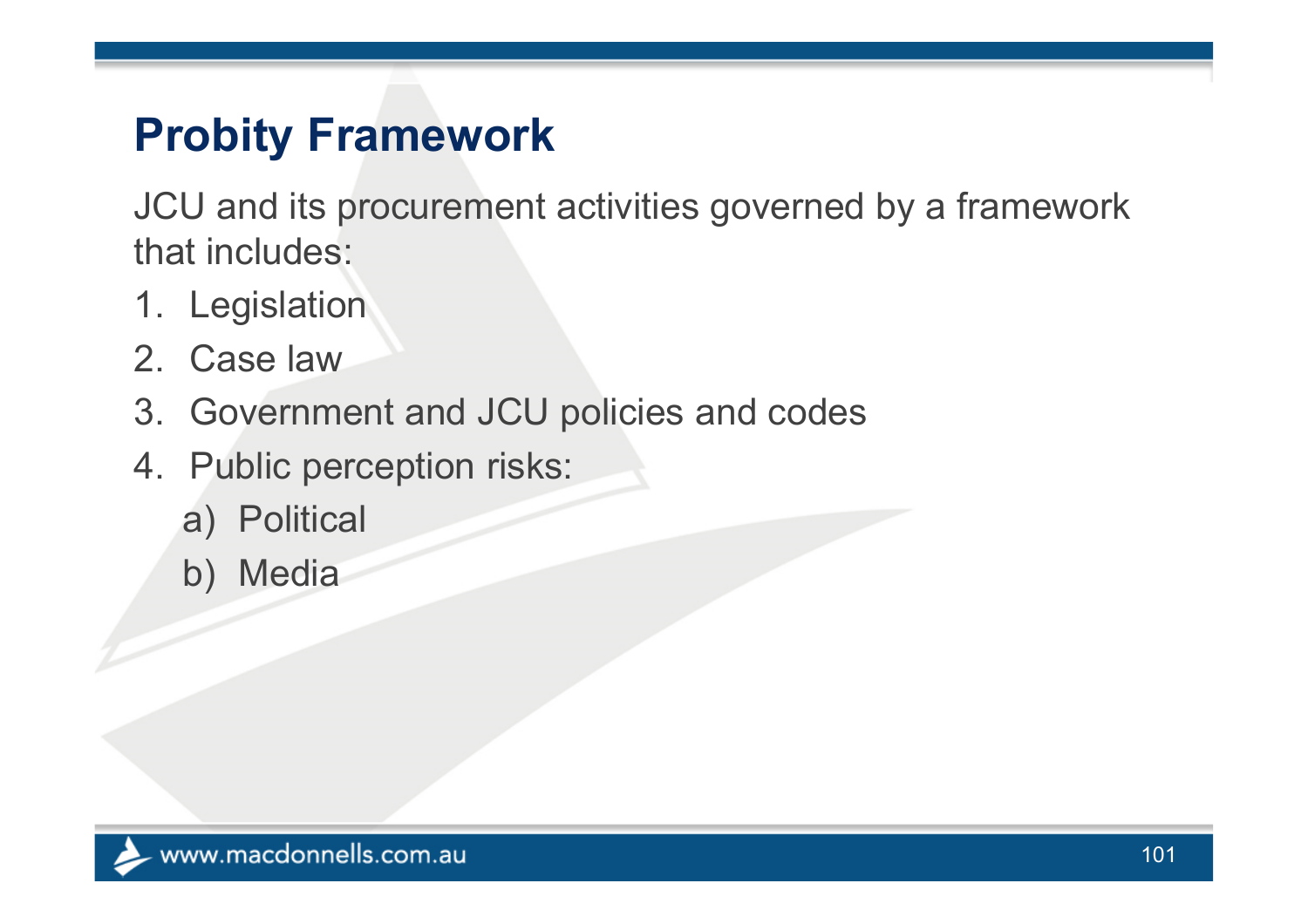#### **LEGISLATION**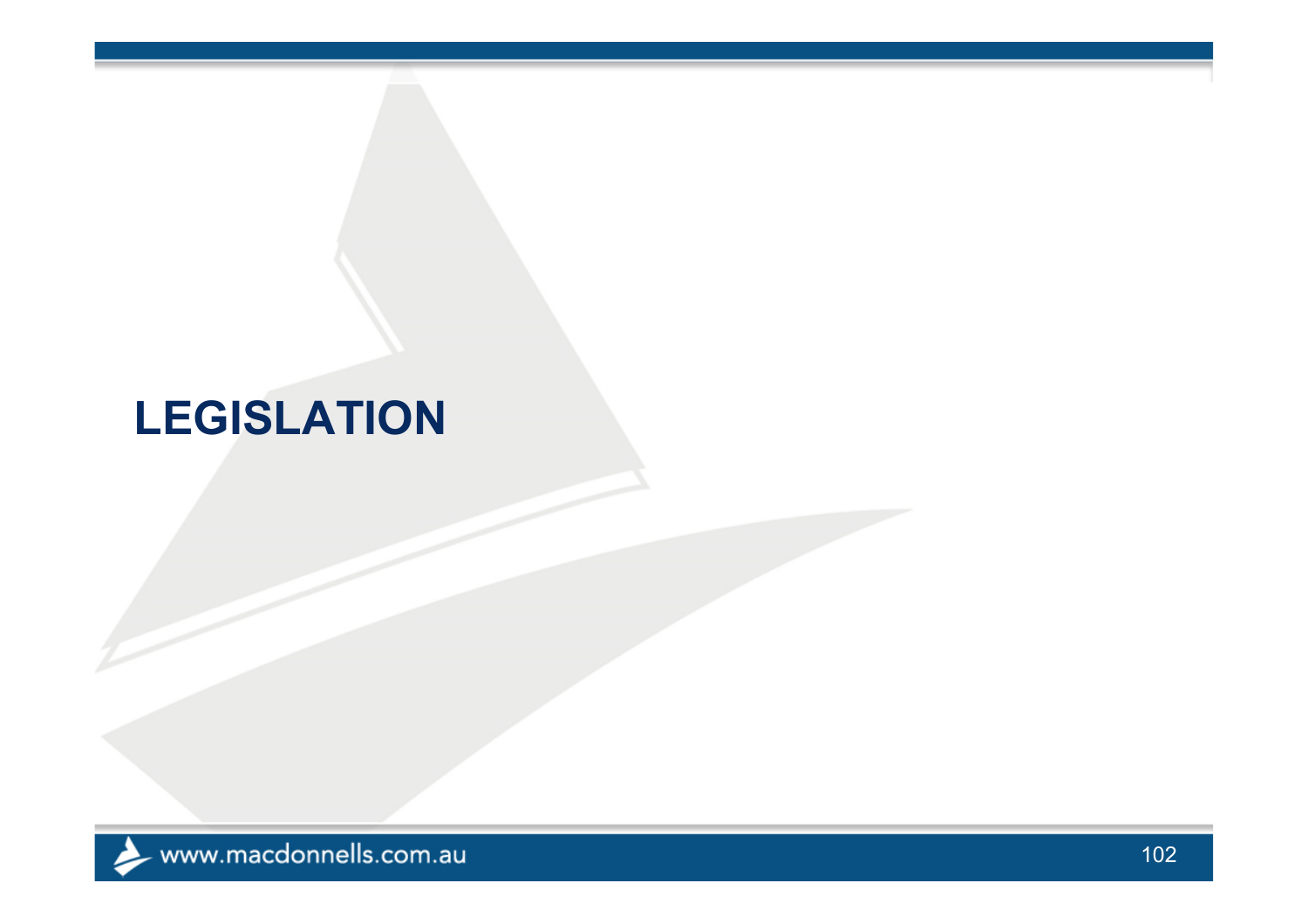## **Legislation**

The legislative framework includes:

- *1. James Cook University Act 1997* (Qld)
- *2. Financial Accountability Act 2009* (Qld)
- *3. Financial Performance Management Standard 2009* (Qld)
- *4. Public Sector Ethics Act 1994* (Qld)
- *5. Crime and Corruption Act 2001 (Qld)*
- *6. Judicial Review Act 1991* (Qld)
- *7. Fair Trading Act 1989* (Qld)
- *8. Ombudsman Act 2009* (Qld)
- *9. Auditor-General Act 2009* (Qld)

*10.Right to Information Act 2009* (Qld)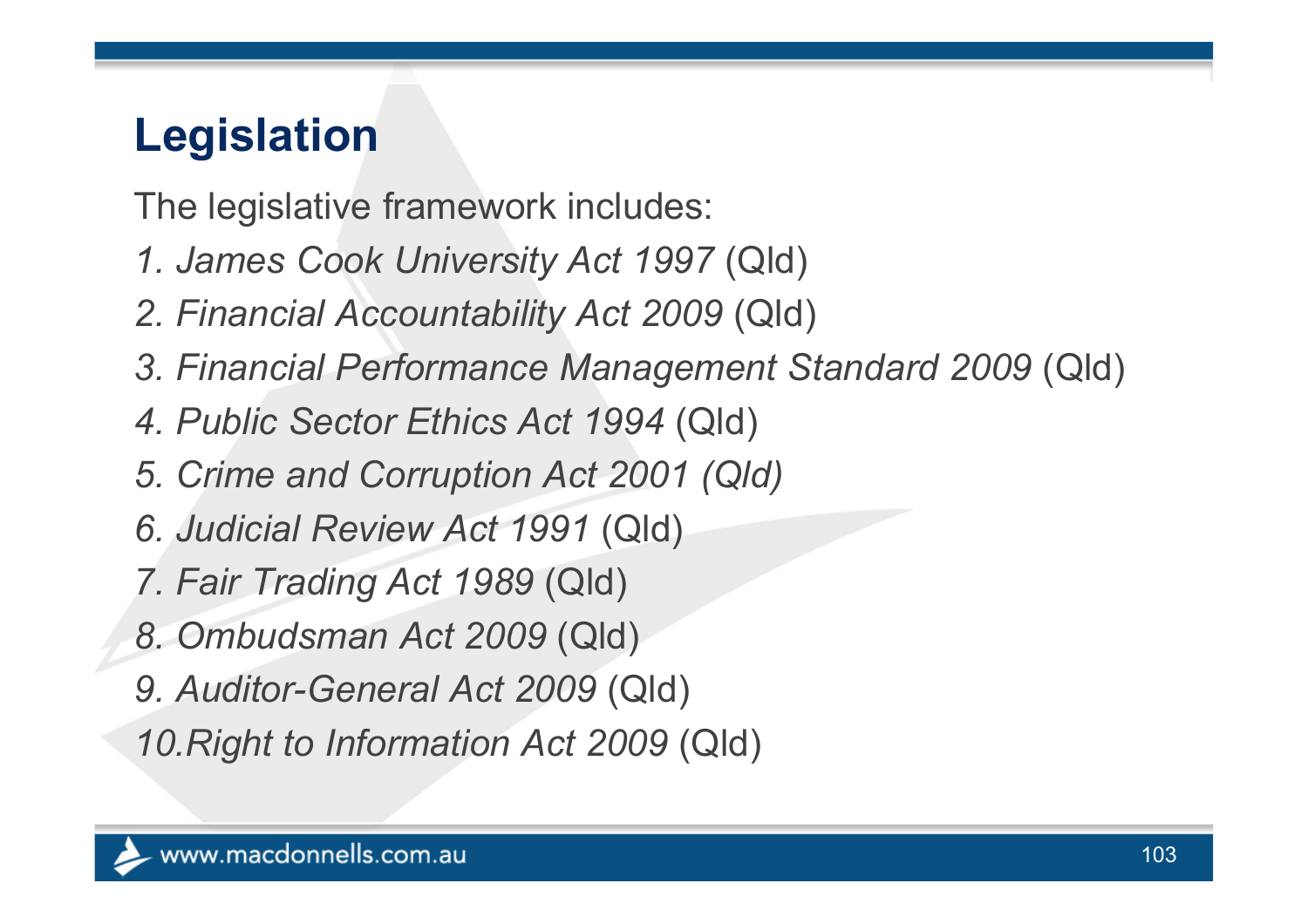#### *James Cook University Act 1997* **(Qld)**

- Act establishes JCU as a body corporate, providing that JCU has all the powers of an individual, which include:
	- right to contract
	- ability to sue or be sued
	- hold, dispose or deal with property
- JCU Council is governing body with authority to exercise powers, however may delegate to:
	- Sole member of JCU Council
	- Committee
	- Members of JCU Staff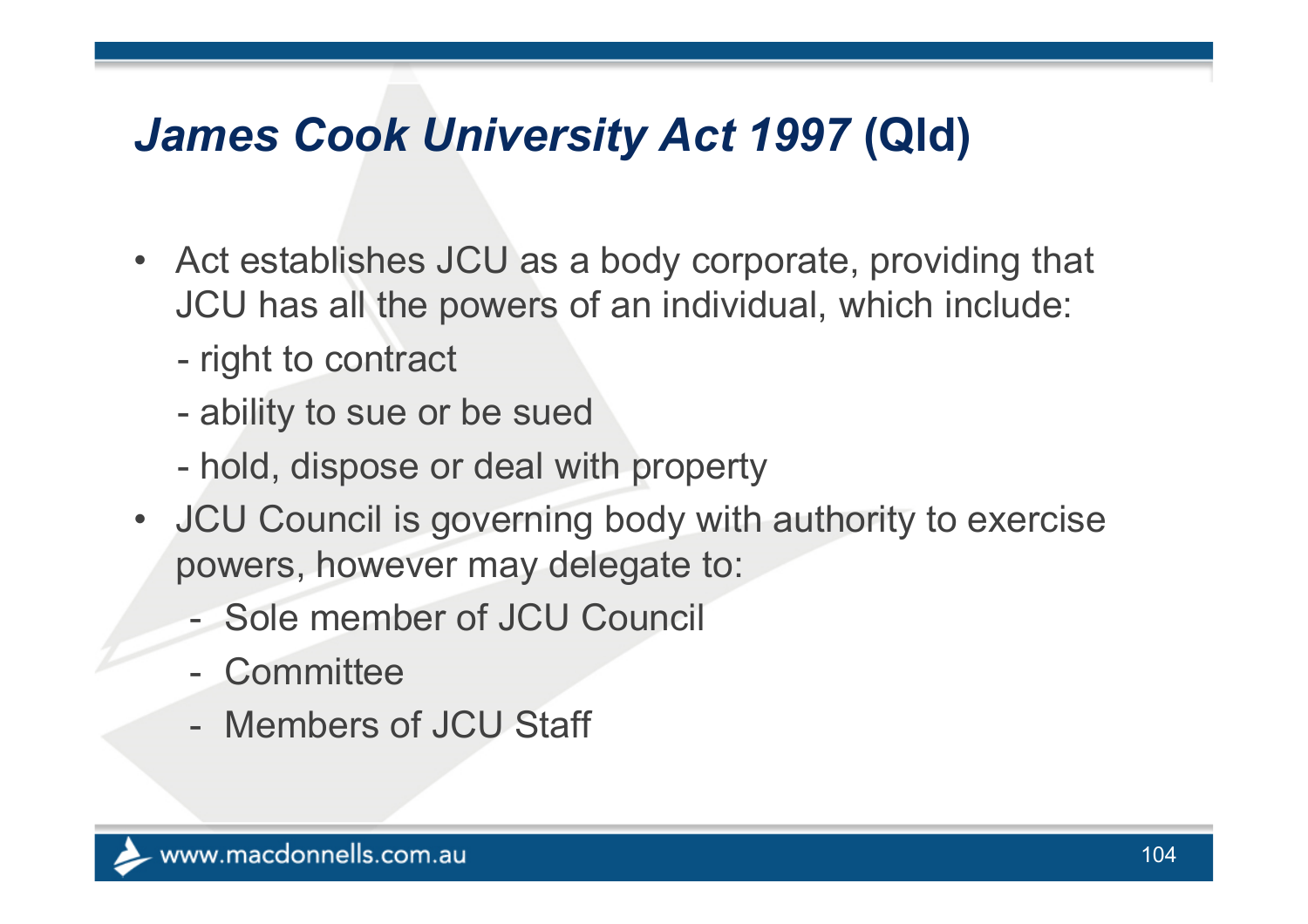#### *Financial Accountability Act 2009* **(Qld)**

- This Act specifies broad principles focused financial responsibility considerations and actions for Government Departments and statutory bodies (including JCU)
- $\bullet$  One of the functions of JCU under the Act is to perform the functions required under the Financial Performance Management Standards.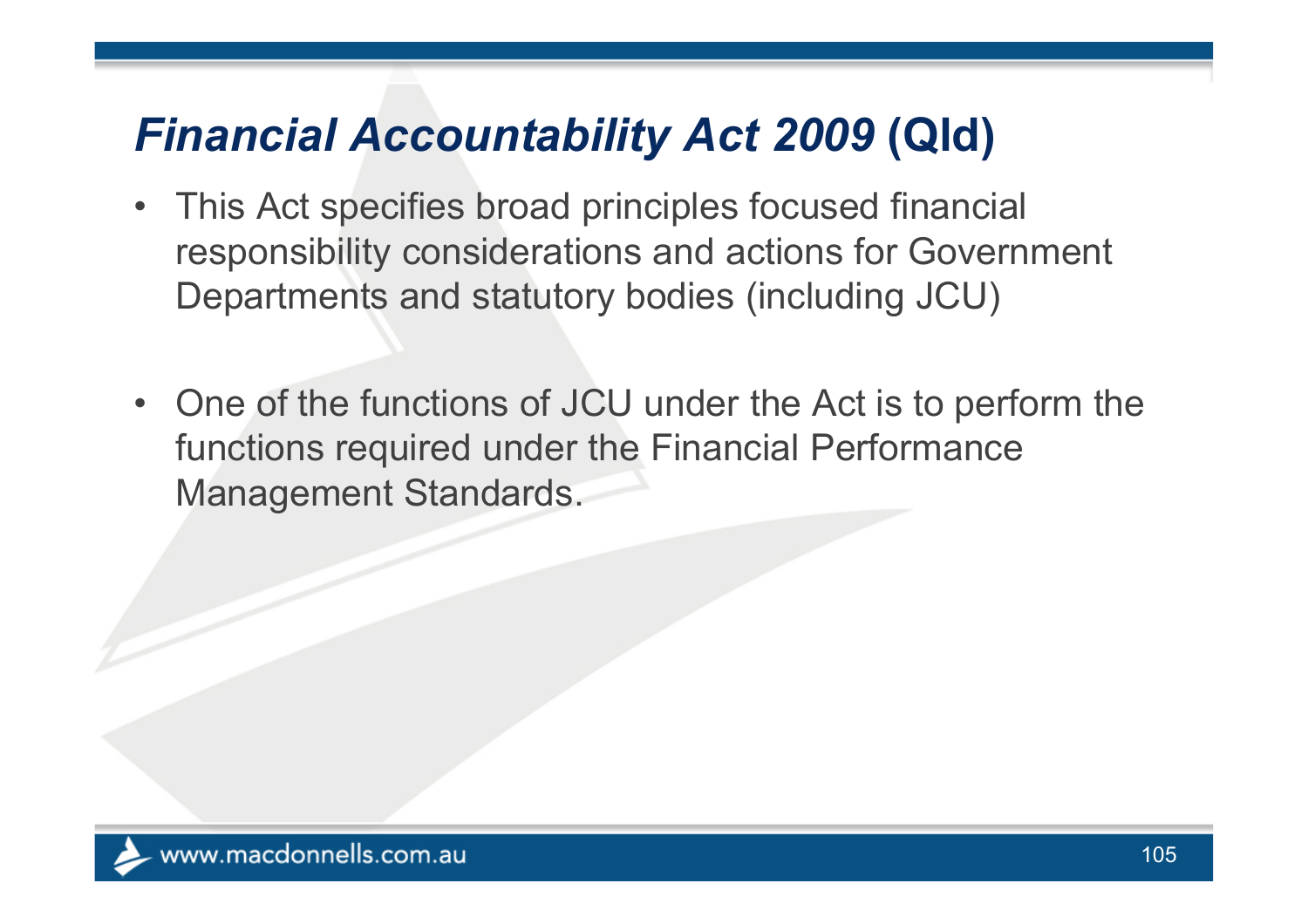## *Financial Performance Management Standard 2009* **(Qld) (***FPMS* **)**

- The FPMS requires statutory bodies to establish a governance framework that manages the performance of its functions and operations and requires that framework to include the concepts of:
	- $\mathcal{L}_{\mathcal{A}}$ openness, integrity and accountability
	- due care
	- public defensibility
	- the ethics principles of the *Public Sector Ethics Act 1994* (Qld)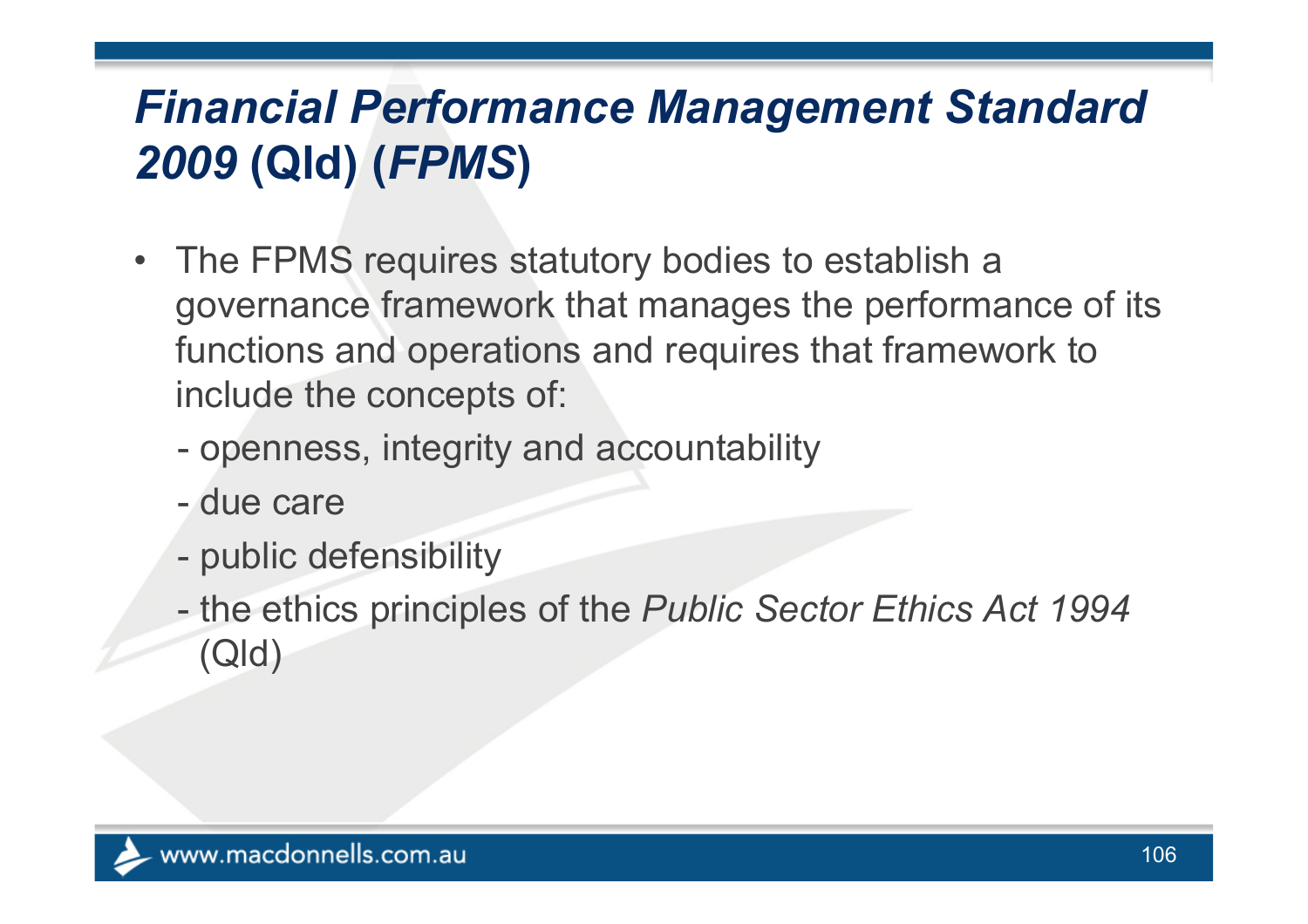#### **Compliance with the** *FA Act and FPMS*

- How does JCU comply with the *FA Act* and *FPMS?*
	- *<sup>e</sup>*stablishing and complying with the JCU Procurement Manual and related policies
	- procurement planning (i.e. whole of JCU, different departments, significant procurement plans)
	- -JCU wide expense management system
	- procurement delegations
	- $\mathcal{L}_{\mathcal{A}}$ Budgeting and financial reporting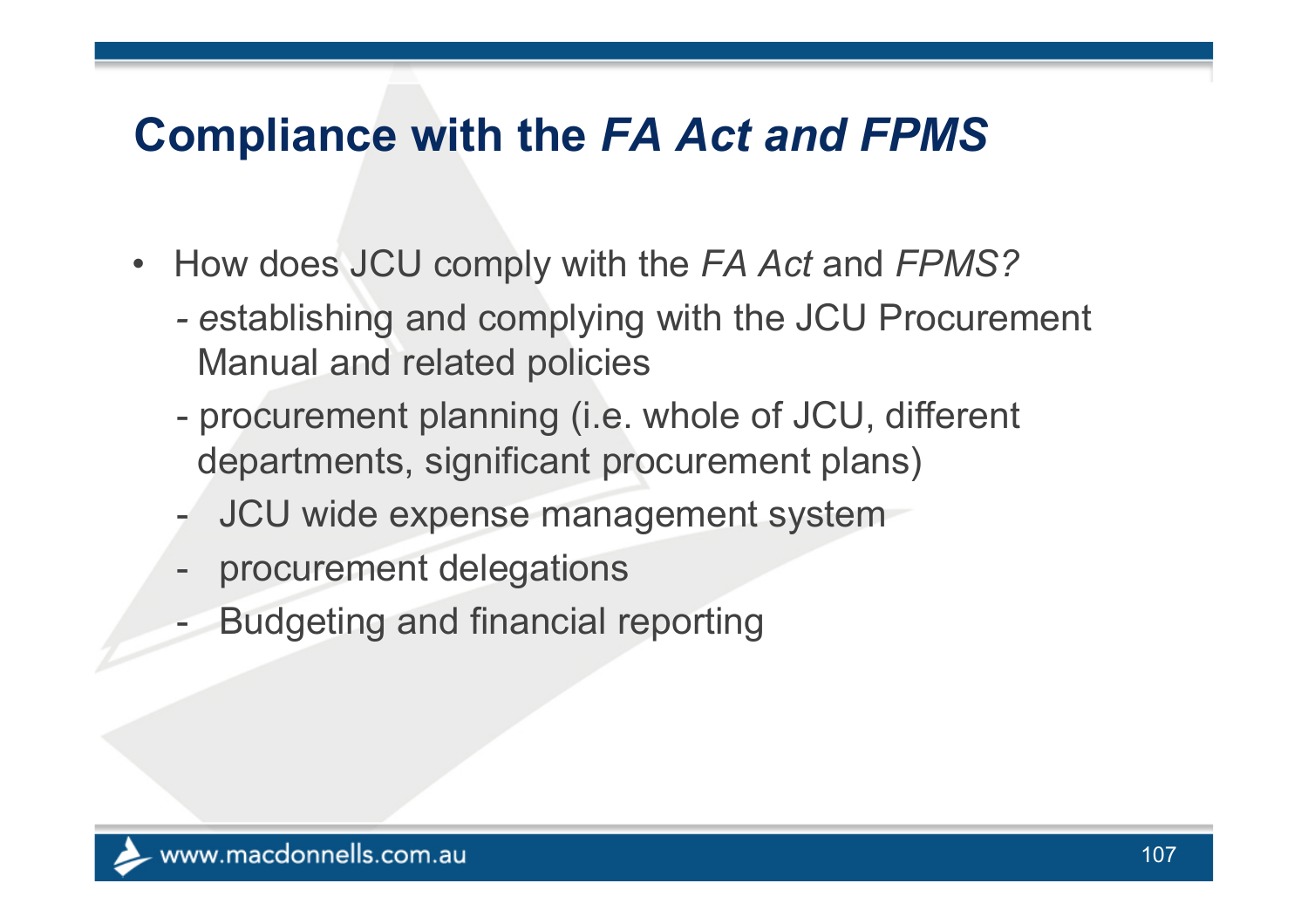### **Consequences of failing to comply with the** *FA Act and FPMS*

- $\bullet$ Consequences for JCU
- •Consequences for YOU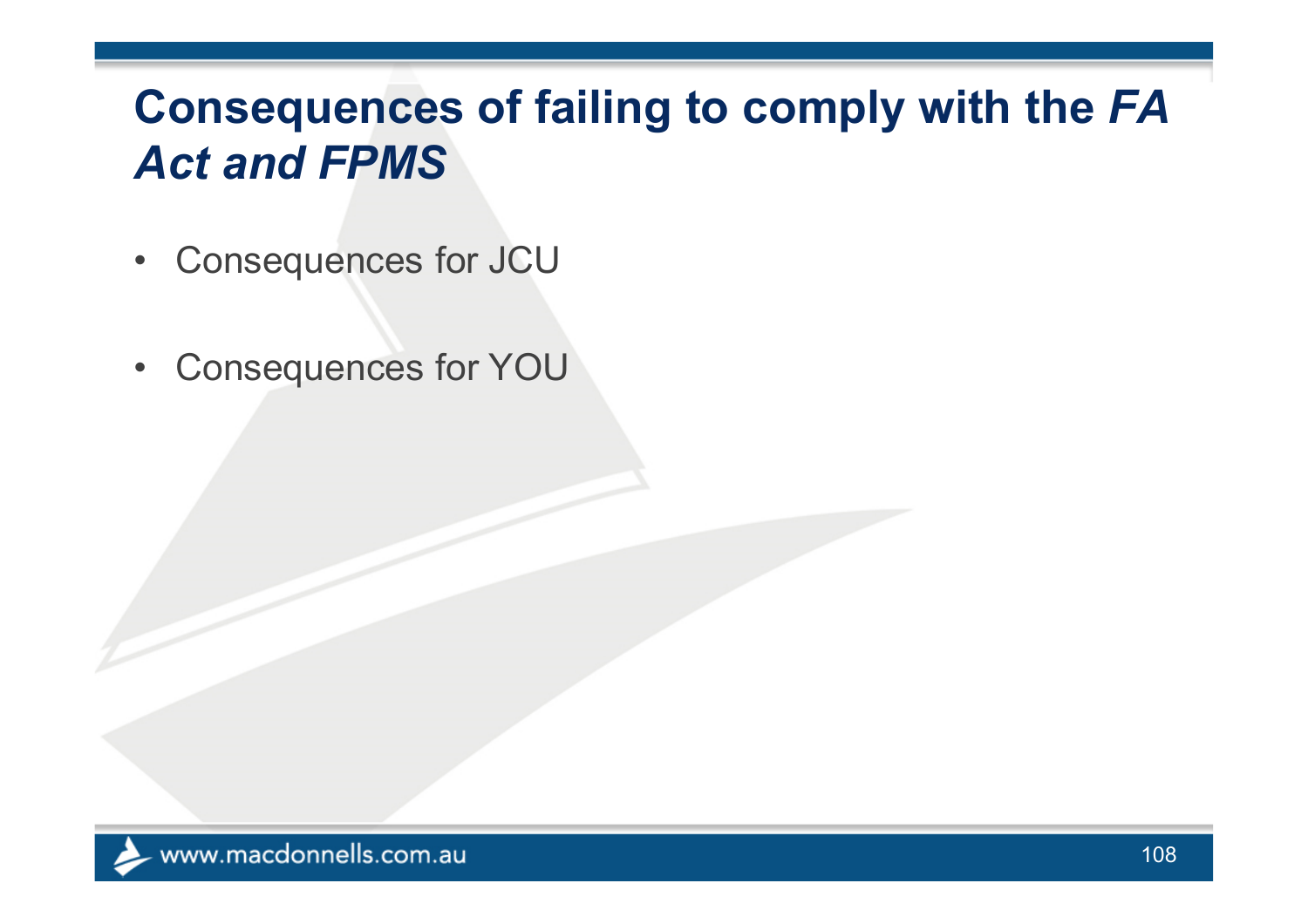#### *Public Sector Ethics Act 1994* **(Qld) (the** *PSEA* **)**

- • The Act sets out the ethics principles fundamental to good public administration:
	- $\mathcal{L}_{\mathcal{A}}$ integrity and impartiality
	- promoting the public good
	- commitment to the system of government
	- -transparency and accountability
	- •The Act requires:
	- JCU to establish a Code of Conduct based on the ethics principles; and
	- $\mathcal{L}_{\mathcal{A}}$ JCU employees to follow the Code of Conduct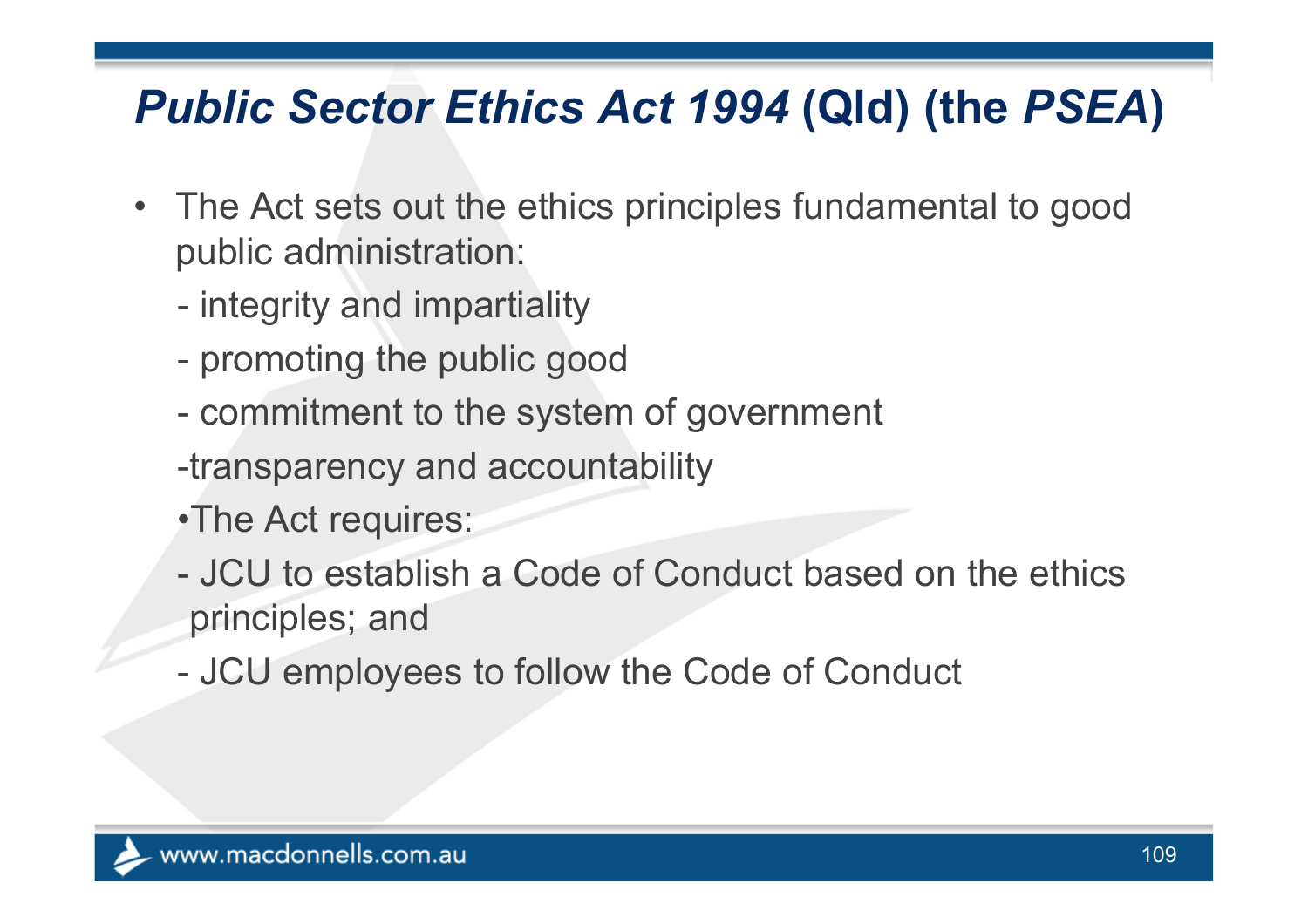### **Consequences of failing to comply with the**  *PSEA*

- $\bullet$ Consequences for JCU
- •Consequences for YOU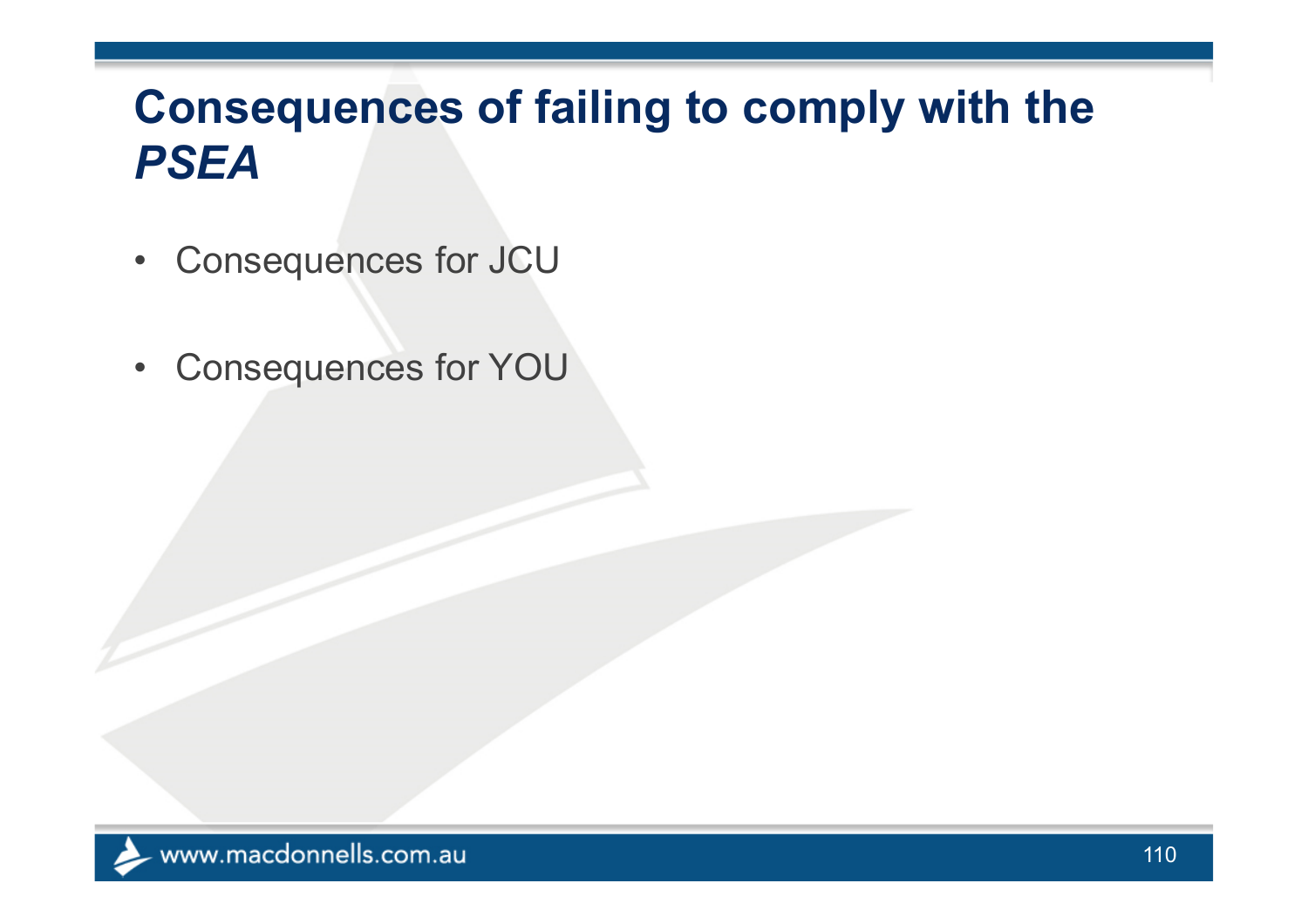# *Crime and Corruption Act 2001* **(Qld)** *(CCA)*

- • The purposes of the CCA is to reduce:
	- the incidence of major crime; and
	- the incidence of corruption in the public sector.
- The CCA establishes the Crime and Corruption Commission and gives it the power to investigate corrupt conduct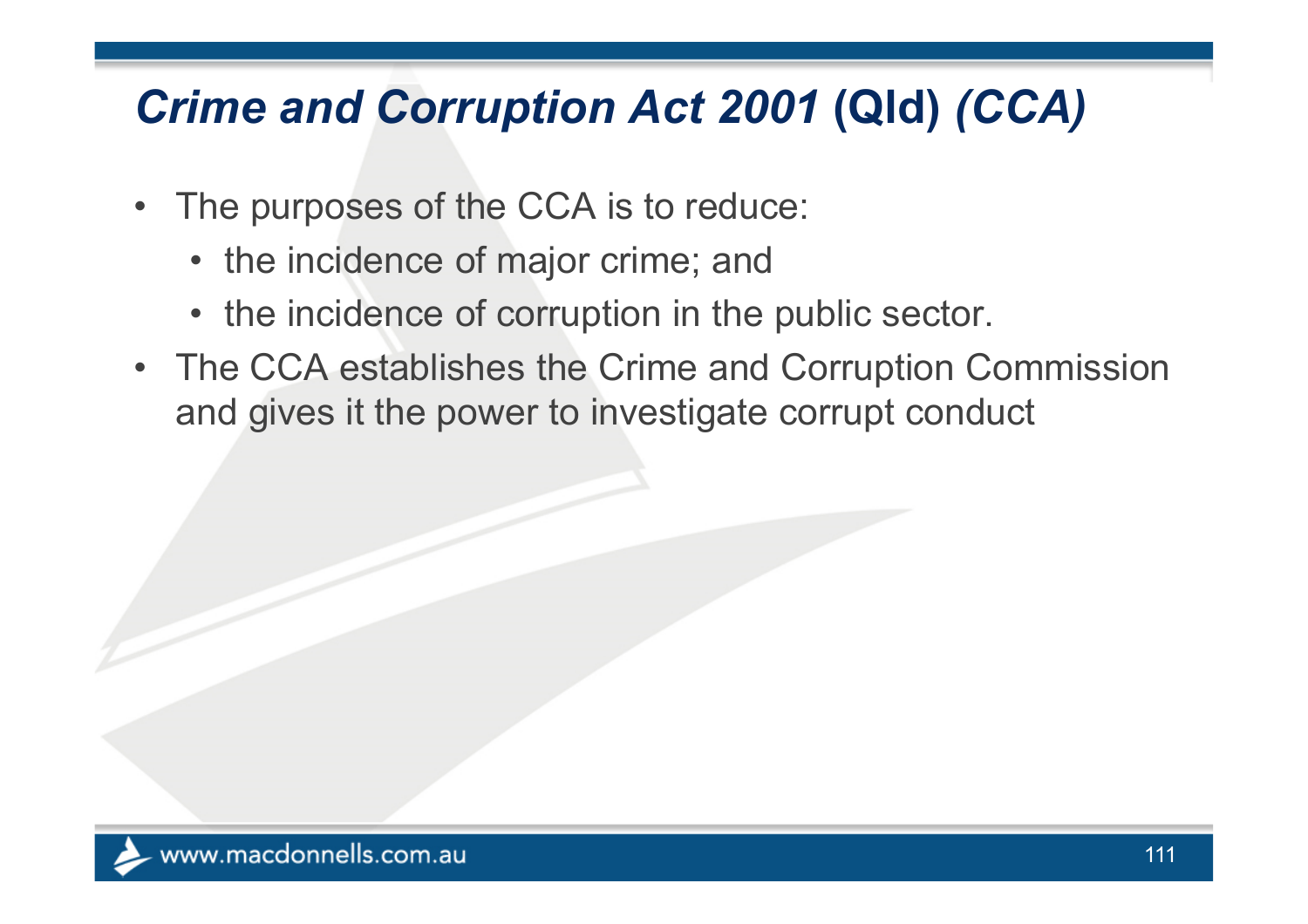# *Crime and Corruption Act 2001* **(Qld)** *(CCA)*

- $\bullet$  Corrupt conduct is conduct by anyone that adversely affects a public agency or public official so that the performance of their functions or the exercise of their powers:
	- is not honest or impartial, or
	- knowingly or recklessly breaches public trust, or
	- involves the misuse of agency-related information or material.
- • Crime and Corruption Commission has broad powers in investigating corrupt conduct which includes:
	- Require information or documents;
	- Enter premises to conduct an investigation;
	- Require interviews;
	- •Refer corrupt conduct to JCU Council for consideration.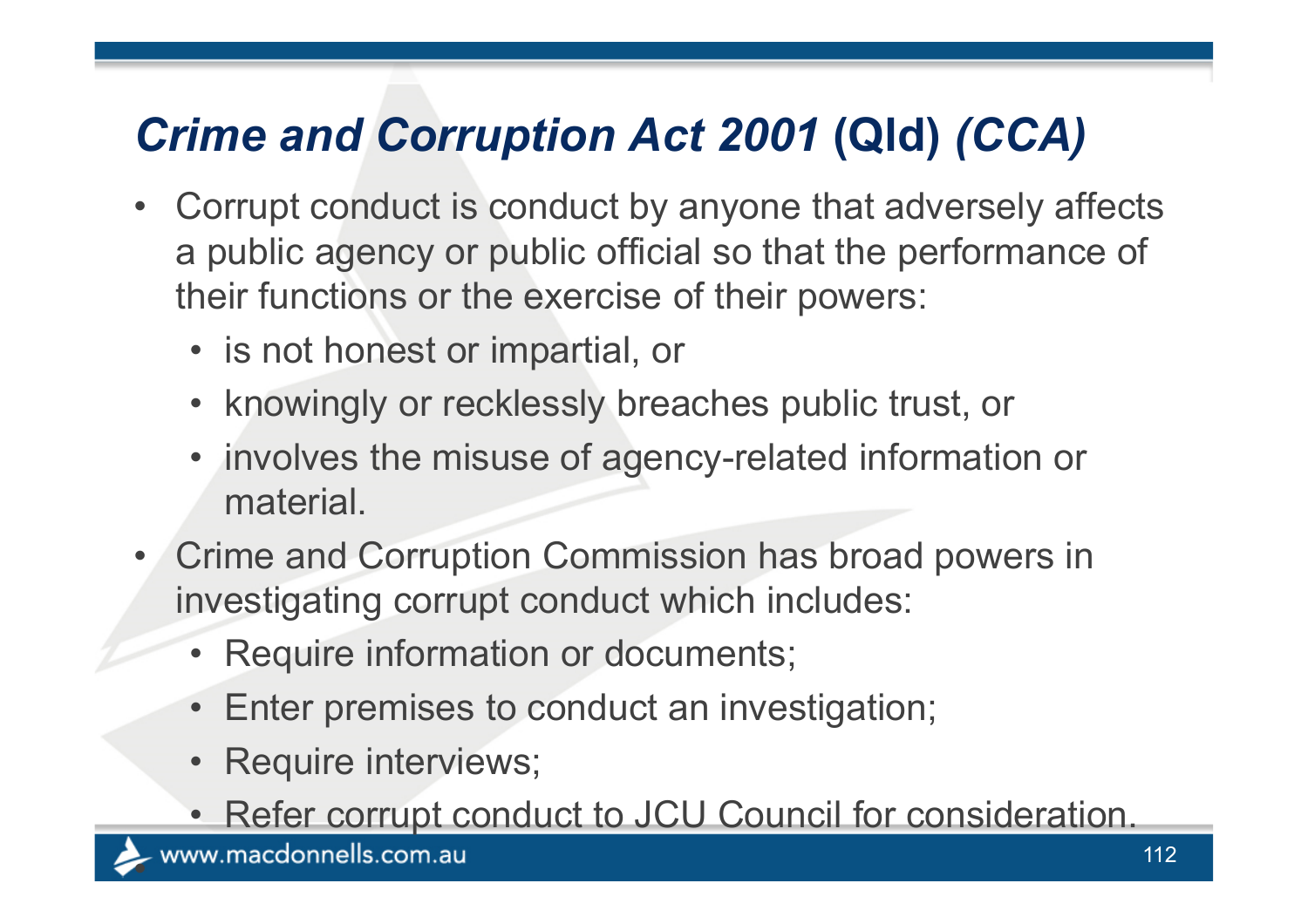### **Consequences for failing to comply with the CCA**

- • Consequences of breaching the CCA are severe:
	- Substantial fines
	- •Imprisonment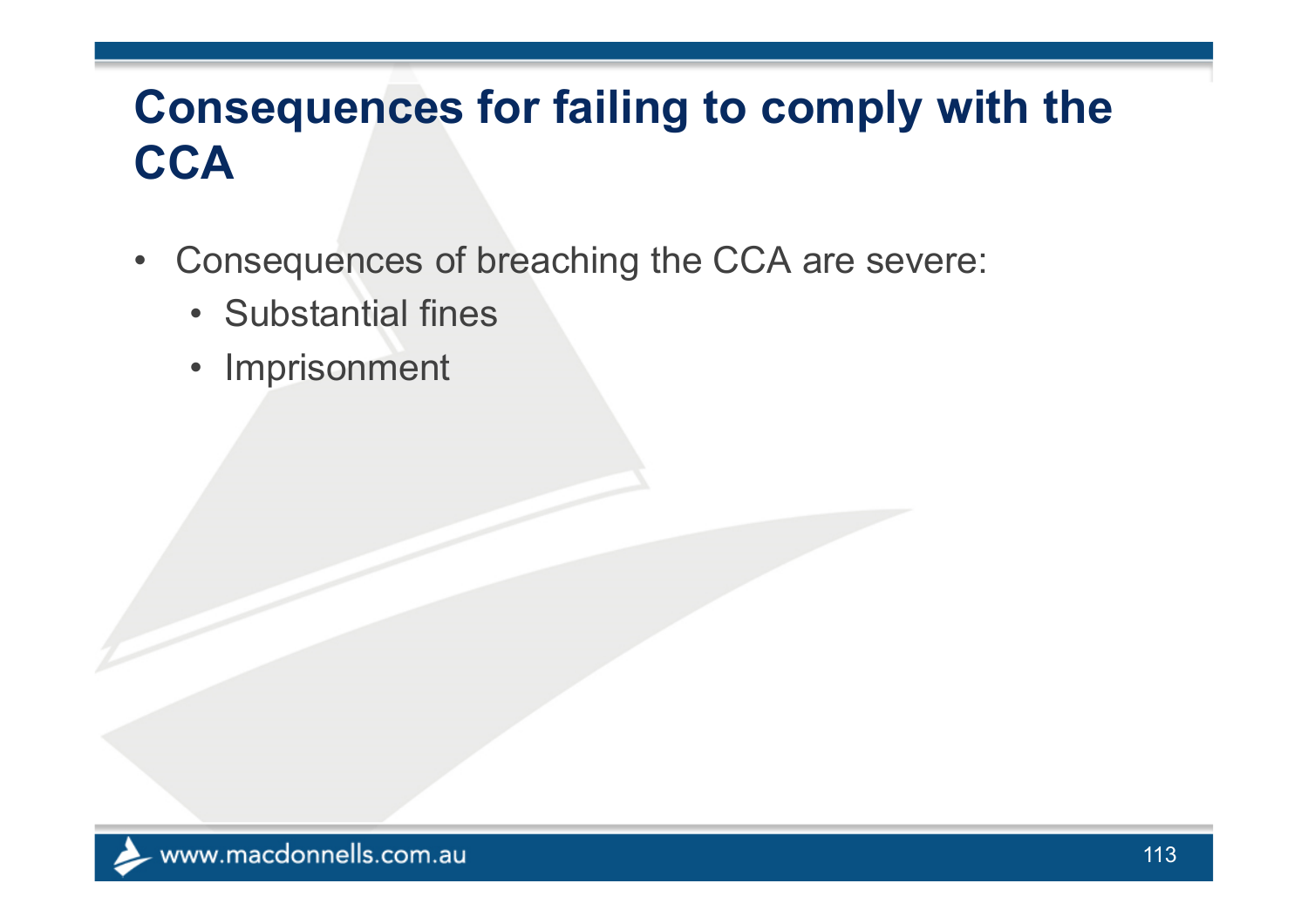#### *Judicial Review Act 1991* **(Qld) (***JR Act***)**

- The JR Act provides a potential basis for a dissatisfied tenderer to challenge a procurement decision in a Court, but only if the decision is made under an enactment or a nonstatutory scheme or program.
- $\bullet$  Unlikely that most JCU procurement decisions would be subject to review.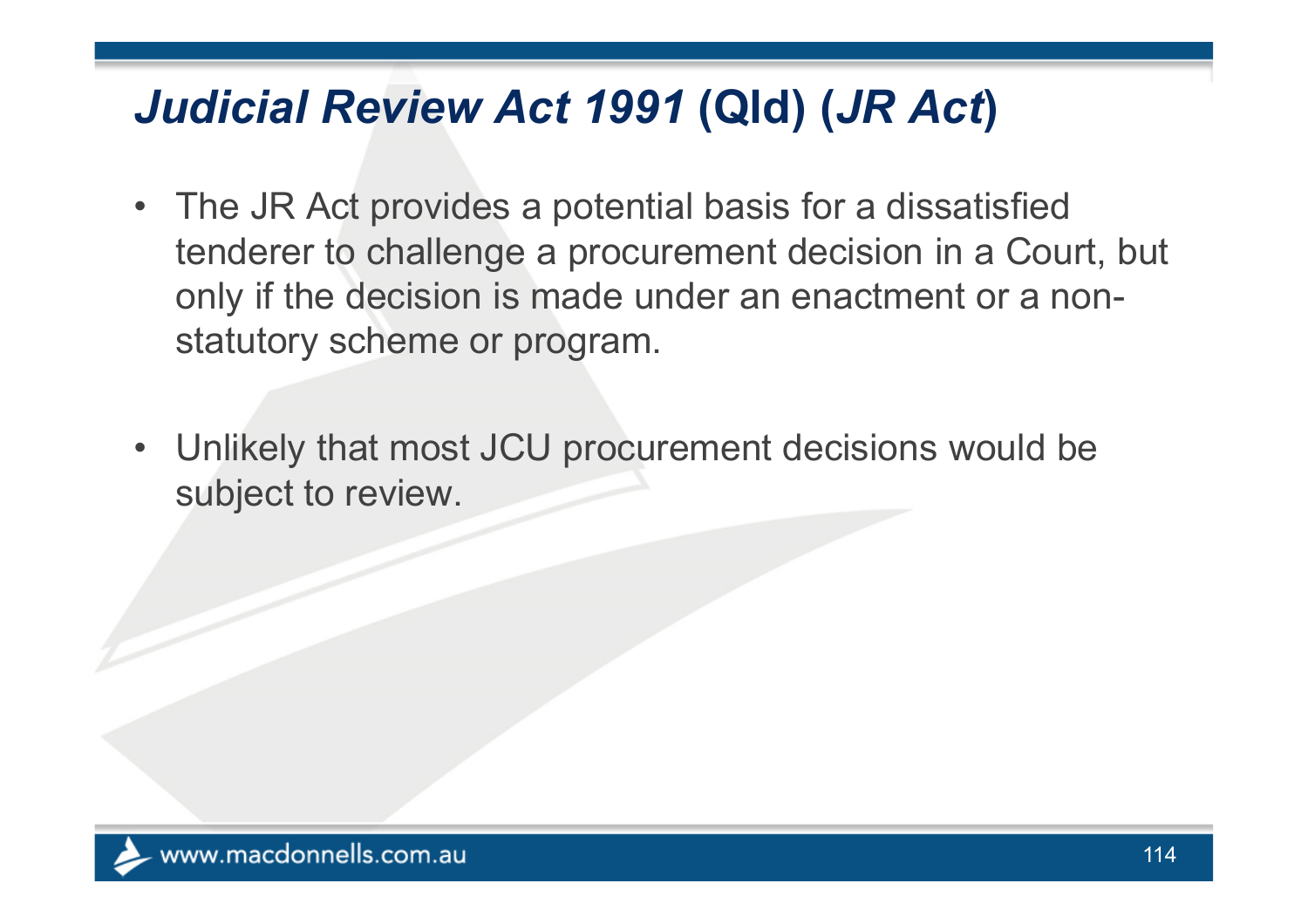#### *Judicial Review Act 1991* **(Qld) (***JR Act***)**

- $\bullet$  Orders that can be made under the *JR Act* include:
	- an order quashing the decision or parts of the decision (which includes a contract being declared void for illegality –*Hunter Brothers v BCC* [1984] 1 QdR 328)
	- $\mathcal{L}_{\mathcal{A}}$  an order referring the matter back to the decision maker to consider the decision again, with directions
	- $\mathcal{L}_{\mathcal{A}}$ an order declaring the rights of the parties to the decision
	- an order to the parties to do anything the Court believes is necessary to do justice between the parties (sec 30 *JR Act*)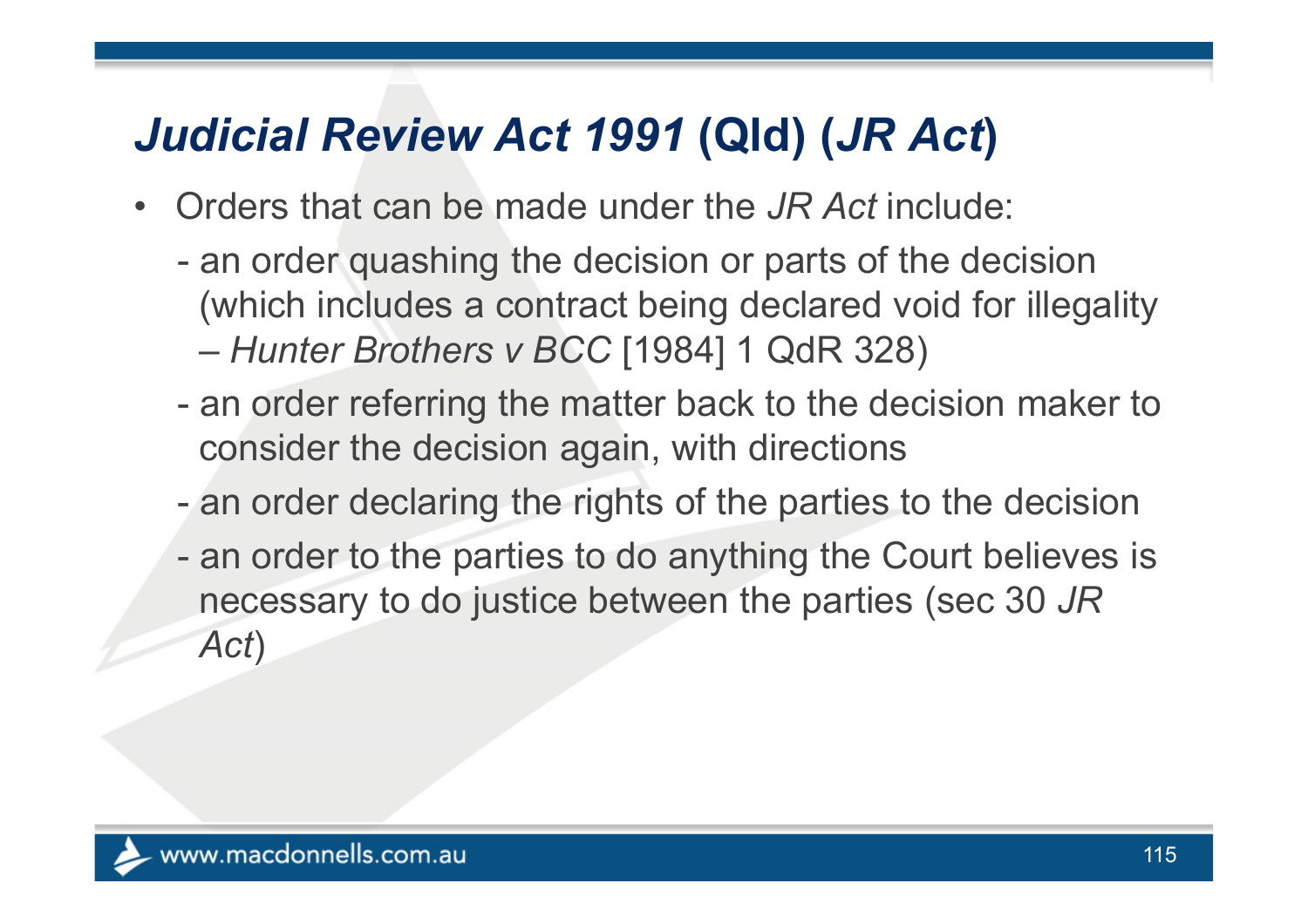#### *Fair Trading Act 1989* **(Qld) (***FTA* **)**

- The *Australian Consumer Law (ACL)* has been implemented in Qld by the *FTA* (sec 16 *FTA*), however it applies to JCU only to the extent that the activities of JCU constitute the "carrying on of a business".
- $\bullet$  Unlikely that it will apply to a typical construction or procurement process conducted by JCU but could potentially have application to more complex projects such as Discovery Rise.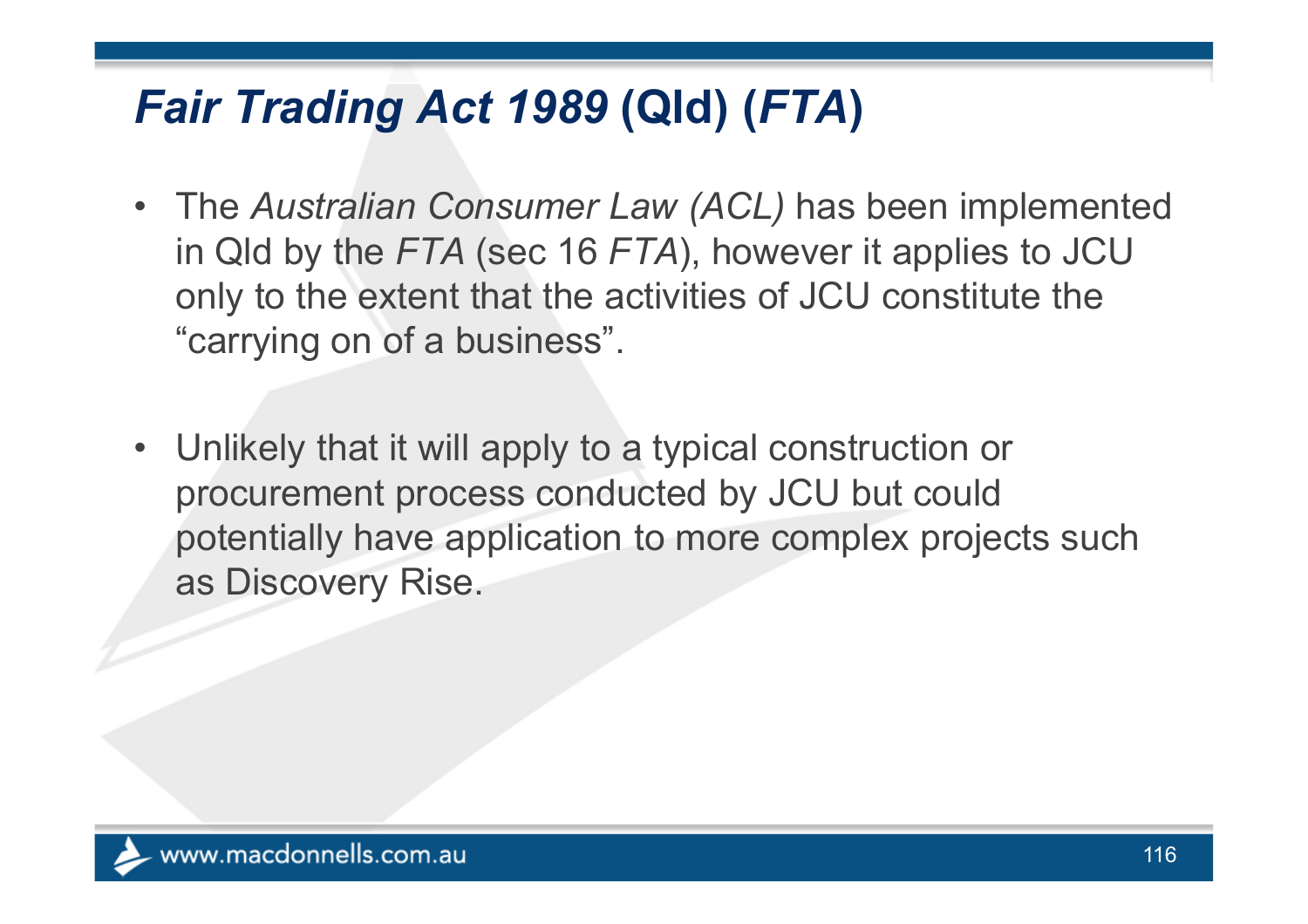# *Fair Trading Act 1989* **(Qld) (***FTA* **)**

- Prohibitions in the ACL relevant to procurement activities include:
	- $\mathcal{L}_{\mathcal{A}}$ misleading and deceptive conduct
	- unconscionable conduct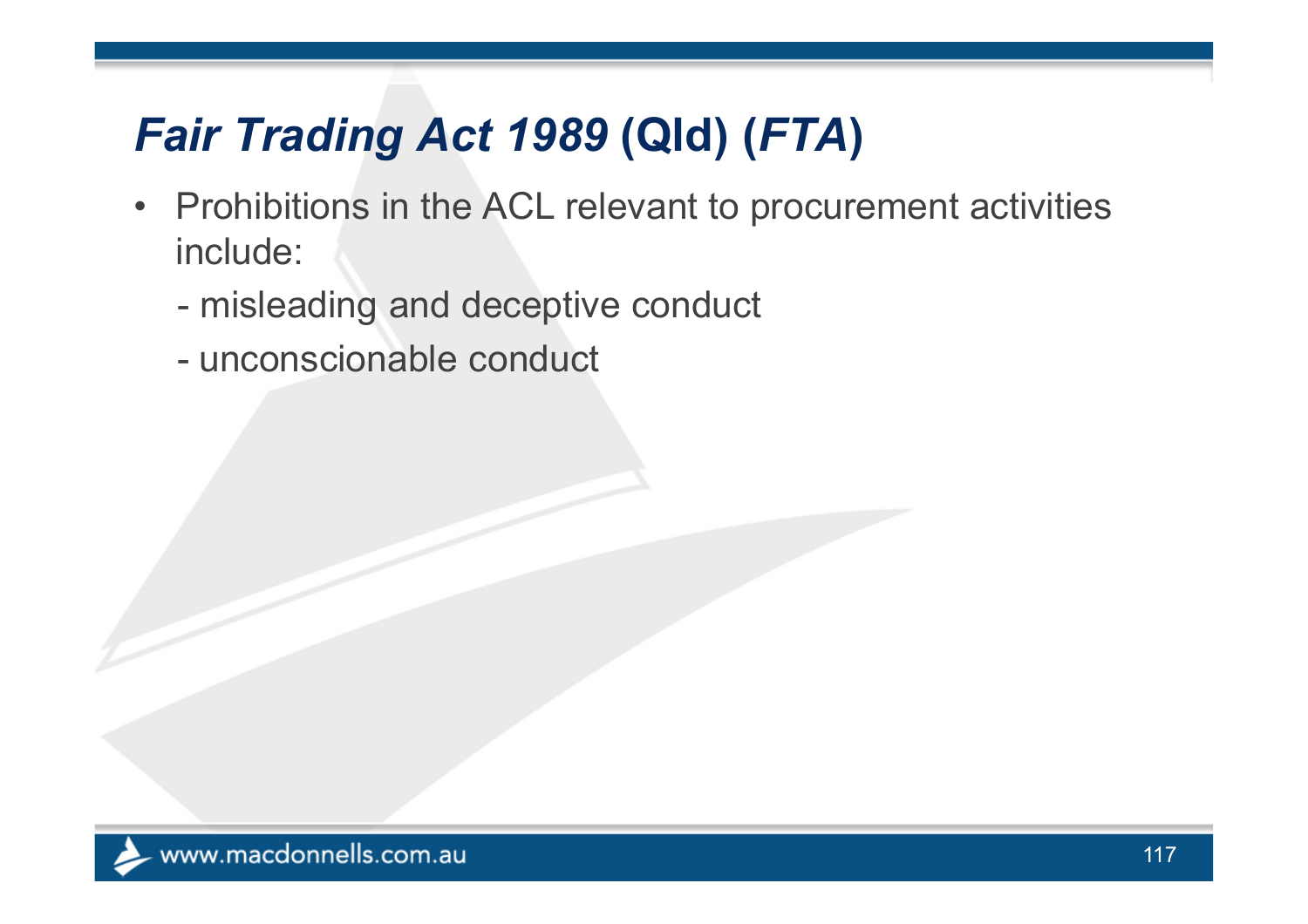#### **Consequences for breach of the** *FTA*

- $\bullet$  Penalties for breach of the *ACL* include:
	- an award of damages
	- an injunction preventing the offending behaviour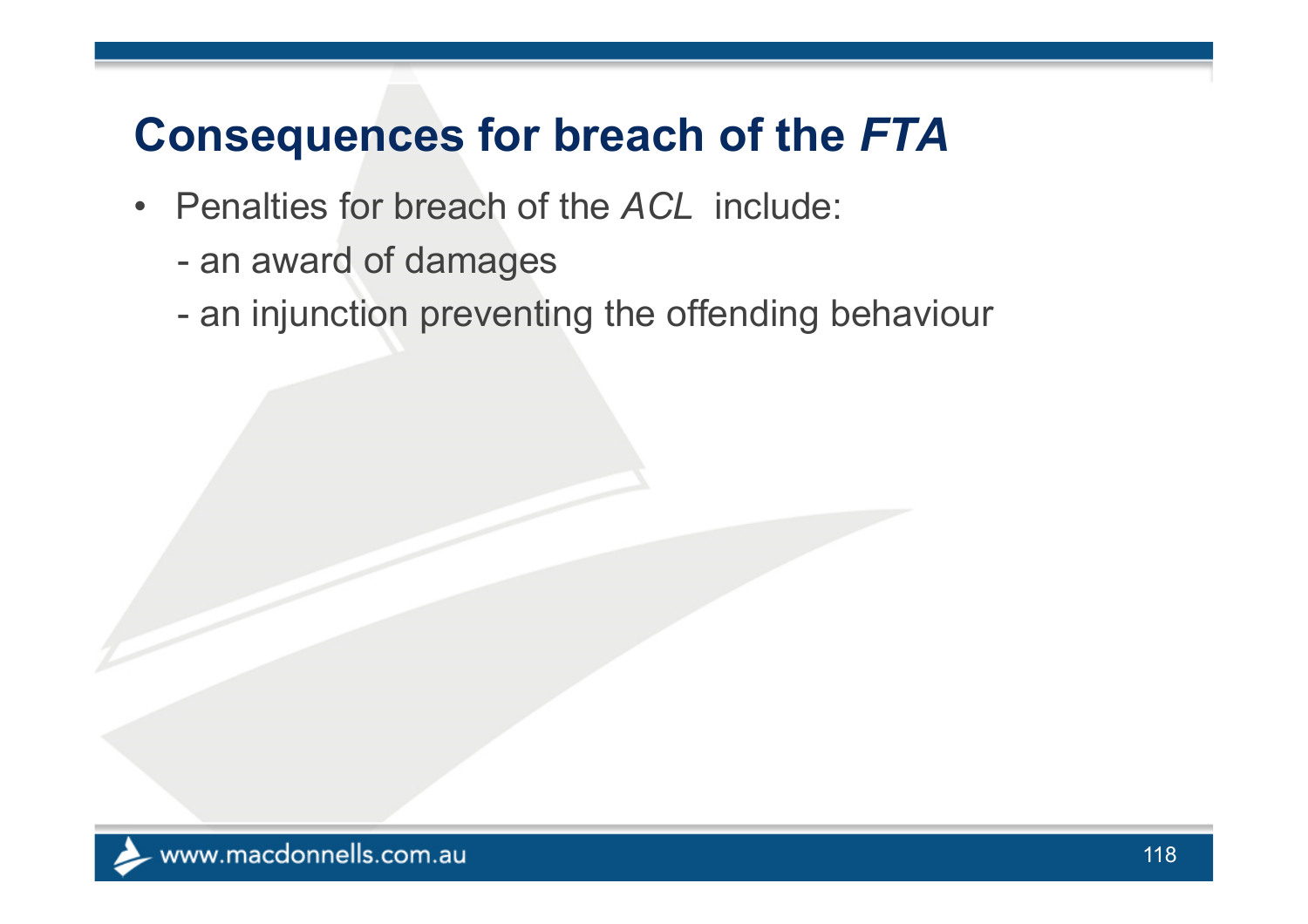#### *Ombudsman Act 2009* **(Qld)**

- • The Queensland Ombudsman has the power to investigate administrative action of JCU on complaint by the public
- • After completing a review of an administrative action, the Ombudsman may:
	- $\mathcal{L}_{\mathcal{A}}$  provide a report to the Chancellor of JCU detailing its recommendations and the actions they believe appropriate to be taken
	- $\mathcal{L}_{\mathcal{A}}$  if there is a finding of misconduct, report to the Chancellor and if appropriate, the Minister
	- $\mathcal{L}_{\mathcal{A}}$  report any non-compliance with its recommendations to the Premier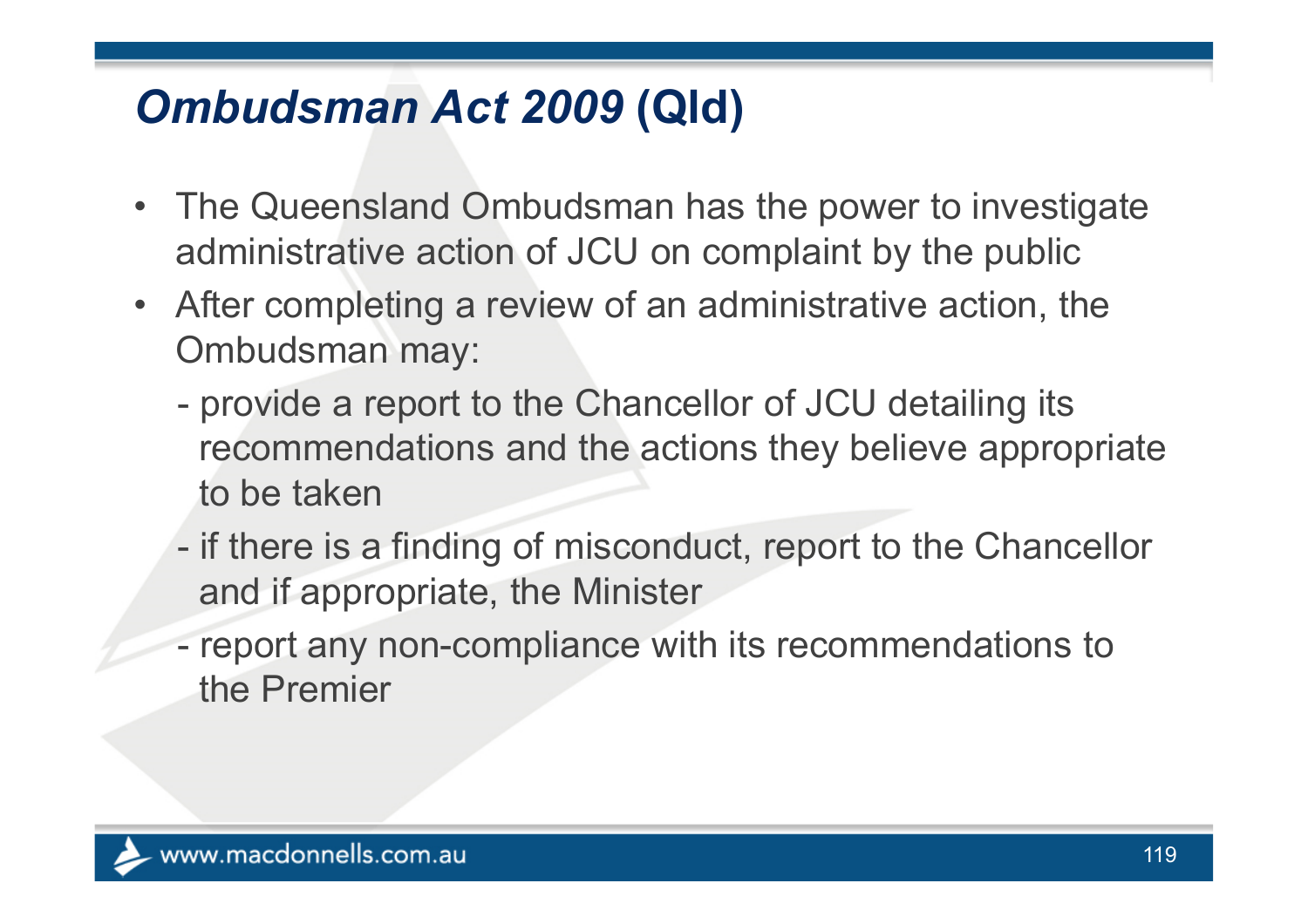#### **Consequences of an adverse finding by the Ombudsman**

- $\bullet$ Consequences for JCU
- •Consequences for YOU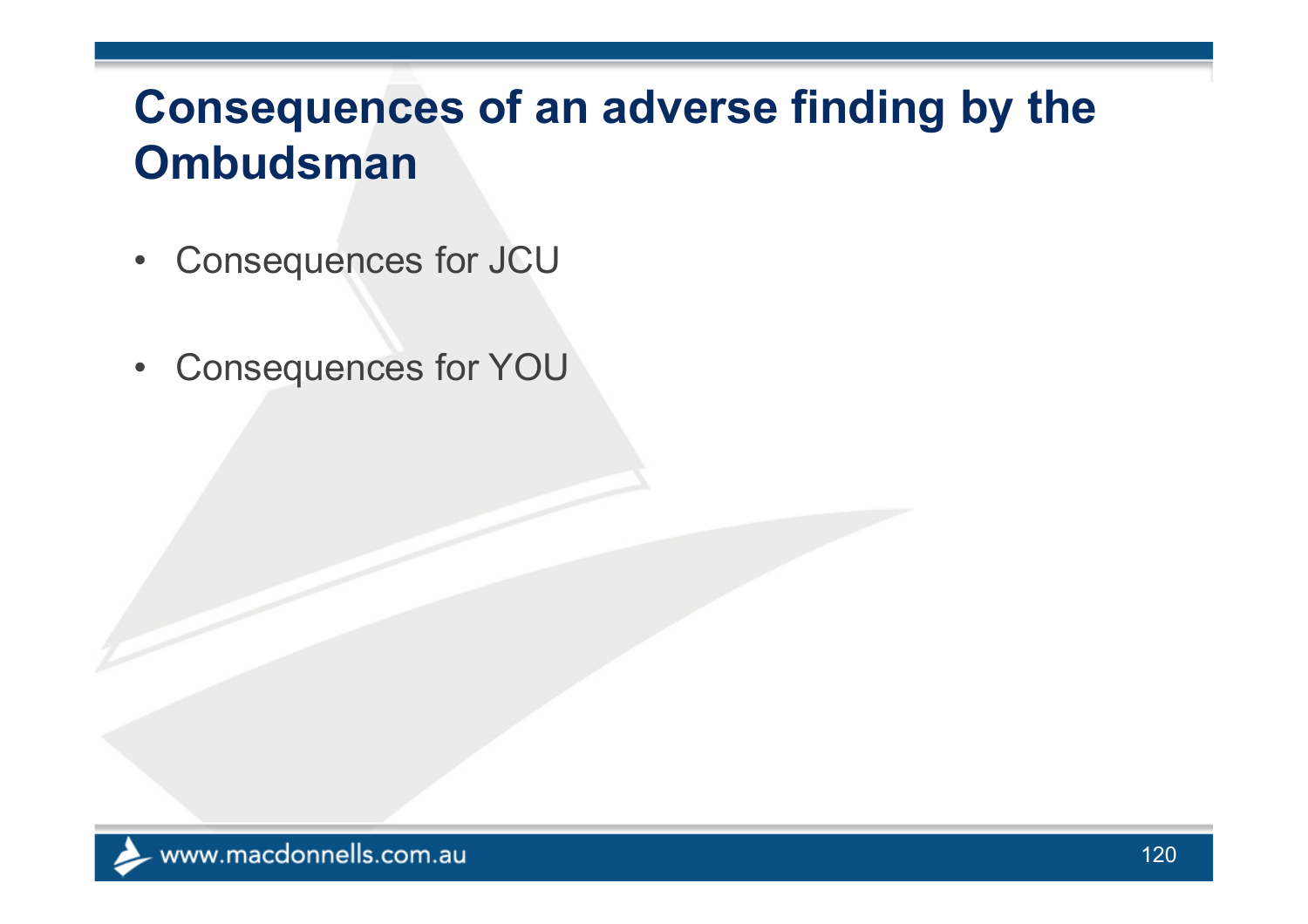#### *Auditor-General Act 2009* **(Qld)**

- The Auditor-General may conduct an audit on all of JCU's activities, including its procurement activities
- The Auditor-General may issue a report of its audit activity to JCU noting issues uncovered
- If issues uncovered are considered significant the report may also be issued to the Minister and Treasurer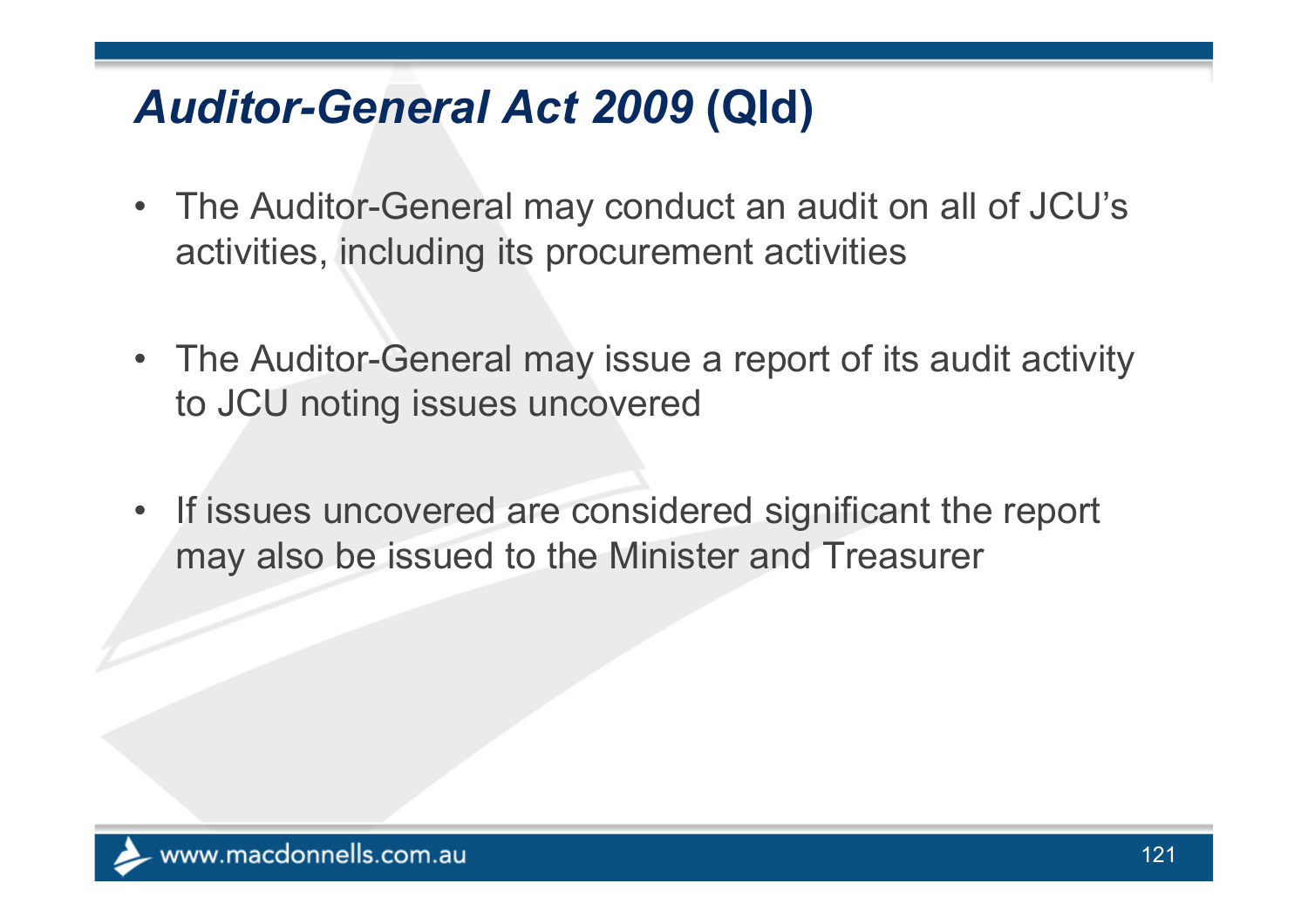#### **Consequences of an adverse finding by the Auditor-General**

- $\bullet$ Consequences for JCU
- •Consequences for YOU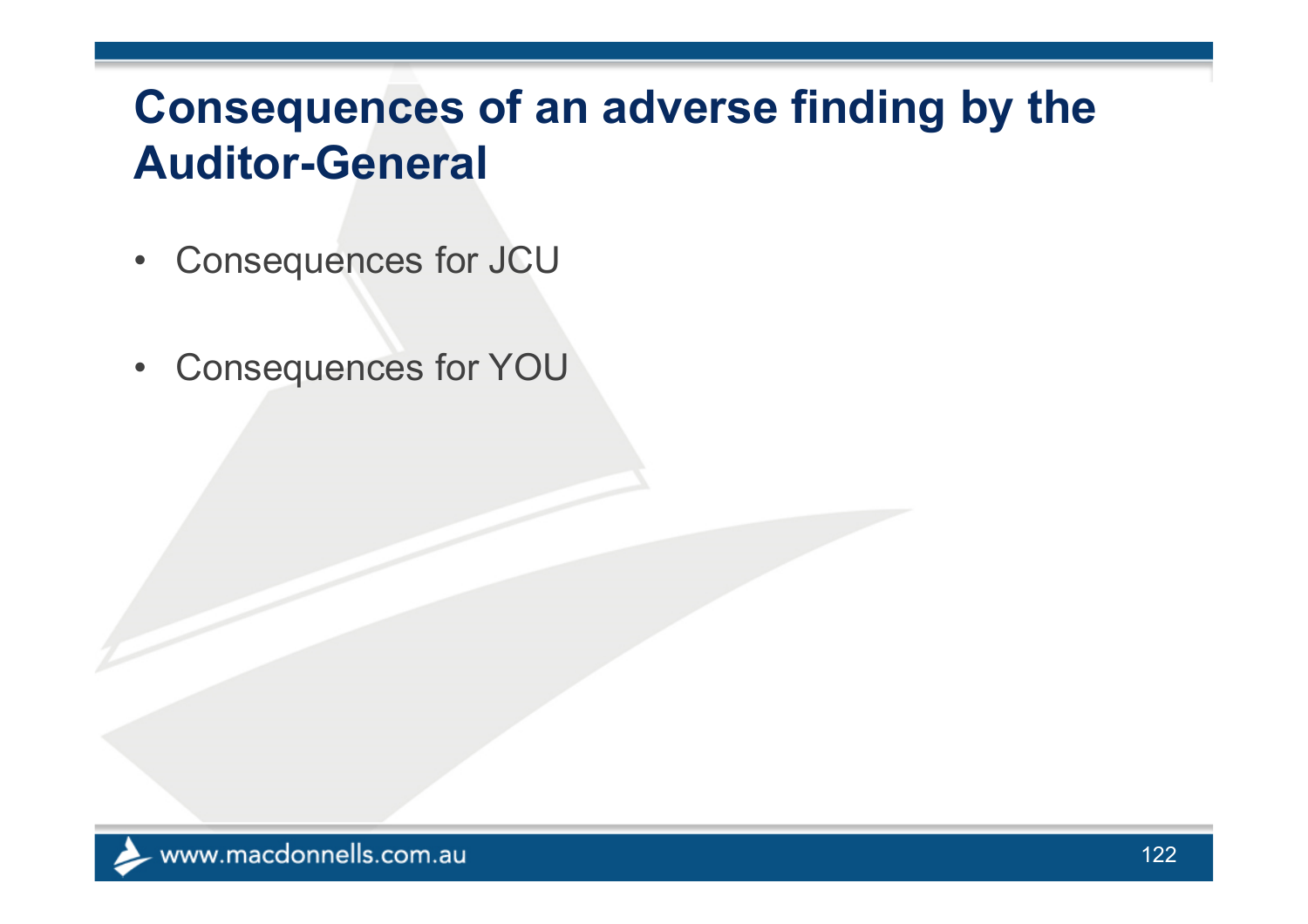### *Right to Information Act 2009* **(Qld) (***RTI Act***)**

- Under the *RTI Act*, members of the general public may seek access to JCU's documents
- JCU has defenses under the *RTI Act* to the disclosure of documents which include:
	- the document contains exempt information (includes confidential information or information subject to legal professional privilege)
	- disclosure of the document would contrary to public interest
- • However, even if disclosure protected under the *RTI Act*, documents may be discoverable by a litigant that commences action against JCU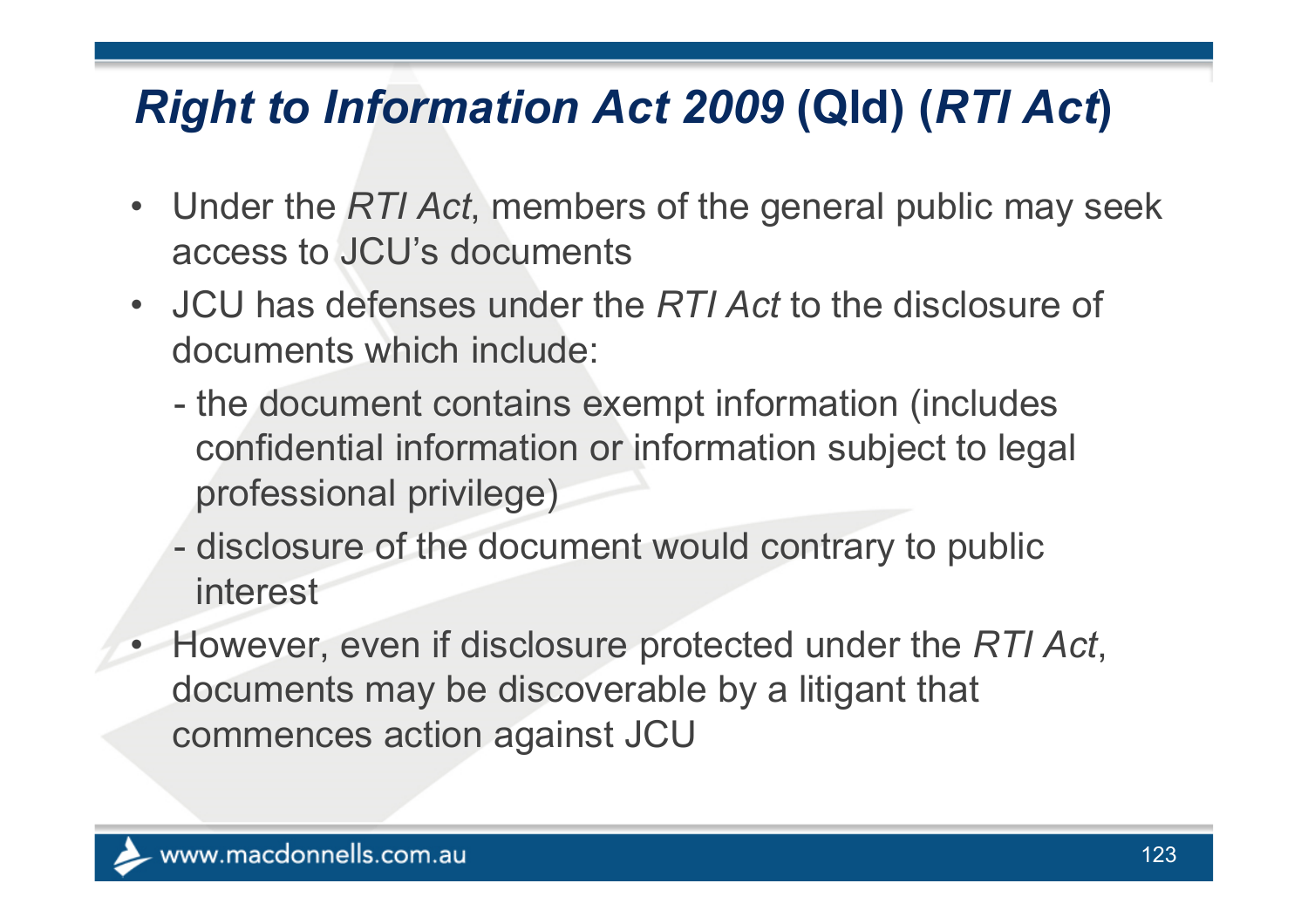#### **POLICIES**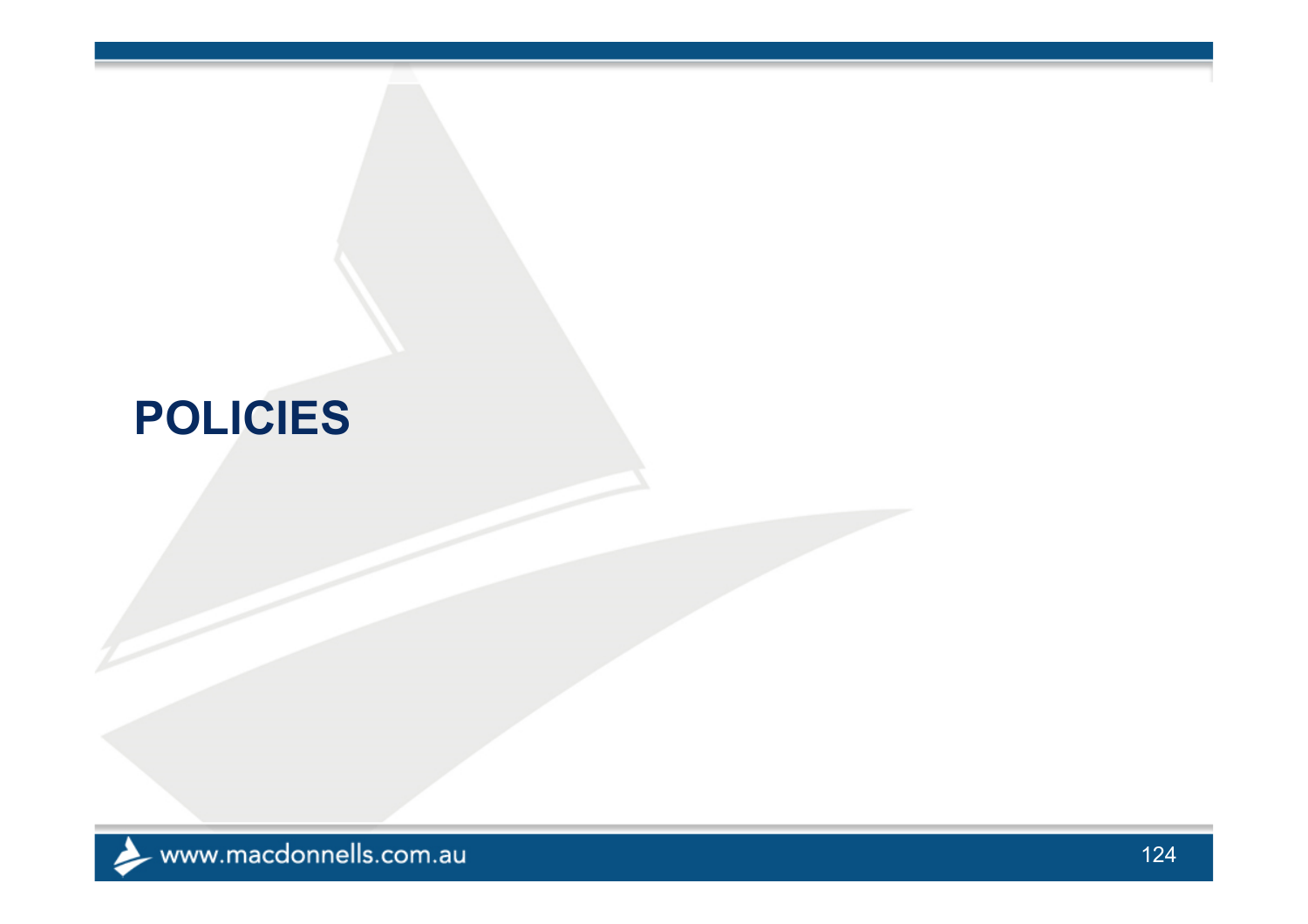# **Policies**

- $\bullet$  Government :
	- -Queensland Procurement Policy 2013
	- $\equiv$  National Public Private Partnerships Policy 2008 and the Project Assessment Framework 2015
- JCU:
	- -James Cook University Code of Conduct
	- $\mathcal{L}^{\text{max}}_{\text{max}}$  JCU Financial Management Performance Manual 710: Procurement Policy
	- $\mathcal{L}^{\text{max}}_{\text{max}}$  JCU Financial Management Performance Manual 711: Procurement Manual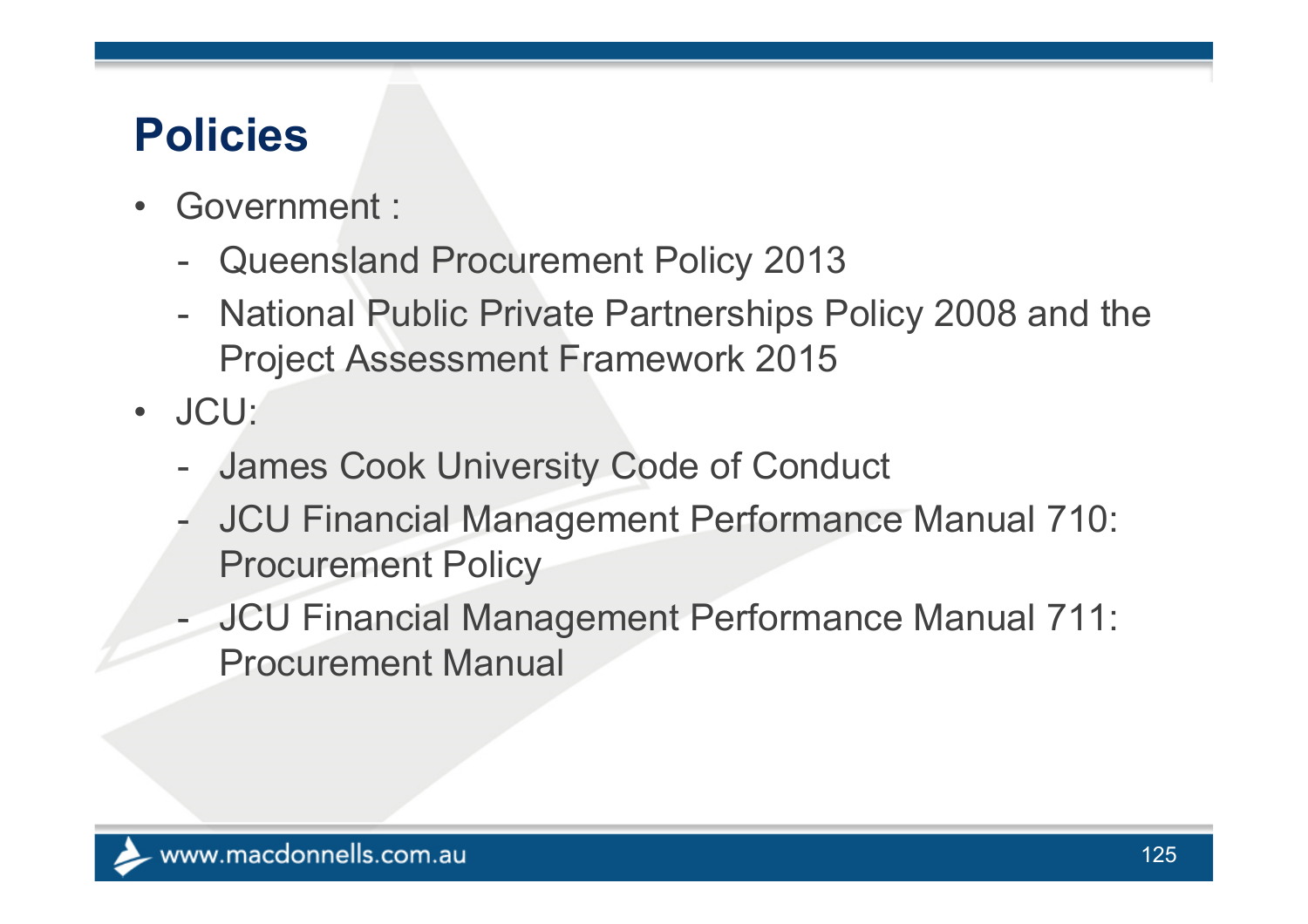#### **Queensland Procurement Policy 2013 (***QPP***)**

- The QPP provides a broad principles focused procurement framework with its purpose expressed to be to deliver excellence in procurement outcomes for Queenslanders
- The six principles of public sector procurement are: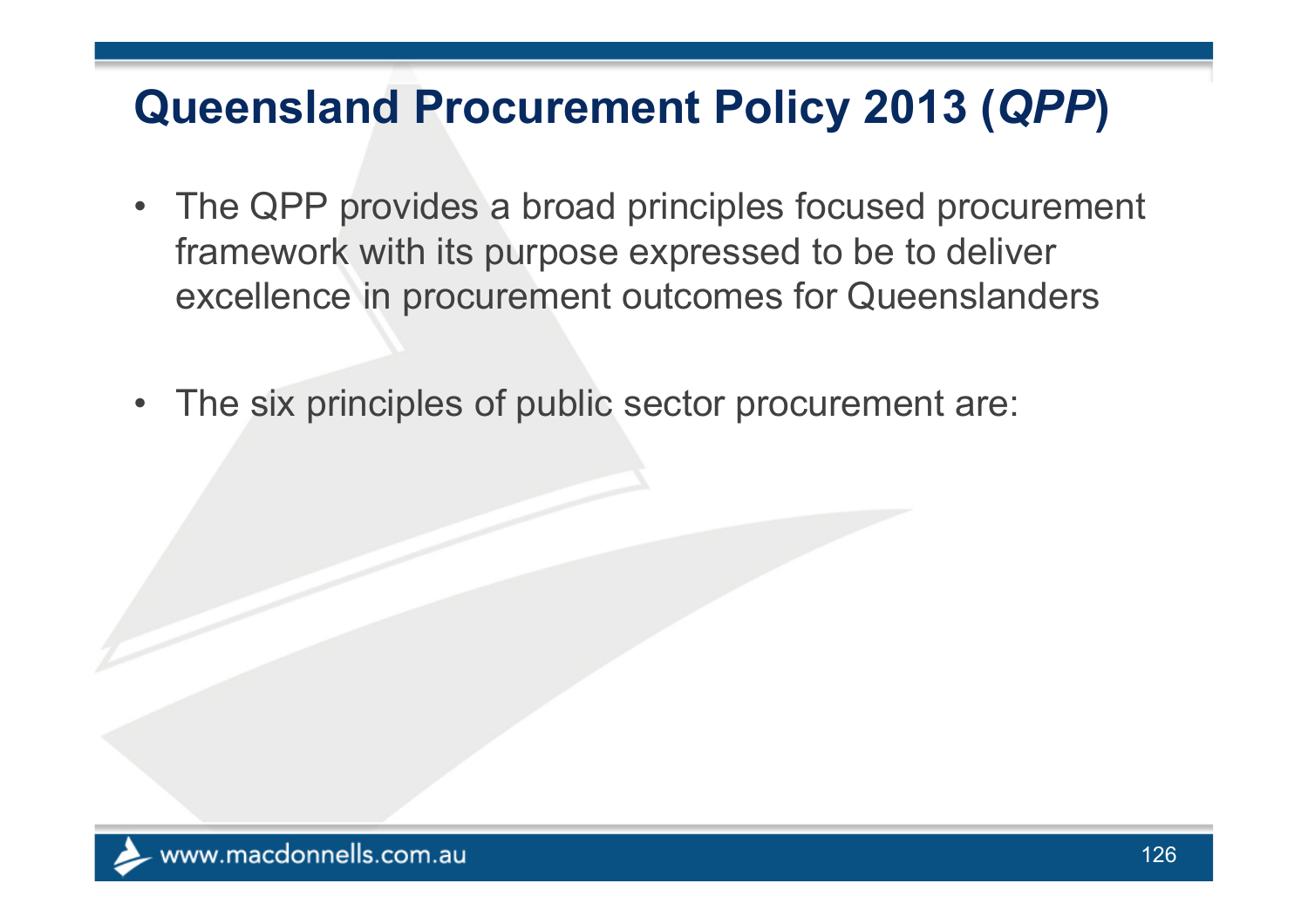#### **Queensland Procurement Policy 2013 (***QPP***)**

#### **Primary principle:**

1. We drive value for money

Overriding policy principle of QPP is value for money, with value for money to be determining factor in the event of conflict with other principles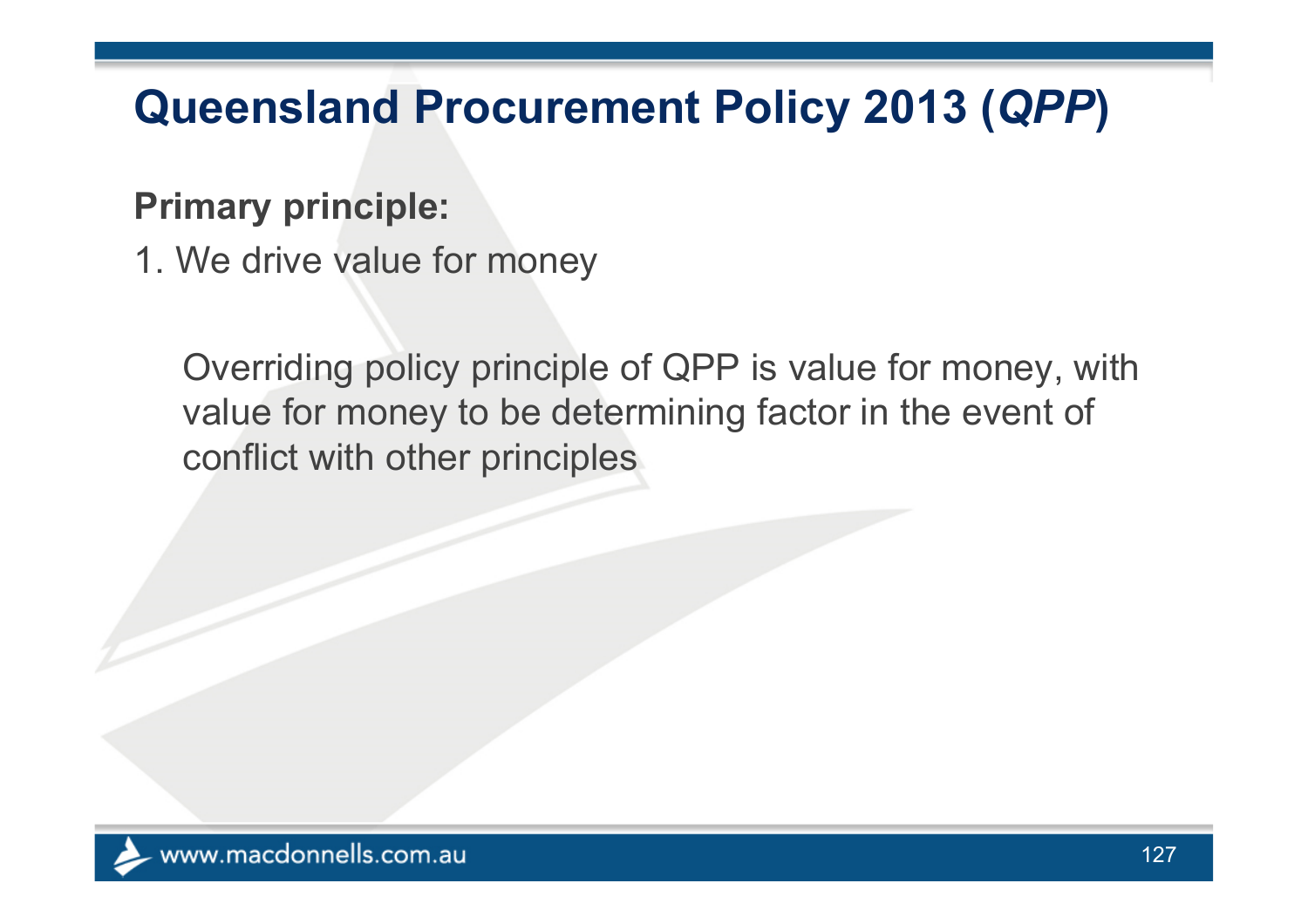### **Queensland Procurement Policy 2013 (***QPP***)**

#### **Supporting principles:**

- 1. Government organisations working as one to achieve savings and benefits
- 2. Applying best procurement practice
- 3. Delivering procurement outcomes to advance the Queensland Government's economic, environmental and social objectives
- 4. Maintain the confidence of stakeholders and the community in the management of public sector procurement
- 5. Undertaking procurement with integrity, ensuring accountability for outcomes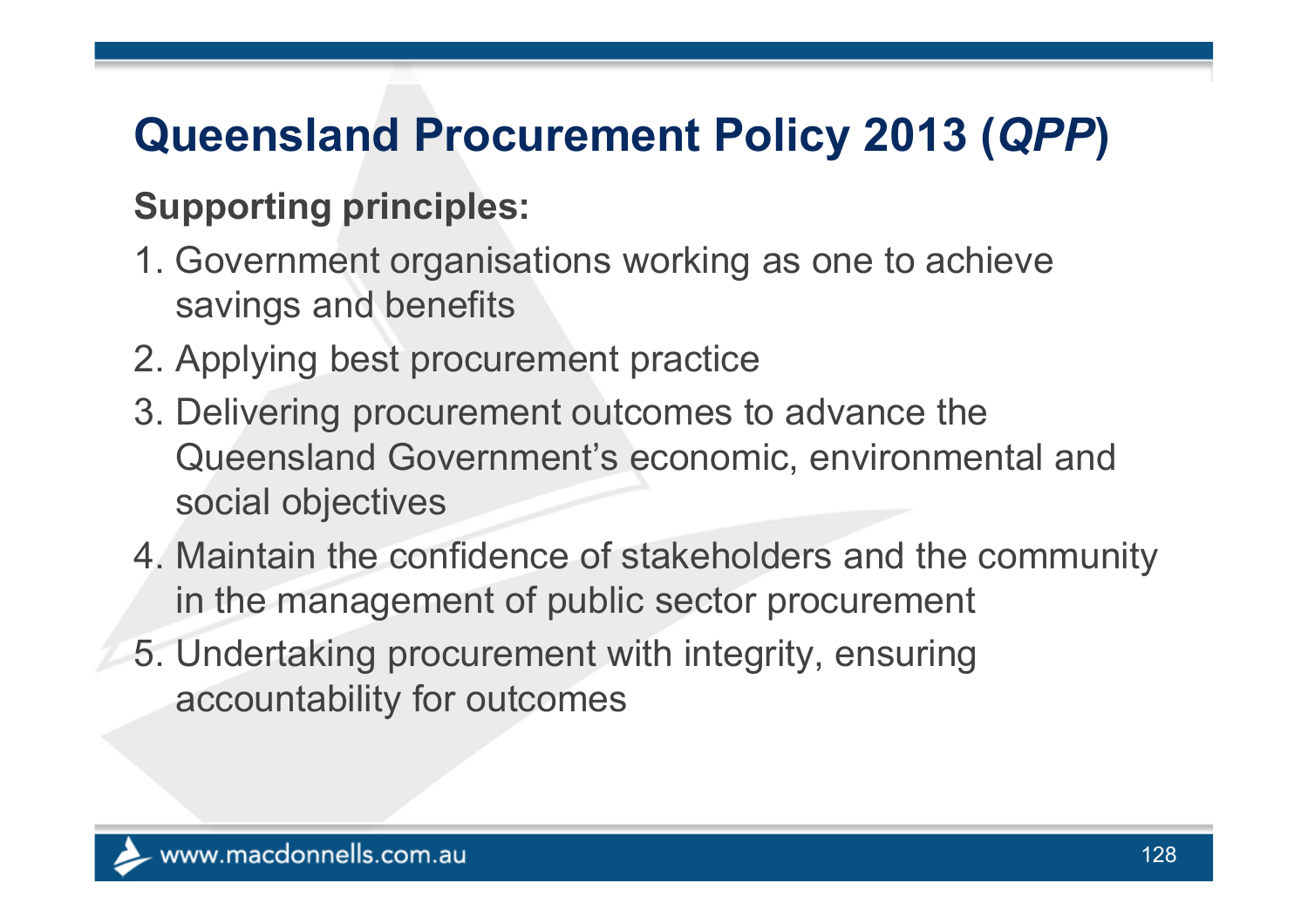#### **Other Government Policies**

- Project Assessment Framework 2015
- National Public Private Partnerships Policy 2008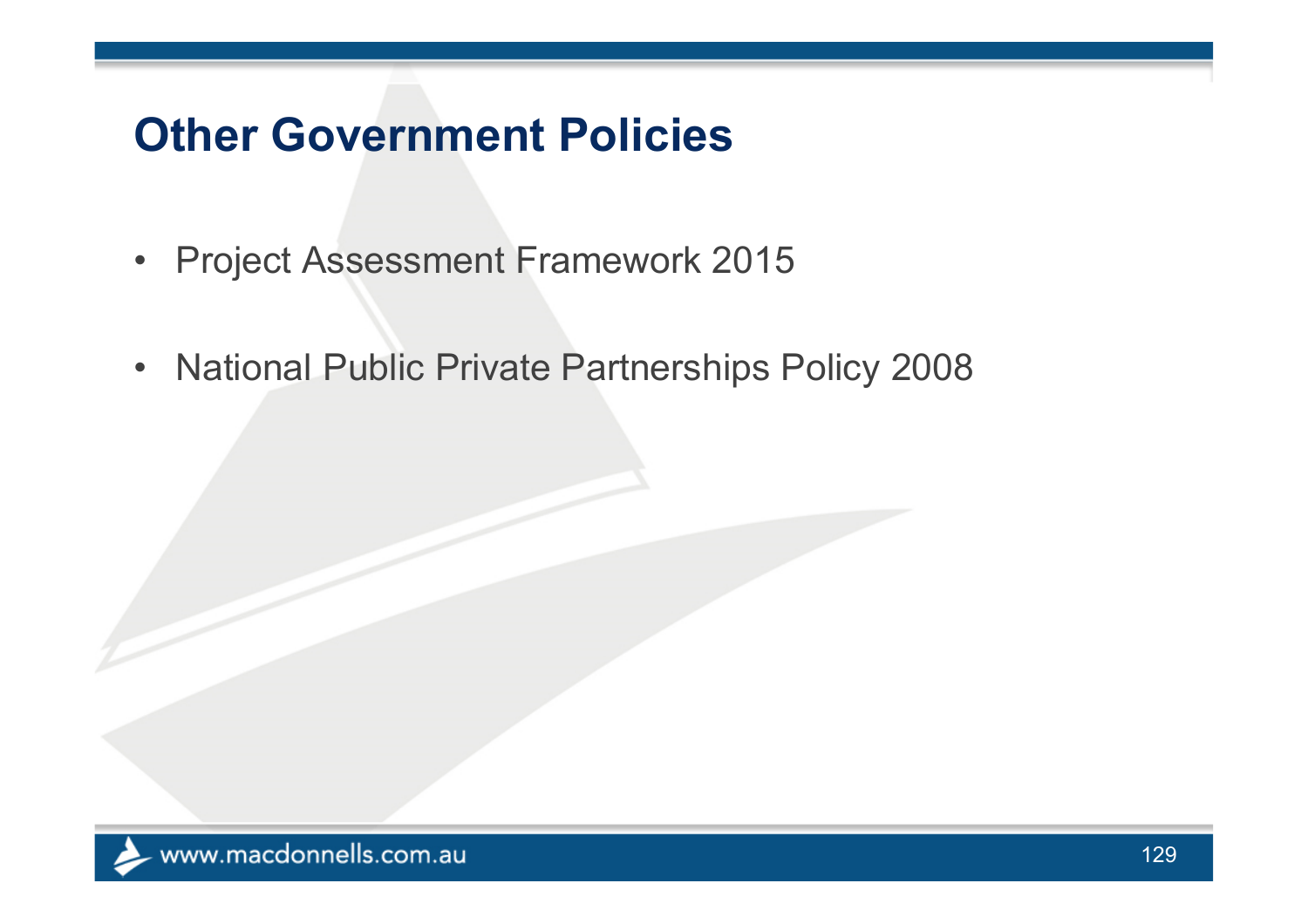# **JCU Code of Conduct**

- $\bullet$  Provides a framework for how JCU staff are to conduct themselves towards others and perform their duties on behalf of JCU
- $\bullet$  The principles contained in the Code of Conduct are:
	- 1. Seek excellence as part of a learning community
	- 2. Act with integrity
	- 3. Behave with respect to others
	- 4. Embrace sustainability and social responsibility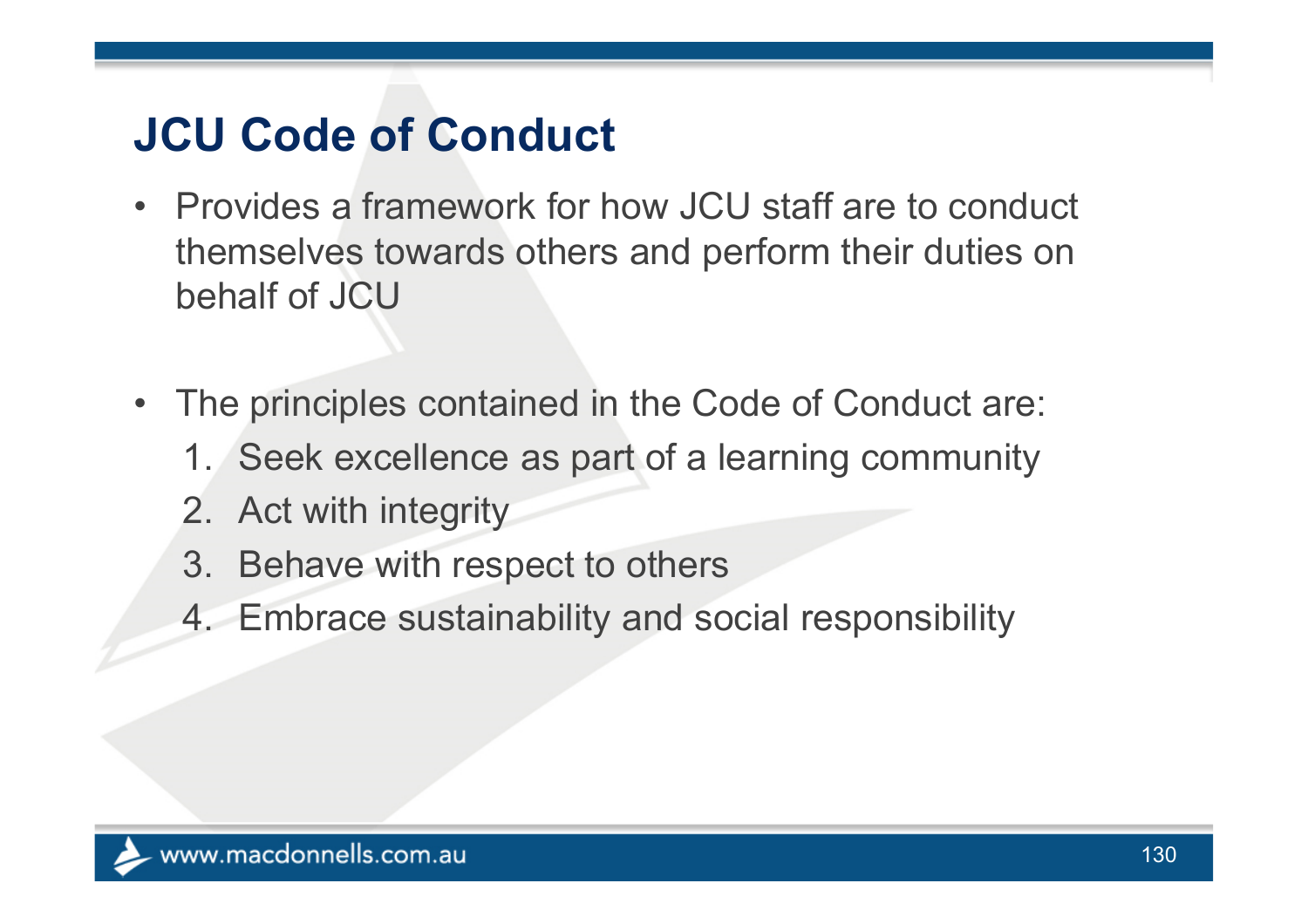### **JCU Code of Conduct**

- • Most important principle consideration for JCU in relation to procurement and probity is Principle 2 – Act with integrity
- The Explanatory Statement to the Code provides that a member with JCU staff will be acting with integrity if they observe all policies, rules, codes, statements and guidelines in JCU's Policy Library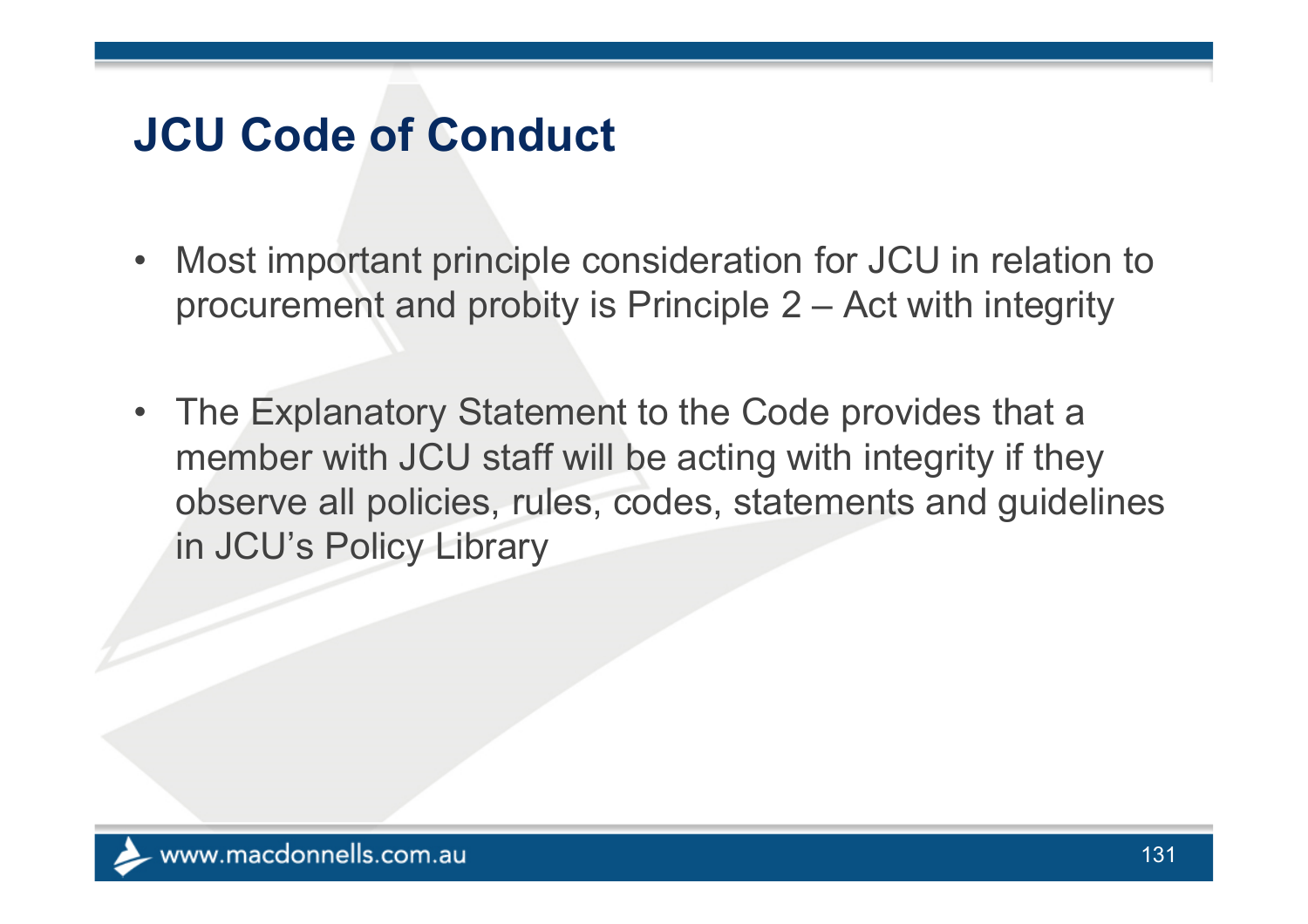### **JCU Financial Management Performance Manual 710: Procurement Policy (FMPM710)**

- The intent of FMPM710 is to ensure JCU is compliant with the Queensland Procurement Policy
- The FMPM710 requires:
	- - JCU to seek to use its procurement activities to advance the principles set out in the *QPP*
	- -JCU to establish a Corporate Procurement Plan
	- $\mathcal{L}^{\text{max}}_{\text{max}}$  Significant procurement plans be drafted for high value and high risk procurements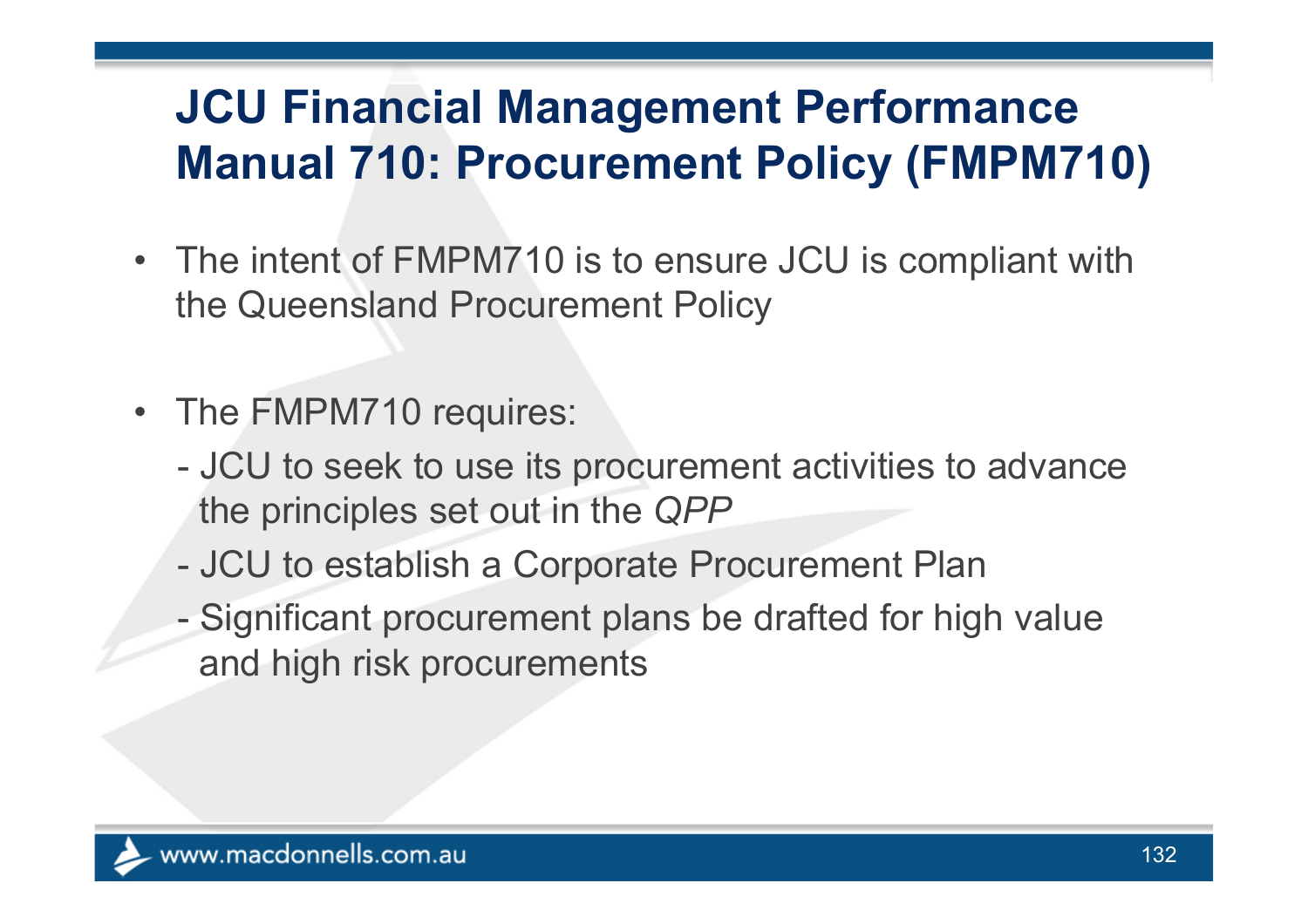### **JCU Financial Management Performance Manual 711: Procurement Manual (FMPM711)**

- Key policy document for JCU procurement
- FMPM711 has been drafted to ensure consistency with the relevant legislation and policies
- $\bullet$  Sets out JCU's specific expectations in relation to procurement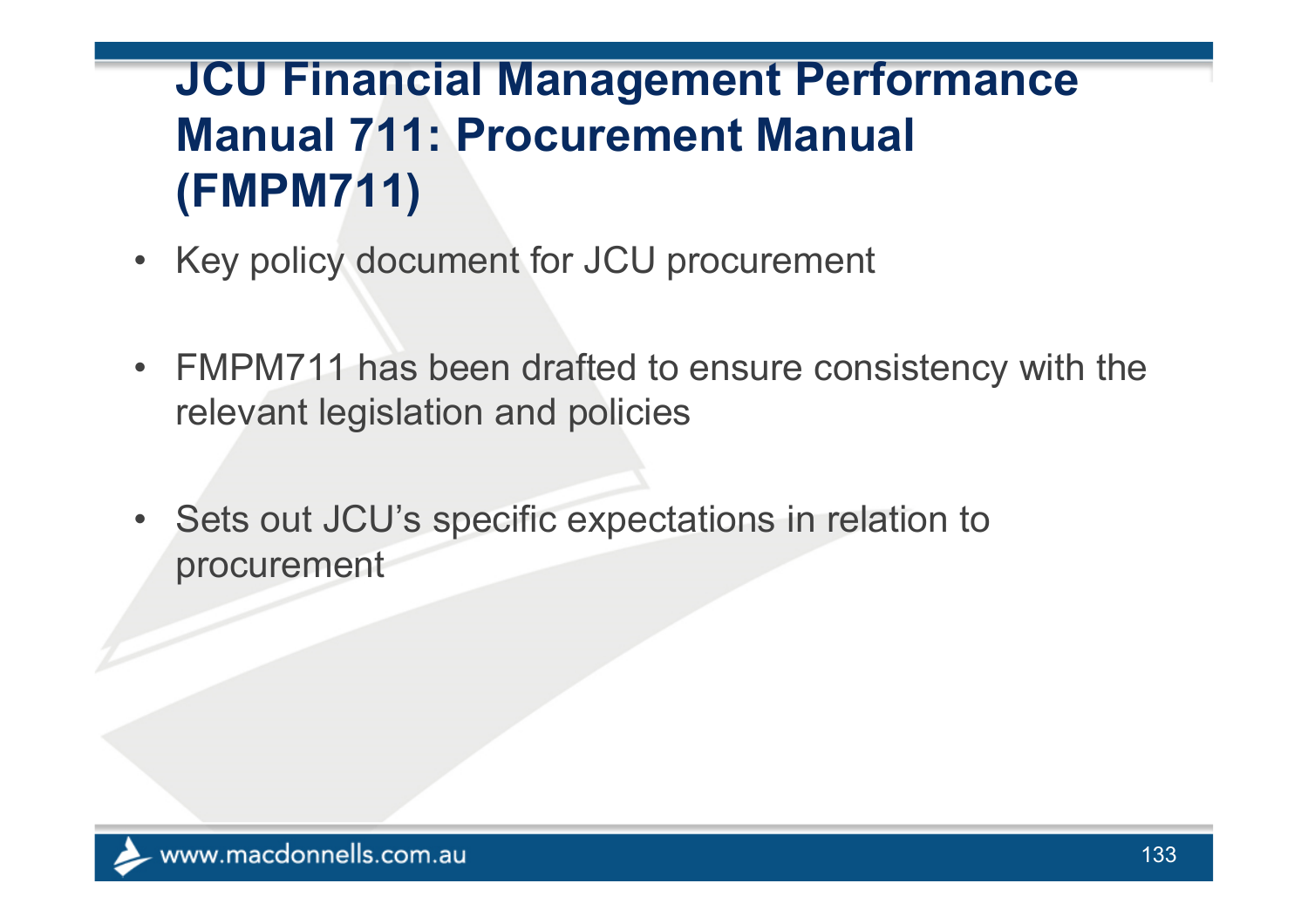### **JCU Financial Management Performance Manual 711: Procurement Manual (FMPM711)**

- FMPM711 provides guidance on:
	- procurement principles
	- best practice methodologies for procurement
	- $\mathcal{L}^{\text{max}}_{\text{max}}$ probity and accountability

#### **NOTE: JCU is in the process of amending the FMPM711**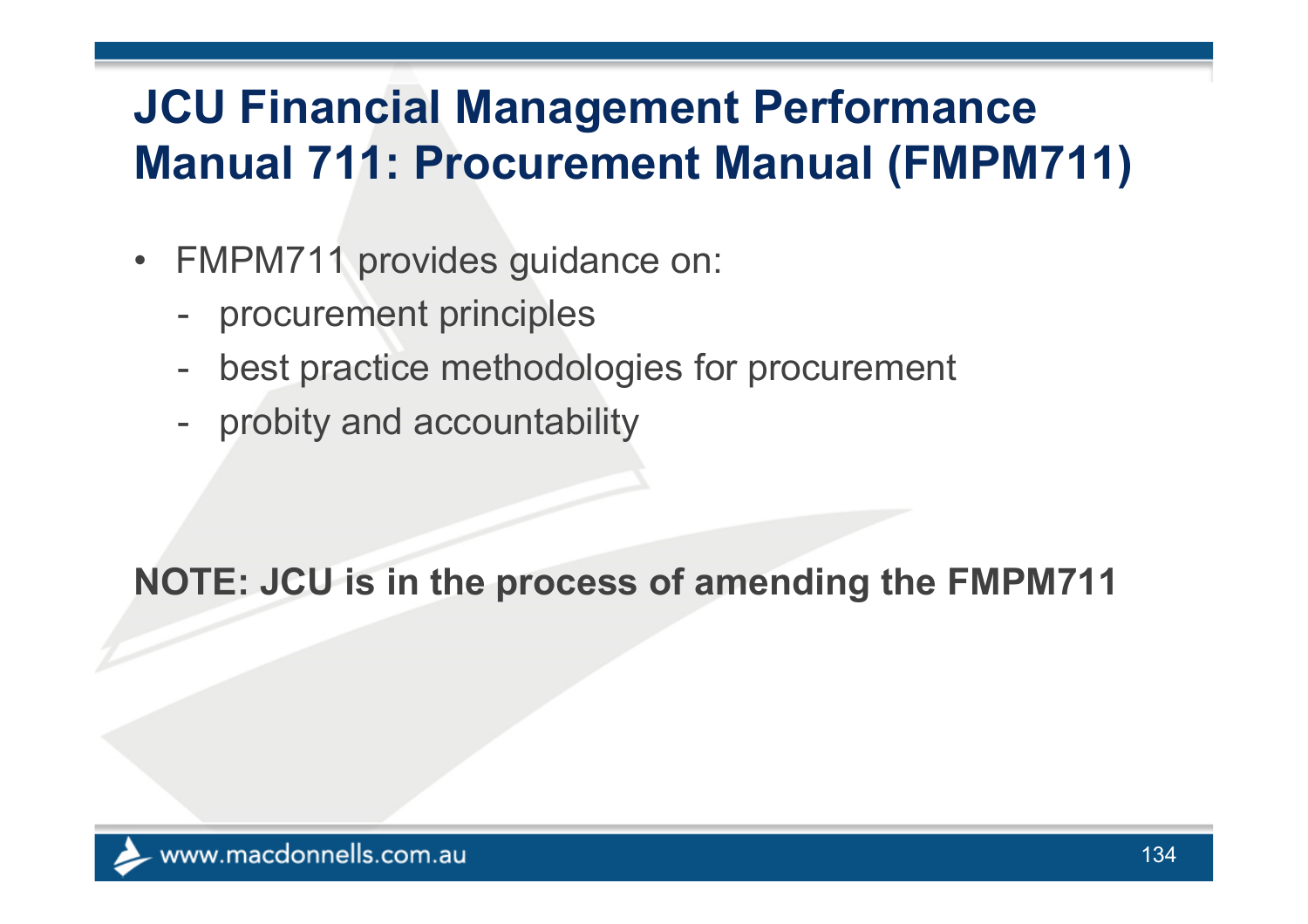#### **Consequences for failing to comply with Policies**

- $\bullet$ Consequences for JCU
- •Consequences for YOU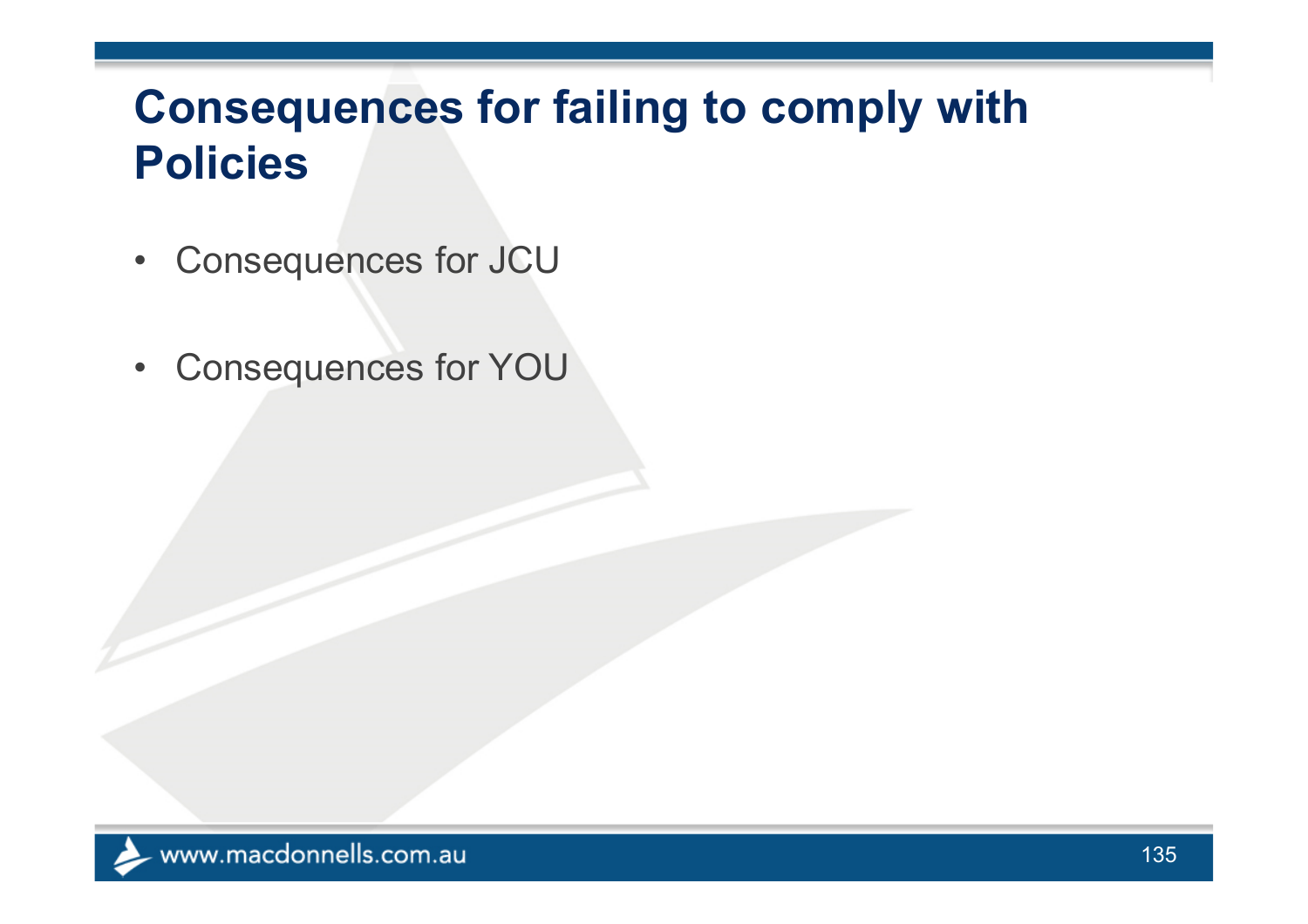#### **PUBLIC PERCEPTION**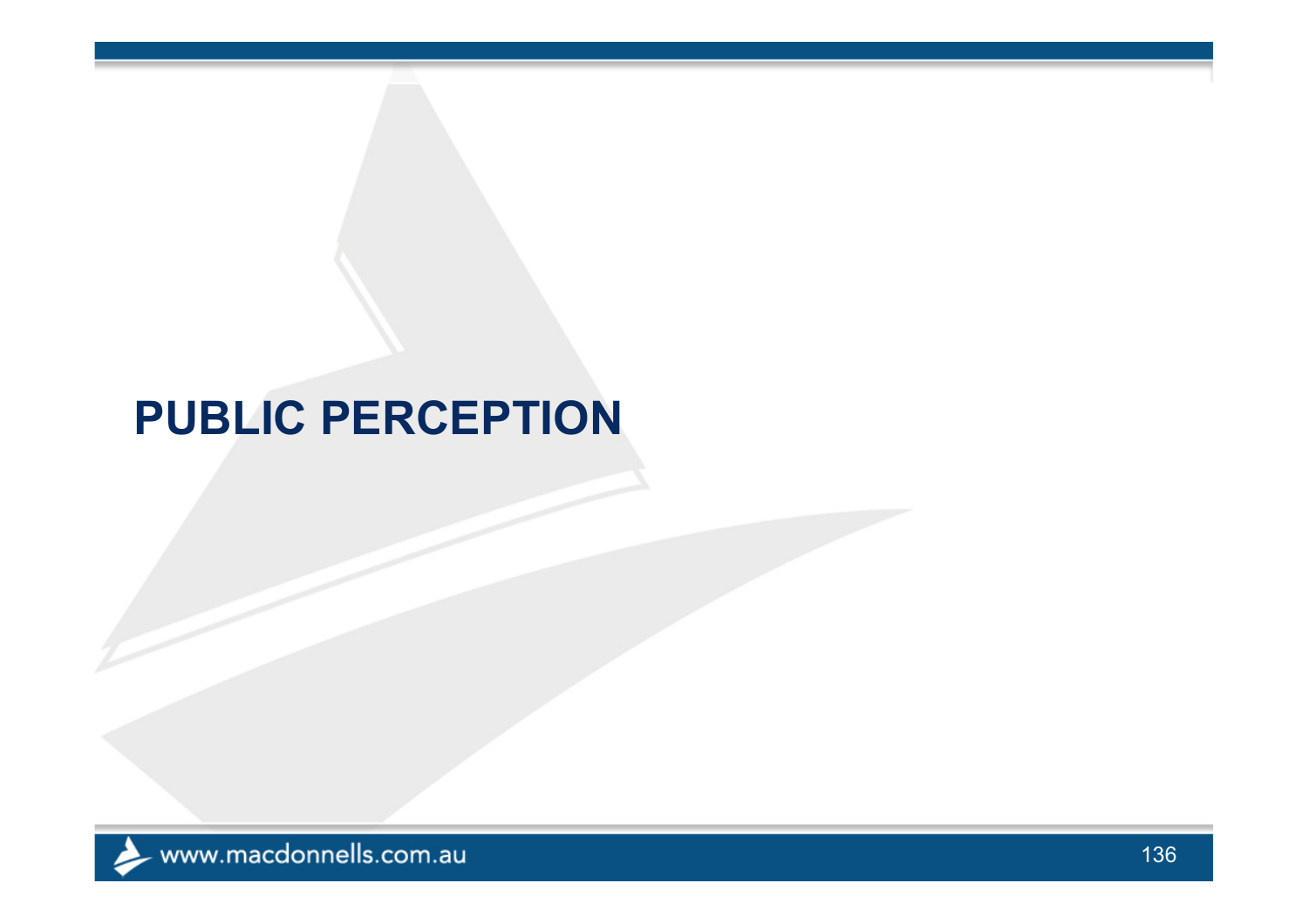#### **Public Perception**

- As a public institution, JCU is subject to particular scrutiny from the public, particularly the media
- • JCU's credibility is essential to its operations, as JCU is dependent on:
	- students and government grants for its income; and
	- private sector suppliers to conduct is operations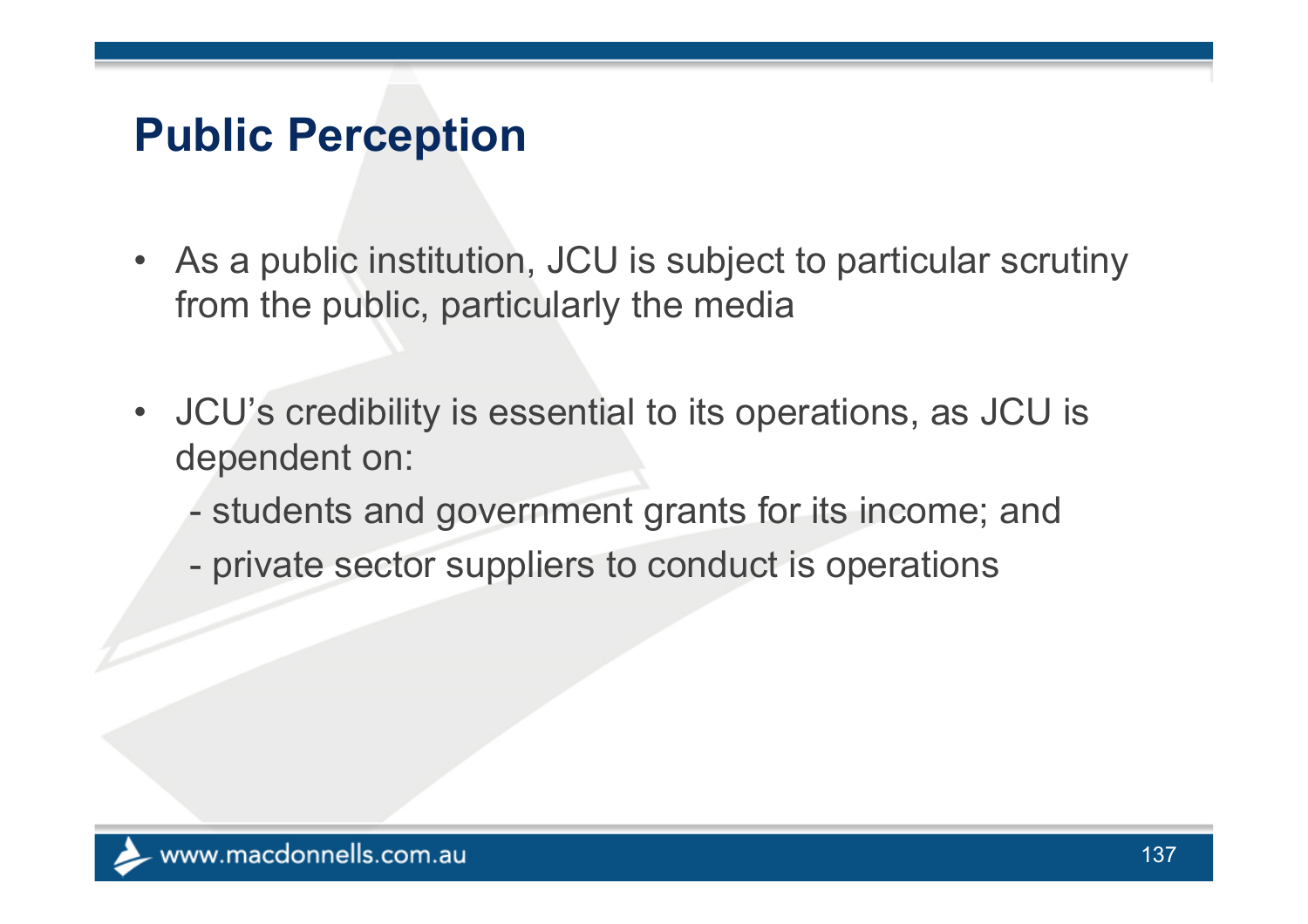#### **Public Perception**

- • A negative public or media perception could potentially damage:
	- $\mathcal{L}_{\mathcal{A}}$ JCU's ability to attract students and academics
	- - JCU's ability to obtain value for money from procurement processes – suppliers may withhold valuable ideas from tenders, decline to tender or increase their prices due to perceived difficulties
	- $\mathcal{L}_{\mathcal{A}}$ JCU's ability to obtain Government funding
- • Negative publicity in relation to procurement practices may also encourage other dissatisfied tenderers to challenge JCU's decisions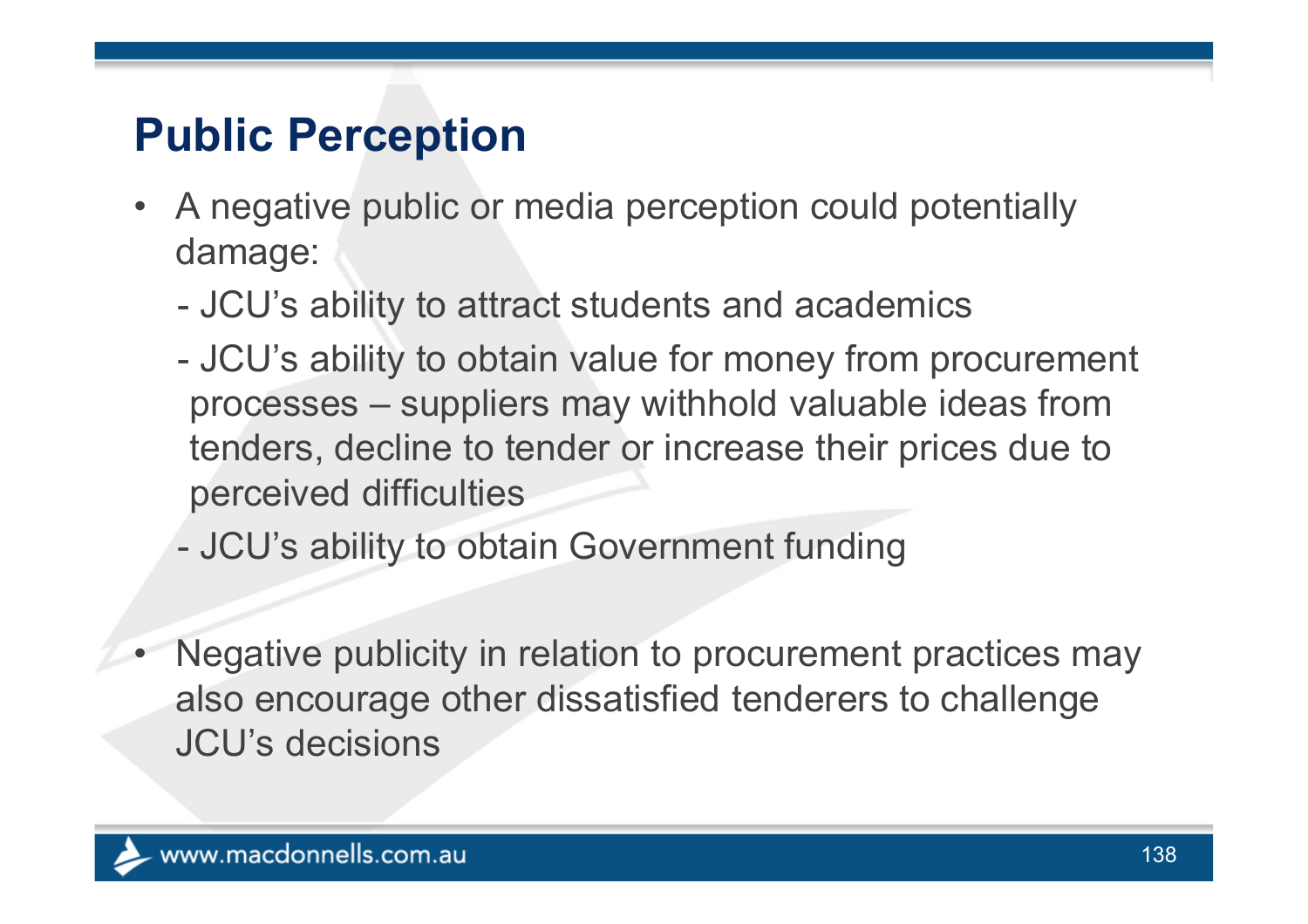#### **Public Perception**

- • Large procurement processes are often the subject of media coverage, sometimes positive, sometimes neutral and sometimes negative.
- $\bullet$  . In recent days we have seen a number of headlines relating to procurement processes undertaken by TMR and also JCU itself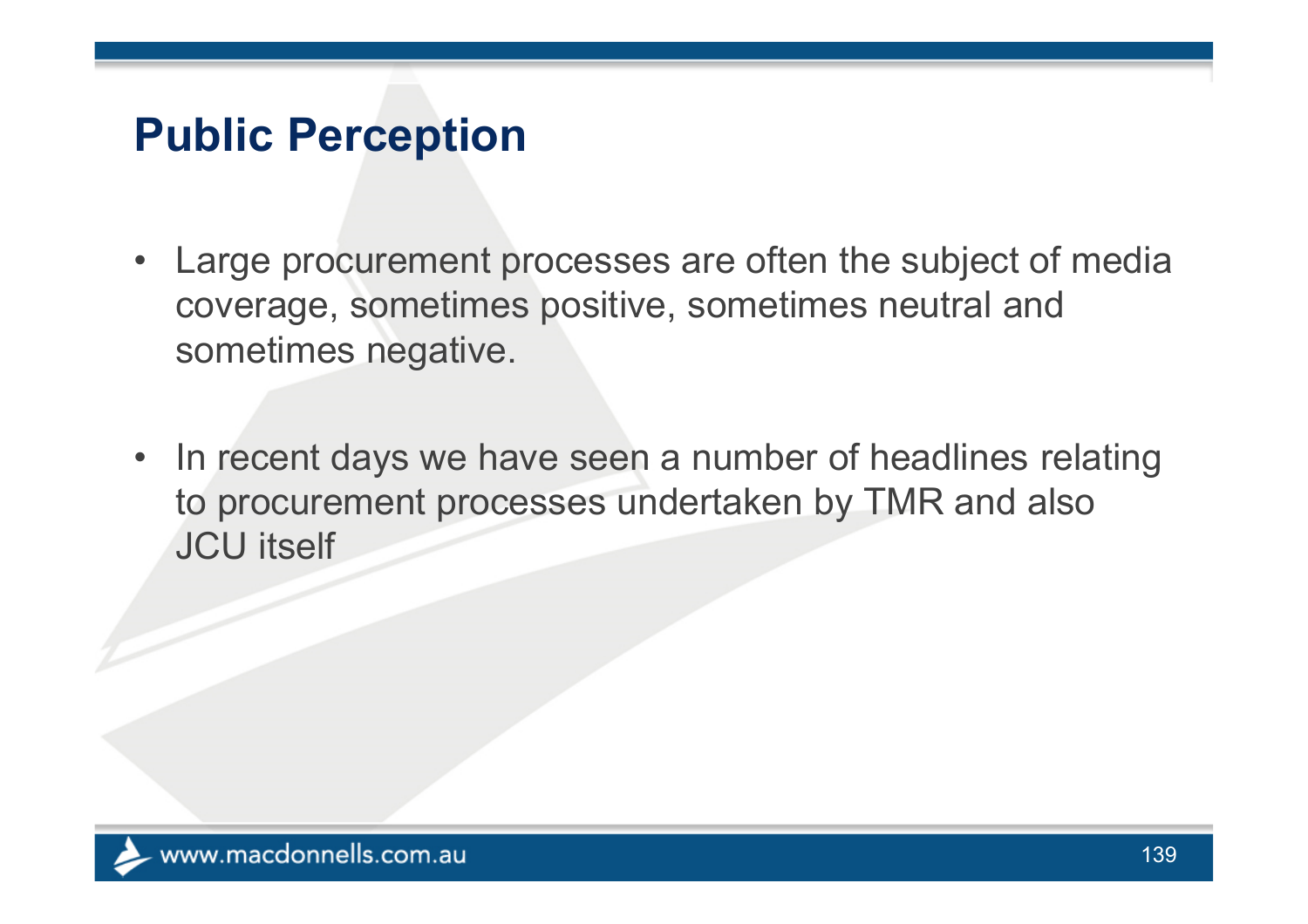

**Story revolved around a Brisbane based contractor engaged by Transport and Main Roads to build the ring road in Townsville who was not using local cartage contractors.**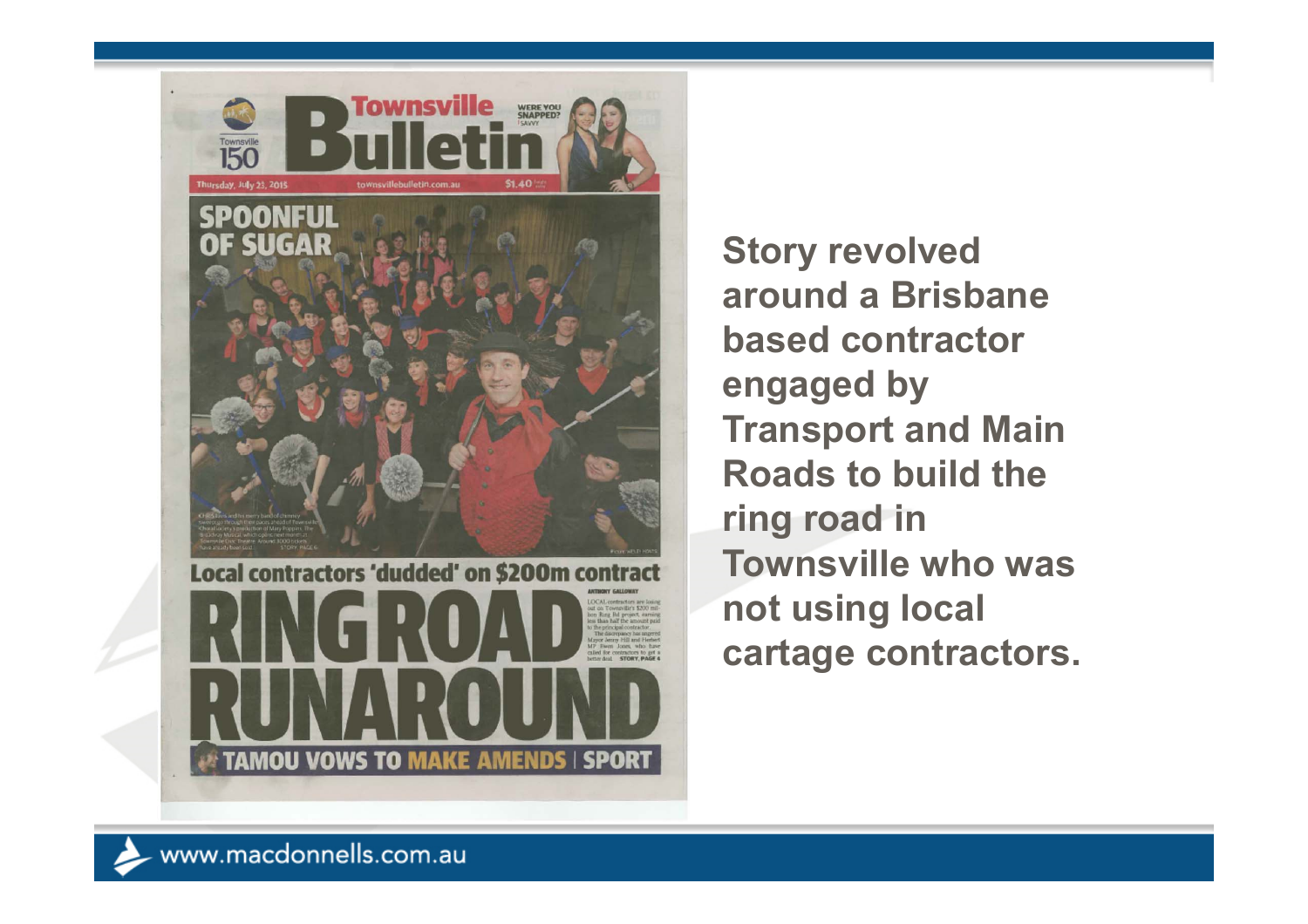#### **04 NEWS**

#### **Port has** capacity for China cattle deal

#### ANTHONY GALLOWAY

TOWNSVILLE'S port could trinle its live export trade with the region's cattle industry confident it will benefit from Australia's landmark trade deal with China. Many industry fig-

ures have expressed caution following the signing off on the deal to send one million cattle to China, with the country's disease protocol favouring cattle in Australia's south because of the prevalence of the non-infectious bluetongue disease in North Oueensland

But some of Queensland's leading cattlemen, who met in Townsville yesterday to discuss crucial recent develop ments in the international live trade market, were optimisti-China would alter its protocols to take in a significant amount of northern cattle. It comes after Townsville's

port has set records for live cattie exports the past two years handling 250,000 cattle in 2014 and 165,000 so far this year. AgForce cattle president Bim Struss said he could see Port of Townsville's livestock

"doubling or trebling" on the back of the China deal. "We haven't seen the new protocols yet (and) it's all up in the air, but I would be surprised that if they're talking the numbers they're talking, if they wouldn't be taking some

northern cattle," he said. "There would have to be some relaxation, in my opinion, on that Bluetongue vector, or the way it's handled. "It may be as simple as cat-

tle with vector may be shipped LOCAL contractors are earnto certain ports ... and kept separate from other cattle.

it's going to be positive." Beef producer Alex Stubbs, number of "middle men". said Townsville could export a

www.macdonnells.com.au

**ANTHONY GALLOWAY** anthony.galloway@news.com.au

**FAMILY AFFAIR: Christine**<br>Taylor got into the spirit of<br>Daffodil Day with sons<br>Benjamin, 5, and Lachlan, 3.

ing less than half that being paid to the principal contractor "What comes out of it all. for work on the Townsville who asked not to be named. we're not sure yet but I think Ring Road, after the contract said Townsville contractors has been passed through a were being passed over during

and the Atherton Tableland, paying Brisbane-based Austra- wards because of the lian Premium Haulage nearly lot of the cattle being sent \$3 per tonne in haulage rates through Darwin as Australia for the project, with work subsent less cattle to Indonesia. contracted to local businesses panies who have the equip- there are major projects hap- ville area," the spokesman said. and all the risk," he said.



ments to give local companies a better opportunity to tender for work in the first instance. A local haulage operator, the tender process only to end

unnecessary middle man taking his cut," he said.

Local guys **The are going** backwards because of the unnecessary middle man

**Locals losing on job** 

TOWNSVILLE HAULAGE OPERATOR out-of-town businesses who then have to take their cut.

they are offering." commercial-in-confidence.

Cr Hill said the Federal tendering policy. "We all "The feedback I'm getting

A PROVINCIA PARK

THURSDAY JLL Y23 2015 TO WNSVILLEBULLETIN.COM.AU

**Golden opportunity** 

for us to do our bit

**CANCER Council Queensland is<br>calling on Townsville to help save** 

Example of a compared to the state of the visit of the state of the state of the state of the state of the state of the state of the state of the state of the state of the state of the state of the state of the state of th

prosed with cancer<br>for the contract of the contract of the contract into the disease<br>research into the disease<br>each year fhrough Dalfodil<br>Day, on August 28. The<br>rates from the rate may be a rate more than 9100 bunches of d

official Darfold Day, while<br>nationally the campaign aims to raise S8.5 million,"<br>CQ monatorial space of the properties of the properties of<br>the properties of the control of the properties of the properties<br>of the control o

with the Queensland Charter shut out from these contracts." for Local Content guidelines. Mr Jones said overly com who owns 1000ha of cattle 1t's understood principal updoing the work for less. ment and skills to do the job "More than 80 per cent of plicated tender documents property between Mirriwinni contractor Seymour Whyte is "Loca plant, subcontractors and shut out. "The winner of the materials on the Townsville tender doesn't get their hands "We have had to head out of Ring Road, section four, have dirty any more, and the sub-"We have many local com- town to look for work when been sourced from the Towns- contractor carries all the debt

pening on our doorstep simply because we can't cover our Government needed running costs with the rate address the issue through its The Department of Trans- understand the need for comport and Main Roads and Sey- petitive tendering but the benmour Whyte refused to efits for the local community comment on haulage rates paid should also be weighted as part to contractors, saying it was of this process," she said. A department spokesman from local businesses would said procurement complied indicate many of them feel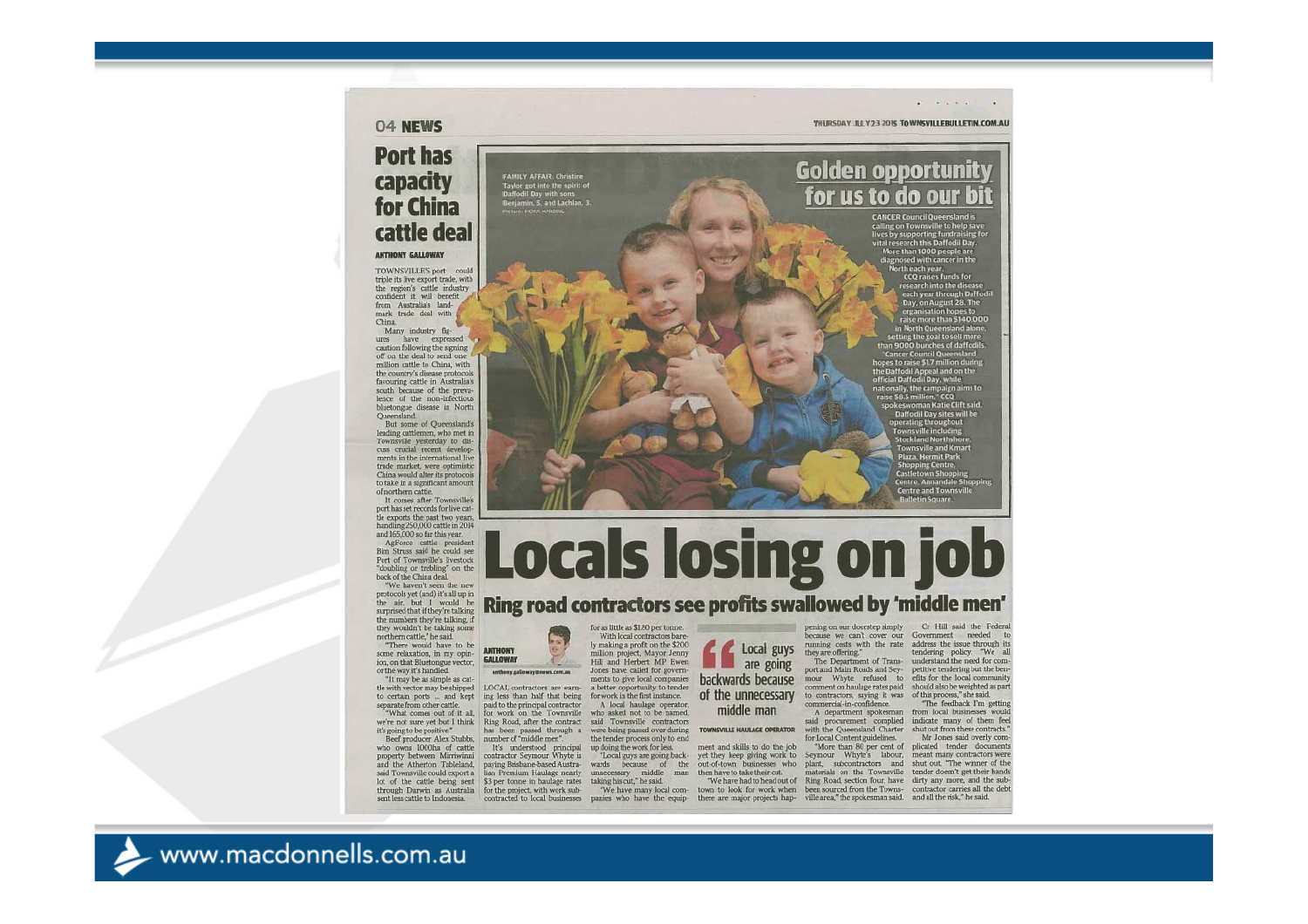# **JCU and Wu may still** do deal as roommates

#### **DANIEL BATEMAN**

JAMES Cook University has not ruled out a partnership with Chinese developer Benny Wu to build on-campus accommodation in Cairns.

JCU confirmed yesterday it had been unable to reach an agreement with the Hong Kong property tycoon over the proposed \$30 million college. to be constructed at Smithfield.

The university had signed an exclusive dealing deed with Mr Wu's Hua Yuan (Australia)

Holding Pty Ltd, however the period ended on Friday.

Cairns campus head Professor Robyn McGuiggan said JCU would discuss the proposal with other potential developers to advance it, to be ready in time for the start of semester in 2017.

"We are out of the exclusive dealing period with Benny Wu. but it does not mean there aren't conversations still occurring with Benny Wu's group." she said.

"It means it opens it up to

other groups who we can have conversations with as well."

She said the university had already been contacted by a number of developers interested in the project.

The college was to house 300 students, offering fully catered single-room accommodation with ensuite bathrooms.

Prof McGuiggan revealed the original plan was for the building to made in China, and shipped to Cairns, to be completed. She said this could still happen.

"We aren't actually building the accommodation, so it's not really our decision. We did not make that as part of the requirement to move ahead with the deal." she said.

"It's up to whoever we go with - it will be their business model

"We'd love it to be made in northern Queensland, but it needs to be for the developer to be cost-effective or else we won't get any accommodation  $at$  all  $"$ 

**JCU** Student Association

vice-president Laura Walker said on-campus accommodation was vital to the growth of the university in Cairns.

"You only need to look to the Townsville campus to see how successful on-campus accommodation is to building a culture on campus, developing better sporting facilities and also creating, essentially, a whole community around the whole university," she said.

Hua Yuan (Australia) Holding Pty Ltd did not respond to a request for comment.

**Story concerns JCU's potential engagement of a development partner to deliver the on-campus student accommodation at the Cairns Campus**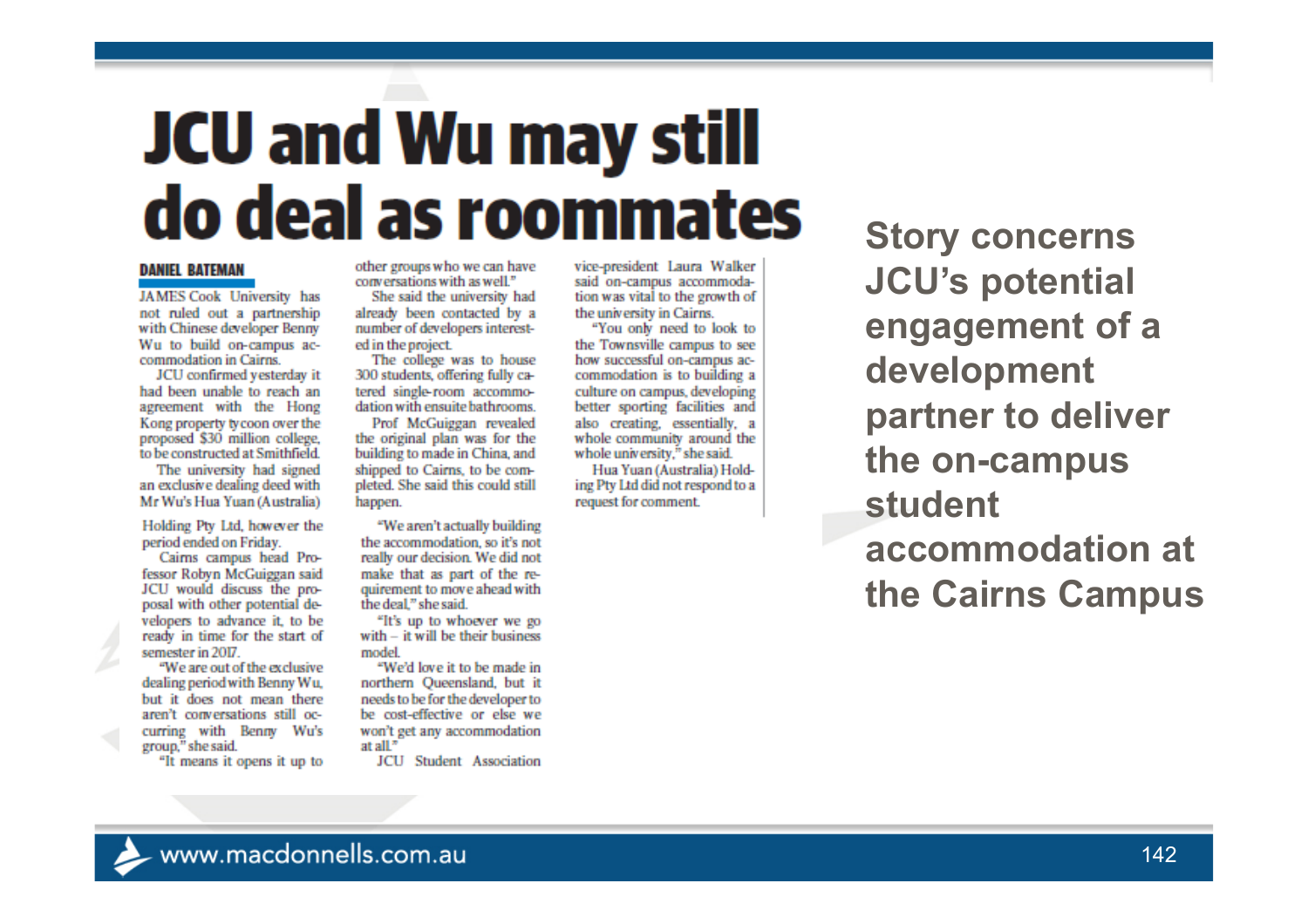#### **CASE LAW**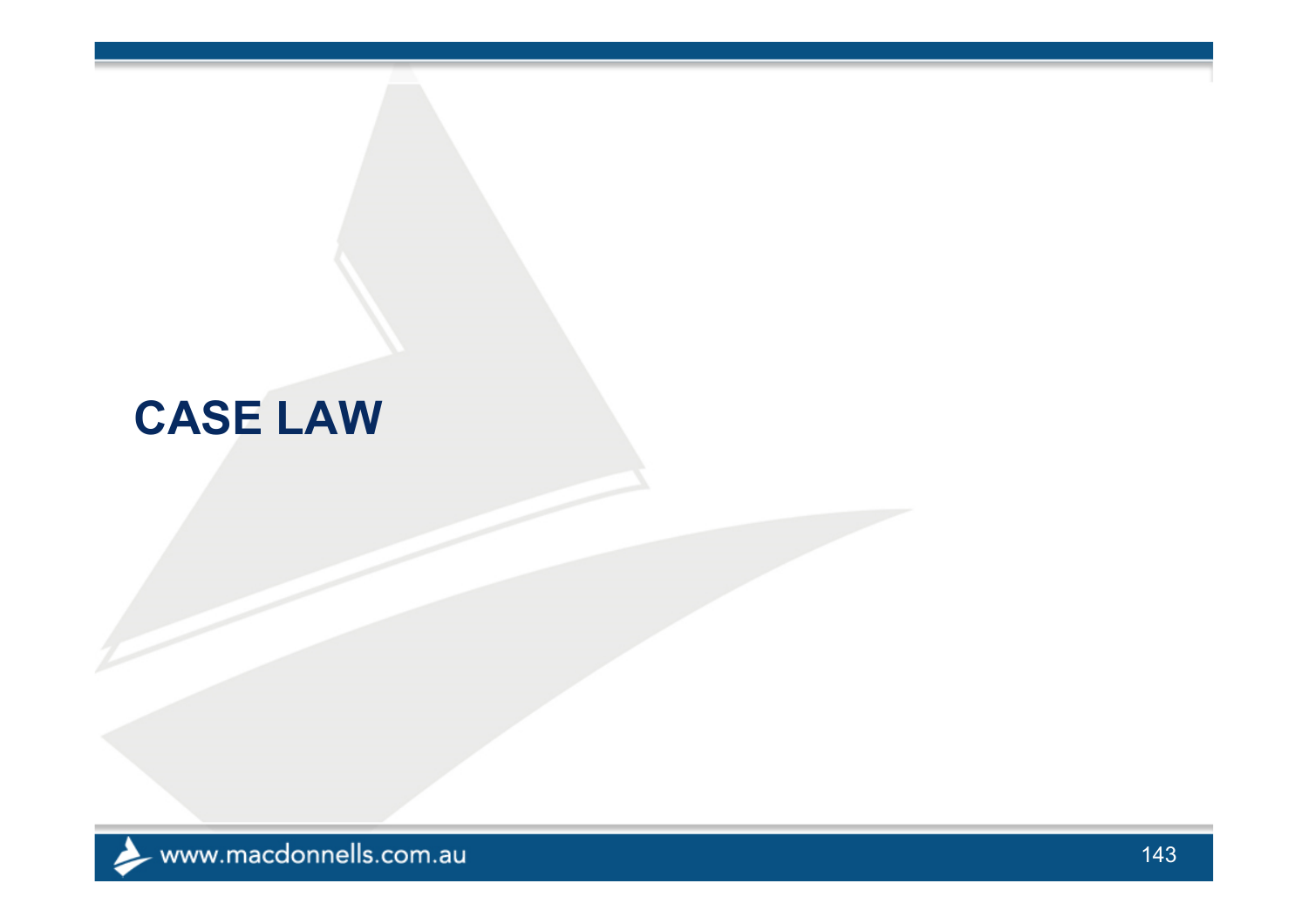#### **Case Law**

- $\bullet$  Case law is effectively law developed by judges handing down written decisions in Court.
- Most relevant case law concept in probity and procurement, is that of the process contract.
- $\bullet$  Commonly called a tender process contract but can apply to other procurement processes such as requests for expressions of interest.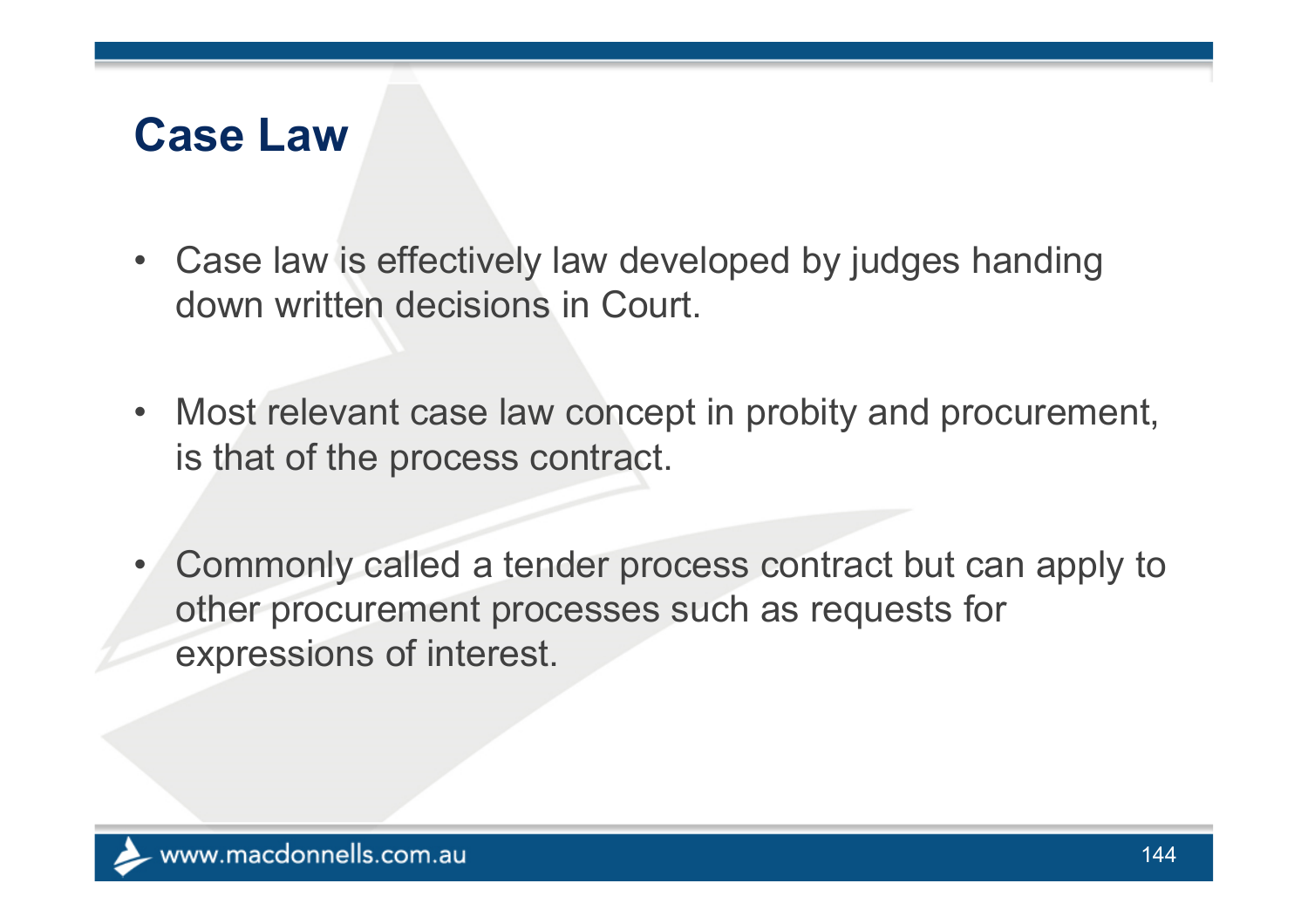#### **What is a Process Contract?**

- A contract formed between an inviter (purchaser) and a tenderer as to the conduct of the procurement process
- Binding on both inviter and tenderer.
- Sets out contractual rights and obligations of inviter and tenderer in respect of the procurement process.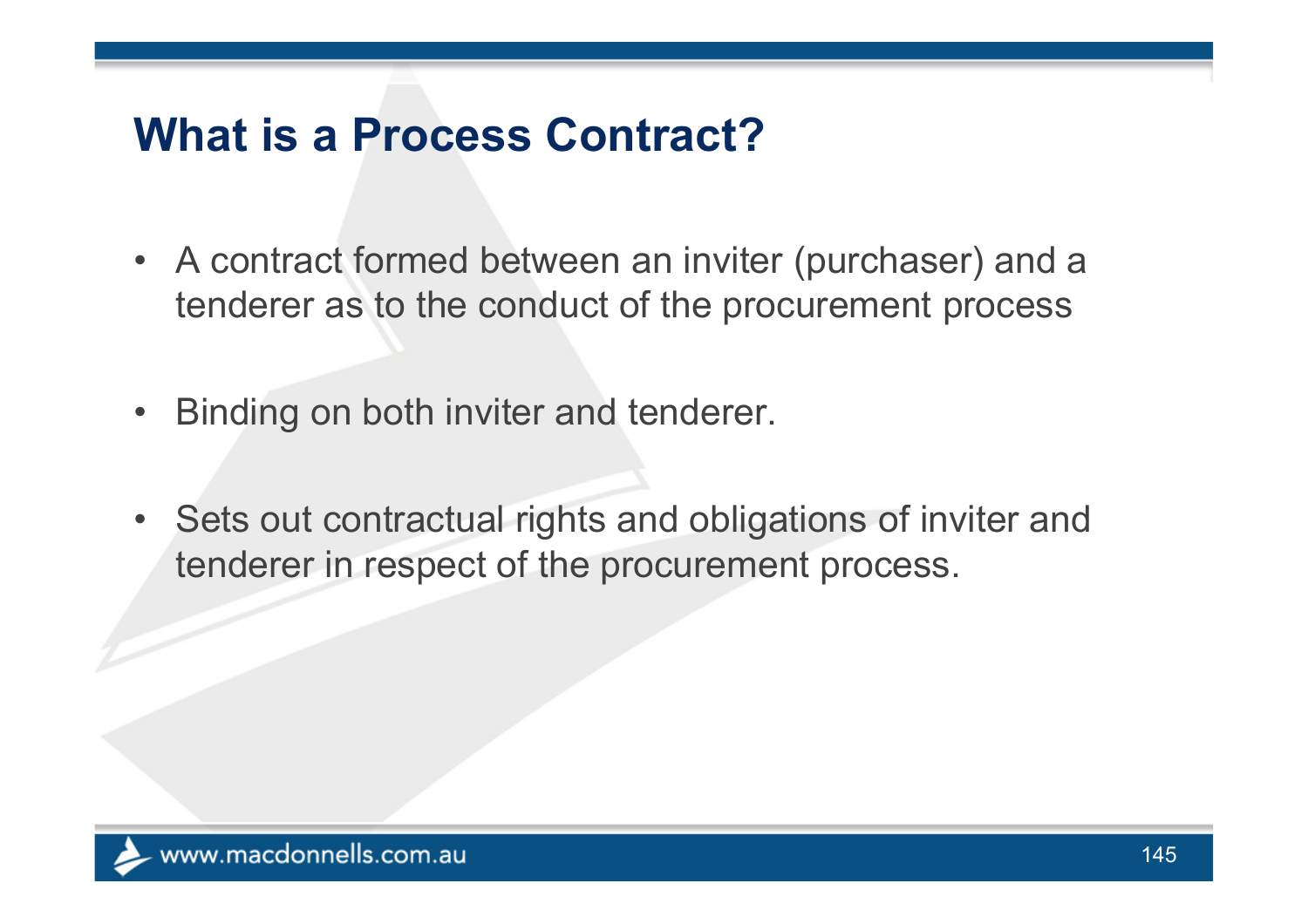#### **When will a process contract be formed?**

'*A review of the authorities suggests that courts are more willing to find process contracts as governing the relationship of the parties pre-award in cases where a timeline and detailed process, including evaluation criteria, are set out in such a way that suggests that an obligation (promissory in nature) to follow such timeline and process has been incurred.* '

 per Sifris J in *IPEX ITG Pty Ltd (In liq) v Victoria*  [2010] VSC 480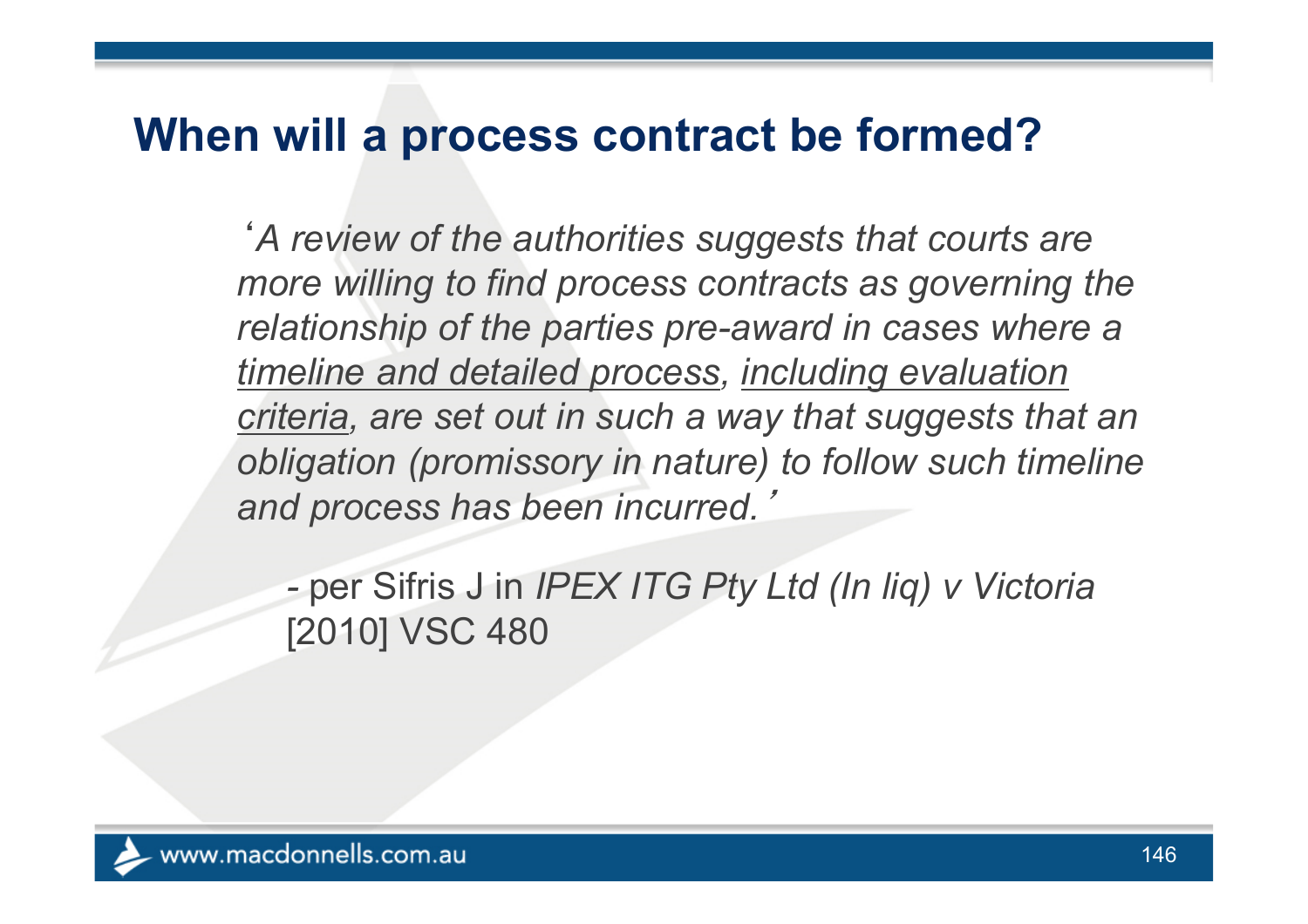#### **When will a process contract be formed?**

Courts have held that indicia of whether the parties intend to be legally bound by a process contract include:

- Whether the organisation calling tenders has sought unequivocally to exclude the operation of the tender process contract are clear an unequivocal;
- The inclusion of contract terms by which the tenderer is to be bound if successful;
- The detail and length of the tender; and
- • Representations made by the Principal to the tenderers regarding the process.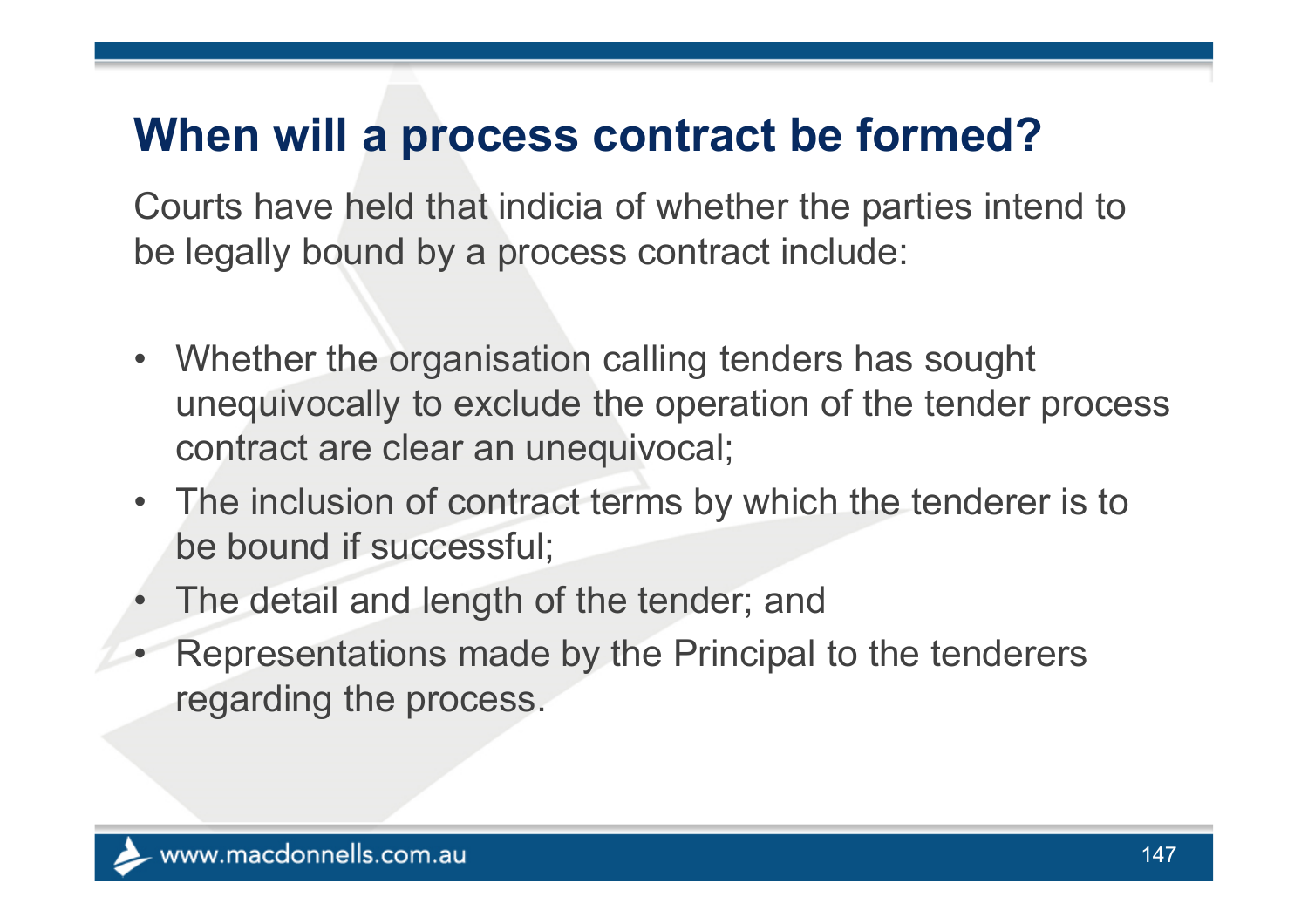#### **When will a process contract be formed?**

- The full facts and circumstances including:
	- - Terms in the request for tender that, for example:
		- $\circ$  the tenderer is unable to withdraw its tender during validity period;
		- o the tenderer must lodge a deposit with the tender;
		- o the purchaser will assess tenders in accordance with stated evaluation criteria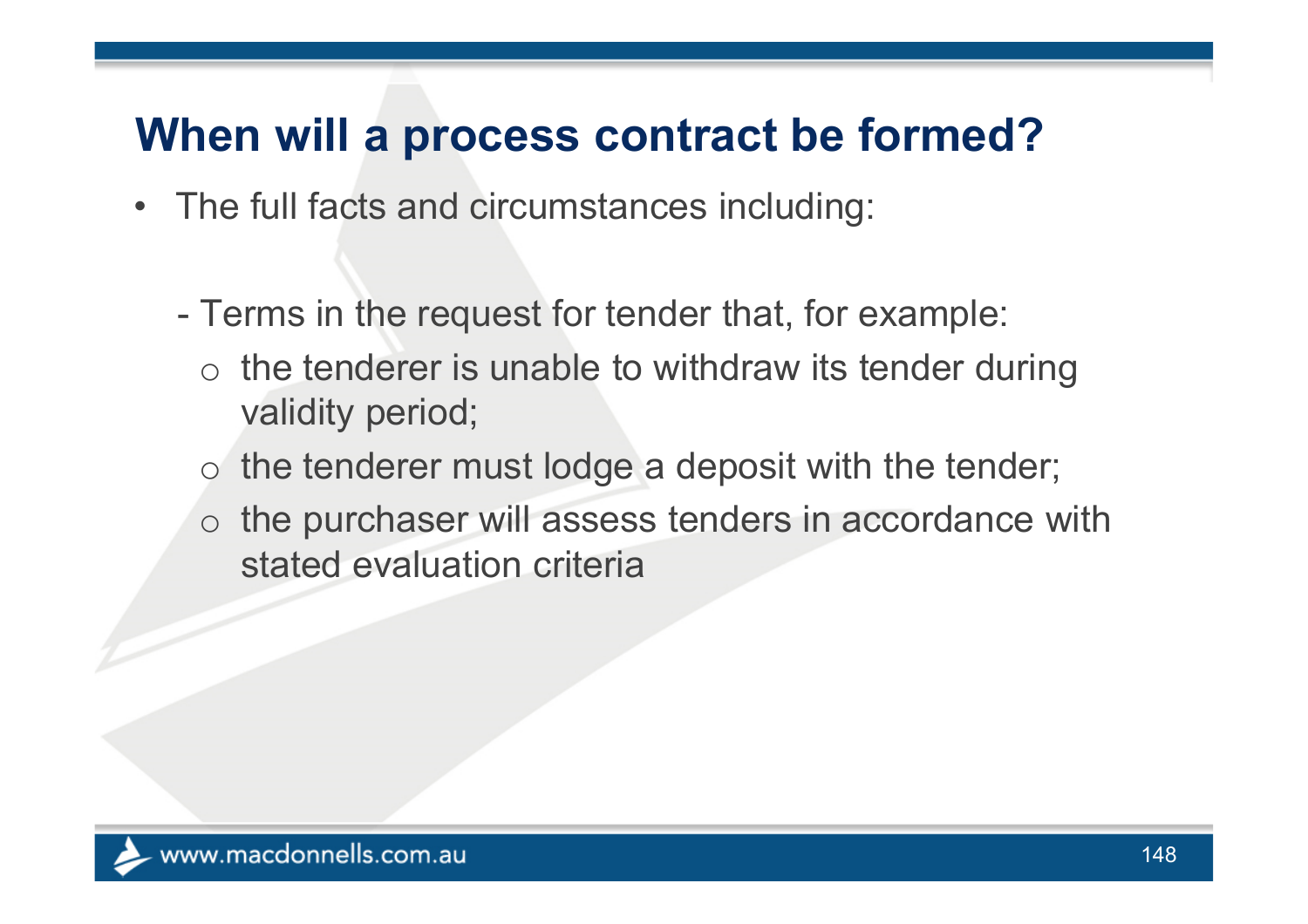#### **What are the terms of a process contract?**

- Terms of a process contract:
	- **-Express terms** e.g. the conditions of tendering or other relevant terms reduced to writing and included in the tender or tender addenda; and
	- **- Implied terms** i.e. terms implied by law
- Usual rules of construction (interpretation) of contracts applies e.g. for resolving inconsistencies etc.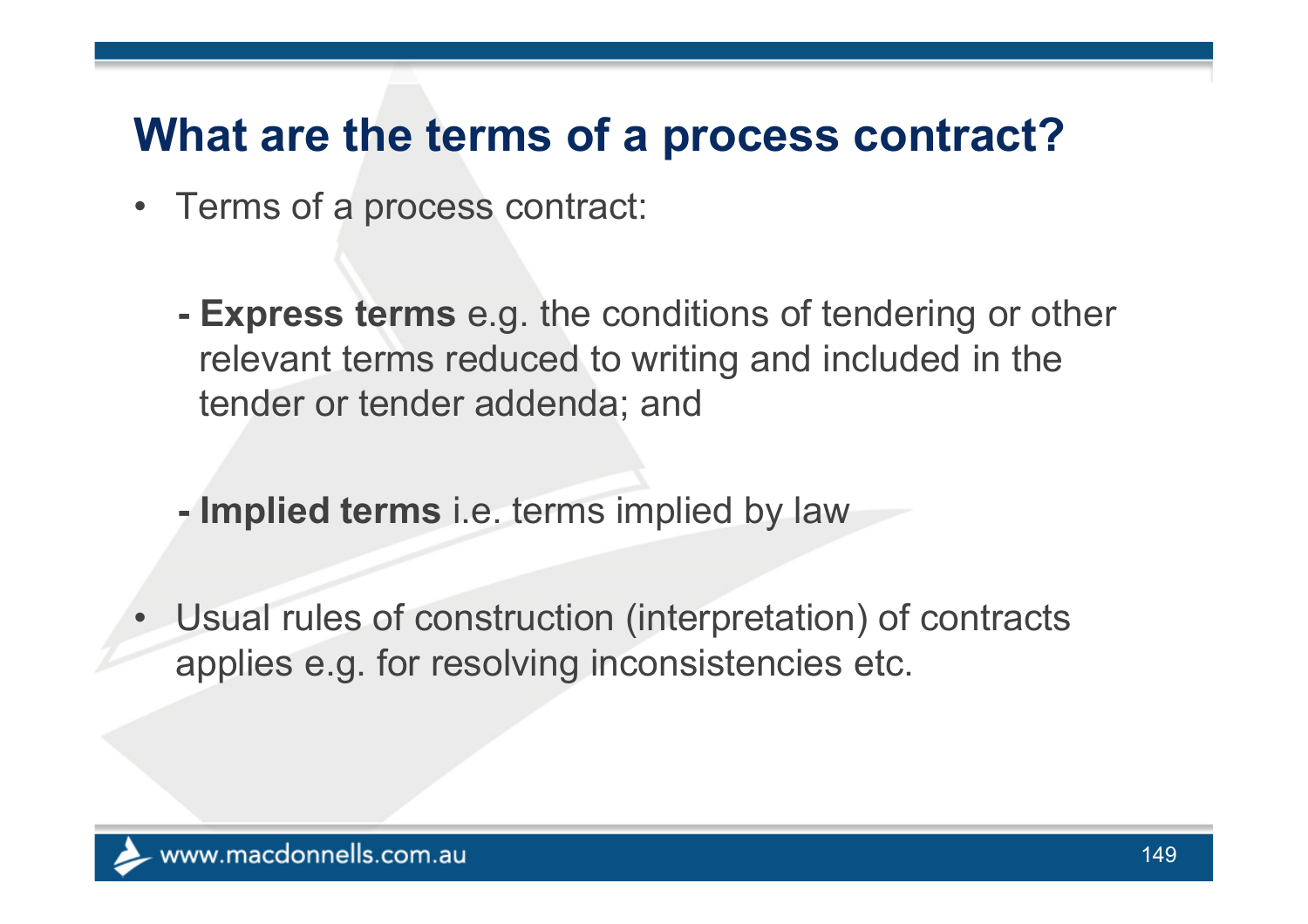#### **What are the terms of a process contract?**

 $\bullet$ **Implied terms: Obligation to act fairly and in good faith**

'The process contract imposes a duty to act in good faith at least to the extent that the [inviter] is precluded from acting subjectively in bad faith and must treat all tenderers fairly.'

 per Le Miere J, *Dockpride Pty Ltd v Subiaco [2005] WASC211 at [158]*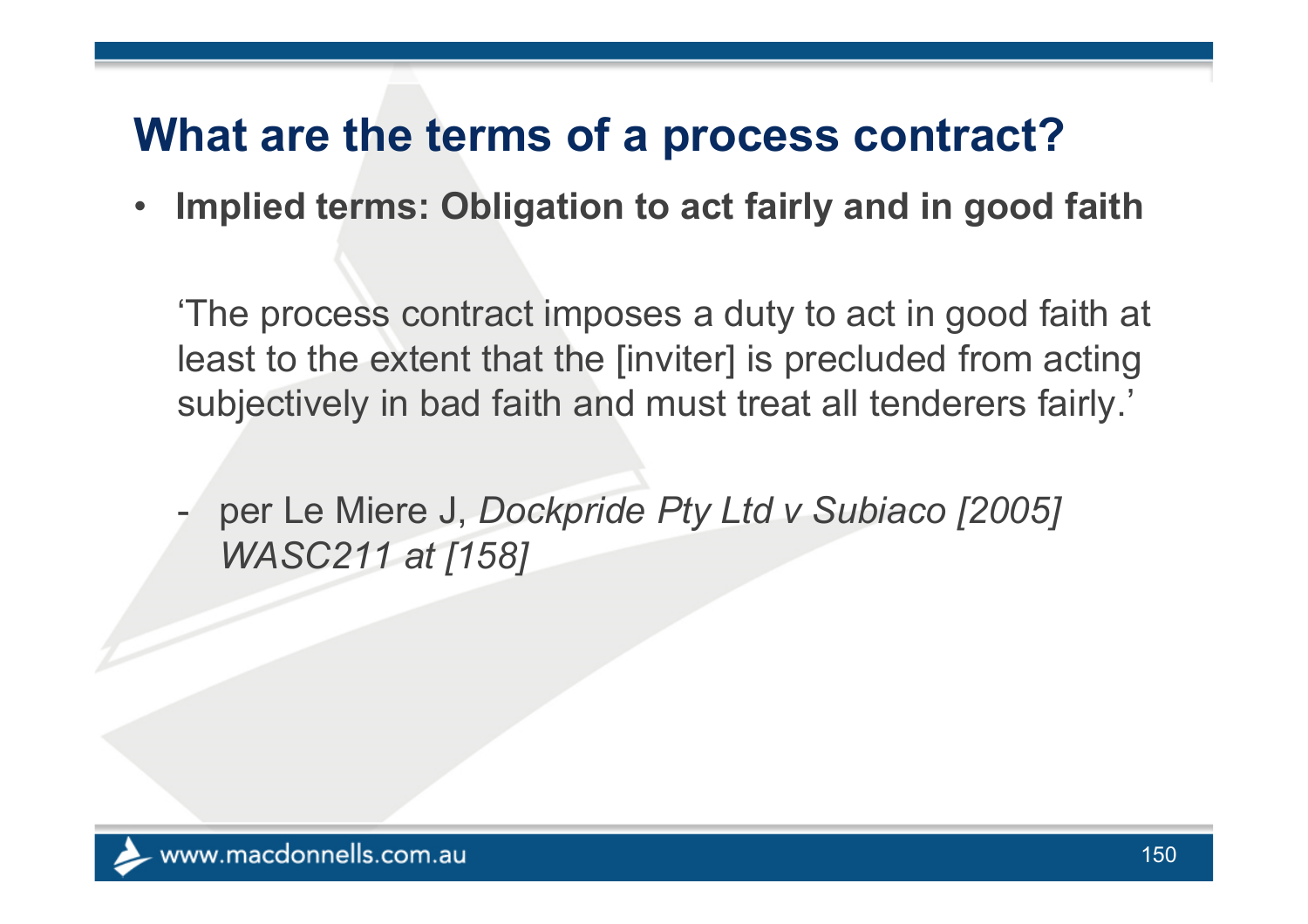#### **What are the terms of a process contract?**

- $\bullet$  **Implied terms**: **Obligation to maintain confidentiality**
	- - Not implied automatically in every process contract, but may be implied as a matter of law.
	- - In *Wagdy Hannah and Associates Pty Ltd v National Library of Australia* [2012] ACTSC126, Refshauge J, found that 'there was [in that case] a term implied into the "tender process contract " that the tender material of each tenderer would be kept confidential.'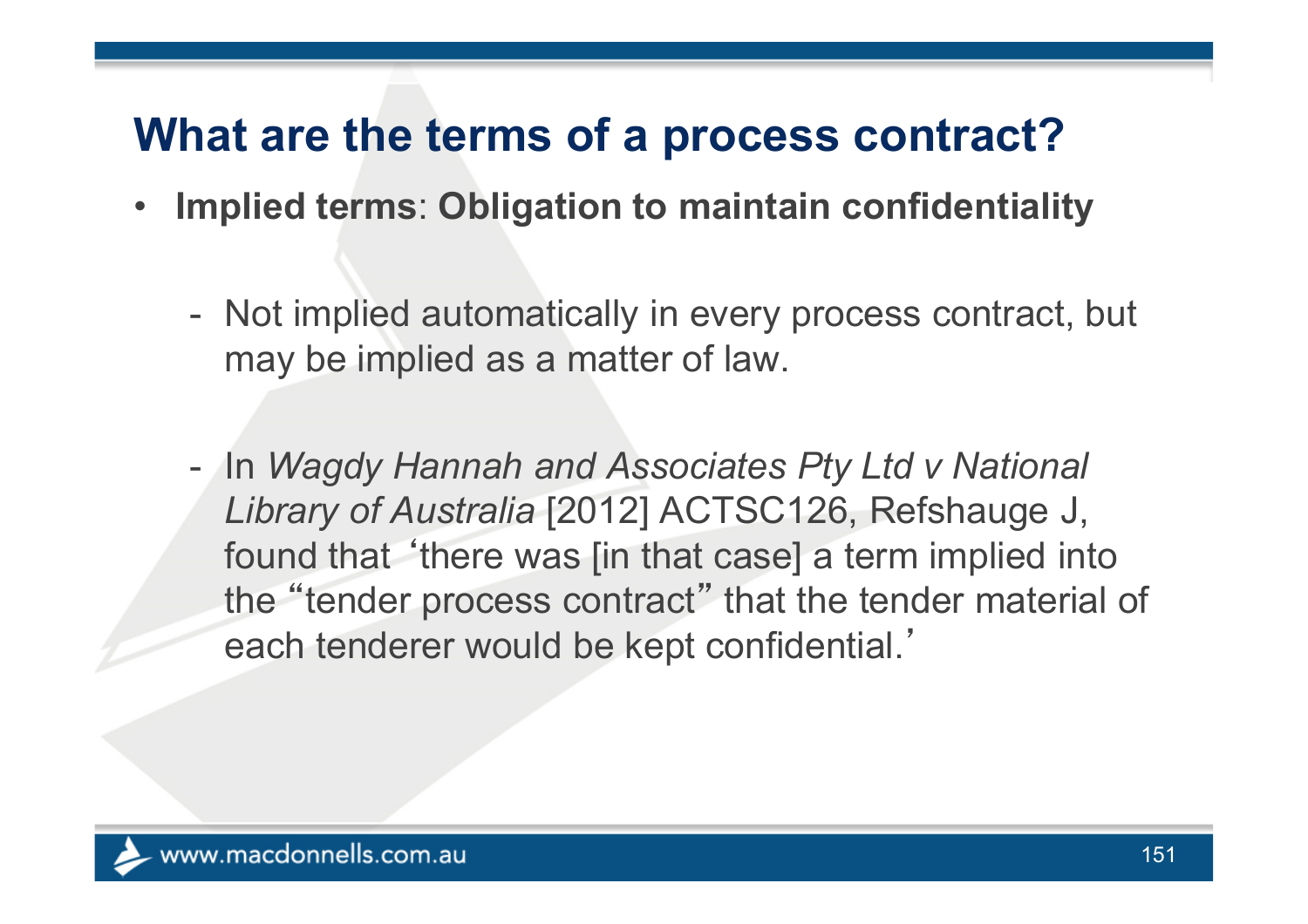## **What are the consequences of a breach of a process contract?**

- $\bullet$  Consequences of a breach of a process contract include:
	- $\overline{\phantom{0}}$  Damages (could include costs of preparing the tender and potentially the loss of chance of making a profit)
	- $\mathcal{L}^{\text{max}}_{\text{max}}$  Injunction preventing the award to another party or an order awarding it to the aggrieved party
	- -[remedies under the Fair Trading Act]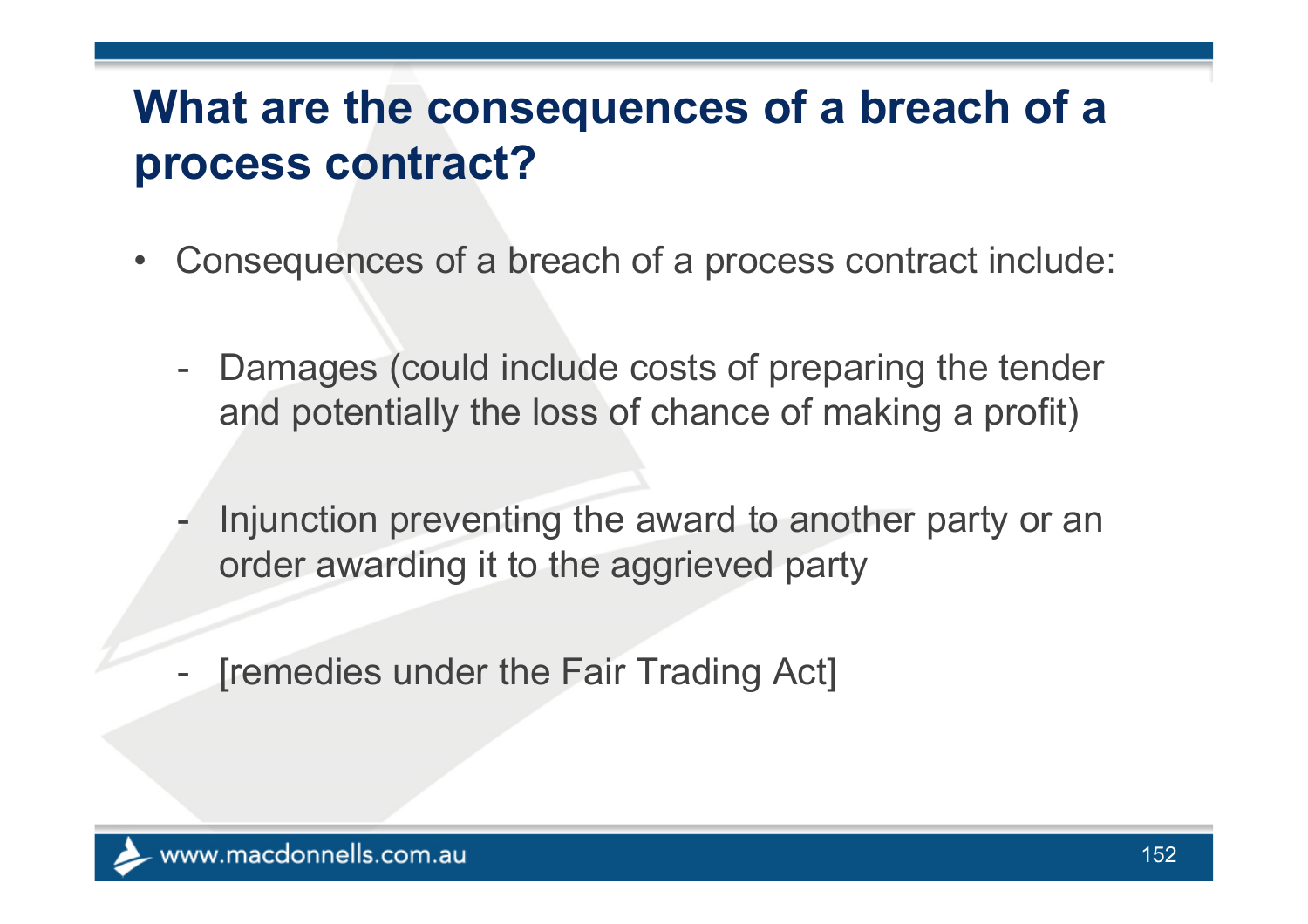#### **Probity Framework - Conclusion**

- **YOUR** actions or omissions as an individual involved in a procurement process can result in **YOU** being personally disciplined under JCU's Code of Conduct, your employment contract and potentially being prosecuted under the Crime and Corruption Act
- **YOUR** actions or omissions can result in JCU breaching relevant legislation and policies
- **YOUR** actions or omissions can result in JCU being sued by a dissatisfied tenderer
- **YOUR** actions or omissions can create a negative public perception of JCU as an organisation .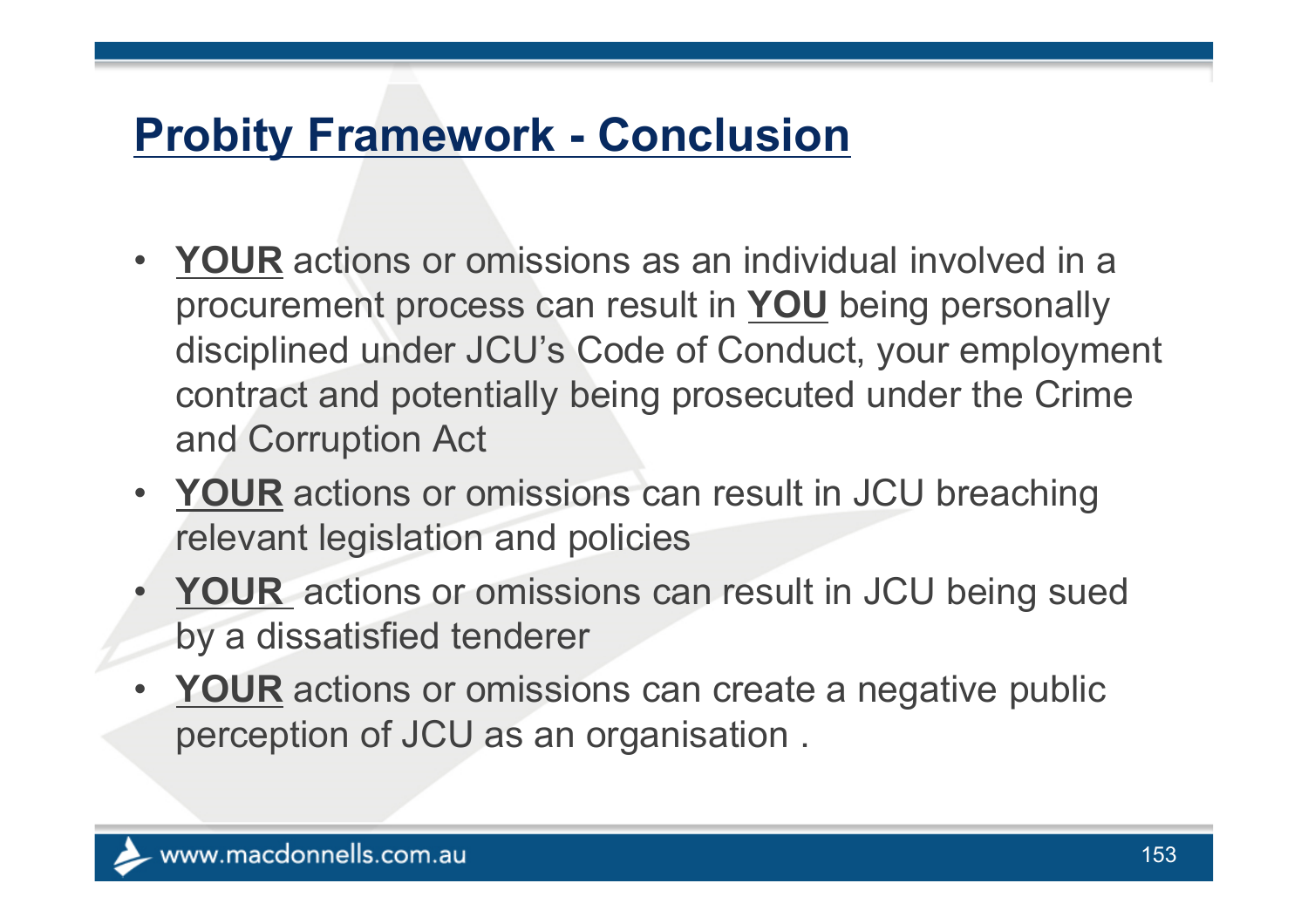# **Probity Tools**

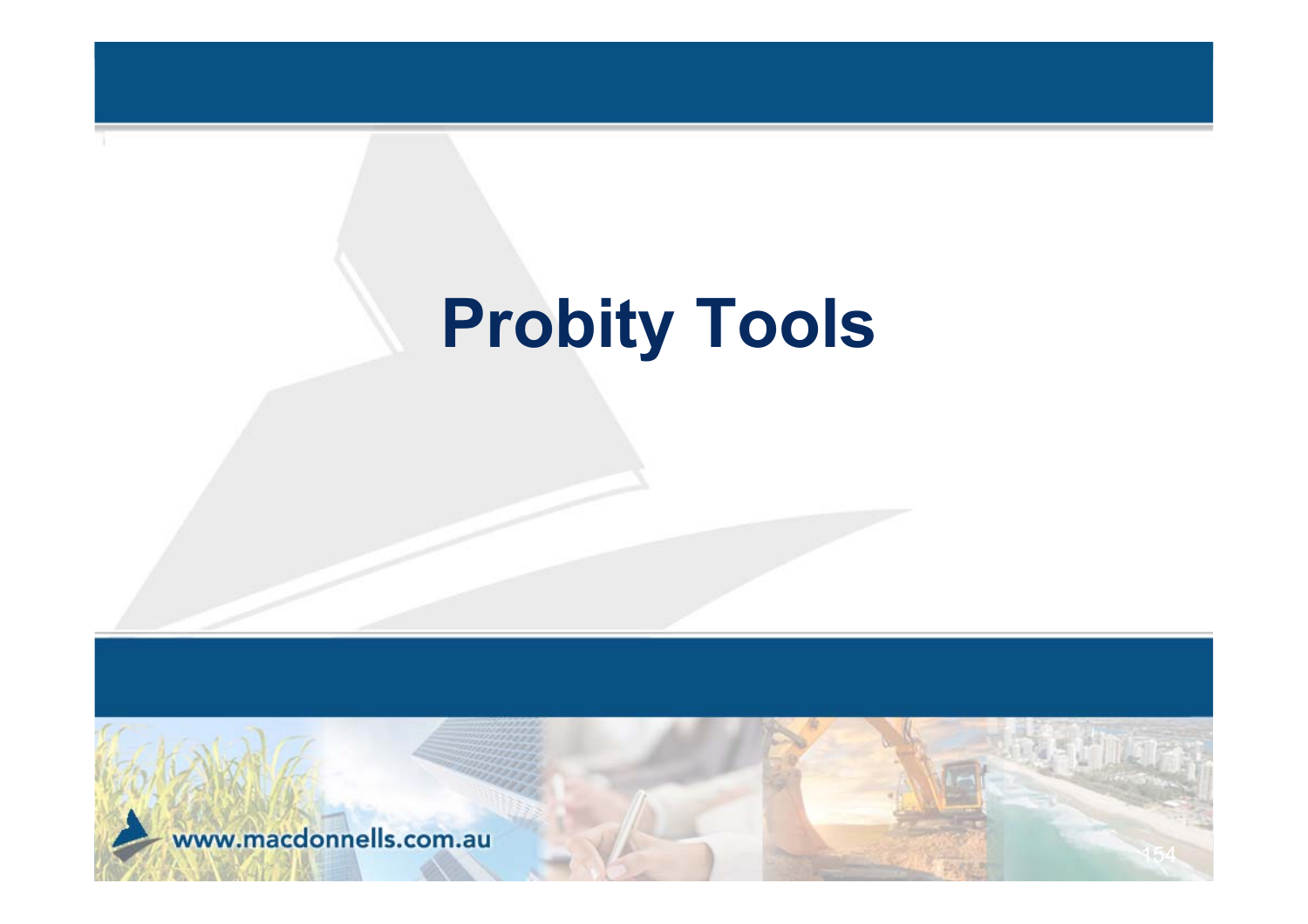# **Probity Tools**

- $\bullet$ How do I assist JCU discharge its probity obligations?
- $\bullet$  Procurement Planning
	- What is procurement planning?
	- Why is procurement planning important?
- Specific Probity Tools
	- Procurement Plan
	- Evaluation Plan
	- Probity Plan
	- Evaluation Summary Report
	- •Contract Management Plan
	- Probity Advisor
- •Education opportunities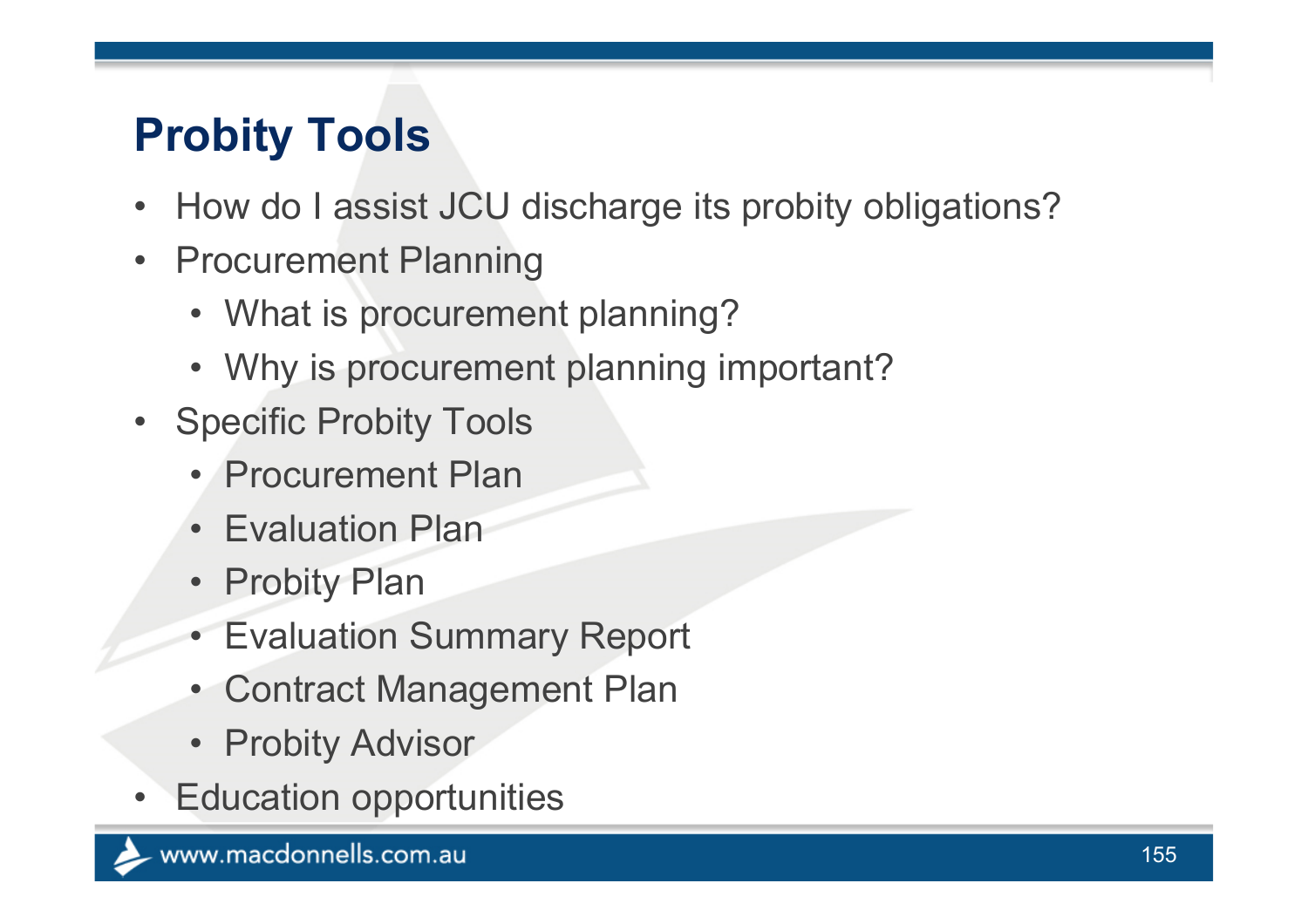# **How do I assist JCU discharge its probity obligations?**

- $\bullet$  Recap what we have considered today:
	- Introduction to concept of probity
	- Principles of probity
	- Probity framework and potential consequences for breach
- • Obligations not just on JCU, but on YOU as an employee of **JCU**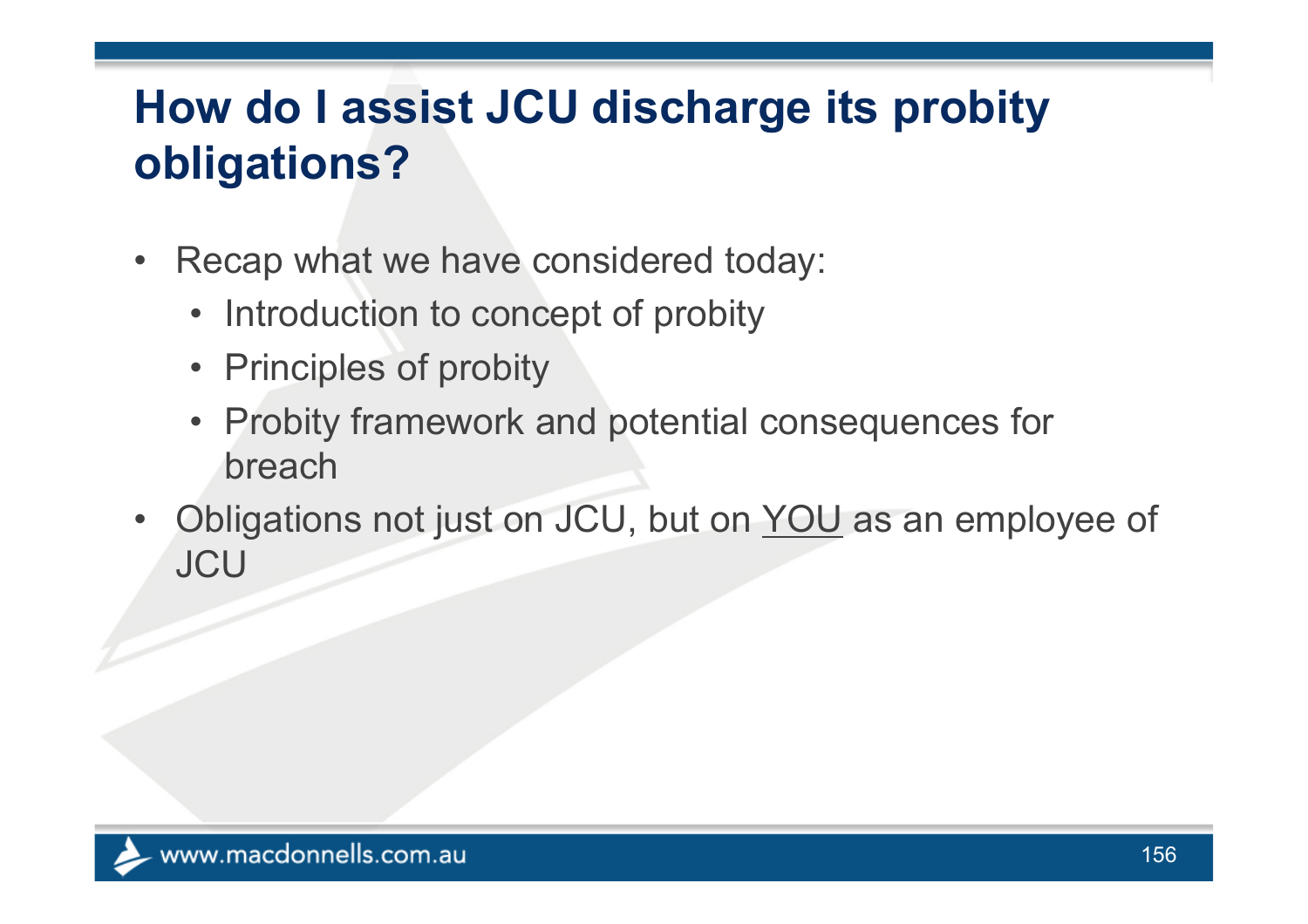# **How do I assist JCU discharge its probity obligations?**

- How do I assist JCU achieve probity in its procurement activities?
	- Early planning
	- Consult broadly
		- End users
		- Other users
		- Experts Procurement, legal, finance, probity
		- Supply market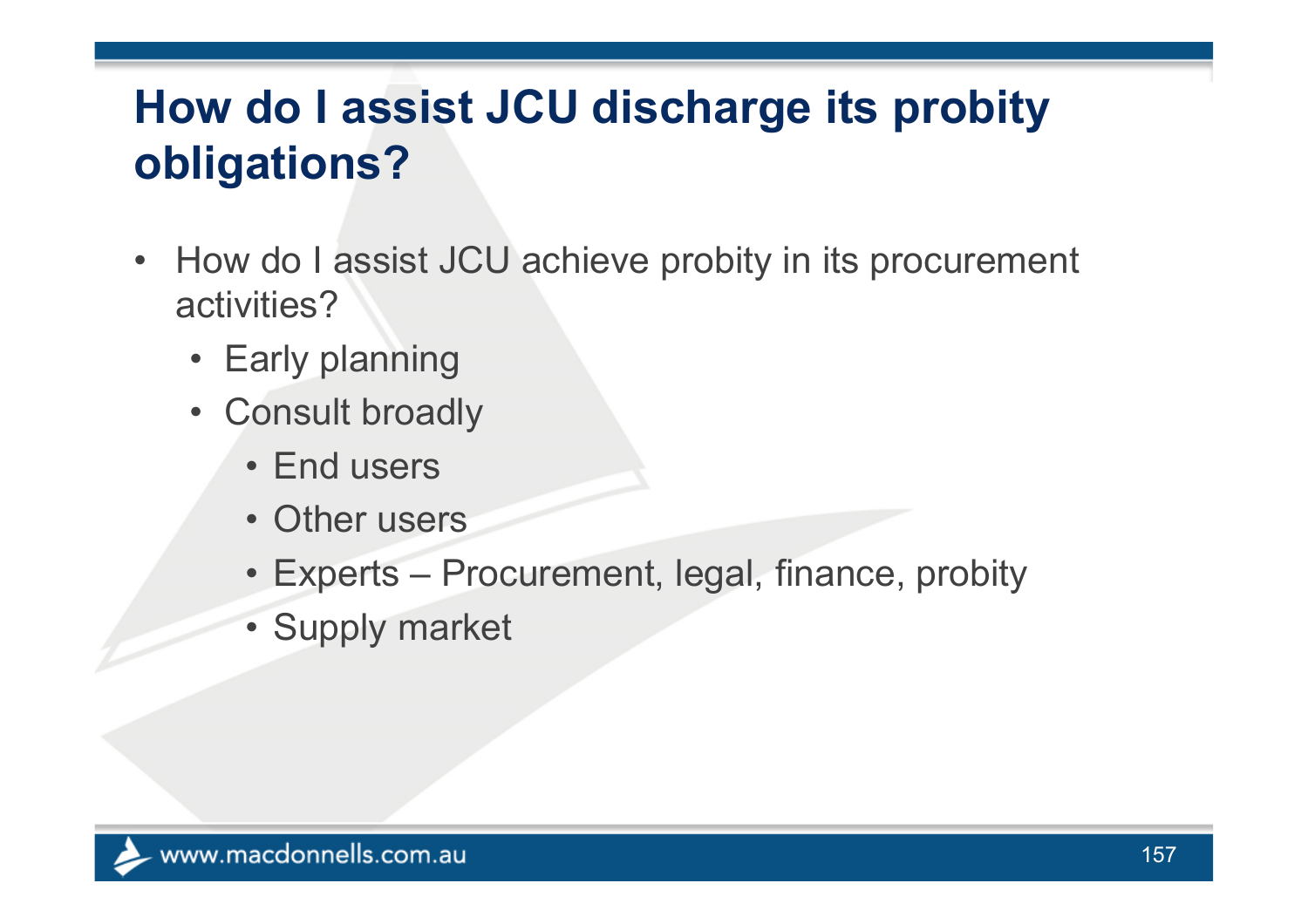# **How do I assist JCU discharge its probity obligations?**

- $\bullet$ **Documentation** 
	- Plans and reports
	- Communications
	- Meetings and actions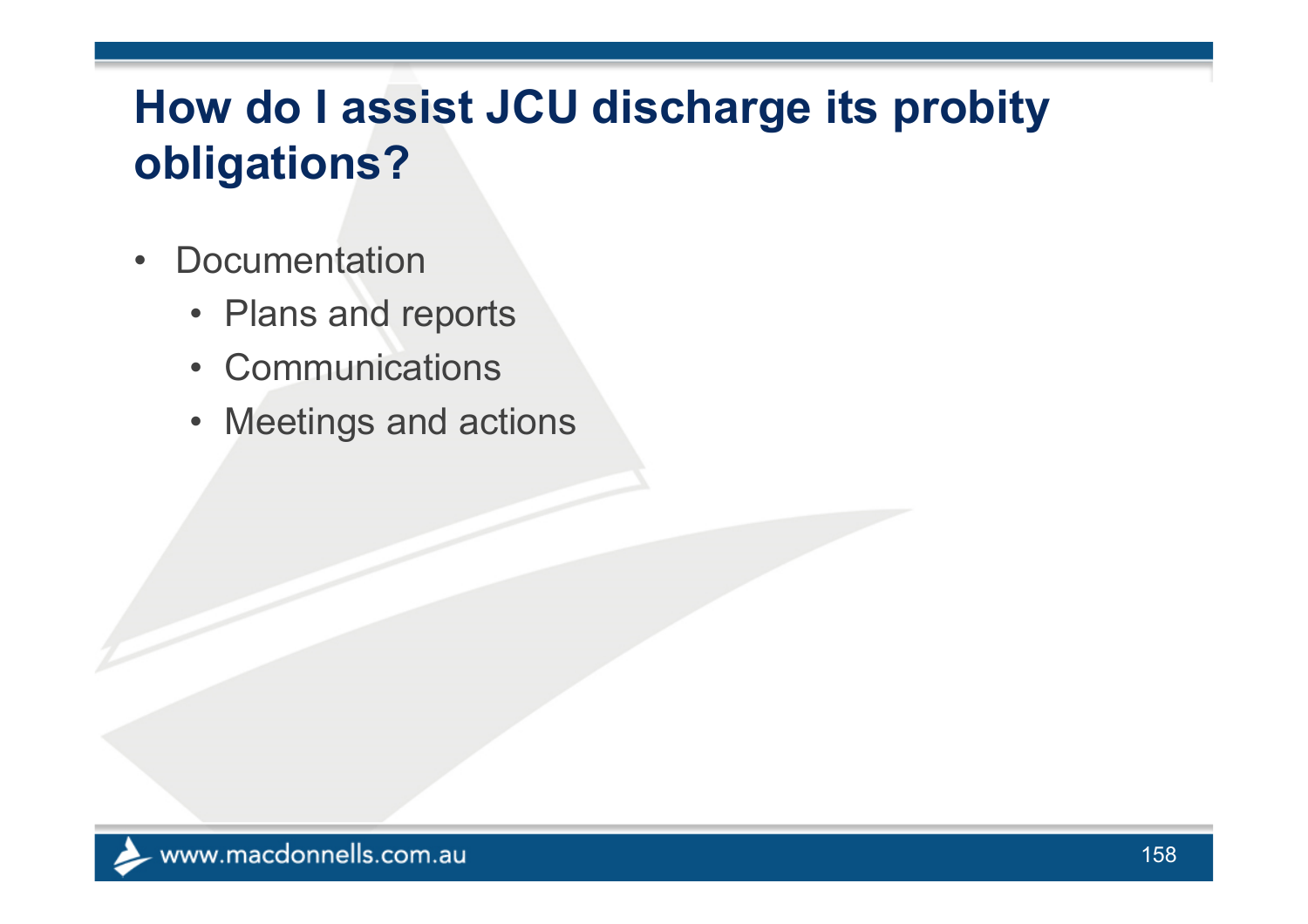#### **Procurement Planning**

#### "Proper planning prevents poor performance" **- Anonymous**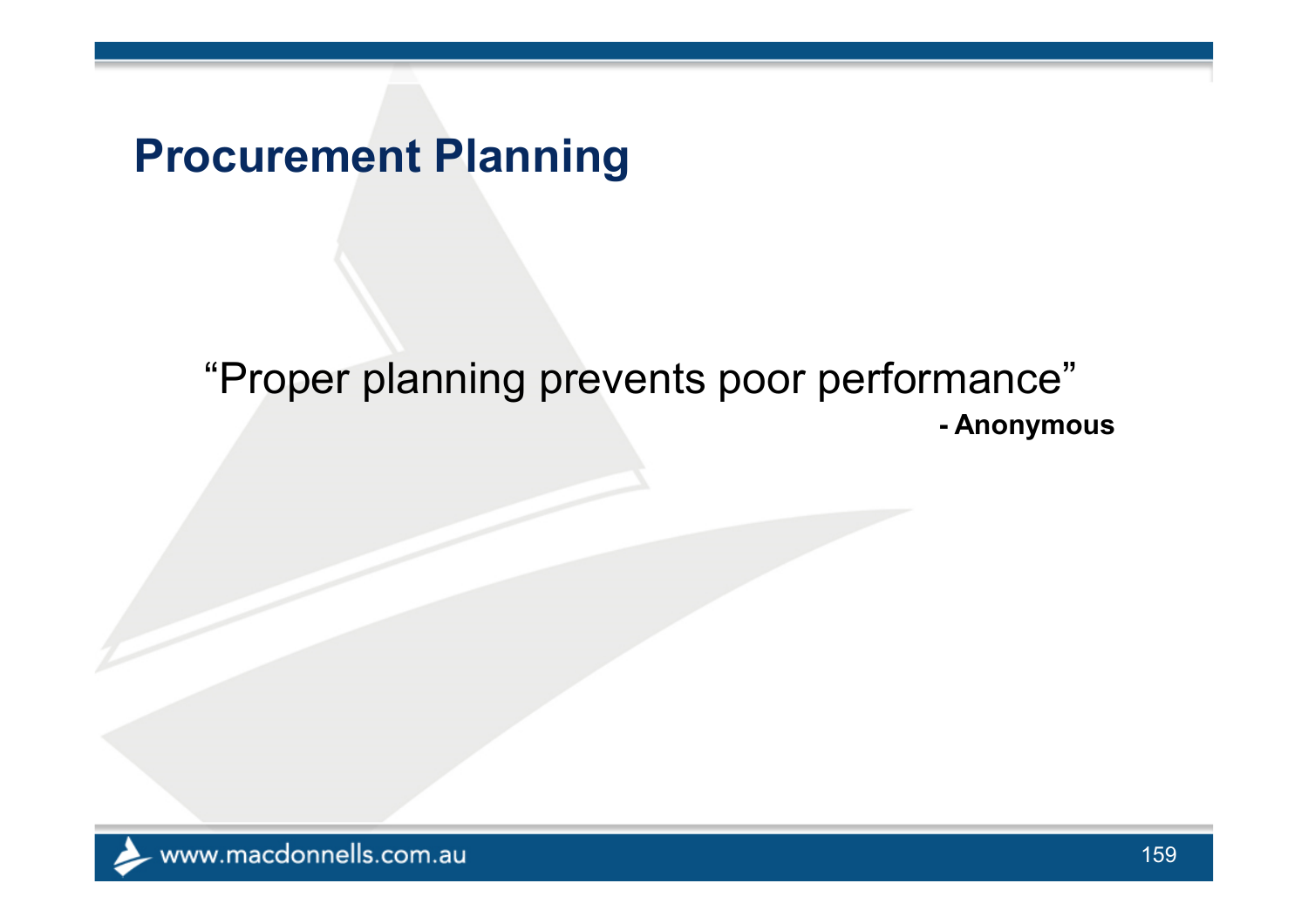# **What is Procurement Planning?**

- $\bullet$  Big or small – plan your procurement – EARLY!
	- What do we need?
	- Why do we need it?
	- How much money do we have to get it?
	- When do we need it?
	- Where do we need it?
	- How will we get it?
	- Who can supply it?
	- Who is responsible for getting it?
	- What could go wrong with the procurement process?
	- What does success look like for this procurement process?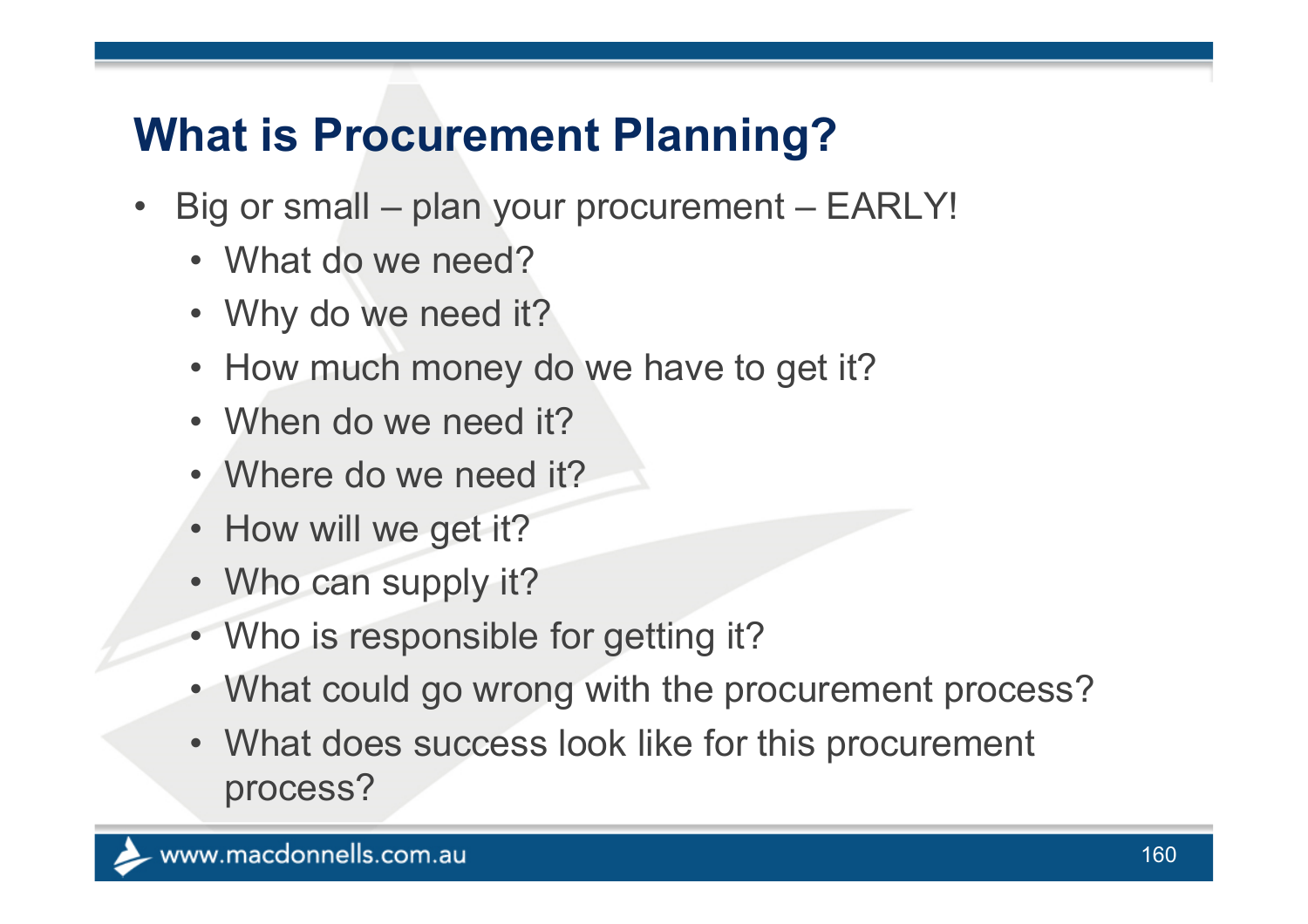# **What is Procurement Planning?**

- Extent to which you plan a procurement activity will vary, factors include:
	- What is JCU/my requirements and obligations under the Probity Framework?
	- Has this been done before (i.e. Standing Offer Arrangement, whole-of-Government Panels)?
	- Value and risk of the procurement activity?
	- Timeframes (poor planning should not create an emergency, you need to give yourself sufficient time)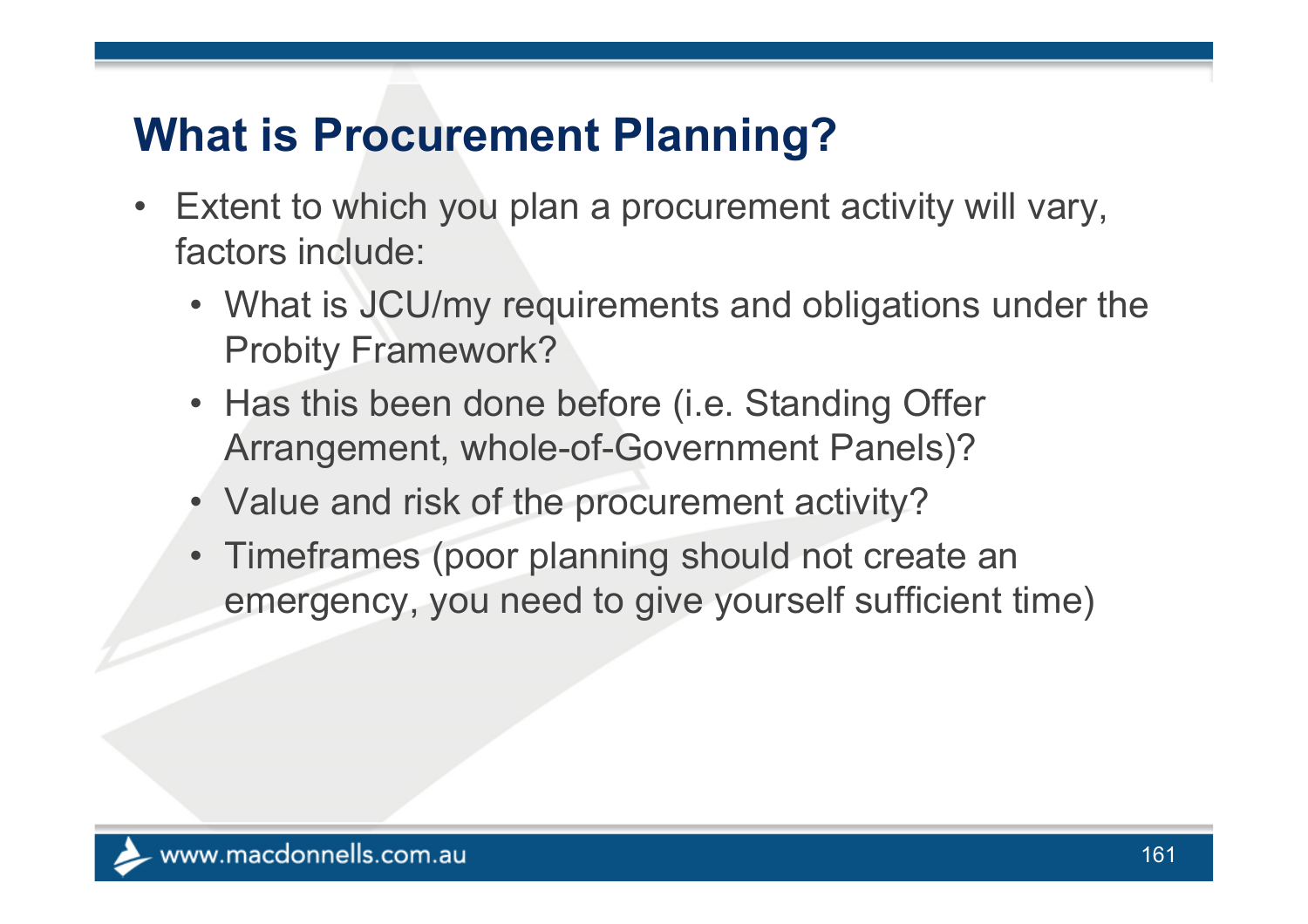# **Why is procurement planning important?**

- • Assists in ensuring you get the outcome that you want, without compromising probity
- $\bullet$ Defines the goods, services or works to be procured
- Establishes a timeline for the procurement activity to assist in identifying the most efficient and practical method to conduct the procurement activity can be determined
- Stakeholders start talking
	- End users, potential suppliers, financial delegates, procurement, legal, finance, probity
	- Options generation end goal, procurement strategy and contracting strategy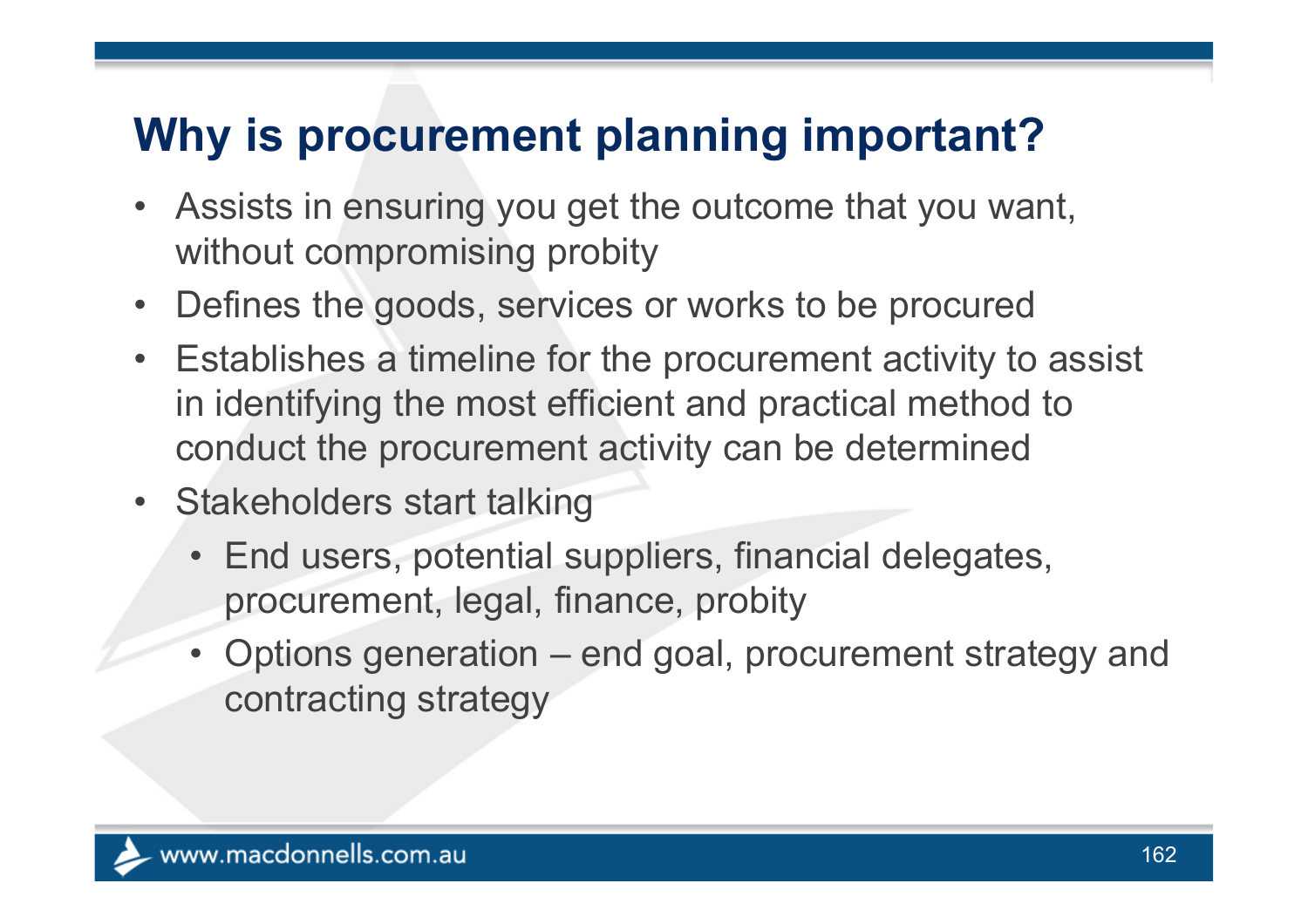## **Why is procurement planning important?**

- Analysis of the supply market
	- Makes for an informed buyer
- Identifies procurement and probity risks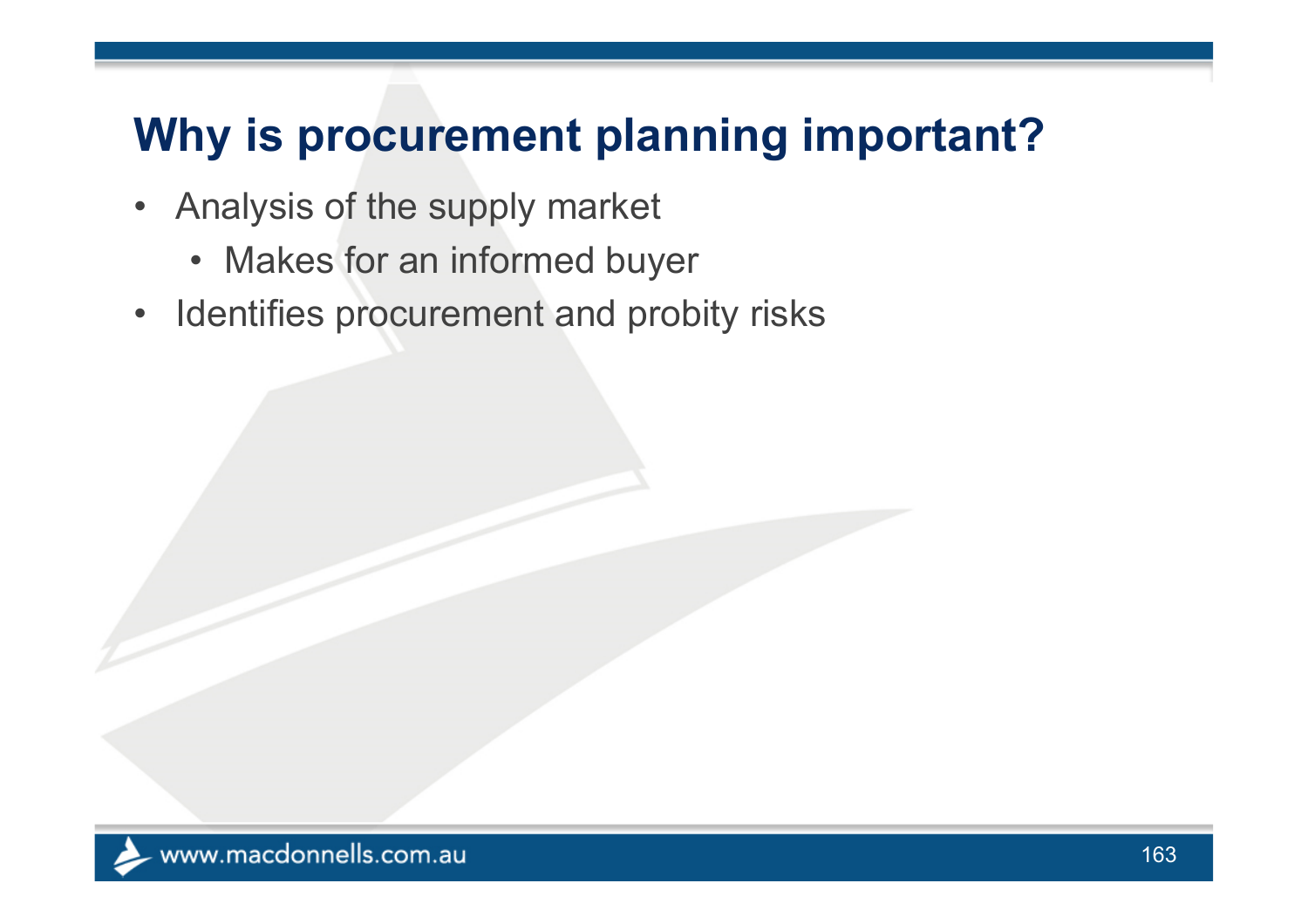# **Specific Probity Tools**

- $\bullet$ Procurement plan
- $\bullet$ Evaluation plan
- $\bullet$ Probity plan
- $\bullet$ Evaluation summary report
- $\bullet$ Contract management plan
- $\bullet$ Probity advisor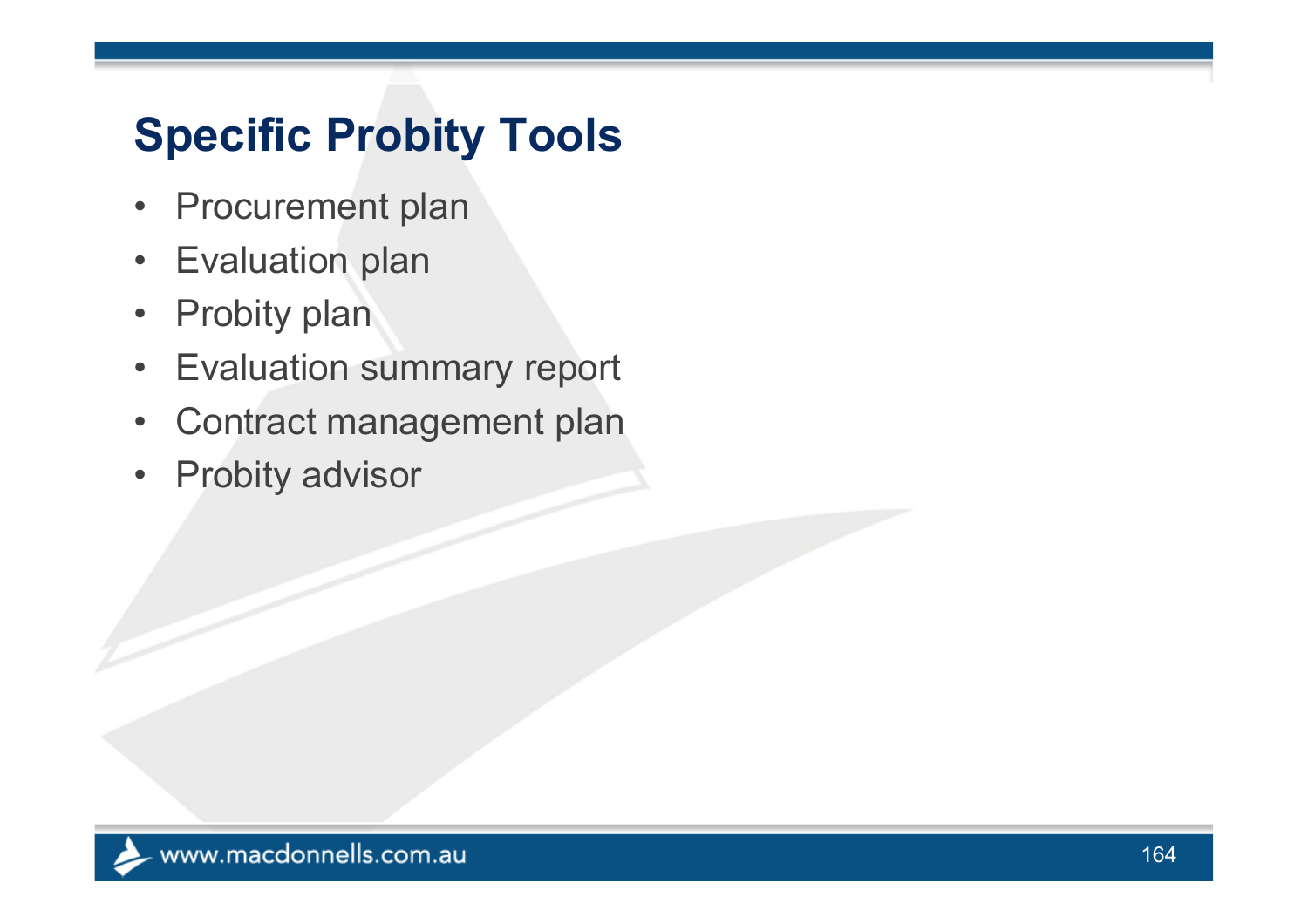#### **Procurement Plan**

- What is a Procurement Plan?
- •Why is a Procurement Plan important?
- What are the essential elements of a Procurement Plan?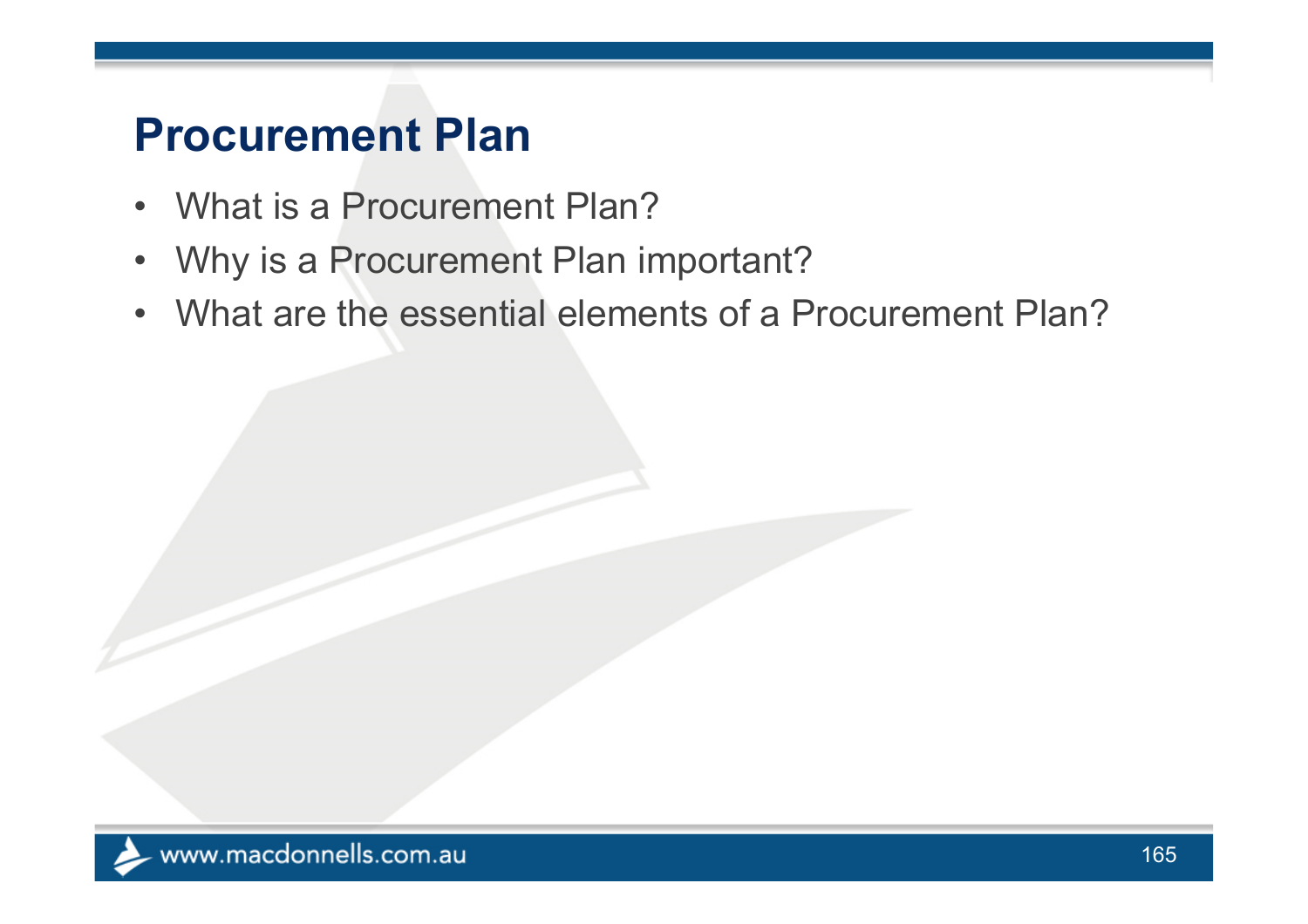#### **What is a Procurement Plan?**

- A procurement plan outlines the procurement strategy and market approach, the project brief and tender method. It builds the business case/investment justification and includes a governance framework for the tender process and contract management.
- It proposes how tenderers will be selected, how the tender process will be managed and who will be responsible. It includes the basis for tender evaluation and key performance indicators for the proposed contract.
	- - *Procurement Guidance: Planning for significant procurement*, Queensland Department of Housing and Public Works, 2014.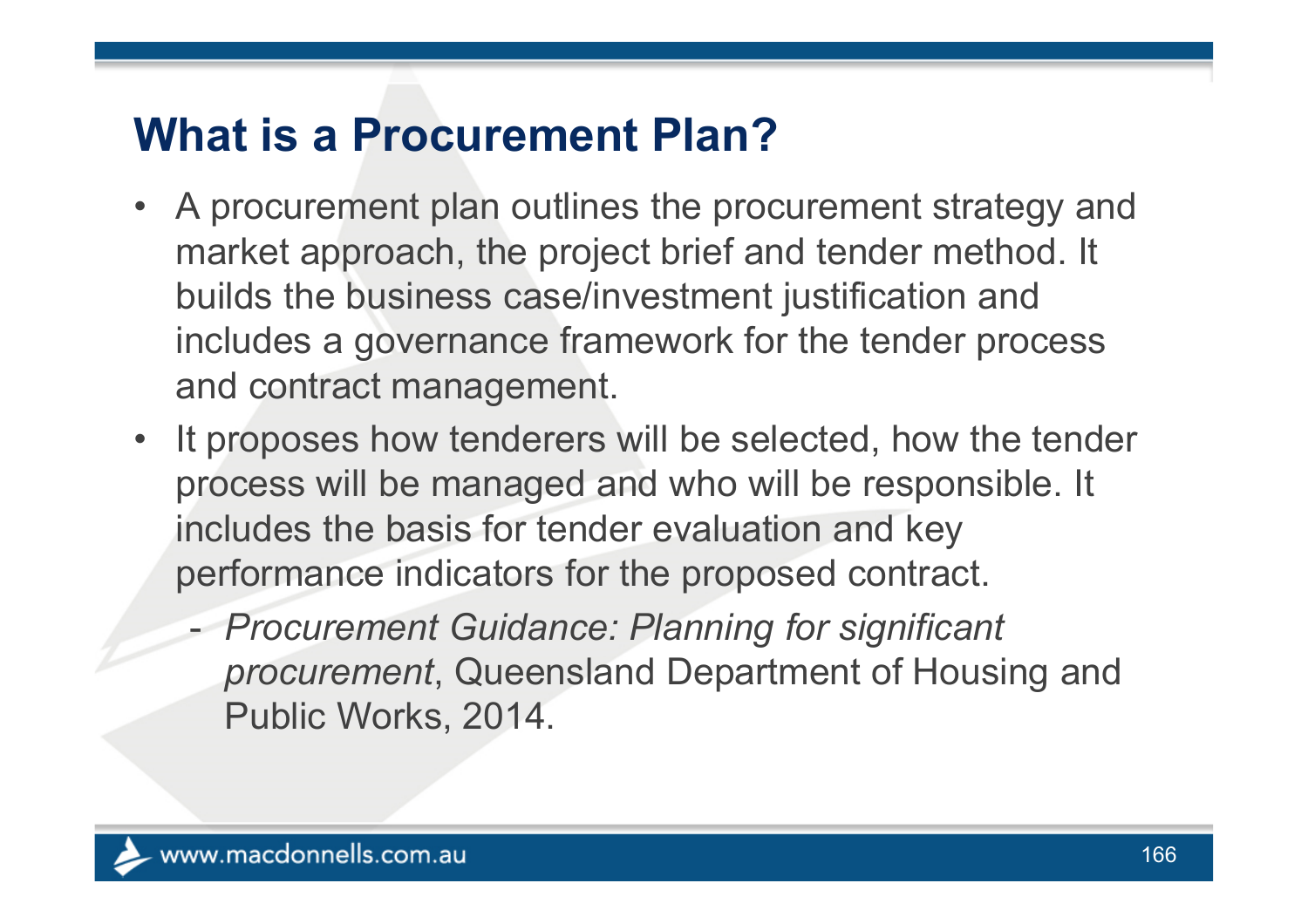# **Why is a Procurement Plan important?**

- $\bullet$  Strategy document for the entire conduct of a procurement, considers:
	- Objectives
	- Timeframes
	- Roles and responsibilities
	- Demand analysis
	- Supply market analysis
	- Specification / requirement development
	- Evaluation
	- Procurement strategy
	- Contracting strategy
	- •Contract management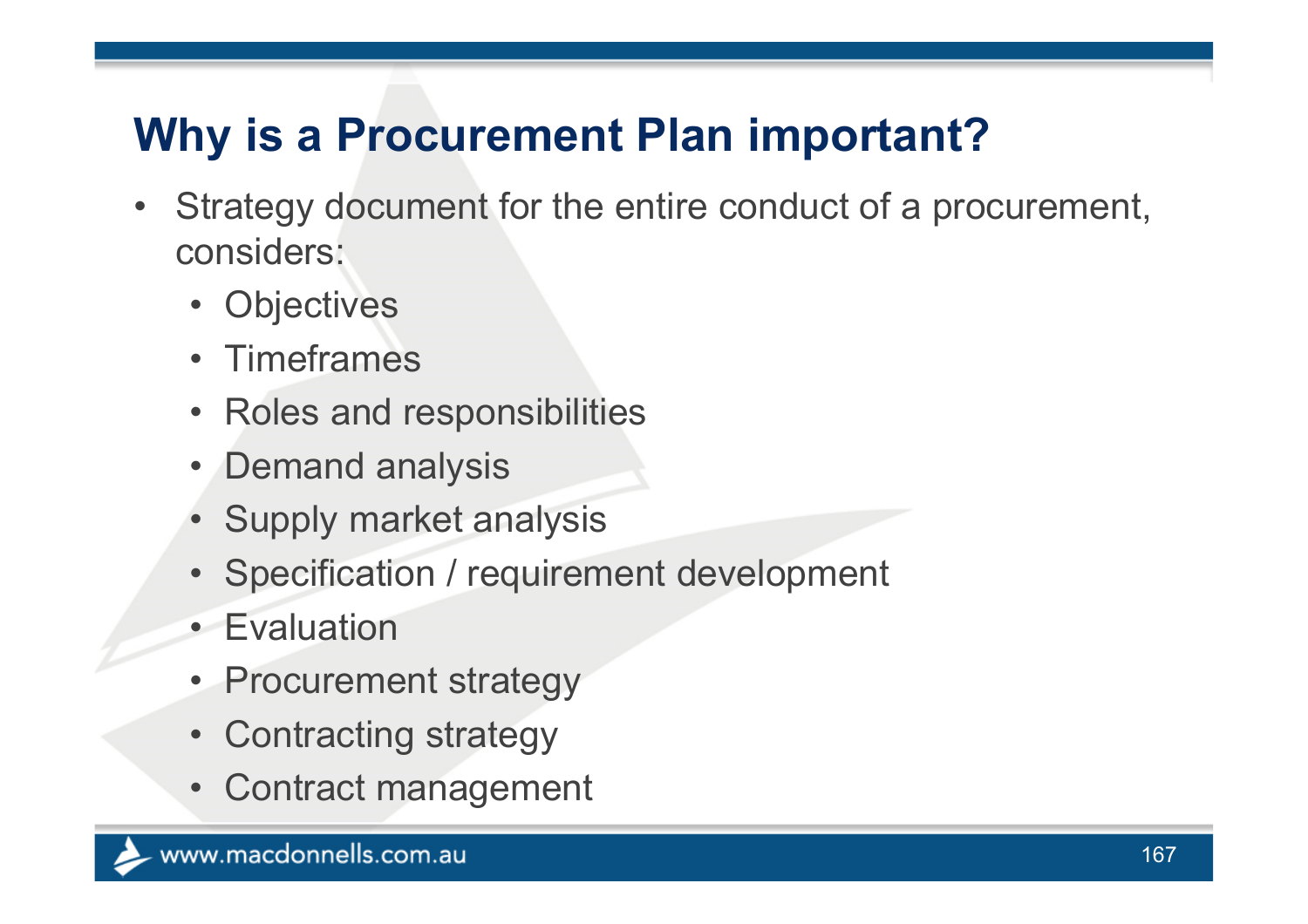## **Why is a Procurement Plan important?**

- $\bullet$ Business case for undertaking the procurement activity
- $\bullet$ Sets the process and requirements for the entire activity
- •Links to all other key probity tools
- •One size does not fit all
- $\bullet$  Initial stepping stone to obtaining finance and contract approval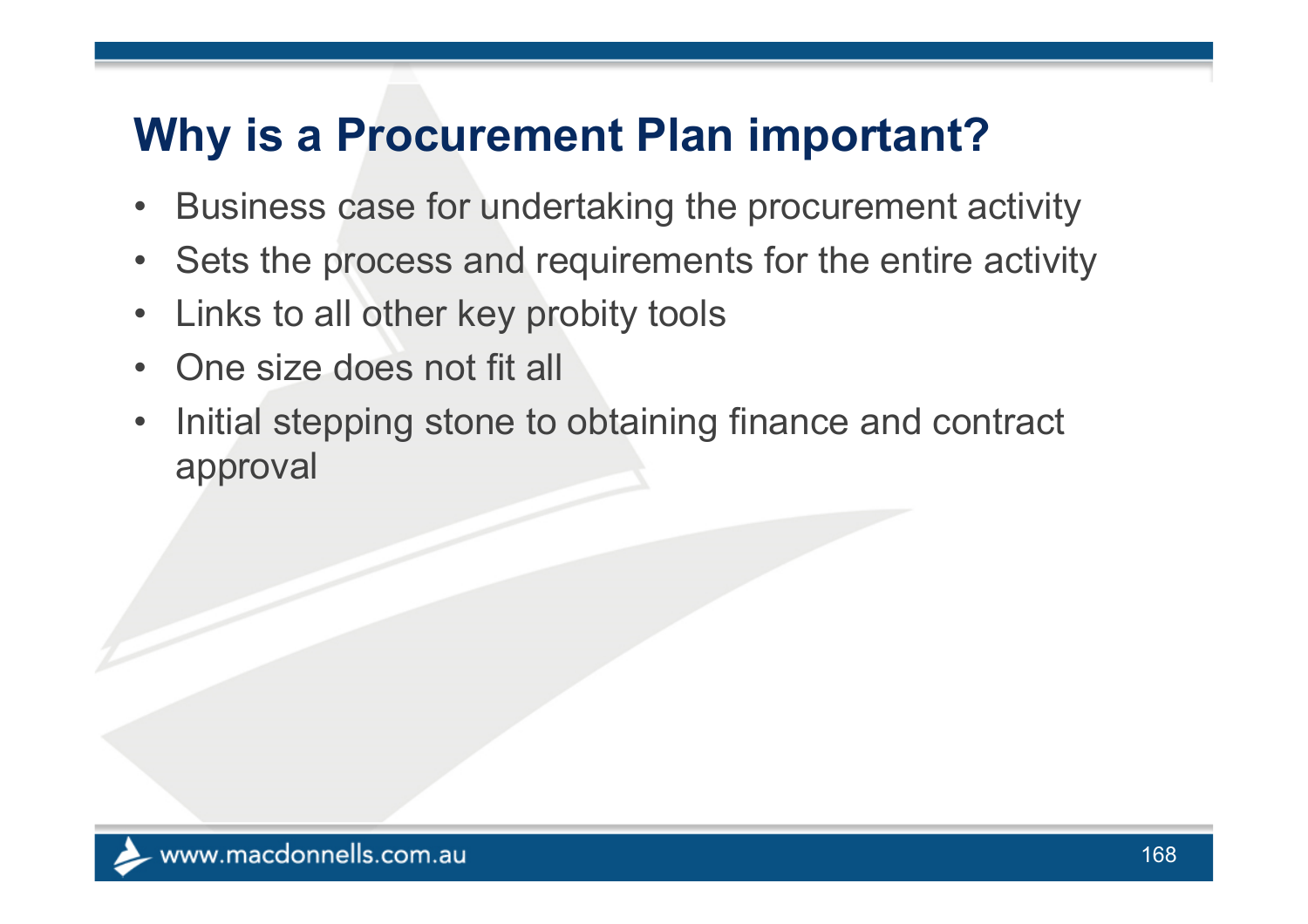# **What are the essential elements of a Procurement Plan?**

- • Background and objective to be achieved by the procurement
- •**Timeframes**
- •Budget
- Analysis of:
	- Internal demand
	- Other users habits
	- Supply market
- Specification / requirement to be achieved from procurement activity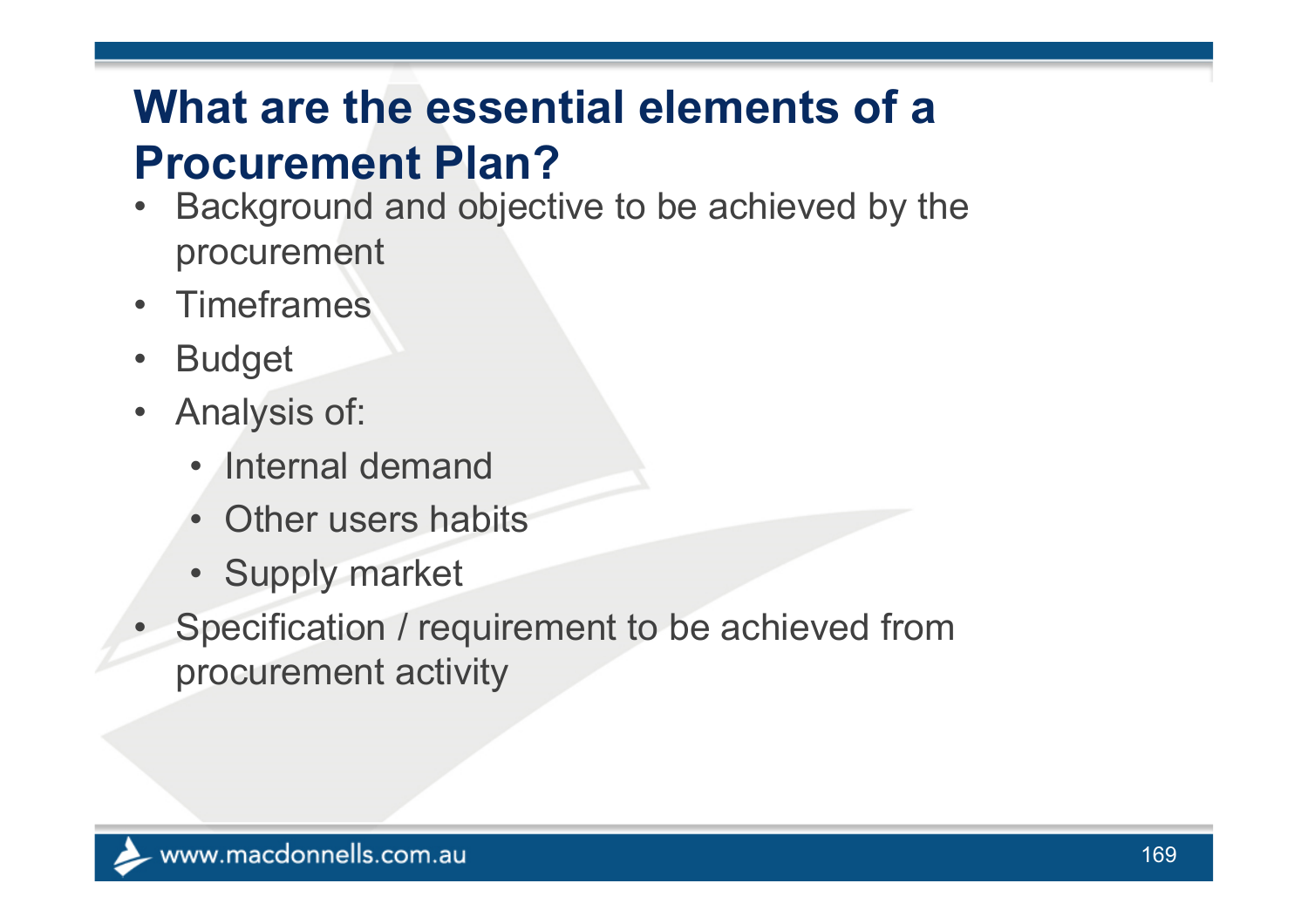# **What are the essential elements of a Procurement Plan?**

- Evaluation
	- What does a successful result look like for this procurement activity?
		- Document how you will achieve a successful result in evaluation criteria, specification etc
- Procurement methodology
	- What is the best way to achieve a successful result?
	- What does the Probity Framework require?
	- Examples: Open EOI, open RFT, select supplier, standing offer arrangement, WoG Panel
- •Contract strategy
- • Sustainability considerations – economic, social and environmental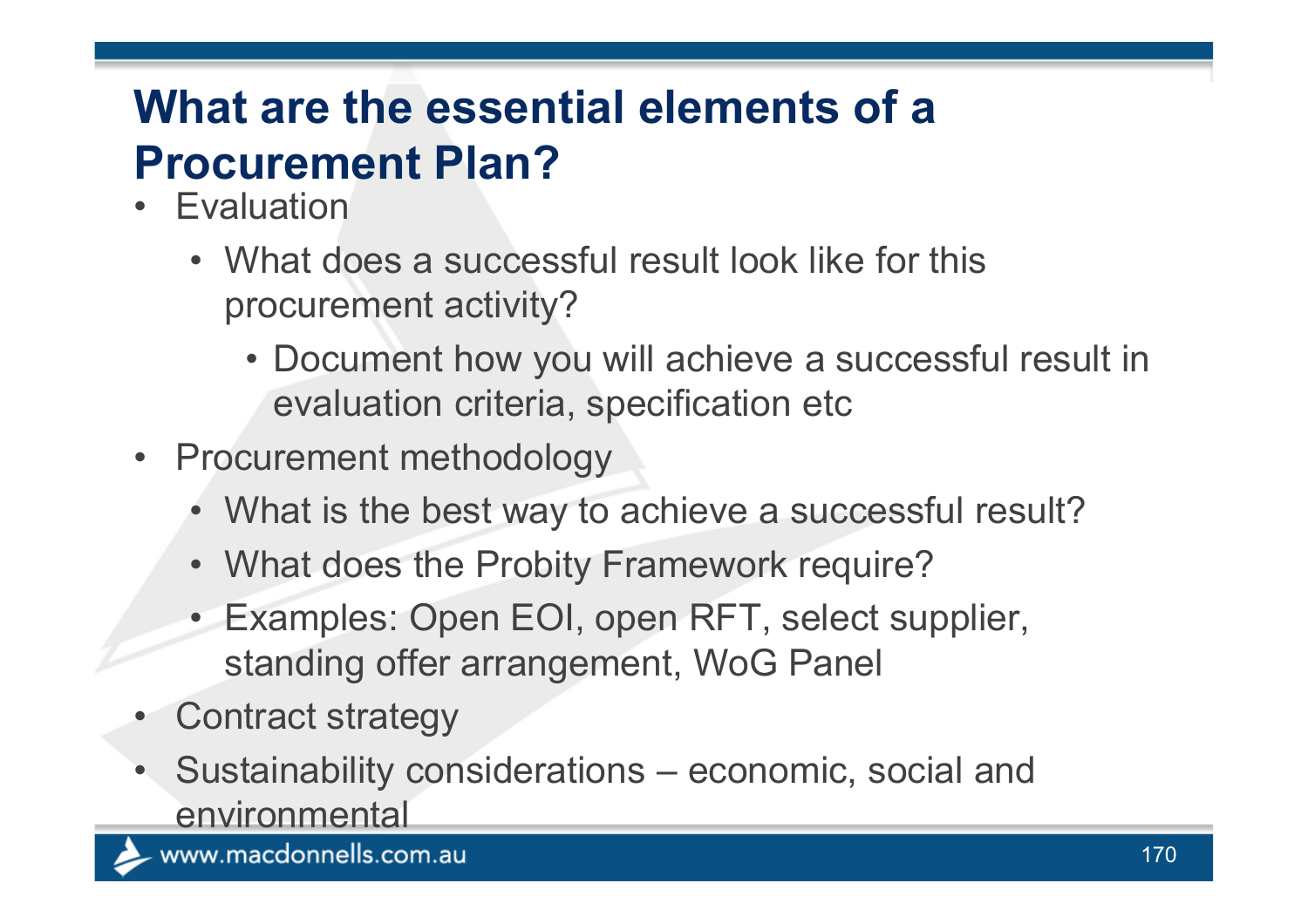# **What are the essential elements of a Procurement Plan?**

- $\bullet$  Risks to the procurement activity and mitigation strategies:
	- Supply market
	- Procurement process
- Recommendations:
	- Procurement strategy
	- Contract strategy
- Performance and review measures
	- How will we determine if the procurement activity has been a success?
- • Approvals for the procurement activity
	- Who needs to sign off to go to market?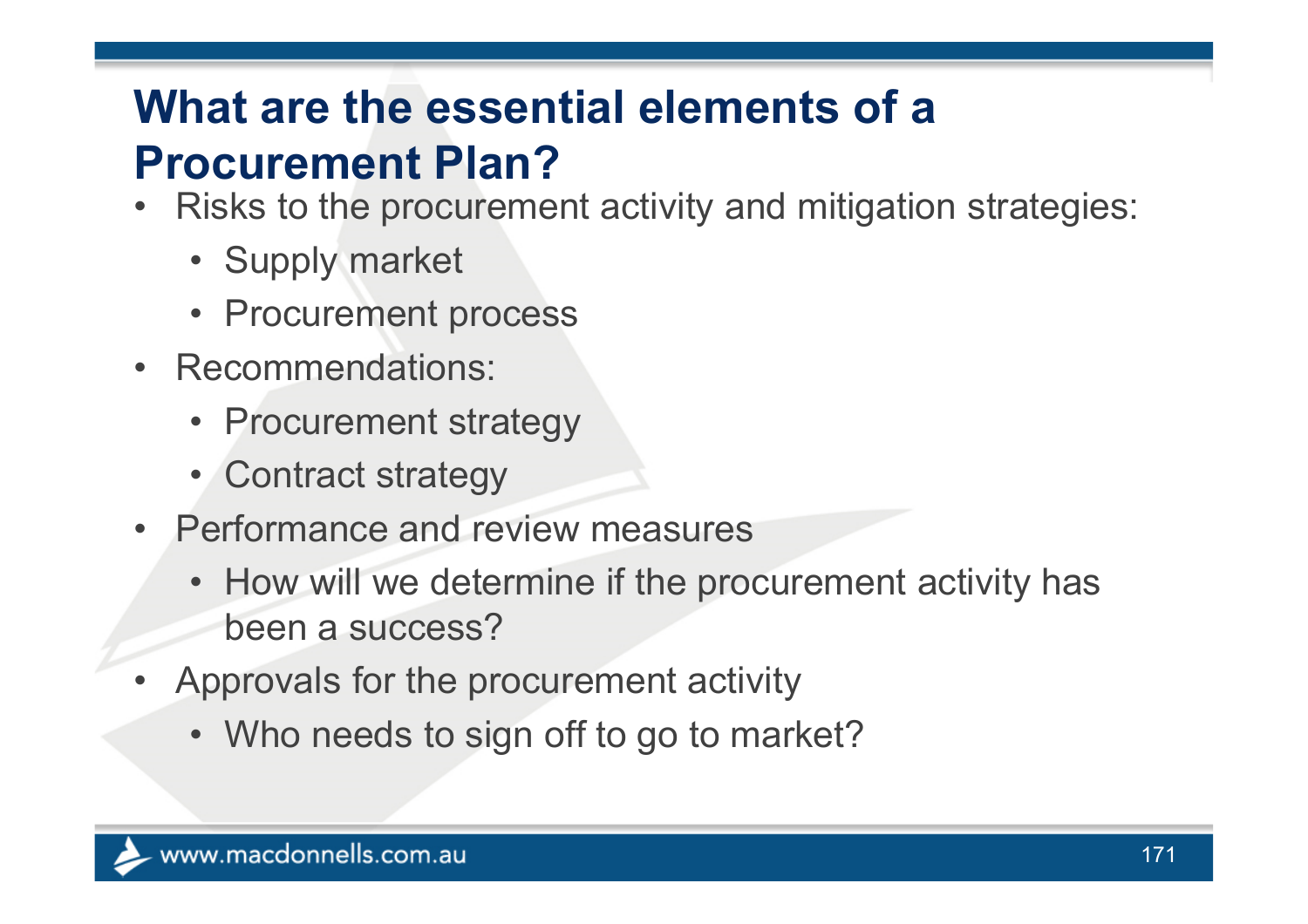# **Evaluation Plan**

- What is an Evaluation Plan?
- $\bullet$ Why is an Evaluation Plan important?
- What are the essential elements of an Evaluation Plan?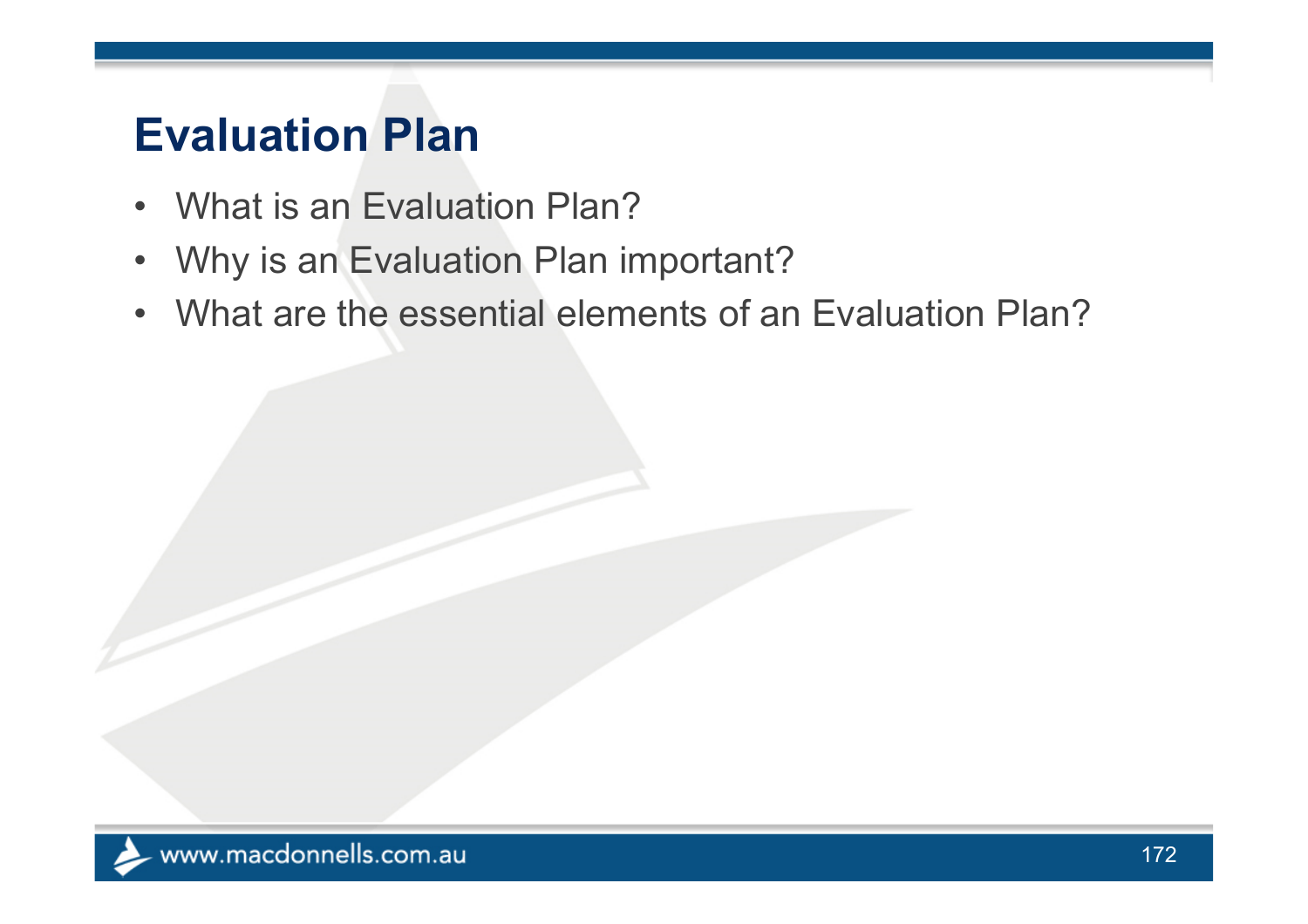### **What is an Evaluation Plan?**

- • Evaluation is a process that enables selection of the most appropriate offer.
- This involves consideration of the nature, value and significance of the goods or services being procured. Evaluation allows the selection of the offer that achieves the best performance for the money being spent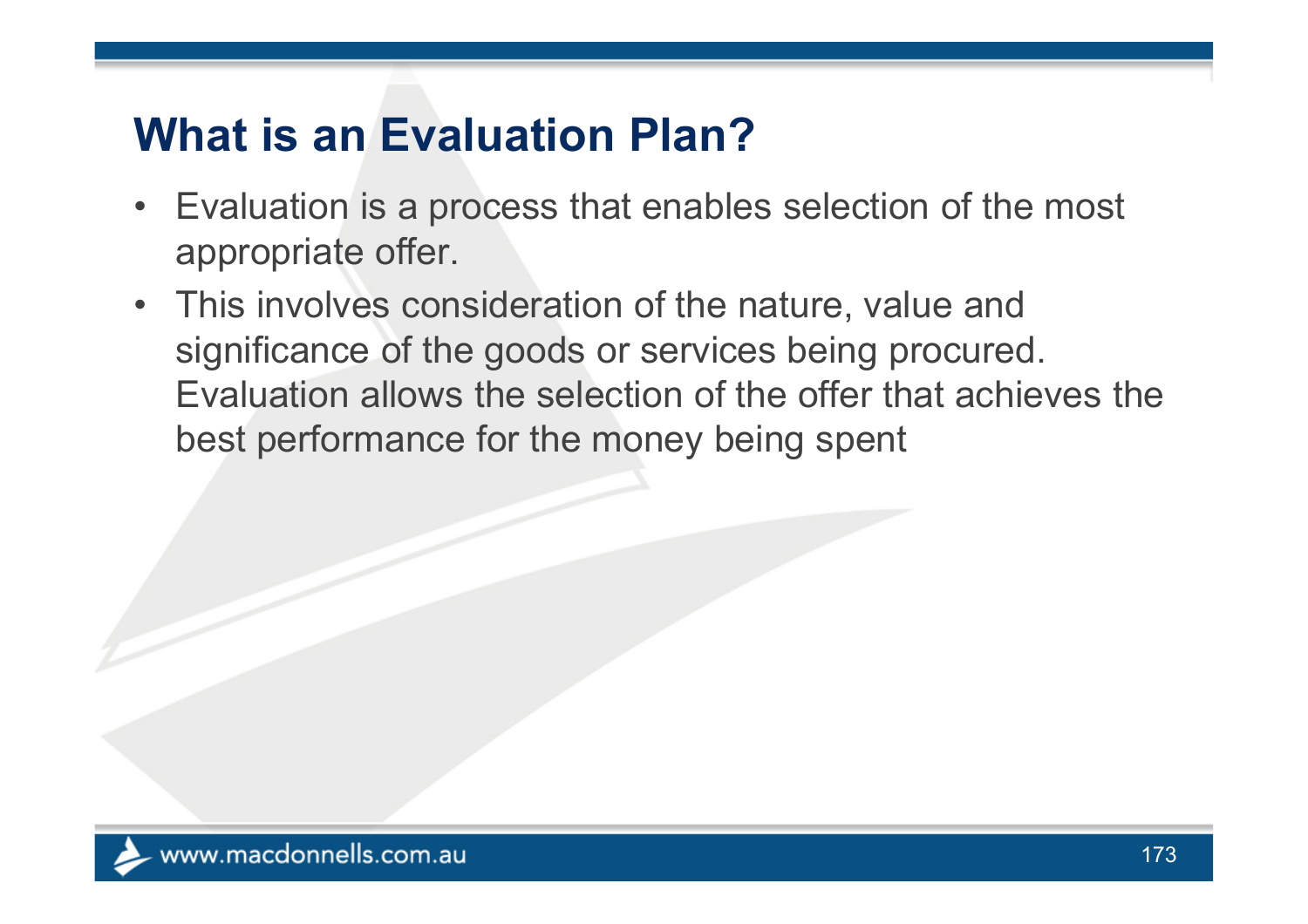# **What is an Evaluation Plan?**

- Evaluation Plan is:
	- a useful internal planning and control document for the management and conduct of offer evaluation
	- sets out responsibilities in the offer evaluation process, a timetable for the evaluation and details the processes that will be followed when evaluating offers

*Procurement Guidance: Evaluating Offers*, Queensland Department of Public Works Procurement Transformation Division, 2014.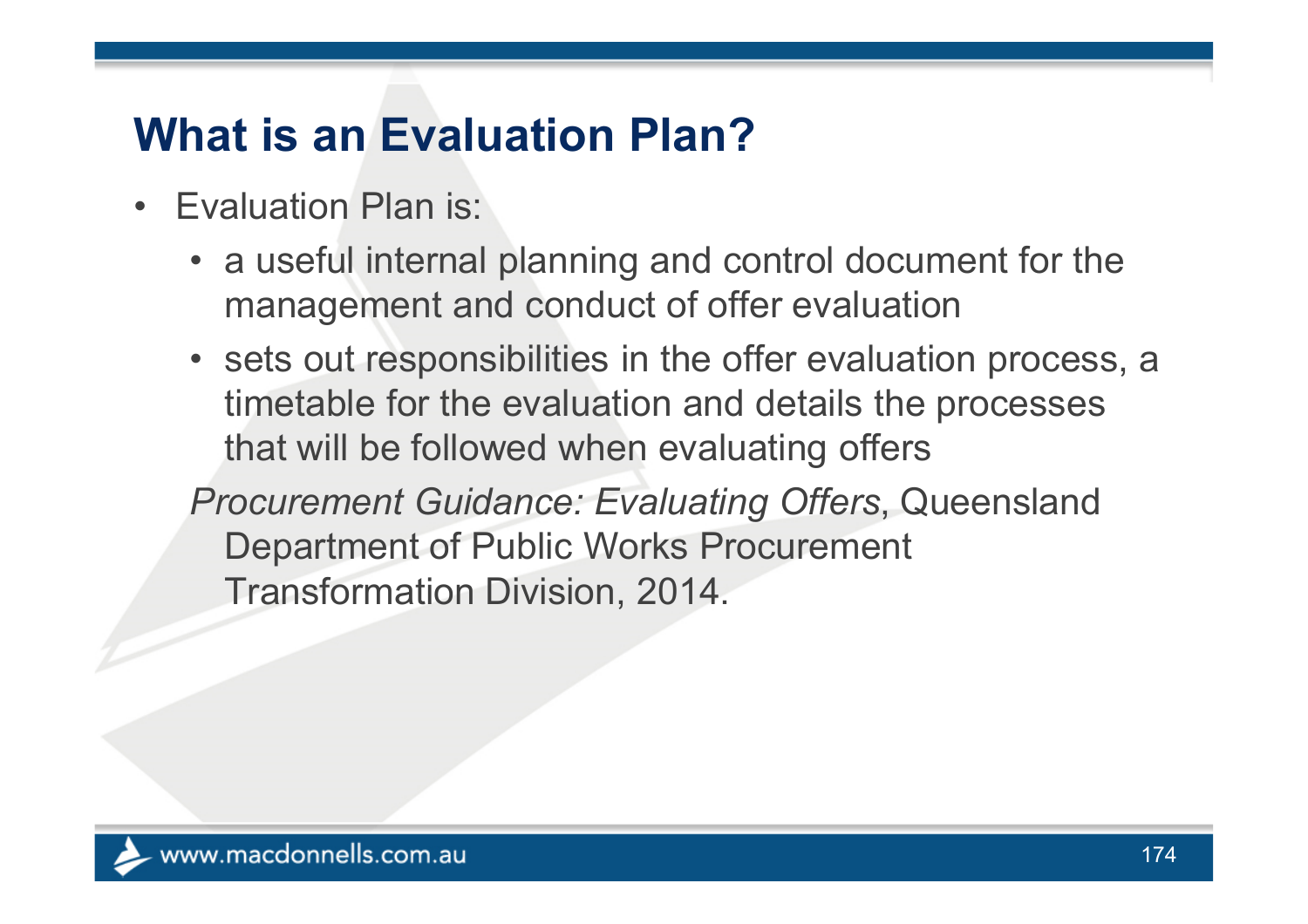# **What is an Evaluation Plan?**

- The Evaluation Plan documents the evaluation process that will be followed, which includes:
	- Screening for conformance with:
		- Conditions of offer
		- Mandatory criteria
	- Detailed evaluation of offers
	- Recommendation of preferred supplier
- • Characteristics of a good evaluation include:
	- Value for money
	- Probity and fair dealing
	- Accountability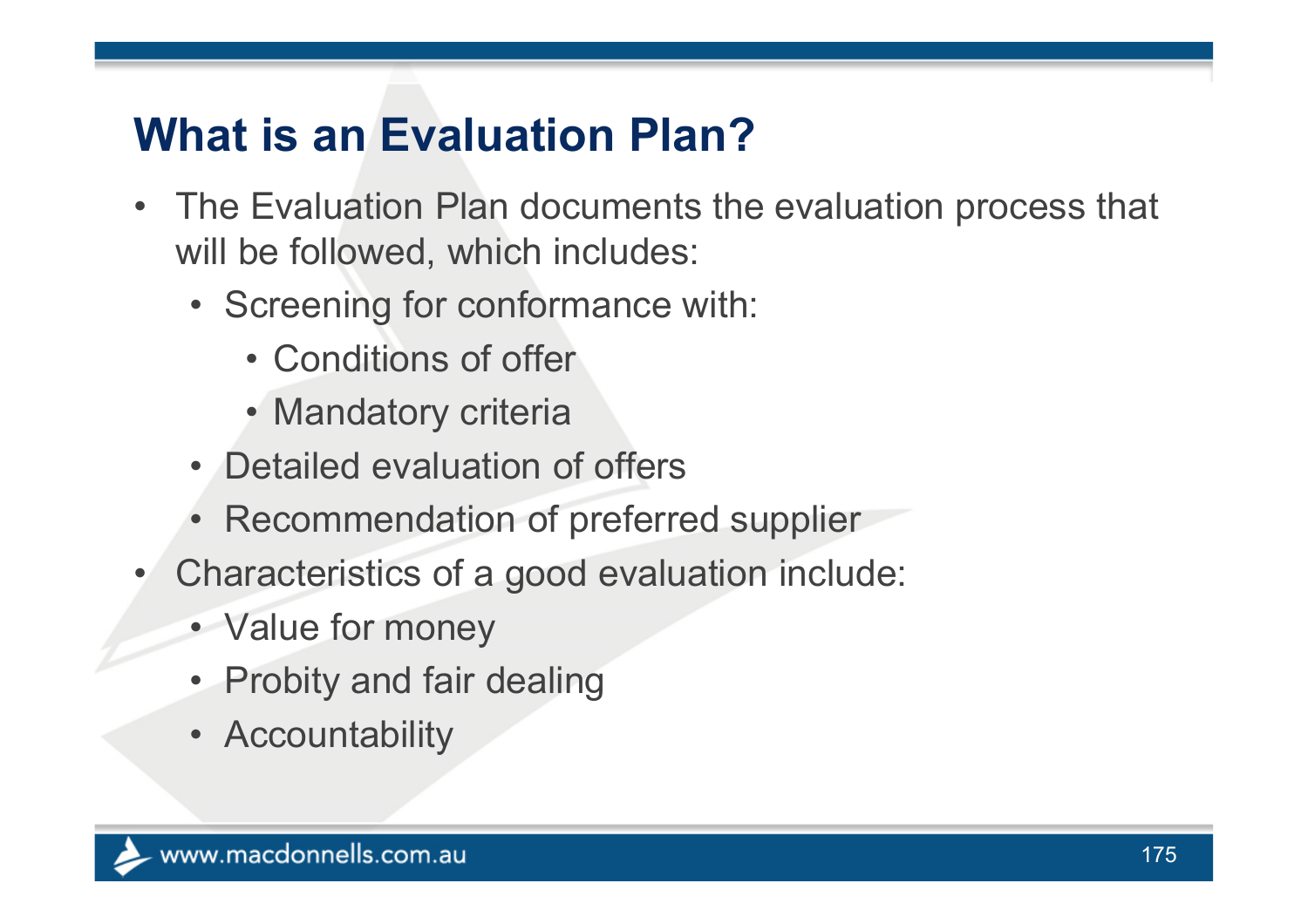## **Why is an Evaluation Plan important?**

- $\bullet$  . Methodology for ensuring that value for money is delivered during the procurement process
- • Intertwined with the Procurement Plan
	- Specification links to the evaluation
- Ensures Evaluation Panel members are aware of their roles and responsibilities
- $\bullet$  Control for ensuring compliance with tender documents, probity principles and probity framework
- • Specifies outputs from an evaluation that will be considered in providing financial and contract approvals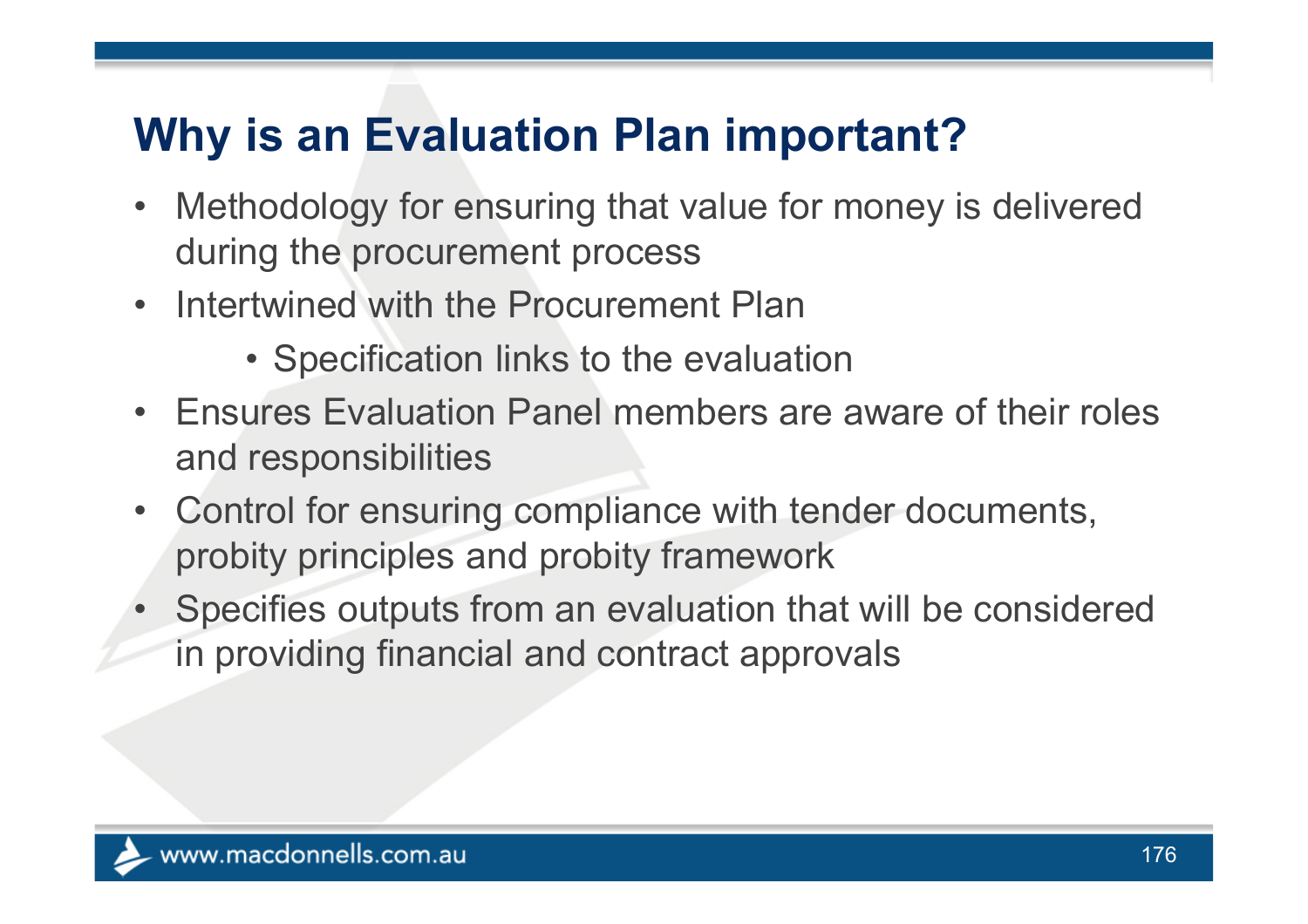# **What are the essential elements of an Evaluation Plan?**

- •Objectives of the procurement activity
- $\bullet$ Description of the requirement and deliverables
- Administrative arrangements
	- Handling of responses
	- Communications with respondents
- Evaluation criteria
	- Mandatory criteria
	- Differentiating criteria
- • Evaluation methodology
	- Lowest price
	- Numerical scoring
	- Weighted attribute analysis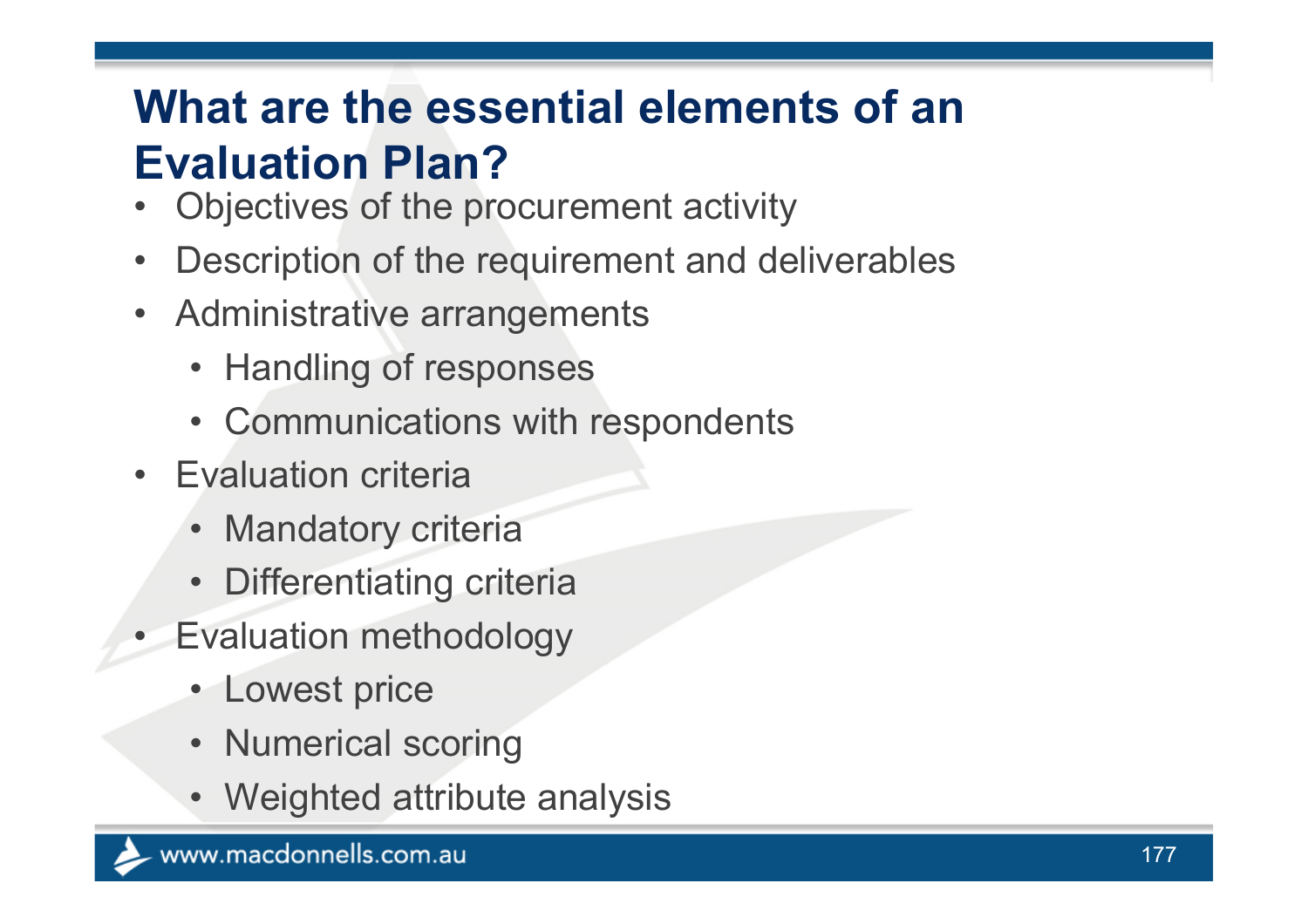# **What are the essential elements of an Evaluation Plan?**

- Evaluation team
	- Sufficient experience and size
	- Roles and responsibilities clearly defined
- •**Timeframes**
- $\bullet$  Details for obtaining financial and contract approvals for the activity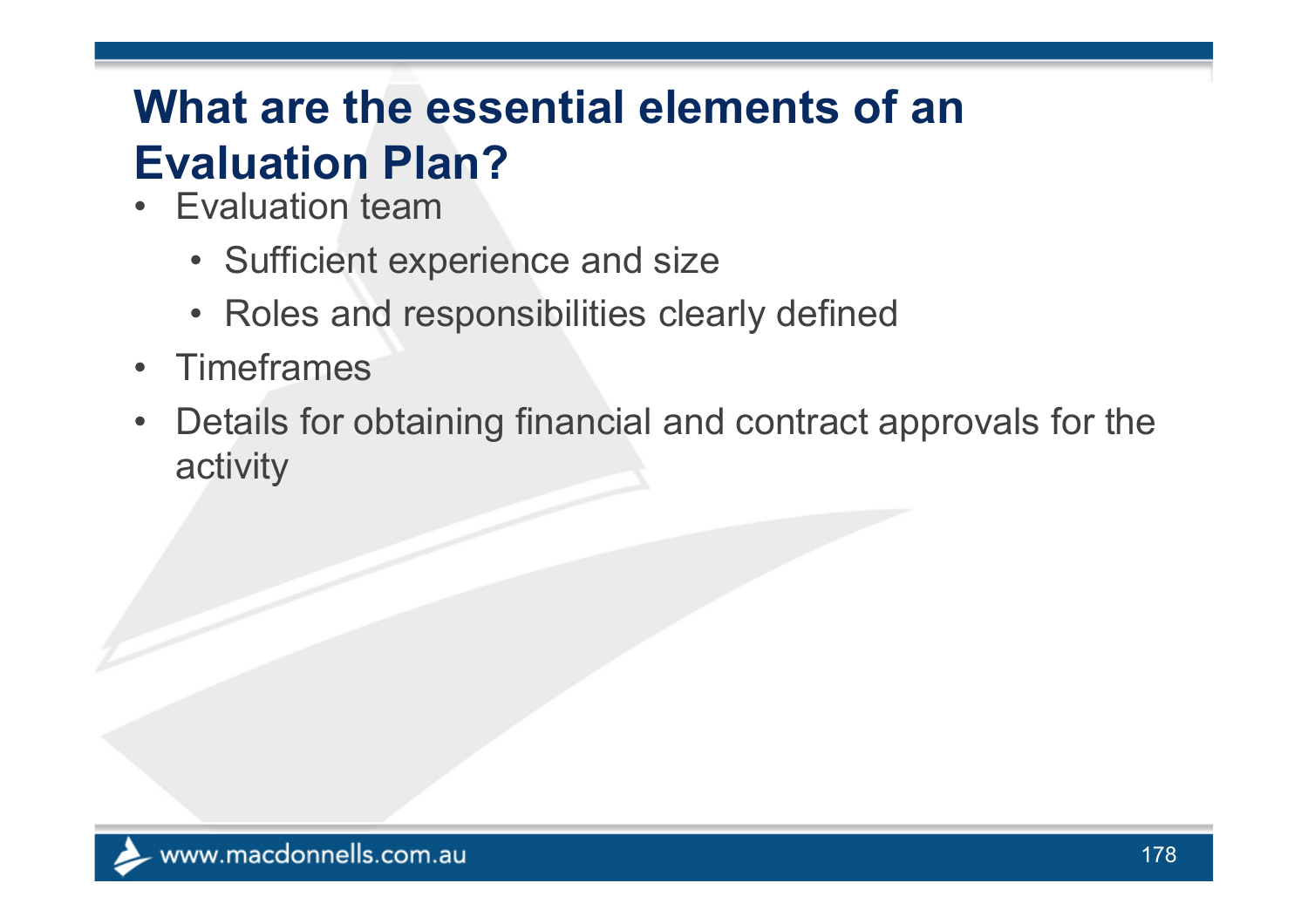# **Probity Plan**

- What is a Probity Plan?
- $\bullet$ Why is a Probity Plan important?
- What are the essential elements of a Probity Plan?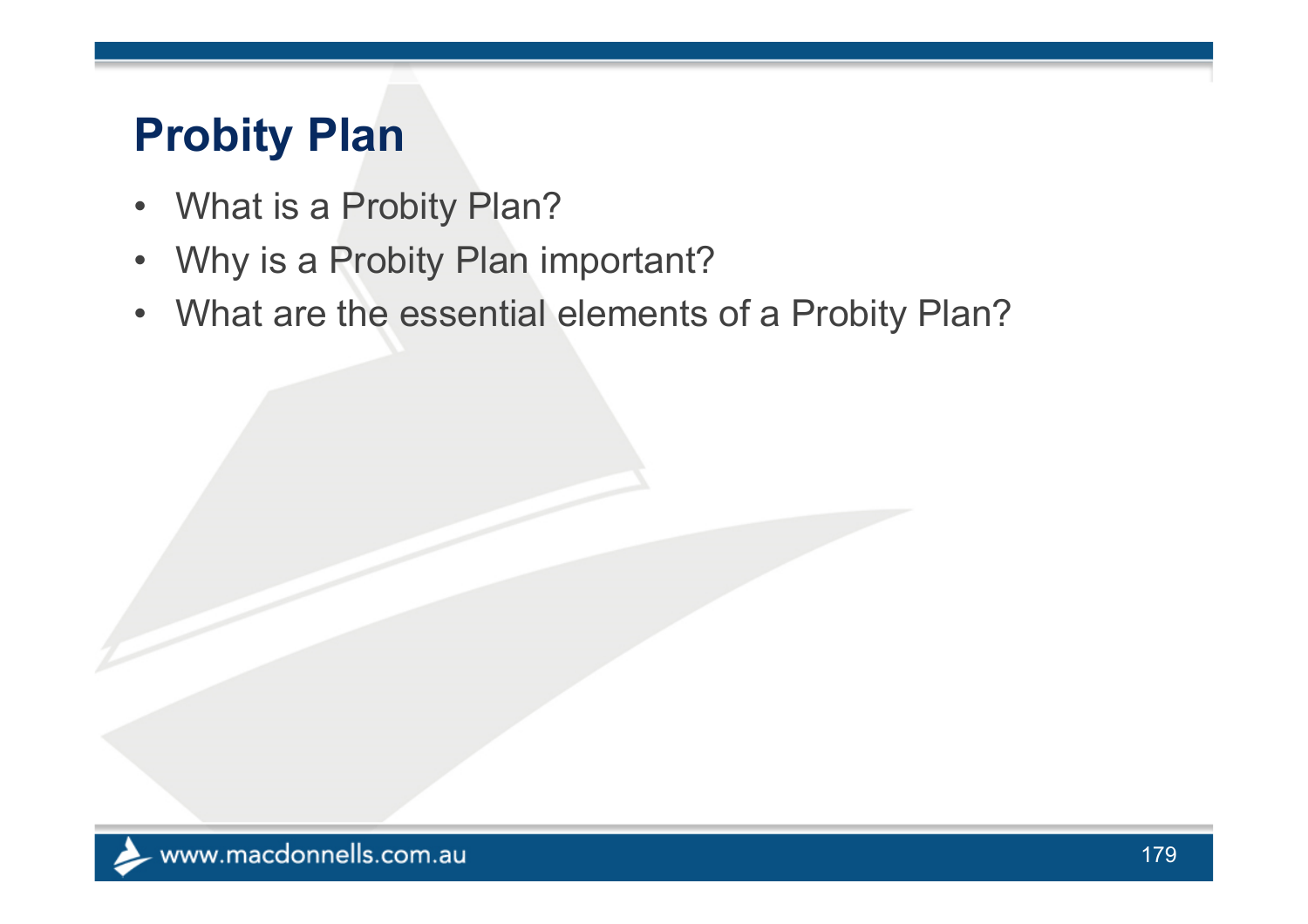# **What is a Probity Plan?**

- A probity plan is a document that highlights probity risks and related management strategies for the procurement activity, including:
	- the role and responsibilities of each stakeholder in responding to those risks
	- probity services to be engaged, if any (i.e. probity advisor or probity auditor)
	- - *Procurement Guidance: Use of probity auditors and advisors in procurement*, Queensland Department of Housing and Public Works, 2014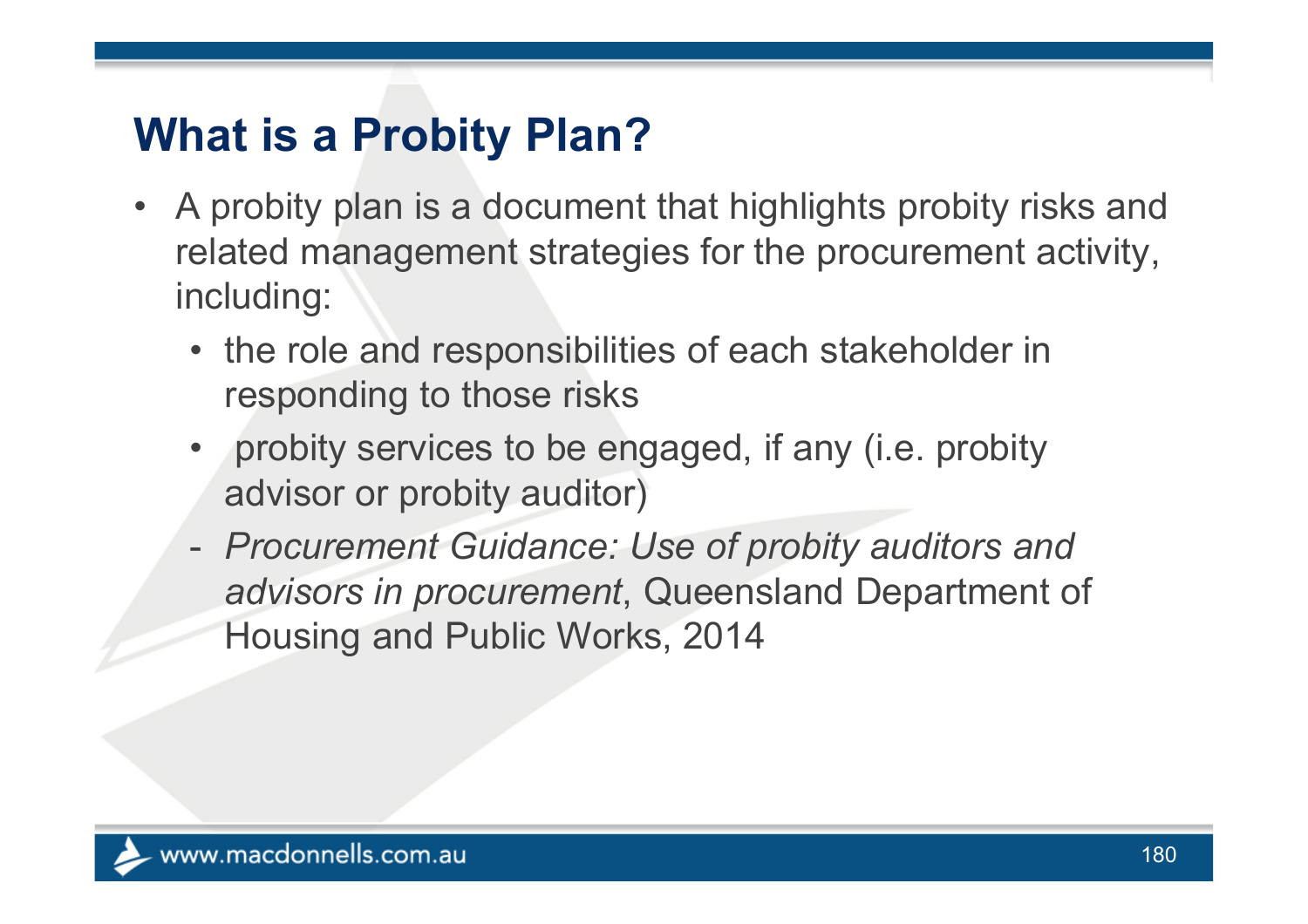## **What is a Probity Plan?**

- A probity plan provides statements of the Probity Principles and Probity Framework that impacts on the procurement activity
- A probity plan should include:
	- Identification of the probity risk
	- Likelihood of risk materialising
	- Impact and seriousness of risk materialising
	- Assigning responsibility for managing the probity risk
	- Risk mitigation strategies
	- How risks will be monitored
	- - *Probity and Managing Procurement: How to avoid corrupting the process*, Box and Forde, 2007.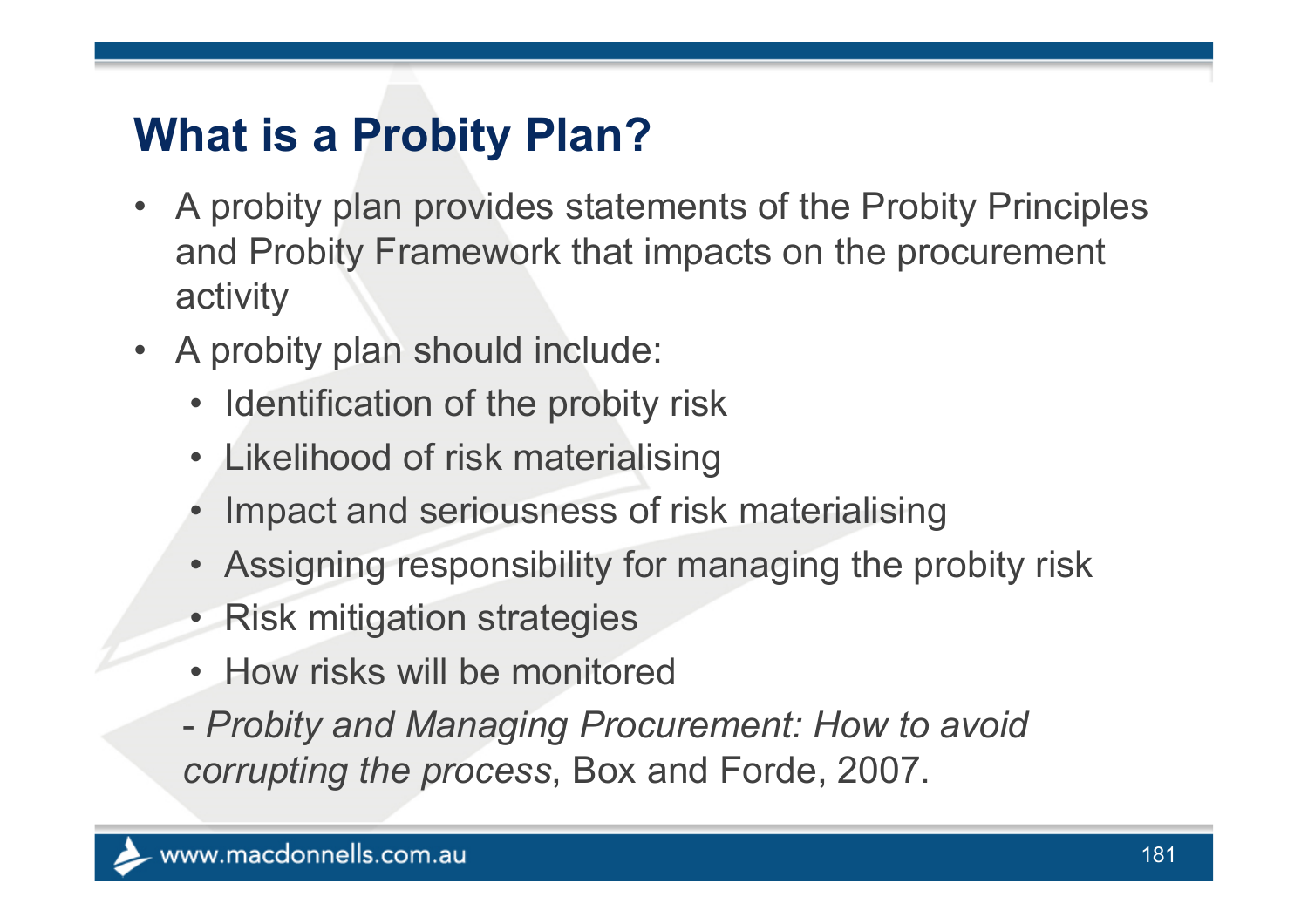#### **Why is a Probity Plan important?**

- $\bullet$  Brings to the attention of delegates and evaluation panel members:
	- Probity Principles
	- Probity Framework
- Establishes probity roles and delegates responsibility for tasks such as:
	- Communications with respondents
	- Documenting meetings etc
- Assists in identifying when probity risks are best managed with the assistance of a Probity Advisor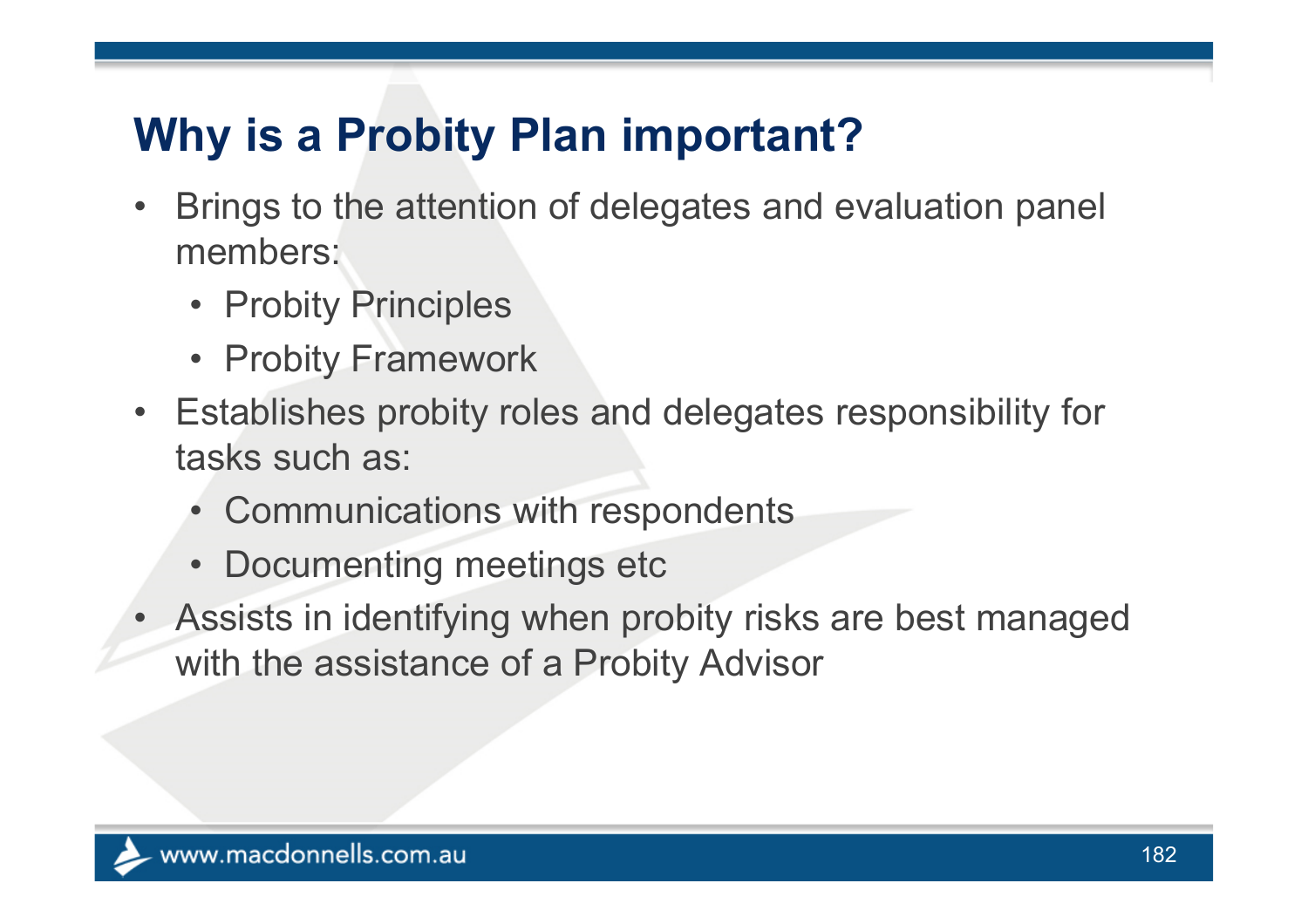#### **Why is a Probity Plan important?**

- Probity risks have been considered and mitigation strategies implemented or established processes to deal with risks (e.g. conflict of interest)
- Probity provides a level of assurance to delegates and suppliers that a procurement was conducted in a manner that is fair, equitable and defensible
- Avoid delays and expense of attempting to manage probity risks later in the procurement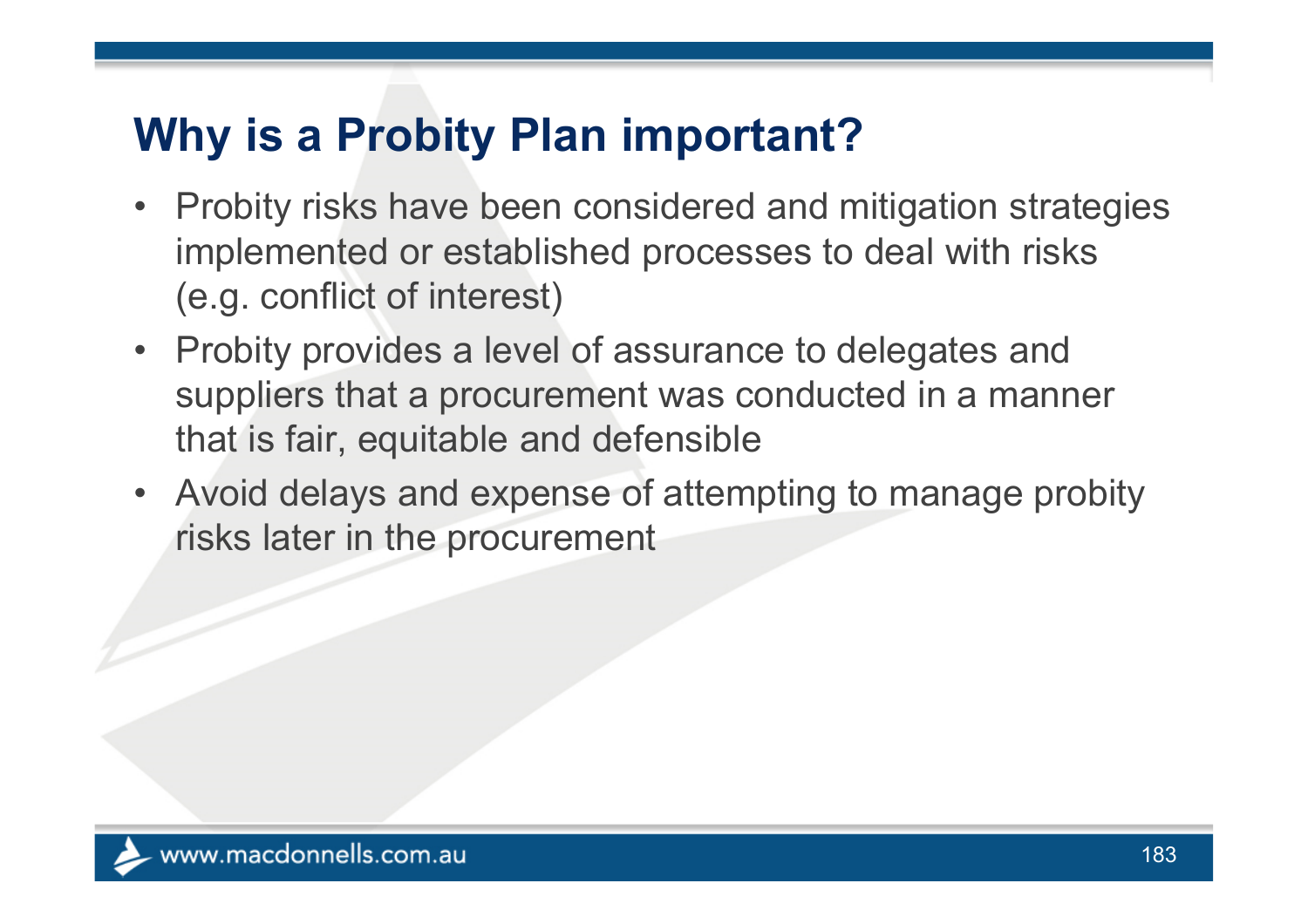### **What are the essential elements of a Probity Plan?**

- Statement of the probity principles and how these will be achieved during the process
- $\bullet$ Identifies the probity framework for the procurement activity
- • Identify probity risks and document risk management strategies
- $\bullet$ Protocols for security and confidentiality of information
- •Engagement of a Probity Auditor or Probity Advisor
- $\bullet$ Evaluation principles
- •Documentation and reporting requirements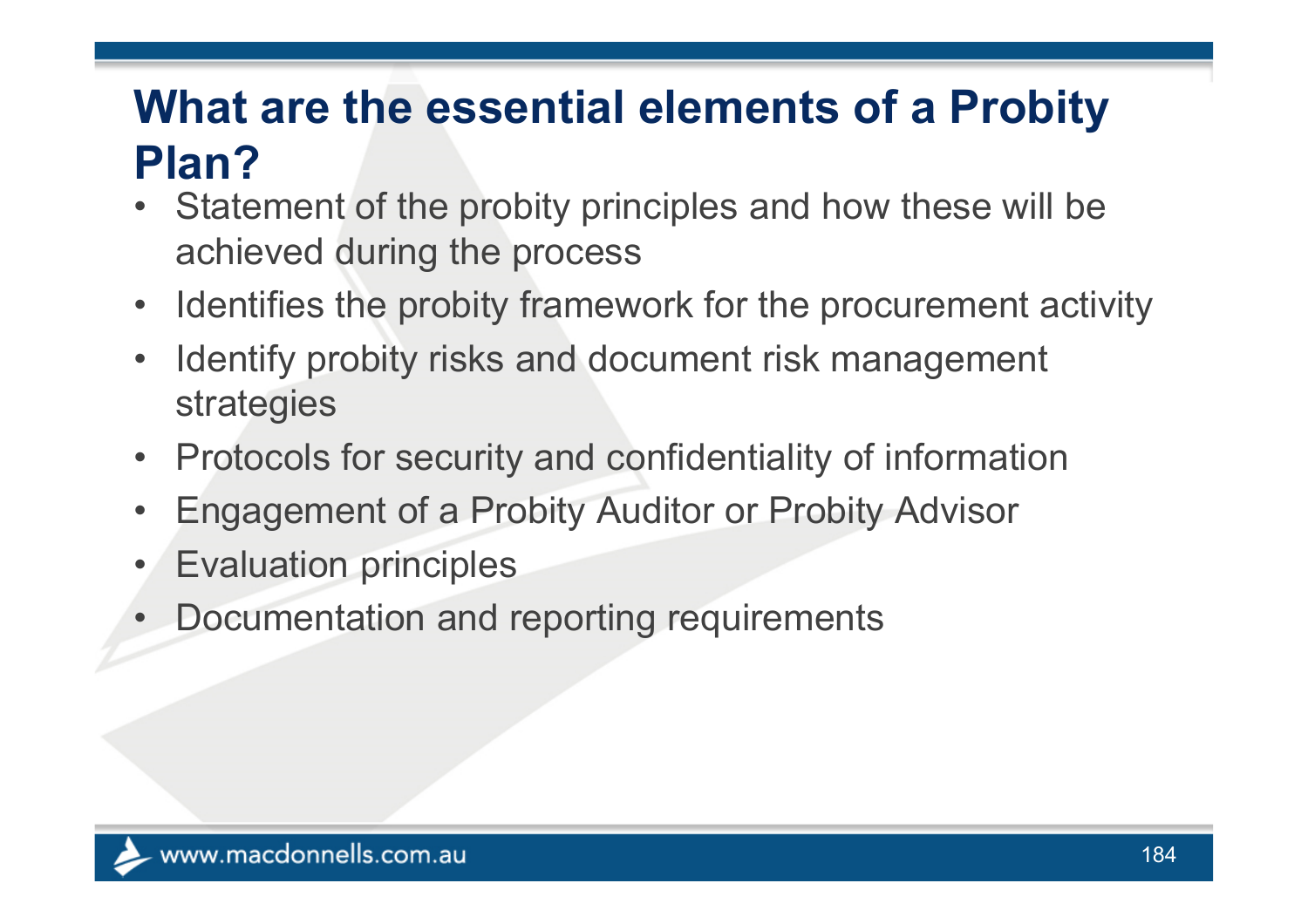#### **What are the essential elements of a Probity Plan?**

- $\bullet$  Principles for:
	- Security and confidentiality of information and documentation
	- Communications with respondents (including questions regarding process, pre-tender briefs, site visits)
	- Reference checks
	- •Managing conflicts of interest
	- Post-offer negotiations
	- De-briefing unsuccessful suppliers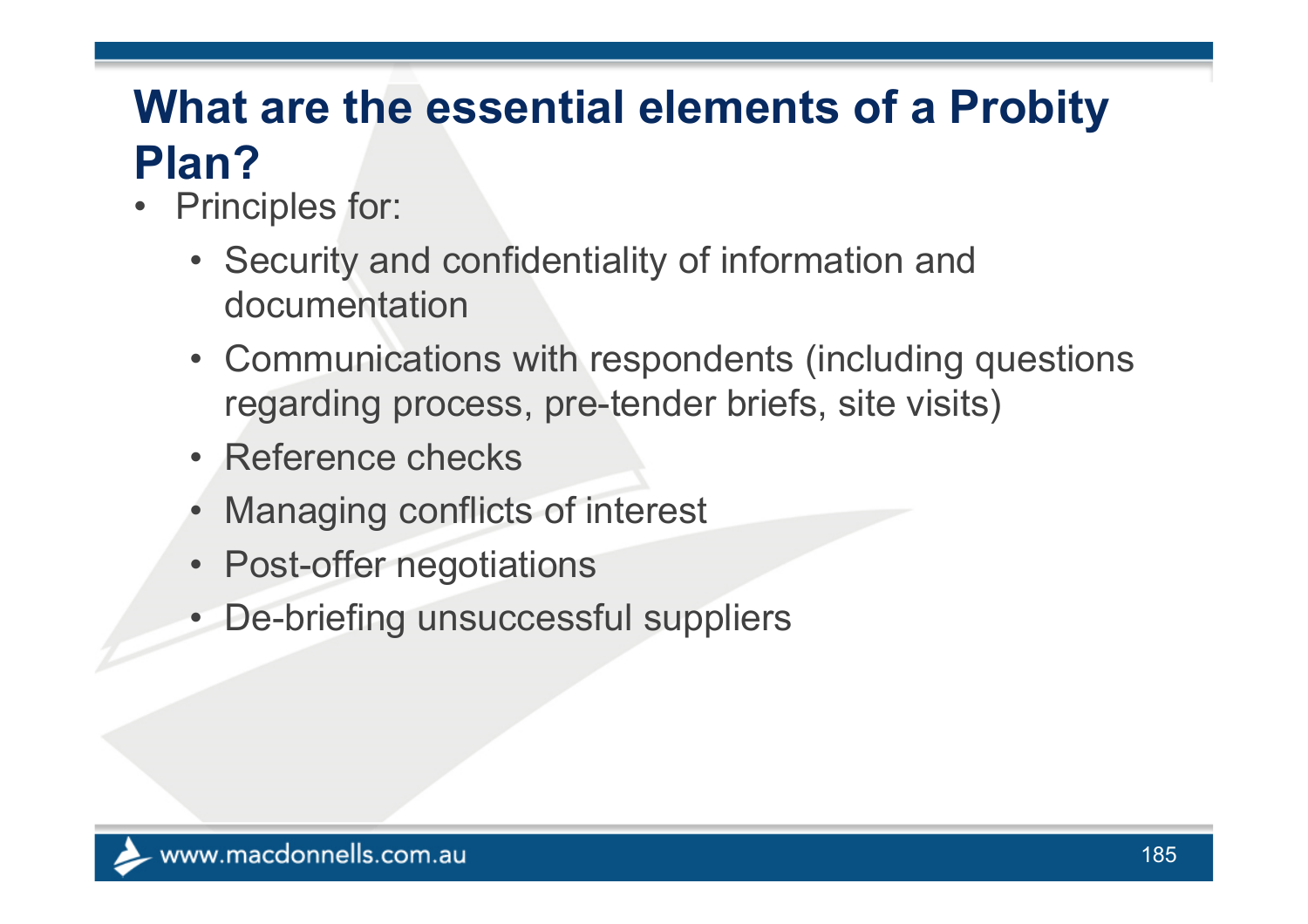### **Evaluation Summary Report**

- What is an Evaluation Summary Report?
- $\bullet$ Why is an Evaluation Summary Report important?
- $\bullet$  What are the essential elements of an Evaluation Summary Report?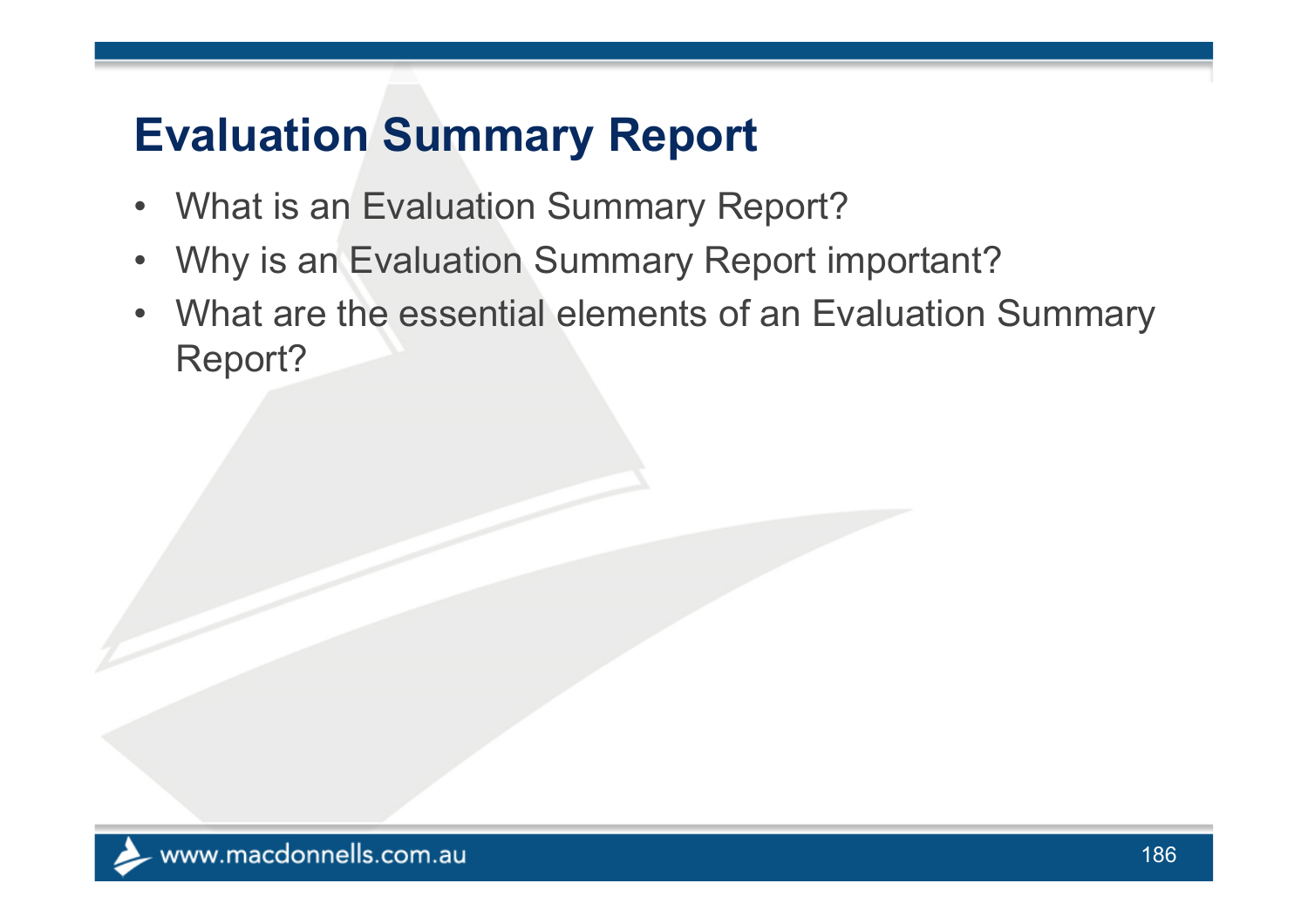#### **What is an Evaluation Summary Report?**

- $\bullet$  After completion of the comparative evaluation, a detailed evaluation report is completed and presented to the appropriate delegate within the department/agency so that the selection of a supplier can be confirmed
	- $\mathcal{L}_{\mathcal{A}}$  *Procurement Guidance: Evaluating Offers*, Queensland Department of Public Works Procurement Transformation Division, 2014.
- • The procurement evaluation involves collecting knowledge gained throughout a procurement process and using it to ascertain whether JCU's needs and expectations have been fulfilled and whether "value for money" has been achieved
	- •Evaluation Summary Report documents this finding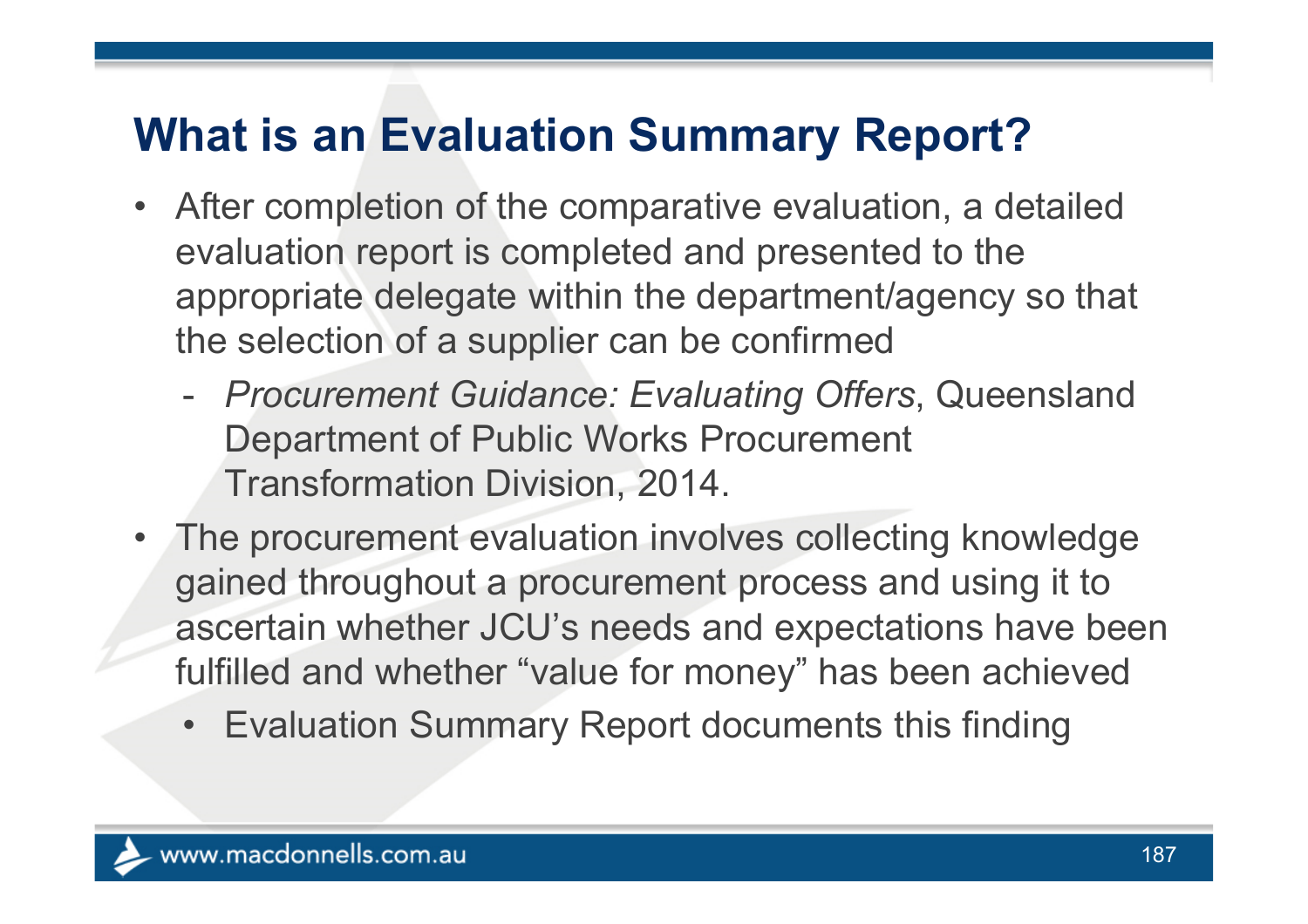#### **Why is an Evaluation Summary Report important?**

- • Purpose is to obtain approvals from appropriate delegate and provides an opportunity to tell a story of:
	- Compliance with:
		- Probity Principles
		- Probity Framework
	- Delivering best value for money
	- Identifies issues and risks in the process for consideration
- Provides an opportunity to review objectives for the procurement against the outcomes
- • Documentary evidence of the accountability, transparency and fairness of the procurement process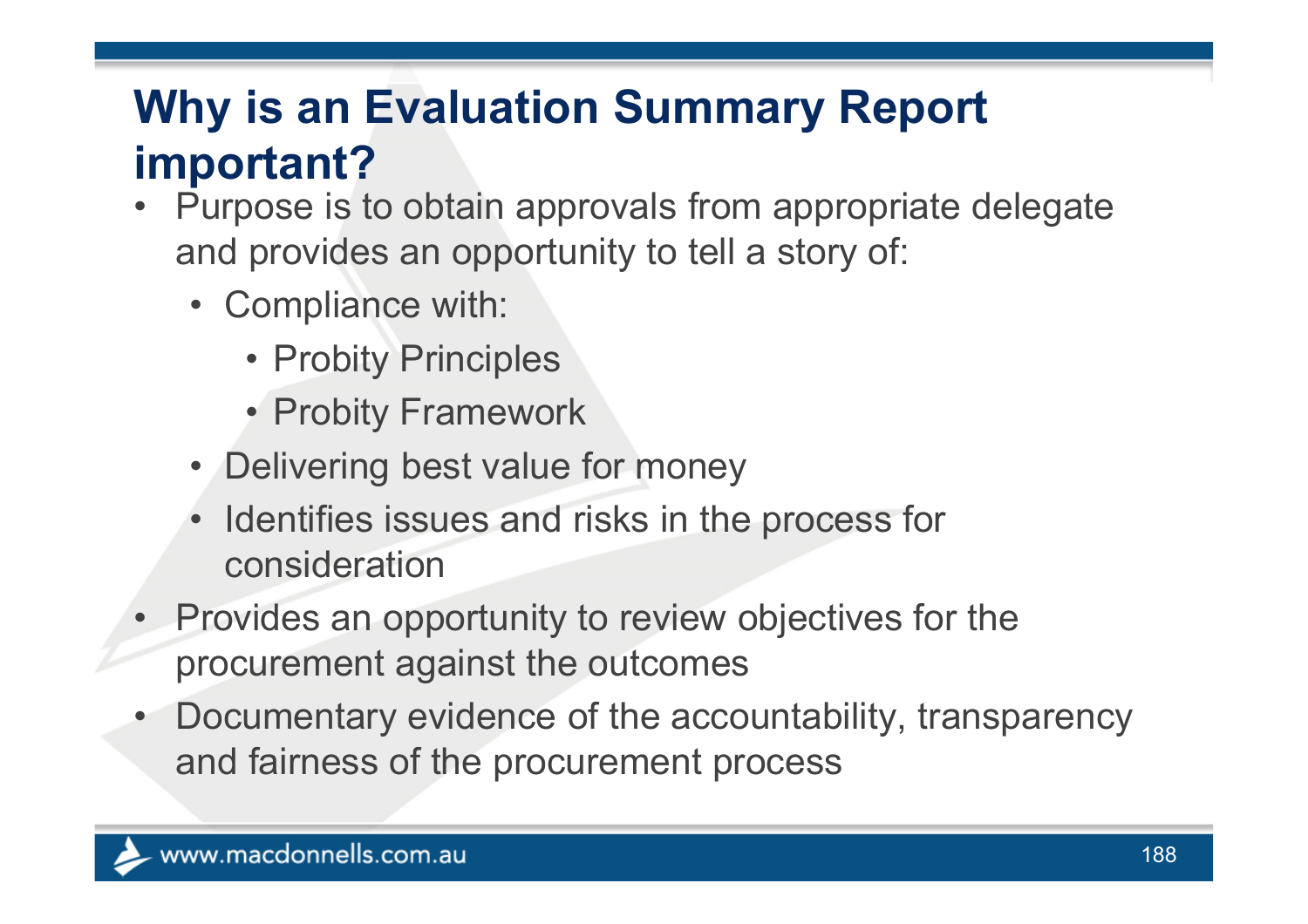#### **Why is an Evaluation Summary Report important?**

- $\bullet$ Capture and disseminate lessons learned from the process
- $\bullet$  Informs the de-brief of suppliers that submit an unsuccessful offer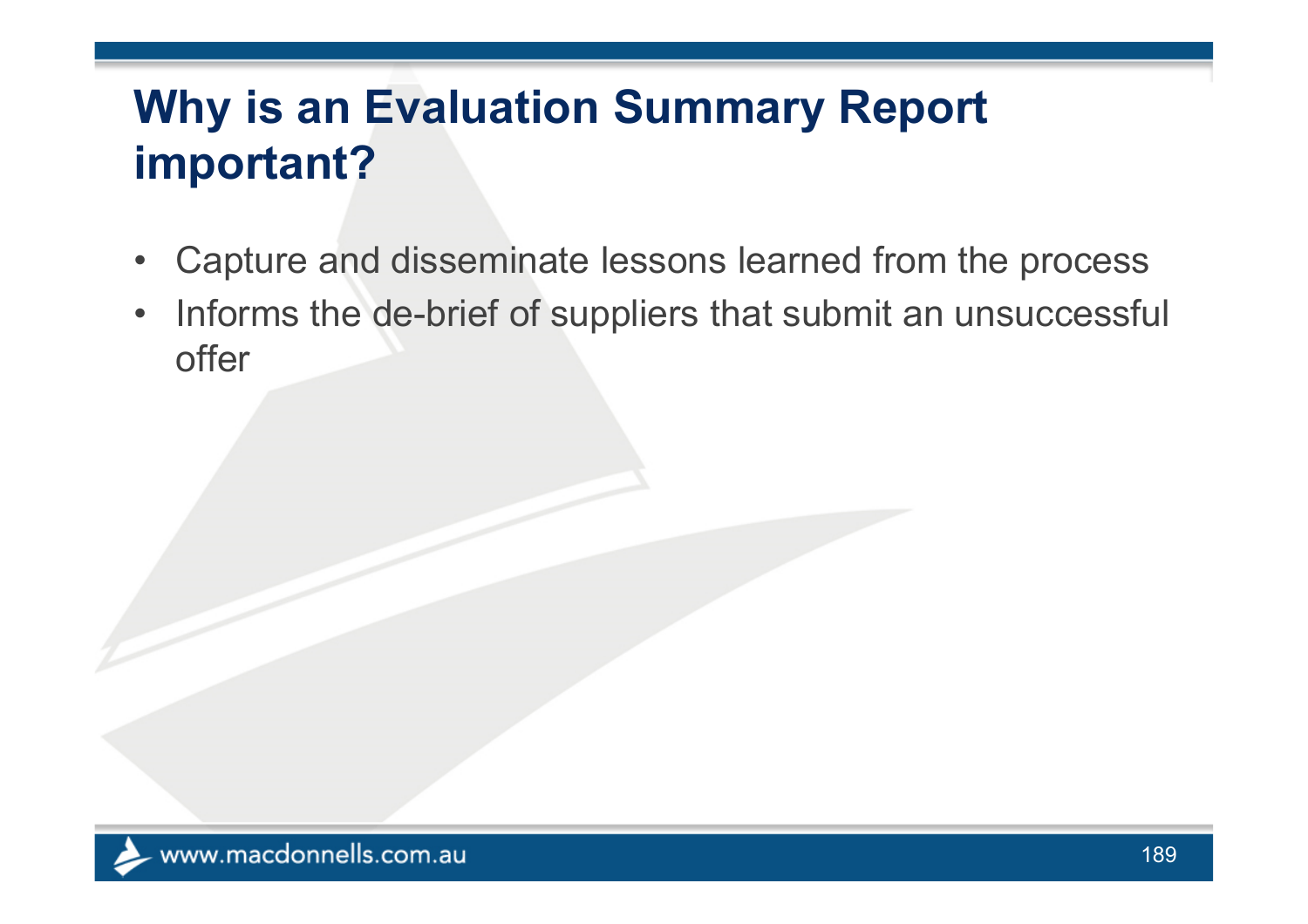## **What are the essential elements of an evaluation summary report?**

- •Overview of the procurement process
- •Details of offers/tenders received
- •Conformance report
- $\bullet$  Report on outcome of evaluation
	- Scoring schedule
	- Supporting rationales
- $\bullet$  Basis for final recommendation, including statement of:
	- Whether objectives of procurement activities achieved
	- •Capability of recommended supplier(s)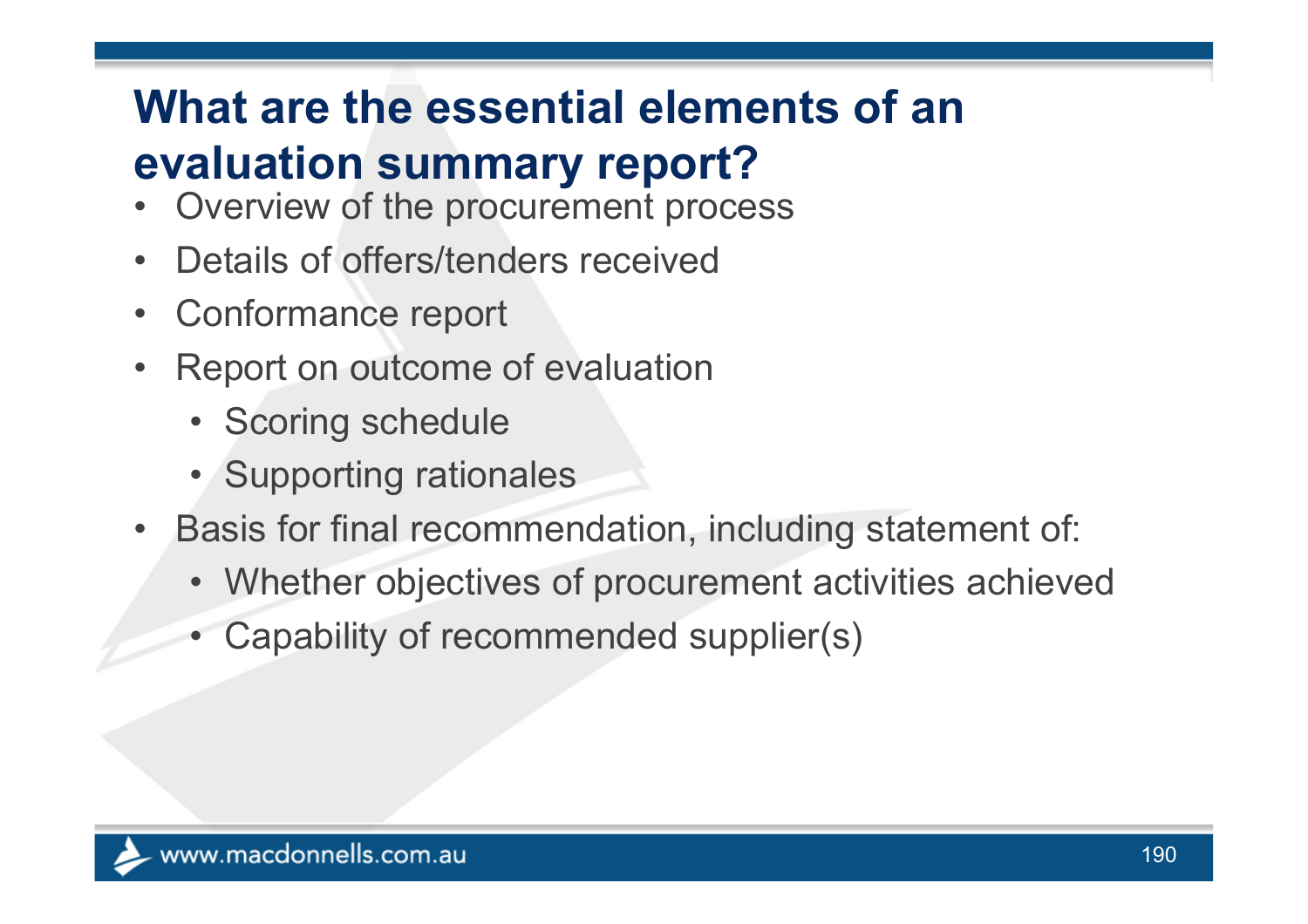#### **Contract Management Plan**

- What is a Contract Management Plan?
- $\bullet$ Why is a Contract Management Plan important?
- $\bullet$  What are the essential elements of a Contract Management Plan?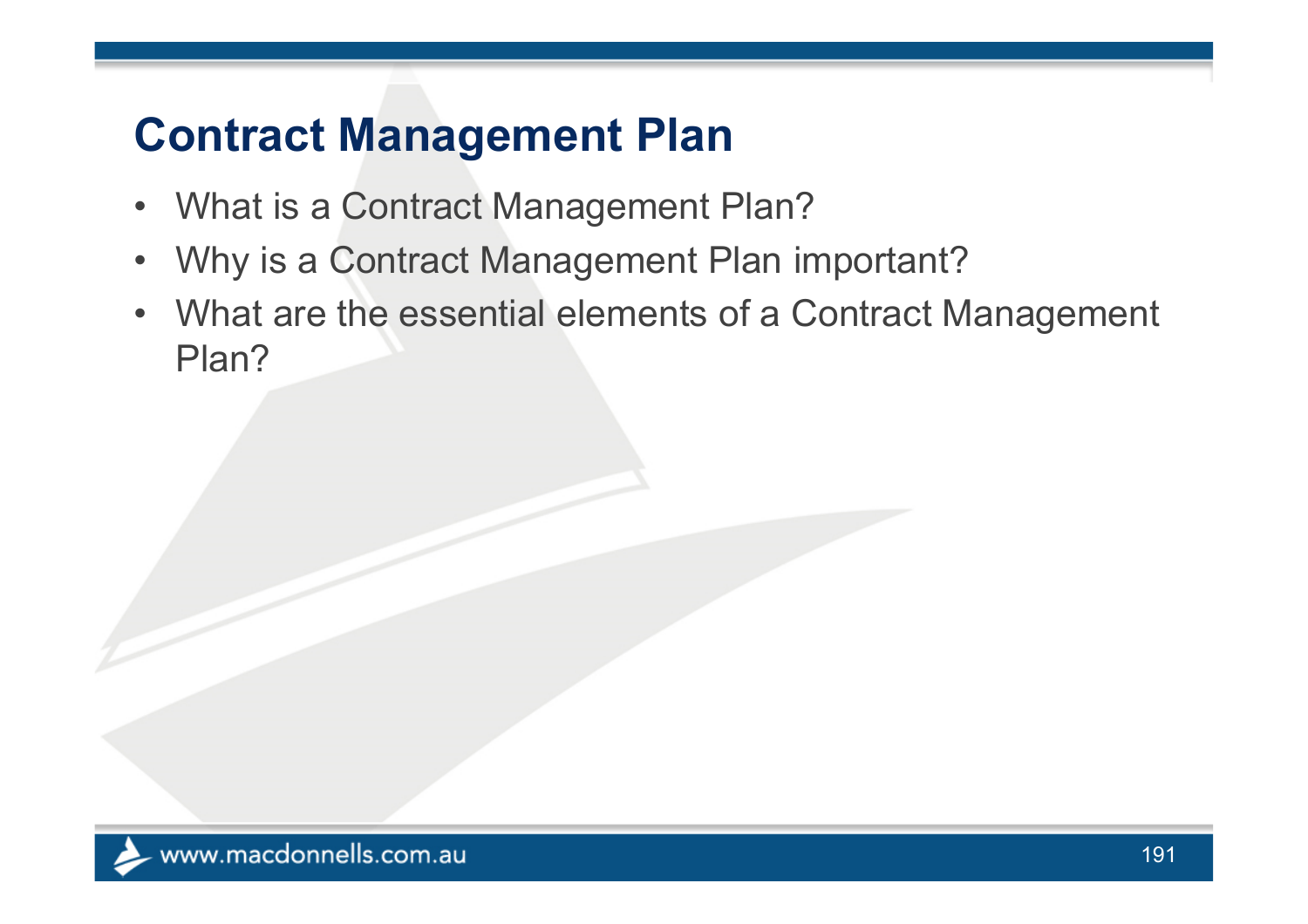#### **What is a Contract Management Plan?**

- $\bullet$  Contract Management Plan documents the processes and systems to drive contract compliance and performance and deliver value for money
- The purpose of contract management is to ensure that the negotiated contract benefits are realised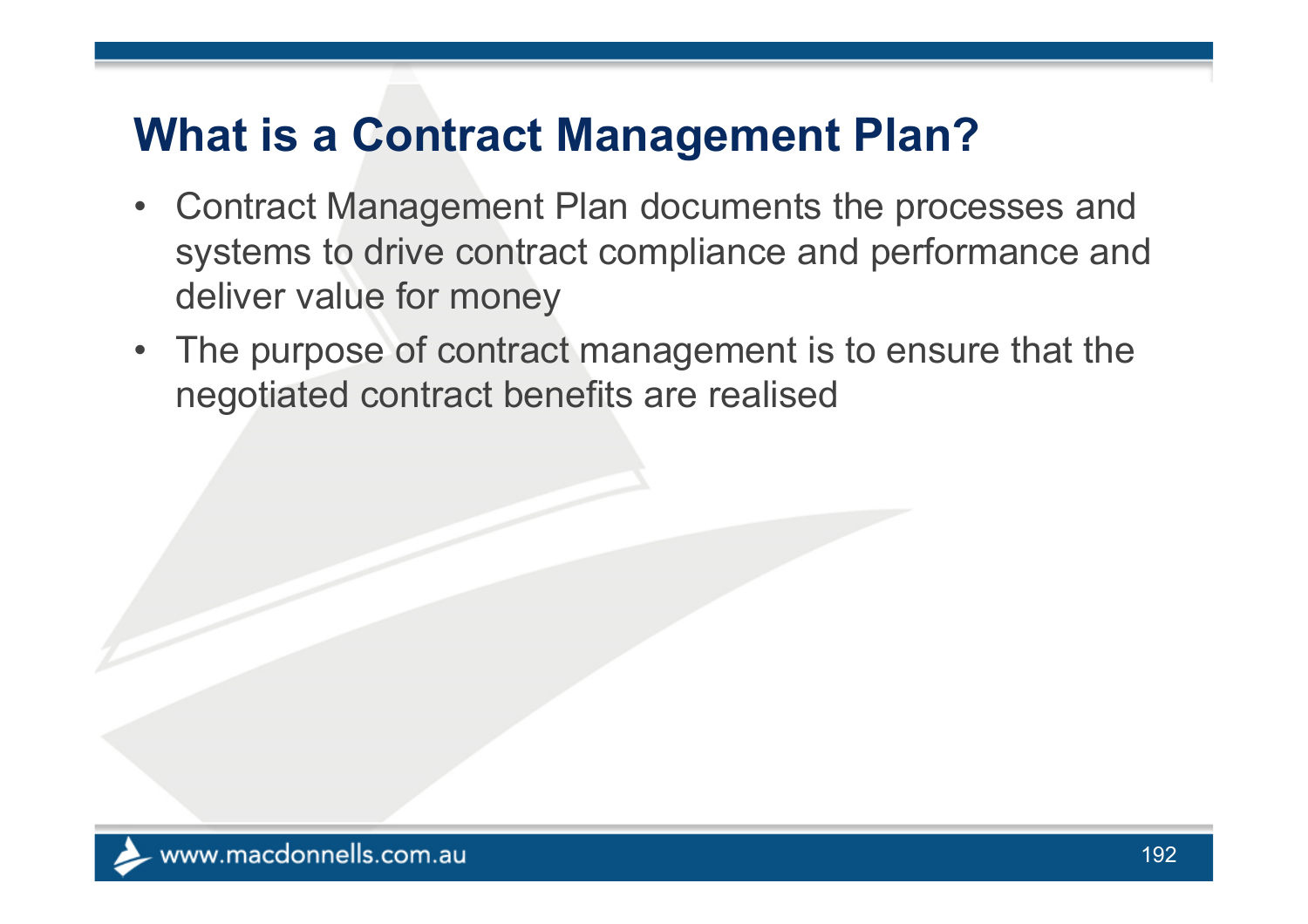#### **What is a Contract Management Plan?**

- $\bullet$  Process for developing a contract management plan:
	- Identify key terms and conditions of contract
	- Identify reporting procedures
	- Identify monitoring required
	- Identify contract management team
	- Develop key milestones and deliverables
	- Document contract management plan
	- - *Advance Procurement C – Advance Contract Management*, Queensland Department of Housing and Public Works, 2010.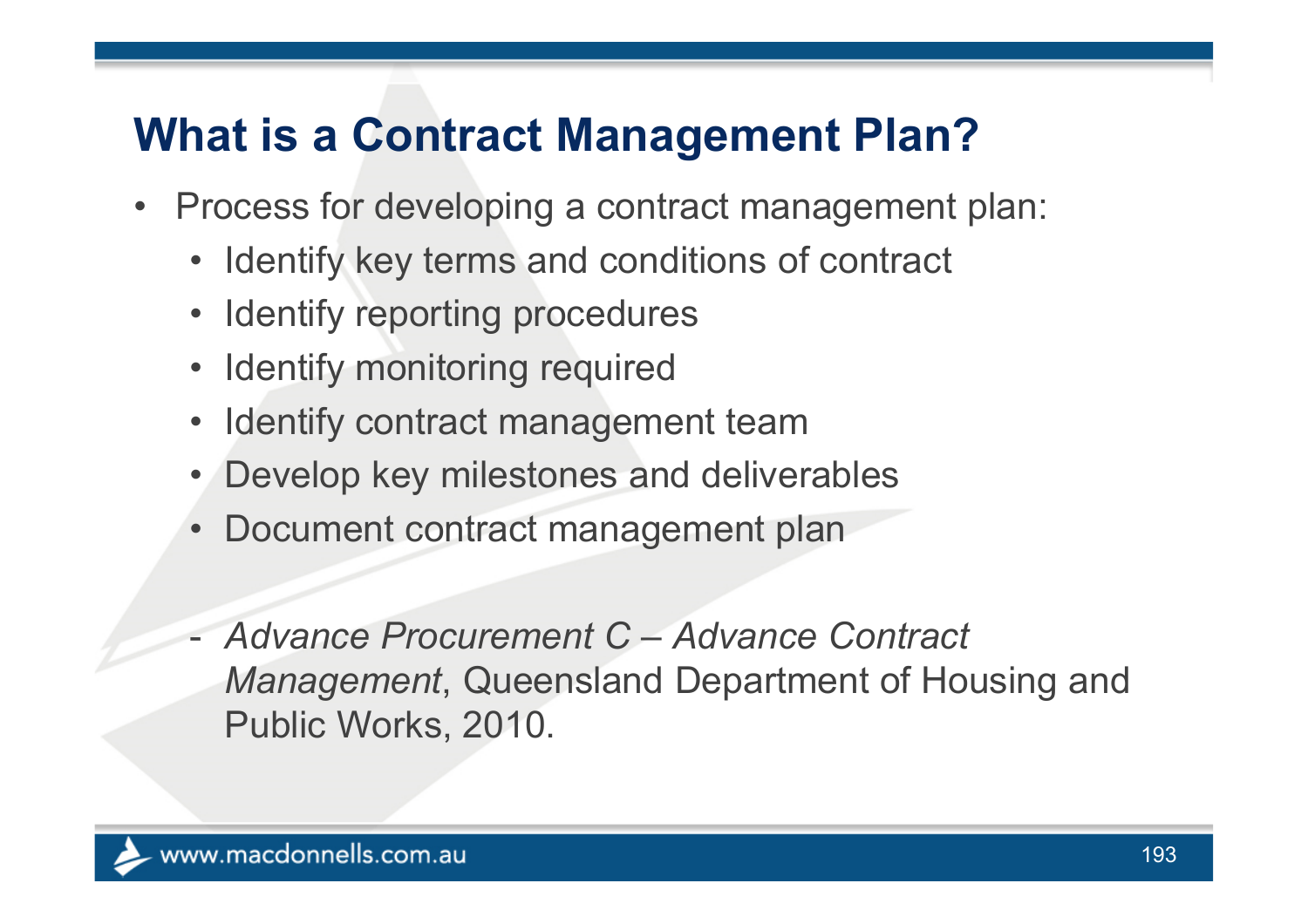### **Why is a Contract Management Plan important?**

- • Disconnect between procurement function and end users
	- Pointless negotiating value for money and innovative outcomes if end users do not benefit
	- Contract Management Plan will assist end users to extract that value
- Informs future procurement activities (i.e. decisions to extend contracts or go back out to market)
- • Assists with negotiations of variations
	- Understand supplier's obligations, better able to enforce them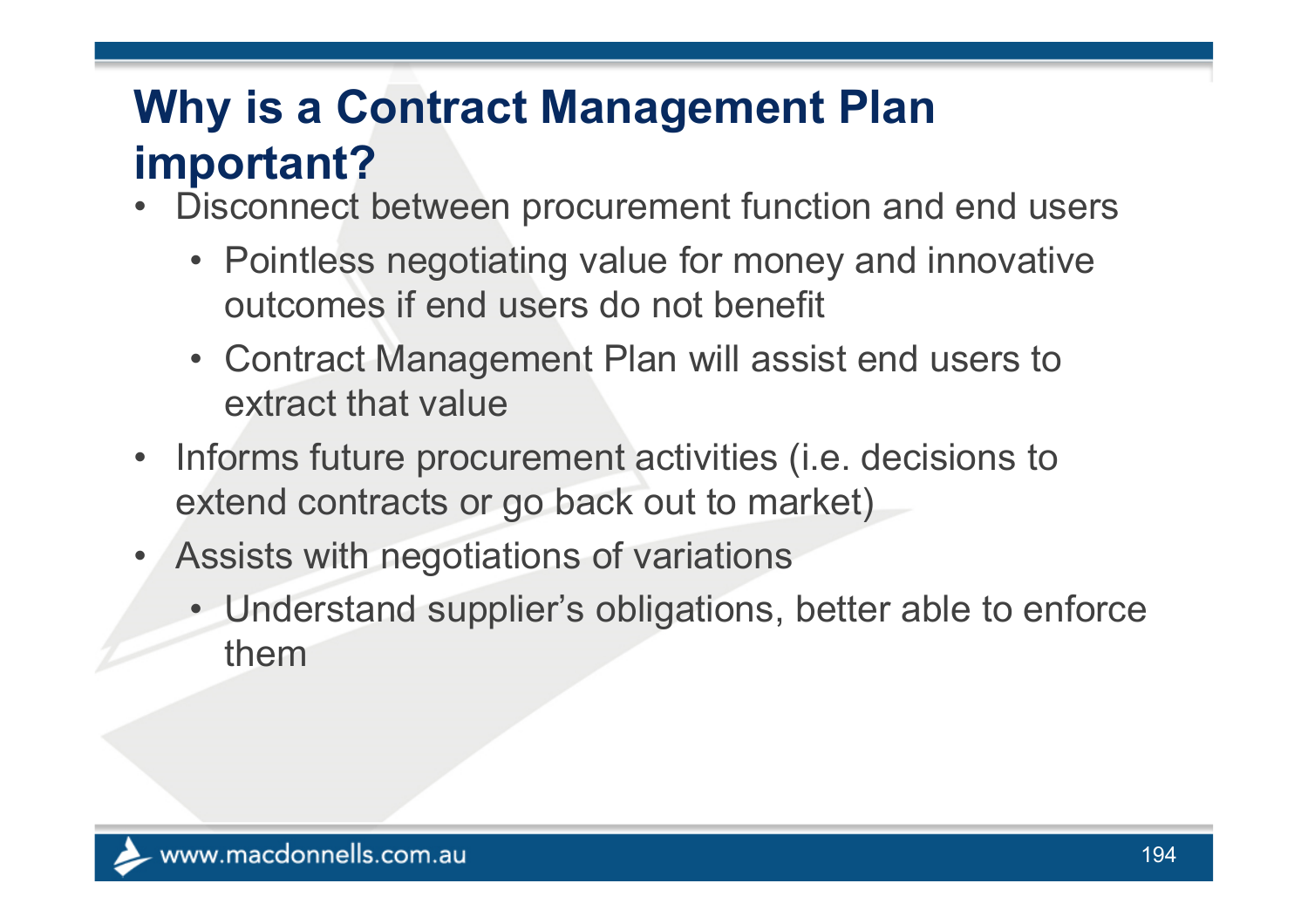### **What are the essential elements of a Contract Management Plan?**

- •Parties to the Contract
- •Identifies key internal stakeholders
- $\bullet$  Contract details:
	- Obligations work required, service standards, pricing
	- Duration/Term of the contract
	- Key conditions of contract
- •Risks
- •Performance monitoring and reporting
- •Budget
- •**Insurances**
- $\bullet$ Dispute resolution
- •Review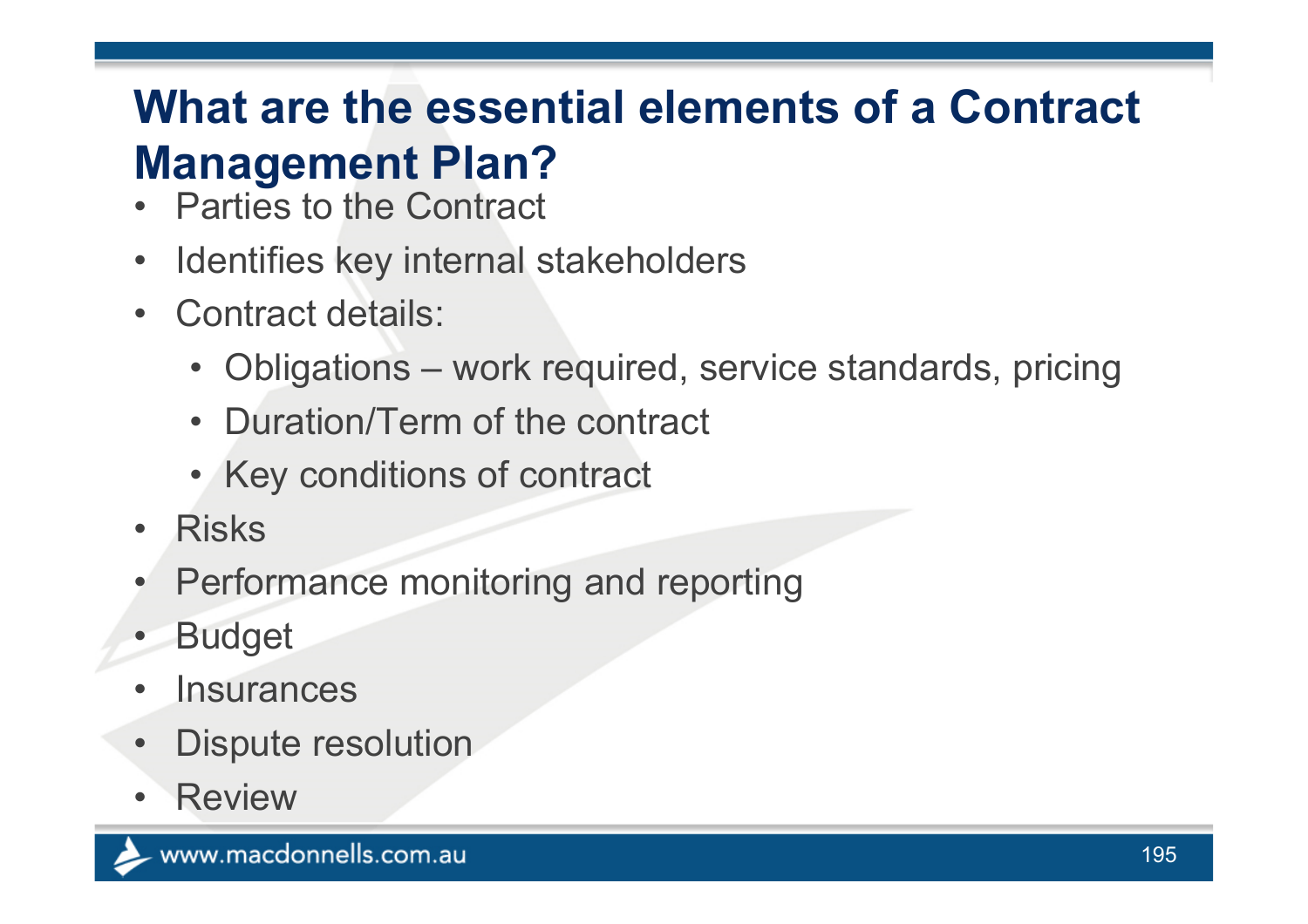#### **Probity advisor**

- $\bullet$  Assist you with:
	- Planning
	- Documentation
	- Risk mitigation
	- Compliance with the probity principles and probity framework
	- Communication strategies
- • Consider when use is appropriate
	- FMPM711 Procurement Manual
	- General rule high risk and high value procurement activities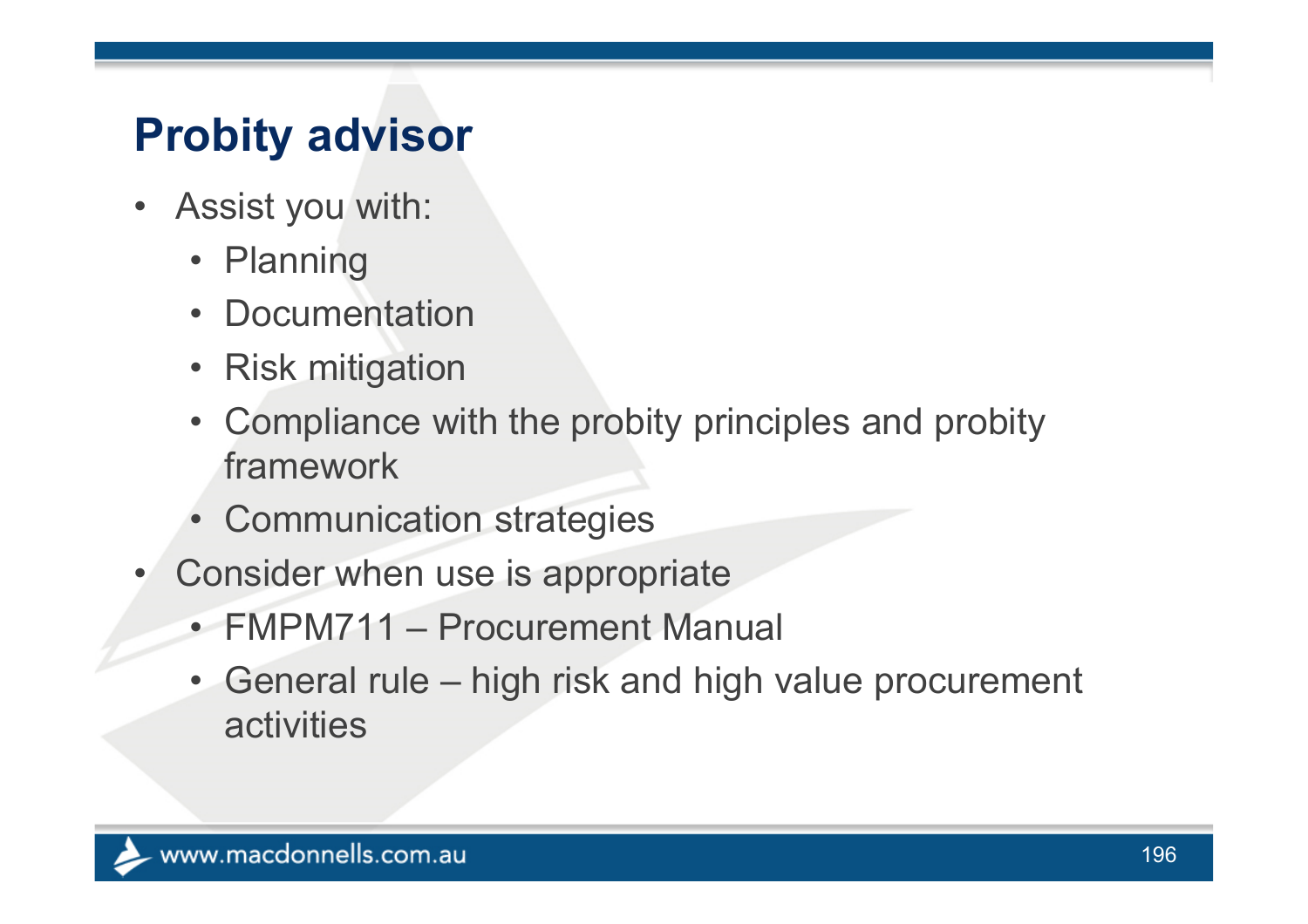#### **Education**

- $\bullet$ Further reading – legislation, policies
- $\bullet$  Procurement Transformation Division of the Queensland Department of Housing and Public Works
	- Library of Procurement Guidance Material
	- Procurement Certification Program specifically focused on Queensland Government procurement
- • Chartered Institute of Procurement and Supply Australia
	- Peak body in Australia that provides professional qualifications in procurement and supply chain management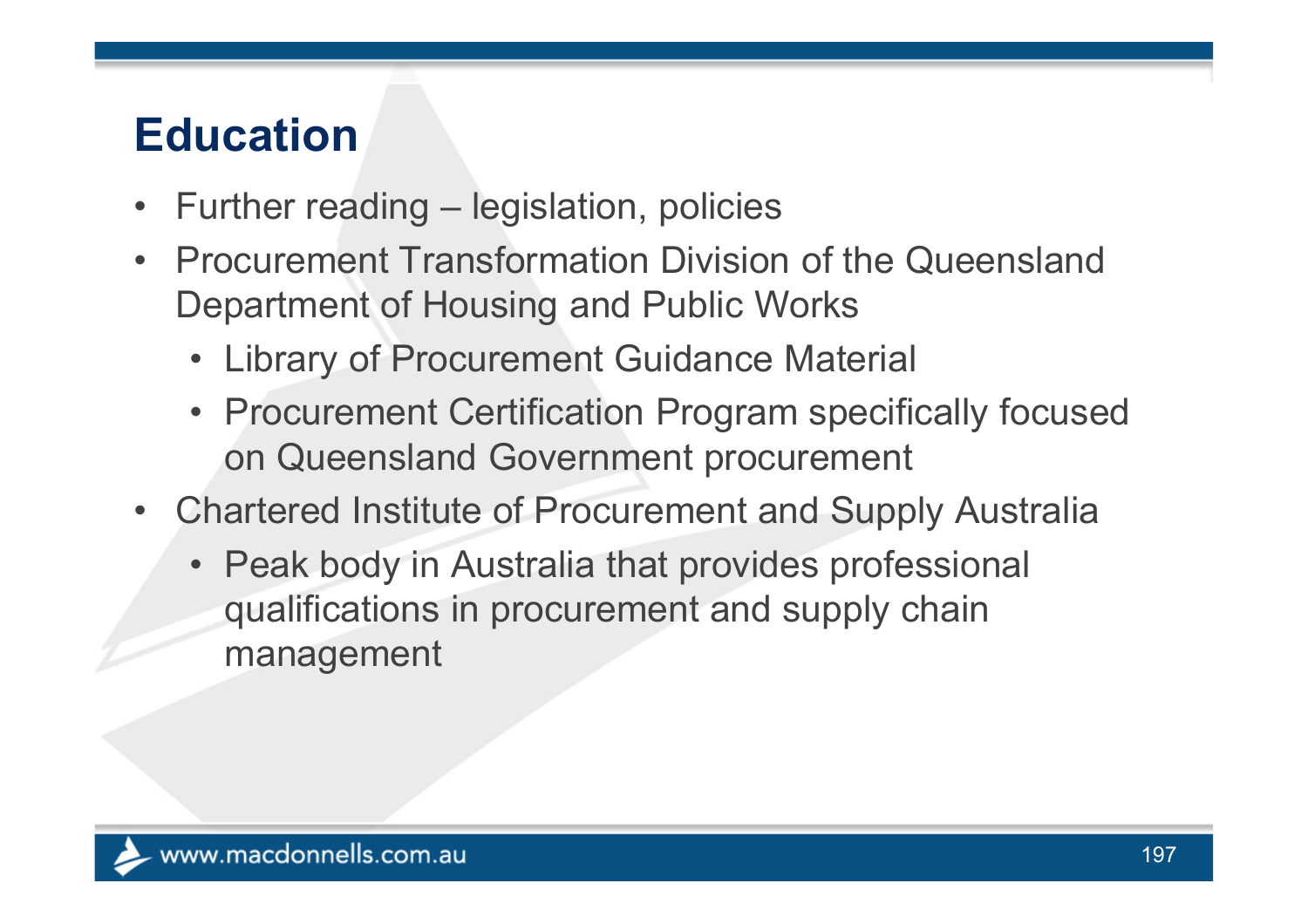#### **Probity Tools – Takeaway Points**

- $\bullet$  Probity principles and probity framework are daunting, BUT ensuring the probity of a process is manageable with:
	- Early and effective planning probity should not be an after thought
	- Right plans in place roadmap to success and compliance
	- Reporting your outcomes
- • JCU Strategic Procurement have done the heavy lifting
	- FMPM711 Procurement Manual
	- Template probity tools procurement plan, probity plan, evaluation plan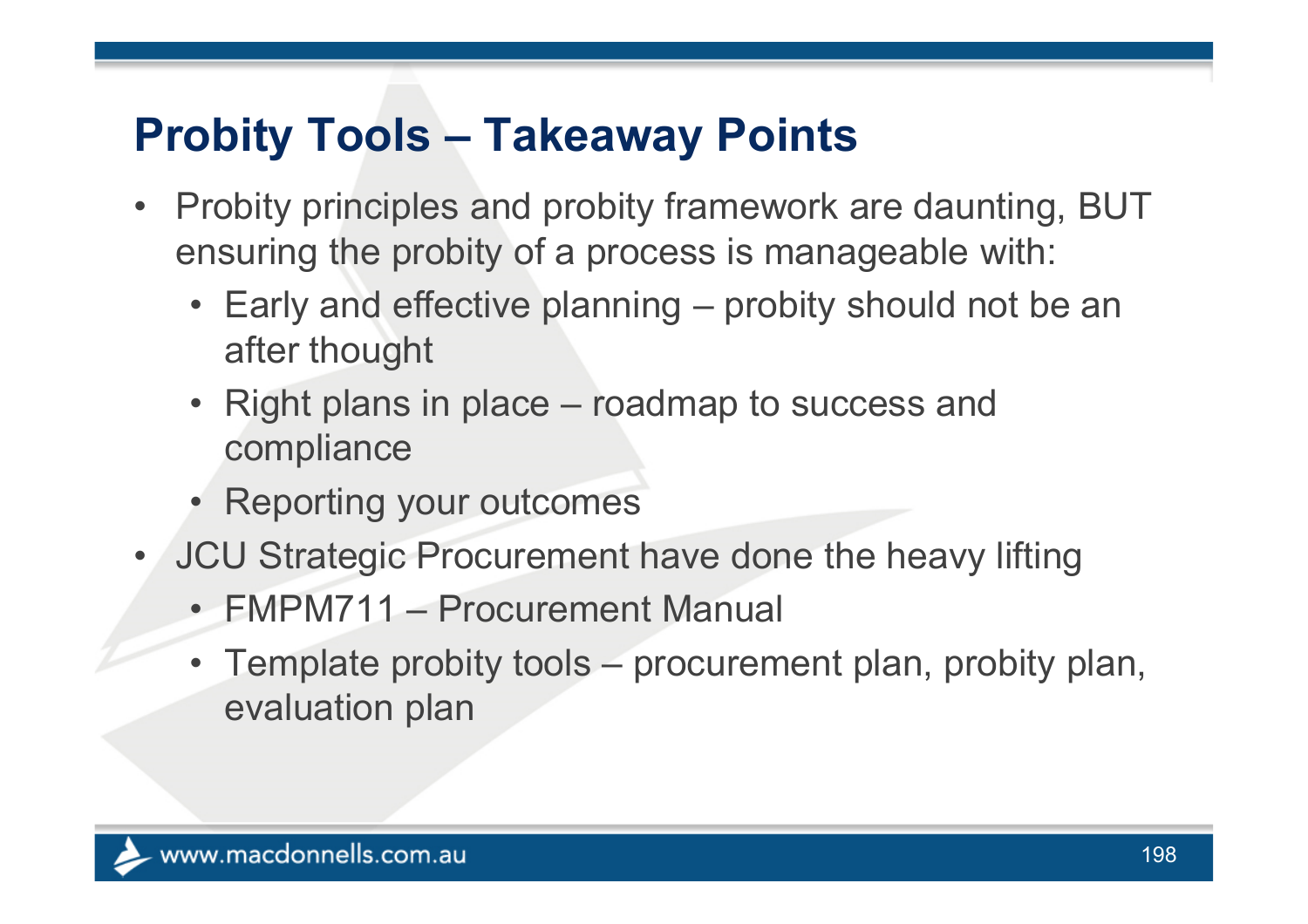#### **Probity Tools – Takeaway Points**

- $\bullet$  Effective probity tools will:
	- Deliver value for money
	- Focus procurement activities
	- Generate options
	- Identify risks and mitigation strategies
	- Assign responsibilities and tasks
	- • Improve fairness, accountability, transparency and defensibility of procurement process
- •Probity advisor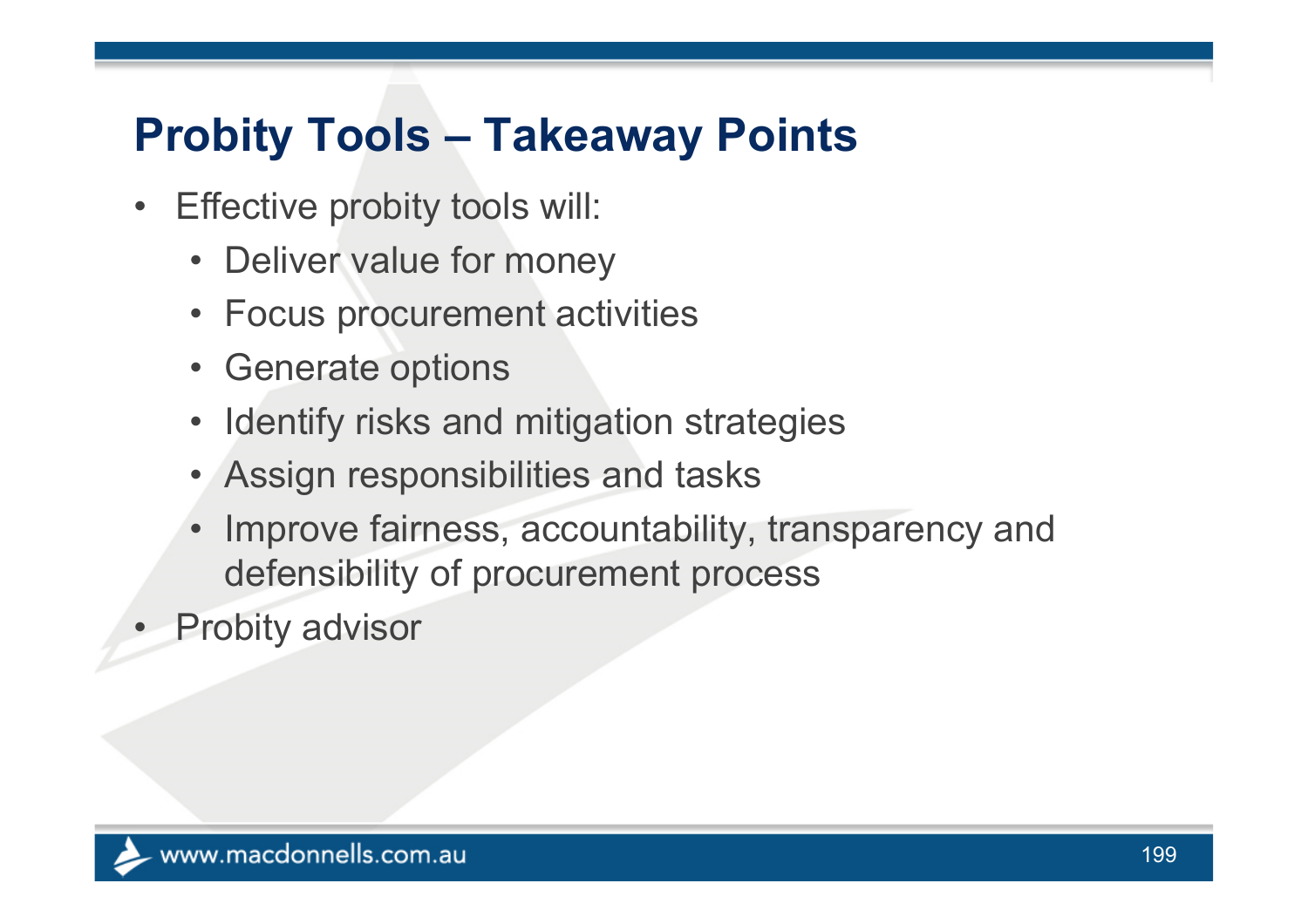# **Conclusion**

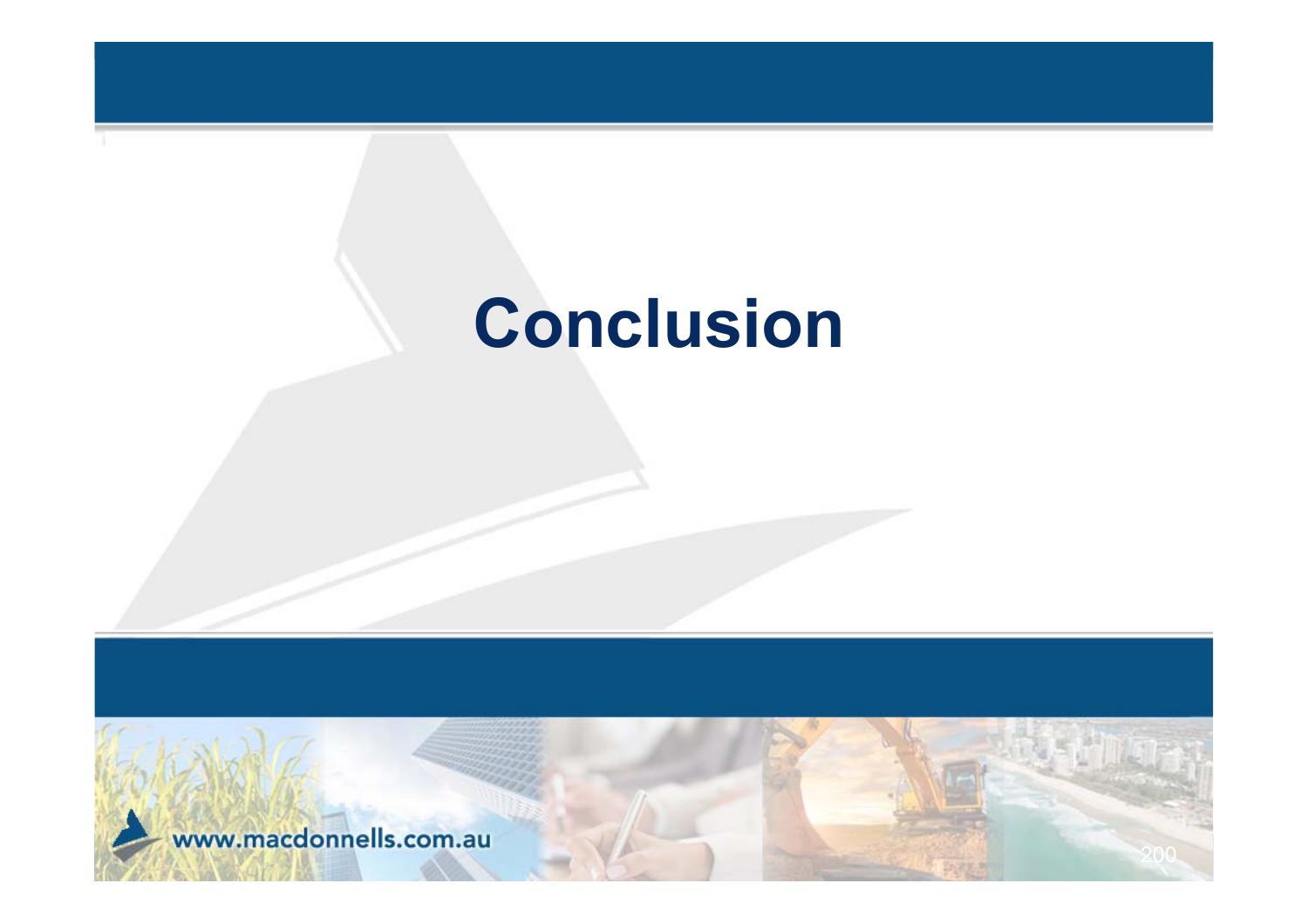#### **Conclusion**

'Even the best probity processes do not guarantee that a project or activity will be immune from problems or criticism. Mistakes, delays and disputes can still arise despite the best efforts to ensure good management of probity risks. However, adopting best practice procurement procedures will minimise such situations and limit potential adverse consequences'

- *Ethics, Probity and Accountability in Procurement,*  Queensland Department of Public Works and Crime and Misconduct Commission, 2006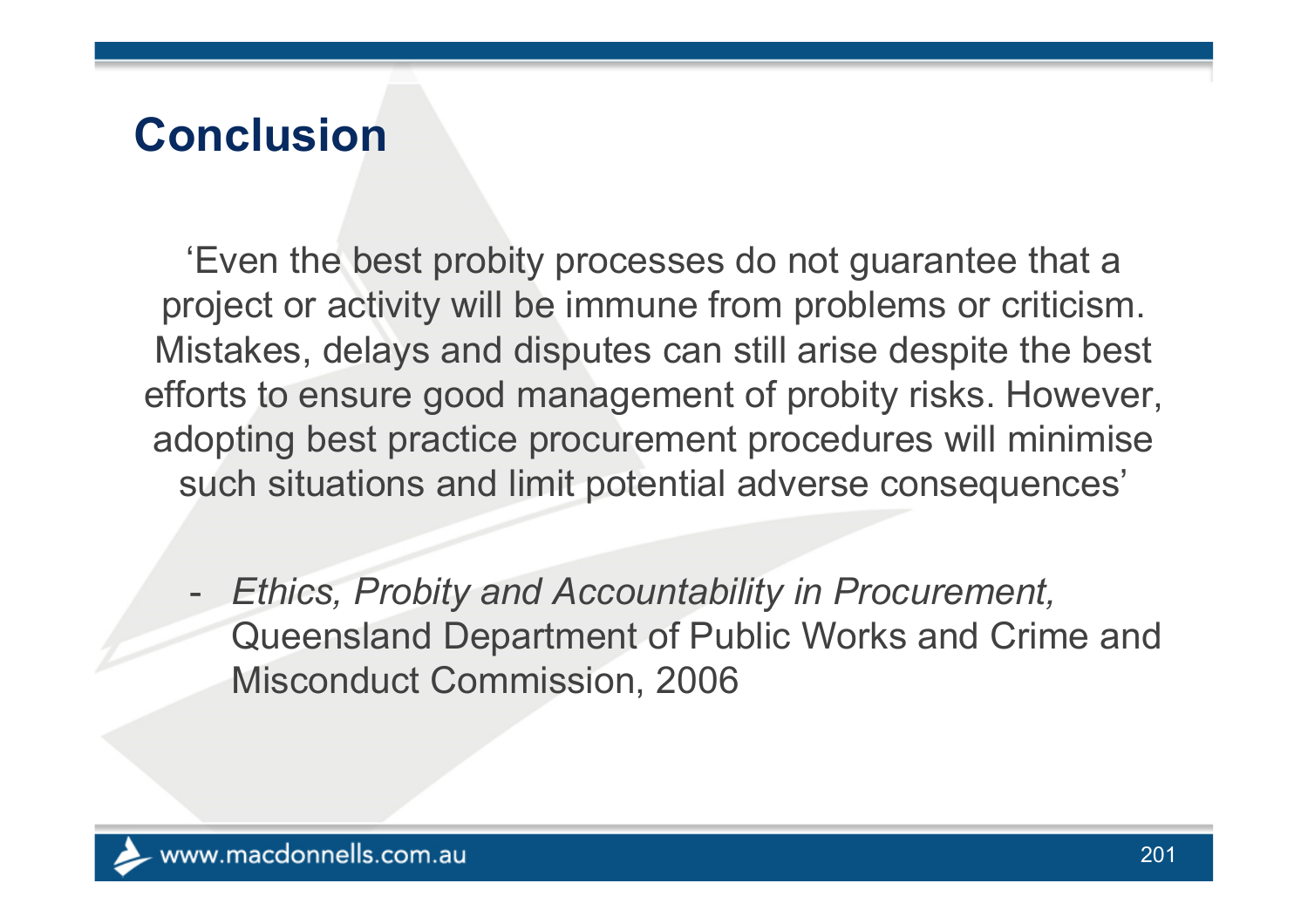#### **QUESTIONS AND ANSWERS**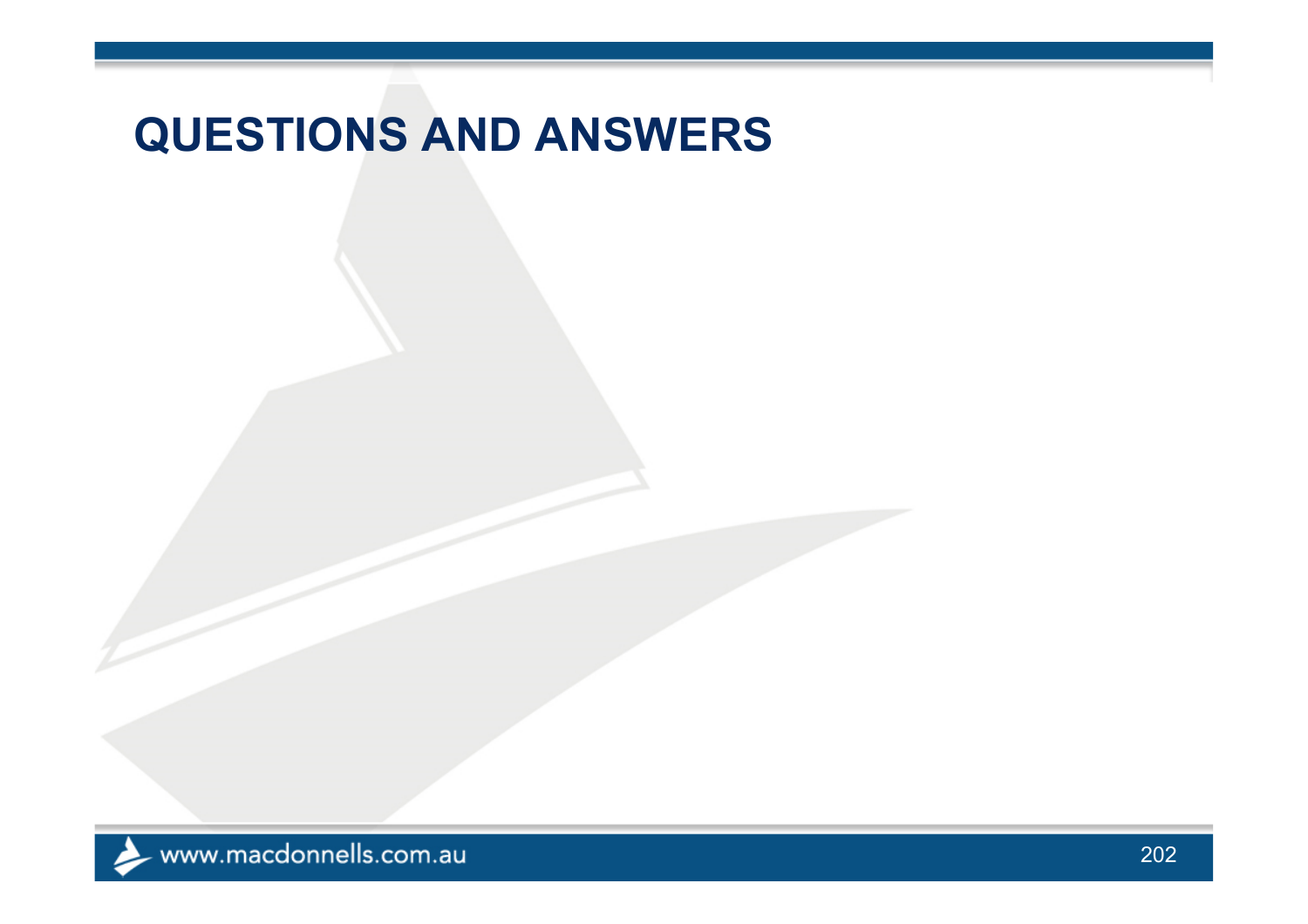#### **For more information**

#### **Gerard Meade**

**Senior Associate, Project and Procurement Team**

**(07) 4722 0251**



**gmeade@macdonnells.com.au**

#### **Michael Hinchcliffe**

**Lawyer, Project and Procurement Team**

**(07) 4722 0259**



**mhinchcliffe@macdonnells.com.au**